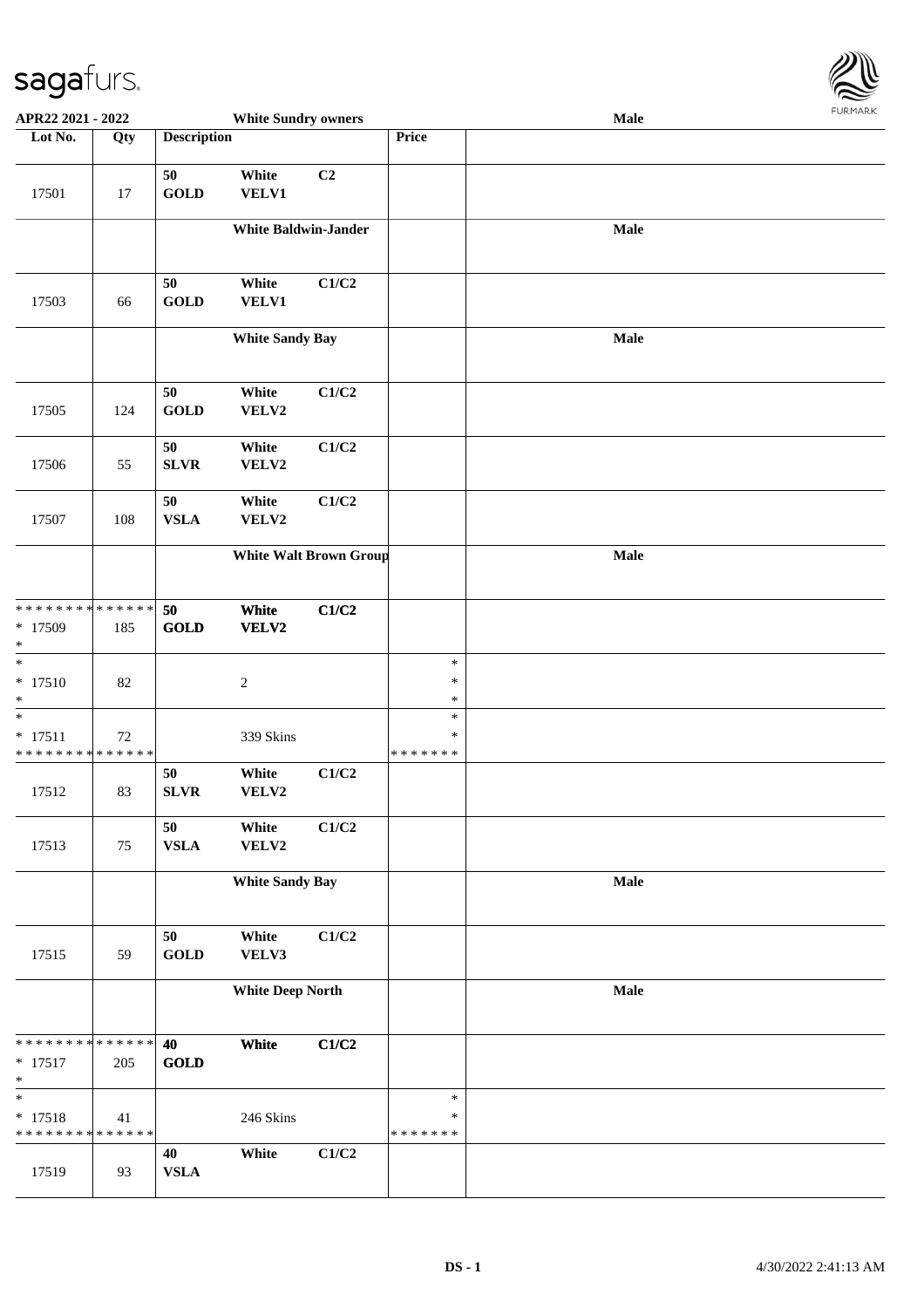

| APR22 2021 - 2022                                   |     |                    | <b>White Sundry owners</b>  |                |                                      | Male |  |
|-----------------------------------------------------|-----|--------------------|-----------------------------|----------------|--------------------------------------|------|--|
| Lot No.                                             | Qty | <b>Description</b> |                             |                | Price                                |      |  |
| 17521                                               | 180 | 40<br><b>GOLD</b>  | White<br><b>VELV1</b>       | C1             |                                      |      |  |
|                                                     |     |                    | <b>White Baldwin-Jander</b> |                |                                      | Male |  |
| * * * * * * * * * * * * * *<br>$* 17523$<br>$\ast$  | 205 | 40<br><b>GOLD</b>  | White<br><b>VELV1</b>       | C1/C2          |                                      |      |  |
| $\ast$<br>$* 17524$<br>$\ast$<br>$\ast$             | 180 |                    | $\sqrt{2}$                  |                | $\ast$<br>$\ast$<br>$\ast$<br>$\ast$ |      |  |
| $* 17525$<br>* * * * * * * * * * * * * *            | 54  |                    | 439 Skins                   |                | $\ast$<br>*******                    |      |  |
| * * * * * * * * * * * * * *<br>$* 17526$<br>$*$     | 205 | 40<br><b>SLVR</b>  | White<br><b>VELV1</b>       | C1/C2          |                                      |      |  |
| $\ast$<br>$* 17527$<br>* * * * * * * * * * * * * *  | 101 |                    | 306 Skins                   |                | $\ast$<br>$\ast$<br>* * * * * * *    |      |  |
| 17528                                               | 189 | 40<br><b>VSLA</b>  | White<br><b>VELV1</b>       | C1/C2          |                                      |      |  |
|                                                     |     |                    | <b>White Sundry owners</b>  |                |                                      | Male |  |
| * * * * * * * * * * * * * *<br>* 17530<br>$\ast$    | 205 | 40<br><b>GOLD</b>  | White<br>VELV2              | C <sub>2</sub> |                                      |      |  |
| $\ast$<br>$* 17531$<br>$\ast$                       | 180 |                    | $\sqrt{2}$                  |                | $\ast$<br>$\ast$<br>$\ast$           |      |  |
| $\ast$<br>$* 17532$<br>$*$                          | 180 |                    | 3                           |                | $\ast$<br>$\ast$<br>$\ast$           |      |  |
| $\ast$<br>$* 17533$<br>$*$                          | 180 |                    | $\overline{4}$              |                | $\ast$<br>$\ast$<br>$\ast$           |      |  |
| $* 17534$<br>$*$                                    | 180 |                    | 5                           |                | $\ast$<br>$\ast$<br>$\ast$           |      |  |
| $*$<br>$* 17535$<br>$*$<br>$\overline{\phantom{0}}$ | 180 |                    | 6                           |                | $\ast$<br>$\ast$<br>$\ast$           |      |  |
| $* 17536$<br>$*$                                    | 180 |                    | $\tau$                      |                | $\ast$<br>$\ast$<br>$\ast$           |      |  |
| $*$<br>$* 17537$<br>* * * * * * * * * * * * * *     | 219 |                    | <b>1504 Skins</b>           |                | $\ast$<br>$\ast$<br>*******          |      |  |
| 17538                                               | 113 | 40<br>GOLD         | White<br>VELV2              | C3/C4          |                                      |      |  |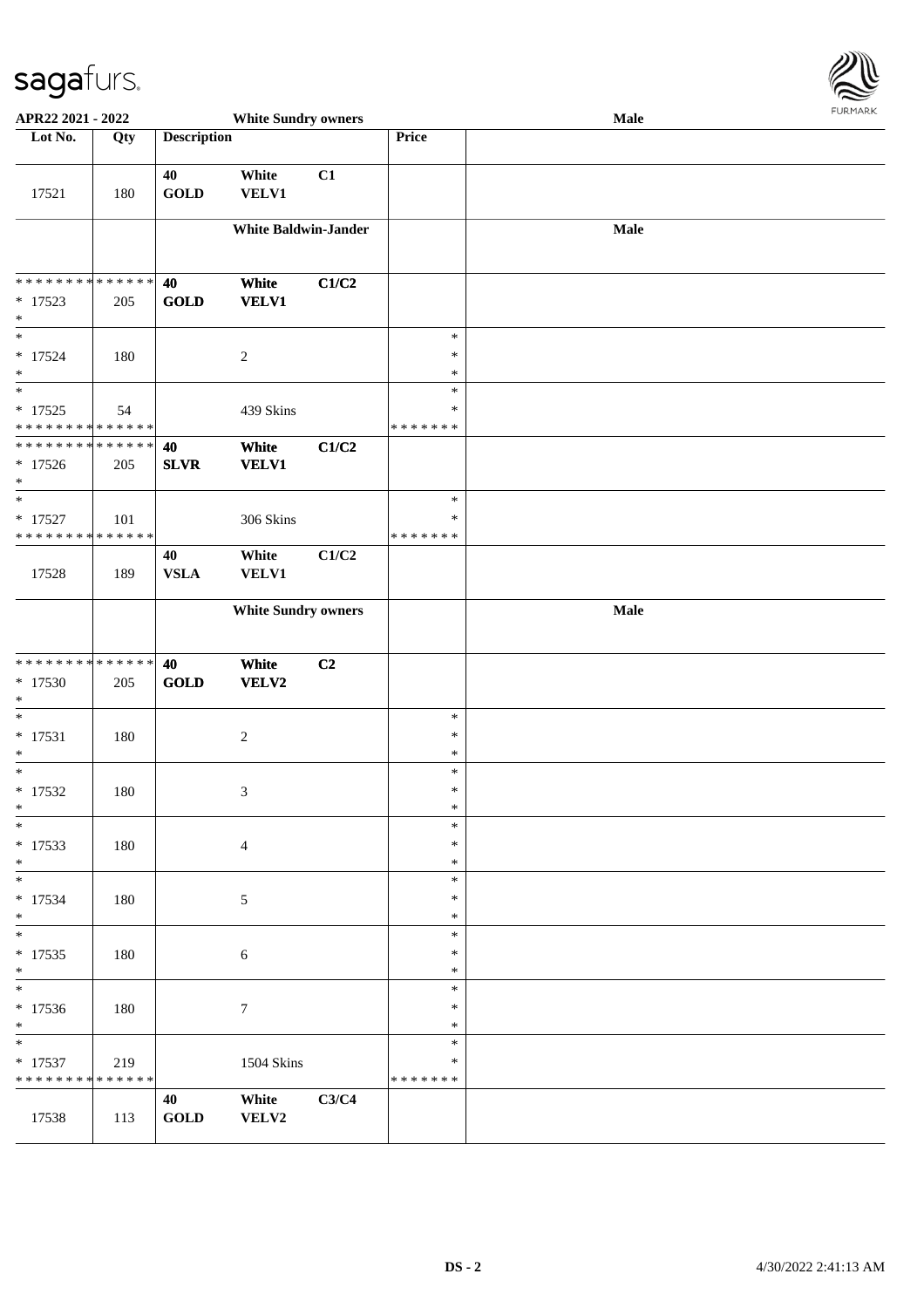\*

| APR22 2021 - 2022                          |     |                    | <b>White Sandy Bay</b> |                               |               | Male | <b>FURPIARA</b> |
|--------------------------------------------|-----|--------------------|------------------------|-------------------------------|---------------|------|-----------------|
| Lot No.                                    | Qty | <b>Description</b> |                        |                               | Price         |      |                 |
|                                            |     |                    |                        |                               |               |      |                 |
| * * * * * * * * * * * * * * <mark>*</mark> |     | 40                 | White                  | C1                            |               |      |                 |
| $* 17541$                                  | 205 | <b>GOLD</b>        | <b>VELV2</b>           |                               |               |      |                 |
| $\ast$                                     |     |                    |                        |                               |               |      |                 |
| $\overline{\ast}$                          |     |                    |                        |                               | $\ast$        |      |                 |
| $* 17542$                                  | 130 |                    | 2                      |                               | $\ast$        |      |                 |
| $\ast$                                     |     |                    |                        |                               | $\ast$        |      |                 |
| $\ddot{x}$                                 |     |                    |                        |                               | $\ast$        |      |                 |
| $* 17543$                                  | 180 |                    | 3                      |                               | $\ast$        |      |                 |
| $\ast$                                     |     |                    |                        |                               | $\ast$        |      |                 |
| $\overline{\ast}$                          |     |                    |                        |                               | $\ast$        |      |                 |
| $* 17544$                                  | 180 |                    | 695 Skins              |                               | ∗             |      |                 |
| * * * * * * * * * * * * * * *              |     |                    |                        |                               | * * * * * * * |      |                 |
| ******** <mark>******</mark>               |     | 40                 | White                  | C2                            |               |      |                 |
| $* 17545$                                  | 205 | <b>GOLD</b>        | <b>VELV2</b>           |                               |               |      |                 |
| $\ast$                                     |     |                    |                        |                               |               |      |                 |
| $\overline{\phantom{0}}$                   |     |                    |                        |                               | $\ast$        |      |                 |
| $* 17546$                                  | 95  |                    | 300 Skins              |                               | ∗             |      |                 |
| * * * * * * * * * * * * * * *              |     |                    |                        |                               | * * * * * * * |      |                 |
| * * * * * * * * <mark>* * * * * * *</mark> |     | 40                 | White                  | C1/C2                         |               |      |                 |
| $* 17547$                                  | 205 | <b>SLVR</b>        | <b>VELV2</b>           |                               |               |      |                 |
| $\ast$                                     |     |                    |                        |                               |               |      |                 |
| $\overline{\ast}$                          |     |                    |                        |                               | $\ast$        |      |                 |
| $* 17548$                                  | 104 |                    | 309 Skins              |                               | $\ast$        |      |                 |
| * * * * * * * * * * * * * * <mark>*</mark> |     |                    |                        |                               | * * * * * * * |      |                 |
| * * * * * * * * <mark>* * * * * *</mark>   |     | 40                 | White                  | C1/C2                         |               |      |                 |
| $* 17549$                                  | 205 | <b>VSLA</b>        | <b>VELV2</b>           |                               |               |      |                 |
| $\ast$                                     |     |                    |                        |                               |               |      |                 |
| $\ast$                                     |     |                    |                        |                               | $\ast$        |      |                 |
| $*17550$                                   | 63  |                    | 268 Skins              |                               | ∗             |      |                 |
| * * * * * * * * * * * * * *                |     |                    |                        |                               | * * * * * * * |      |                 |
|                                            |     | 40                 | White                  | C1/C2                         |               |      |                 |
| 17551                                      | 143 | <b>VSLA</b>        | VELV2                  | <b>OPEN</b>                   |               |      |                 |
|                                            |     |                    |                        |                               |               |      |                 |
|                                            |     |                    |                        | <b>White Walt Brown Group</b> |               | Male |                 |
|                                            |     |                    |                        |                               |               |      |                 |
|                                            |     |                    |                        |                               |               |      |                 |
| * * * * * * * * * * * * * * *              |     | 40                 | White                  | C1                            |               |      |                 |
| $*17553$                                   | 205 | <b>GOLD</b>        | <b>VELV2</b>           |                               |               |      |                 |
| $*$                                        |     |                    |                        |                               |               |      |                 |
|                                            |     |                    |                        |                               | $\ast$        |      |                 |
| $*17554$                                   | 180 |                    | 2                      |                               | $\ast$        |      |                 |
| $*$                                        |     |                    |                        |                               | $\ast$        |      |                 |
|                                            |     |                    |                        |                               | $\ast$        |      |                 |
| $* 17555$                                  | 180 |                    | 3                      |                               | $\ast$        |      |                 |
| $*$                                        |     |                    |                        |                               | $\ast$        |      |                 |
| $*$                                        |     |                    |                        |                               | $\ast$        |      |                 |
| $*17556$                                   | 180 |                    | $\overline{4}$         |                               | ∗             |      |                 |
| $*$                                        |     |                    |                        |                               | $\ast$        |      |                 |
| $\ast$                                     |     |                    |                        |                               | $\ast$        |      |                 |
| $* 17557$                                  | 180 |                    | $\mathfrak{S}$         |                               | $\ast$        |      |                 |
| $*$                                        |     |                    |                        |                               | $\ast$        |      |                 |
| $\ddot{x}$                                 |     |                    |                        |                               | $\ast$        |      |                 |
| $* 17558$                                  | 180 |                    | $\sqrt{6}$             |                               | $\ast$        |      |                 |
| $*$                                        |     |                    |                        |                               | $\ast$        |      |                 |
|                                            |     |                    |                        |                               | $\ast$        |      |                 |
| * 17559                                    | 180 |                    | $\tau$                 |                               | $\ast$        |      |                 |
| $*$                                        |     |                    |                        |                               | $\ast$        |      |                 |
| $*$                                        |     |                    |                        |                               | $\ast$        |      |                 |
| $*17560$                                   | 180 |                    | $\,8\,$                |                               | $\ast$        |      |                 |
| $\ast$                                     |     |                    |                        |                               | $\ast$        |      |                 |
|                                            |     |                    |                        |                               |               |      |                 |

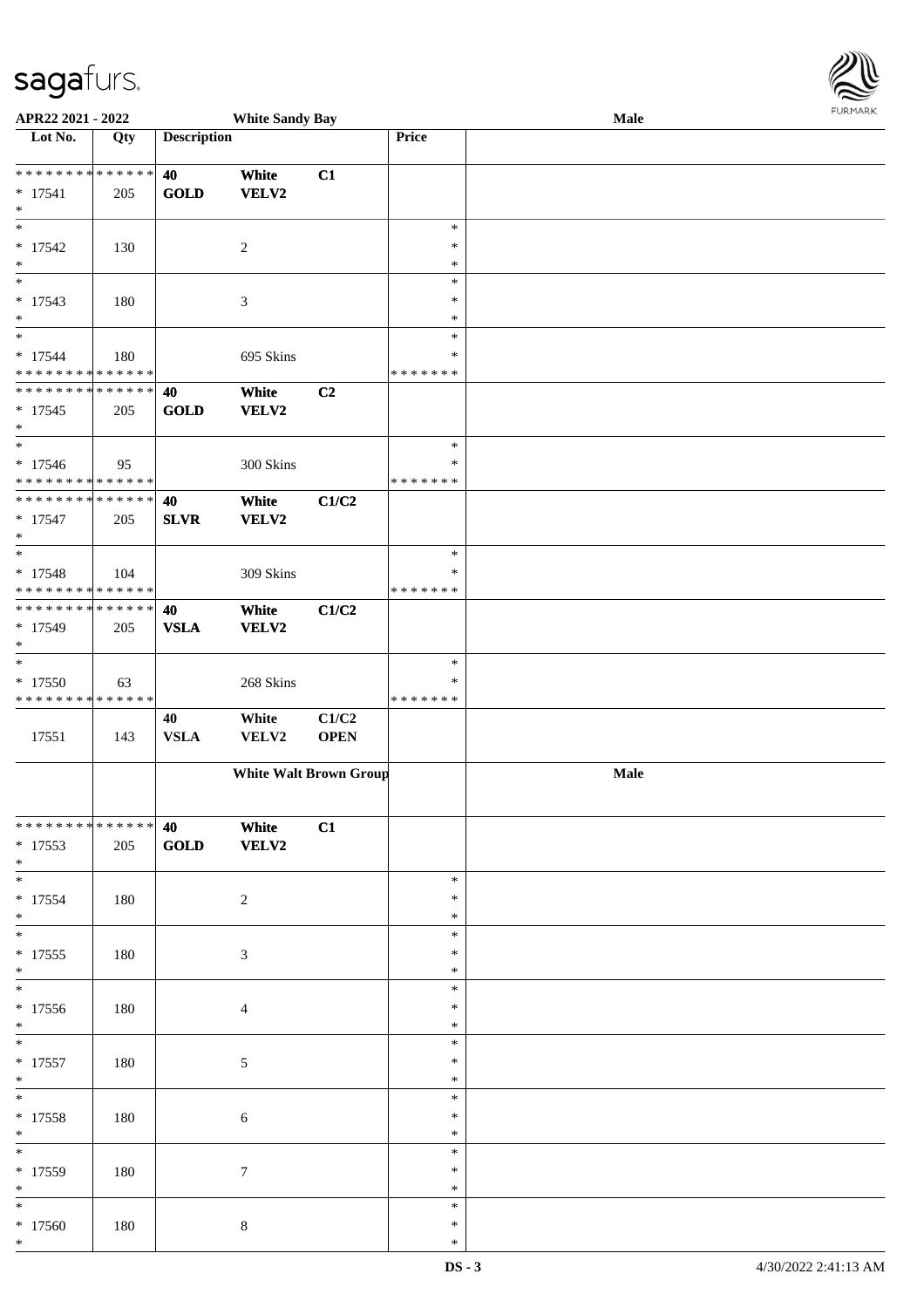

| APR22 2021 - 2022                          |             |                    | <b>White Walt Brown Group</b> |       |               | Male |  |
|--------------------------------------------|-------------|--------------------|-------------------------------|-------|---------------|------|--|
| Lot No.                                    | Qty         | <b>Description</b> |                               |       | Price         |      |  |
|                                            |             |                    |                               |       |               |      |  |
| $\ast$                                     |             | 40                 | White                         | C1    | $\ast$        |      |  |
| $* 17561$                                  | 180         | <b>GOLD</b>        | VELV2                         |       | $\ast$        |      |  |
| $\ast$                                     |             |                    |                               |       | $\ast$        |      |  |
| $_{*}$                                     |             |                    |                               |       | $\ast$        |      |  |
| $* 17562$                                  | 180         |                    | 10                            |       | ∗             |      |  |
| $\ast$                                     |             |                    |                               |       | *             |      |  |
|                                            |             |                    |                               |       |               |      |  |
|                                            |             |                    |                               |       | $\ast$        |      |  |
| $* 17563$                                  | 157         |                    | 11                            |       | $\ast$        |      |  |
| $*$                                        |             |                    |                               |       | $\ast$        |      |  |
| $*$                                        |             |                    |                               |       | $\ast$        |      |  |
| $* 17564$                                  | 112         |                    | 2094 Skins                    |       | $\ast$        |      |  |
| * * * * * * * * * * * * * *                |             |                    |                               |       | * * * * * * * |      |  |
| * * * * * * * * <mark>* * * * * * *</mark> |             | 40                 | White                         | C1/C2 |               |      |  |
| $* 17565$                                  | 205         | <b>SLVR</b>        | VELV2                         |       |               |      |  |
| $*$                                        |             |                    |                               |       |               |      |  |
| $*$                                        |             |                    |                               |       | $\ast$        |      |  |
|                                            |             |                    |                               |       |               |      |  |
| $* 17566$                                  | 128         |                    | 333 Skins                     |       | $\ast$        |      |  |
| * * * * * * * * <mark>* * * * * * *</mark> |             |                    |                               |       | * * * * * * * |      |  |
| * * * * * * * * * * * * * * *              |             | 40                 | White                         | C1/C2 |               |      |  |
| $* 17567$                                  | 141         | <b>SLVR</b>        | <b>VELV2</b>                  |       |               |      |  |
| $\ast$                                     |             |                    |                               |       |               |      |  |
| $*$                                        |             |                    |                               |       | $\ast$        |      |  |
| $* 17568$                                  | 190         |                    | 331 Skins                     |       | *             |      |  |
| * * * * * * * * * * * * * *                |             |                    |                               |       | *******       |      |  |
| * * * * * * * * * * * * * * *              |             | 40                 | White                         | C1/C2 |               |      |  |
|                                            |             |                    |                               |       |               |      |  |
| * 17569                                    | 205         | <b>VSLA</b>        | <b>VELV2</b>                  |       |               |      |  |
| $*$                                        |             |                    |                               |       |               |      |  |
| $\overline{\ }$                            |             |                    |                               |       | $\ast$        |      |  |
| $* 17570$                                  | 166         |                    | 371 Skins                     |       | *             |      |  |
| * * * * * * * * * * * * * *                |             |                    |                               |       | *******       |      |  |
| * * * * * * * * * * * * * * *              |             | 40                 | White                         | C1/C2 |               |      |  |
| $* 17571$                                  | 205         | <b>VSLA</b>        | <b>VELV2</b>                  |       |               |      |  |
| $\ast$                                     |             |                    |                               |       |               |      |  |
| $*$                                        |             |                    |                               |       | $\ast$        |      |  |
| $* 17572$                                  | 99          |                    | 2                             |       | $\ast$        |      |  |
| $*$                                        |             |                    |                               |       | $\ast$        |      |  |
| $\ast$                                     |             |                    |                               |       | $\ast$        |      |  |
|                                            |             |                    |                               |       |               |      |  |
| * 17573                                    | 79          |                    | 383 Skins                     |       | *             |      |  |
| * * * * * * * * * * * * * *                |             |                    |                               |       | * * * * * * * |      |  |
|                                            |             |                    | <b>White Sandy Bay</b>        |       |               | Male |  |
|                                            |             |                    |                               |       |               |      |  |
|                                            |             |                    |                               |       |               |      |  |
| * * * * * * * *                            | * * * * * * | 40                 | White                         | C1/C2 |               |      |  |
| $*17575$                                   | 205         | <b>GOLD</b>        | VELV3                         |       |               |      |  |
| $\ast$                                     |             |                    |                               |       |               |      |  |
| $\ast$                                     |             |                    |                               |       | $\ast$        |      |  |
| * 17576                                    |             |                    |                               |       | *             |      |  |
| * * * * * * * * * * * * * *                | 124         |                    | 329 Skins                     |       | * * * * * * * |      |  |
|                                            |             |                    |                               |       |               |      |  |
|                                            |             |                    | <b>White Deep North</b>       |       |               | Male |  |
|                                            |             |                    |                               |       |               |      |  |
|                                            |             |                    |                               |       |               |      |  |
| * * * * * * * *                            | * * * * * * | 30                 | White                         | C1/C2 |               |      |  |
| $* 17578$                                  | 205         | <b>GOLD</b>        |                               |       |               |      |  |
| $\ast$                                     |             |                    |                               |       |               |      |  |
| $\ast$                                     |             |                    |                               |       | $\ast$        |      |  |
| * 17579                                    | 128         |                    | 333 Skins                     |       | ∗             |      |  |
| * * * * * * * *                            | * * * * * * |                    |                               |       | * * * * * * * |      |  |
|                                            |             |                    |                               |       |               |      |  |
|                                            |             | 30                 | White                         | C1/C2 |               |      |  |
| 17580                                      | 171         | <b>VSLA</b>        |                               |       |               |      |  |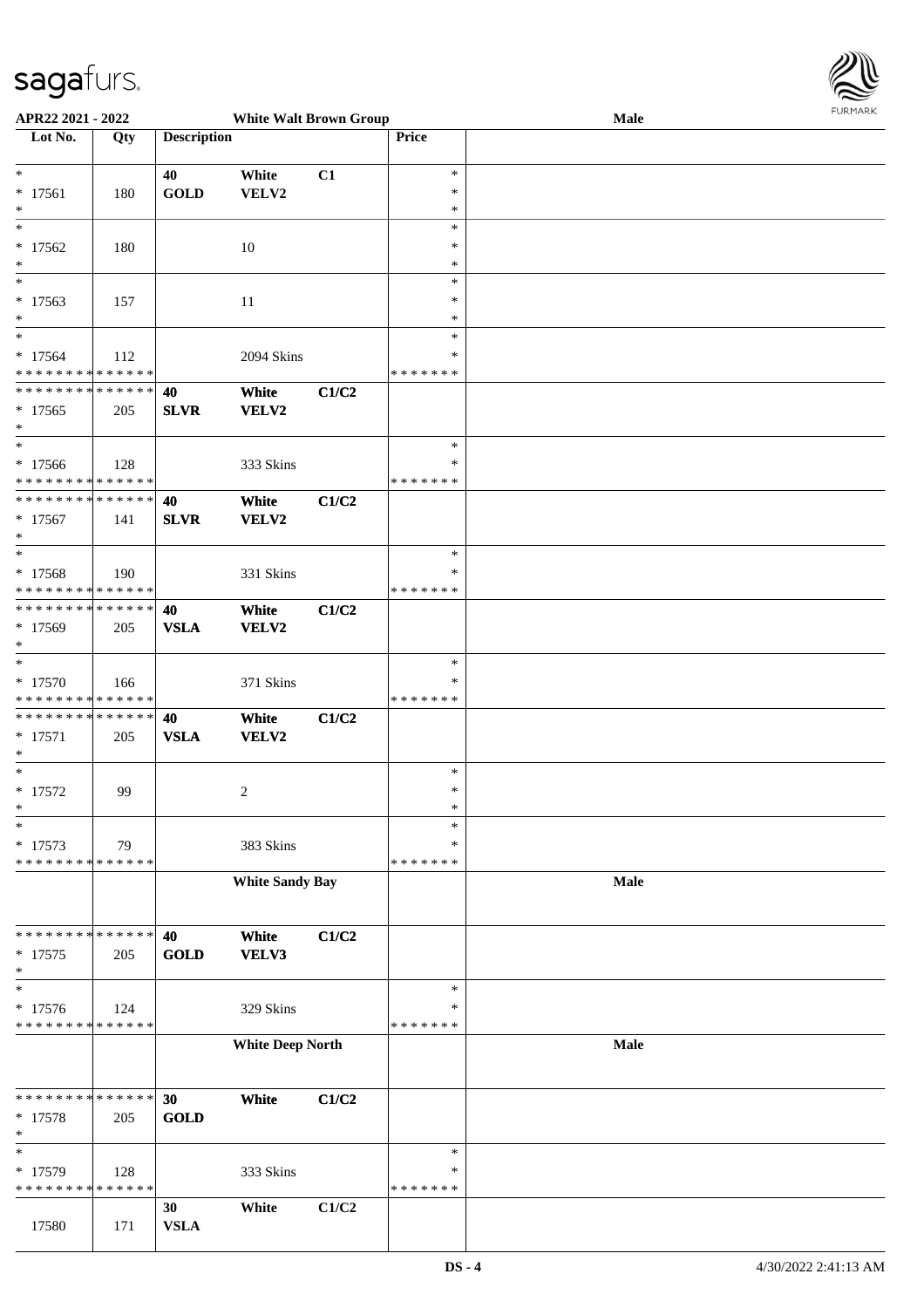

| APR22 2021 - 2022                                                      |     |                    | <b>White Sundry owners</b>  |       |                                      | Male | <b>LOKINKY</b> |
|------------------------------------------------------------------------|-----|--------------------|-----------------------------|-------|--------------------------------------|------|----------------|
| Lot No.                                                                | Qty | <b>Description</b> |                             |       | Price                                |      |                |
| ******** <mark>******</mark><br>$* 17581$<br>$*$                       | 205 | 30<br><b>GOLD</b>  | White<br><b>VELV1</b>       | C1    |                                      |      |                |
| $\ast$<br>$* 17582$<br>$*$                                             | 180 |                    | $\overline{c}$              |       | $\ast$<br>$\ast$<br>$\ast$           |      |                |
| $\ast$<br>* 17583<br>$\ast$                                            | 180 |                    | 3                           |       | $\ast$<br>$\ast$<br>$\ast$           |      |                |
| $\overline{\phantom{0}}$<br>* 17584<br>$\ast$<br>$\overline{\ast}$     | 180 |                    | 4                           |       | $\ast$<br>∗<br>$\ast$                |      |                |
| $* 17585$<br>$\ast$<br>$\overline{\ast}$                               | 180 |                    | 5                           |       | $\ast$<br>$\ast$<br>$\ast$           |      |                |
| $* 17586$<br>$*$<br>$*$                                                | 180 |                    | 6                           |       | $\ast$<br>$\ast$<br>$\ast$           |      |                |
| $* 17587$<br>* * * * * * * * * * * * * *                               | 121 |                    | 1226 Skins                  |       | $\ast$<br>$\ast$<br>* * * * * * *    |      |                |
| * * * * * * * * <mark>* * * * * * *</mark><br>* 17588<br>$*$<br>$\ast$ | 205 | 30<br><b>GOLD</b>  | White<br><b>VELV1</b>       | C3/C4 |                                      |      |                |
| $* 17589$<br>$\ast$<br>$*$                                             | 180 |                    | $\overline{c}$              |       | $\ast$<br>$\ast$<br>$\ast$<br>$\ast$ |      |                |
| * 17590<br>* * * * * * * * * * * * * *                                 | 84  |                    | 469 Skins                   |       | ∗<br>* * * * * * *                   |      |                |
|                                                                        |     |                    | <b>White Baldwin-Jander</b> |       |                                      | Male |                |
| * * * * * * * * * * * * * * *<br>$* 17592$<br>$\mathbf{x}$             | 205 | 30<br>GOLD         | White<br><b>VELV1</b>       | C1    |                                      |      |                |
| $*$<br>* 17593<br>$\ast$                                               | 157 |                    | 2                           |       | $\ast$<br>$\ast$<br>$\ast$           |      |                |
| $*$<br>* 17594<br>* * * * * * * * * * * * * * *                        | 180 |                    | 542 Skins                   |       | $\ast$<br>$\ast$<br>* * * * * * *    |      |                |
| * * * * * * * * * * * * * * *<br>$*17595$<br>$*$                       | 205 | 30<br><b>GOLD</b>  | White<br><b>VELV1</b>       | C2    |                                      |      |                |
| $*$<br>* 17596<br>* * * * * * * * * * * * * *                          | 107 |                    | 312 Skins                   |       | $\ast$<br>*<br>* * * * * * *         |      |                |
| * * * * * * * * * * * * * * *<br>* 17597<br>$*$                        | 225 | 30<br><b>SLVR</b>  | White<br><b>VELV1</b>       | C1/C2 |                                      |      |                |
| $*$<br>* 17598<br>* * * * * * * * * * * * * *                          | 134 |                    | 359 Skins                   |       | $\ast$<br>∗<br>* * * * * * *         |      |                |
| 17599                                                                  | 227 | 30<br><b>VSLA</b>  | White<br>VELV1              | C1/C2 |                                      |      |                |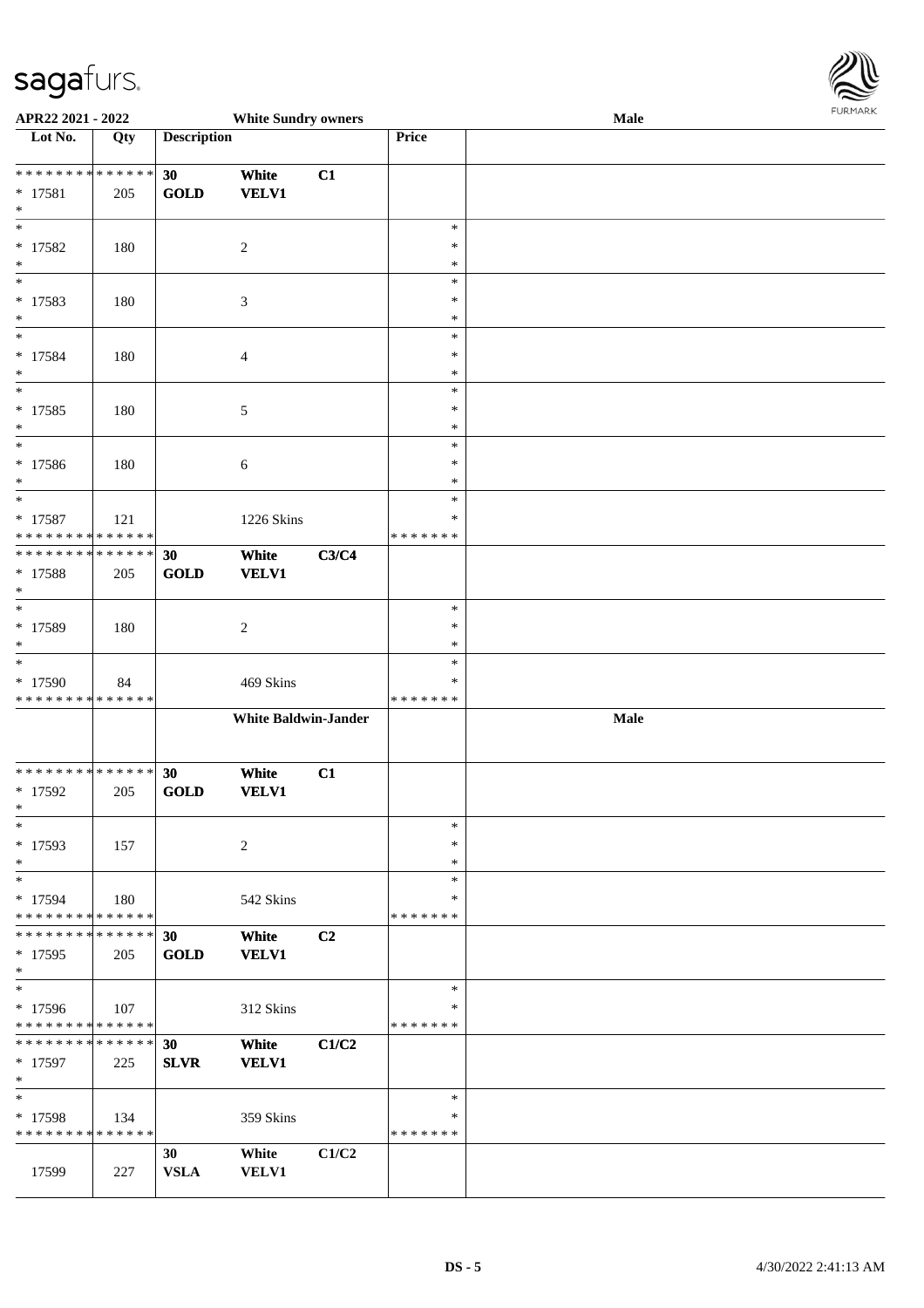

| APR22 2021 - 2022                      |     |                    | <b>White Sundry owners</b>  |       |               | Male | 10111111111 |
|----------------------------------------|-----|--------------------|-----------------------------|-------|---------------|------|-------------|
| Lot No.                                | Qty | <b>Description</b> |                             |       | Price         |      |             |
|                                        |     |                    |                             |       |               |      |             |
| * * * * * * * * * * * * * *            |     | 30                 | White                       | C1    |               |      |             |
| $* 17601$                              | 205 | <b>GOLD</b>        | VELV2                       |       |               |      |             |
| $\ast$                                 |     |                    |                             |       |               |      |             |
| $\ast$                                 |     |                    |                             |       | $\ast$        |      |             |
| $*17602$                               | 180 |                    | $\sqrt{2}$                  |       | $\ast$        |      |             |
| $\ast$                                 |     |                    |                             |       | $\ast$        |      |             |
| $\overline{\phantom{0}}$               |     |                    |                             |       | $\ast$        |      |             |
| $*17603$                               | 180 |                    | $\mathfrak{Z}$              |       | $\ast$        |      |             |
| $\ast$                                 |     |                    |                             |       | $\ast$        |      |             |
| $\overline{\ast}$                      |     |                    |                             |       | $\ast$        |      |             |
| $* 17604$                              | 180 |                    | $\overline{4}$              |       | $\ast$        |      |             |
| $\ast$                                 |     |                    |                             |       | $\ast$        |      |             |
| $\overline{\phantom{0}}$               |     |                    |                             |       | $\ast$        |      |             |
| $*17605$                               | 60  |                    | 805 Skins                   |       | $\ast$        |      |             |
| * * * * * * * * * * * * * *            |     |                    |                             |       | * * * * * * * |      |             |
| ******** <mark>******</mark>           |     | 30                 | White                       | C2    |               |      |             |
| $*17606$                               | 205 | <b>GOLD</b>        | VELV2                       |       |               |      |             |
| $*$                                    |     |                    |                             |       |               |      |             |
| $*$                                    |     |                    |                             |       | $\ast$        |      |             |
| $* 17607$                              | 180 |                    | $\boldsymbol{2}$            |       | $\ast$        |      |             |
| $\ast$                                 |     |                    |                             |       | $\ast$        |      |             |
| $\ast$                                 |     |                    |                             |       | $\ast$        |      |             |
|                                        |     |                    |                             |       | $\ast$        |      |             |
| $* 17608$<br>$\ast$                    | 180 |                    | $\mathfrak{Z}$              |       | $\ast$        |      |             |
| $\overline{\ast}$                      |     |                    |                             |       | $\ast$        |      |             |
|                                        |     |                    |                             |       | ∗             |      |             |
| * 17609<br>* * * * * * * * * * * * * * | 156 |                    | 721 Skins                   |       | * * * * * * * |      |             |
| ******** <mark>******</mark>           |     |                    |                             |       |               |      |             |
|                                        |     | 30                 | White                       | C3/C4 |               |      |             |
| $* 17610$                              | 205 | <b>GOLD</b>        | <b>VELV2</b>                |       |               |      |             |
| $\ast$<br>$\ast$                       |     |                    |                             |       | $\ast$        |      |             |
|                                        |     |                    |                             |       | $\ast$        |      |             |
| $* 17611$                              | 180 |                    | $\boldsymbol{2}$            |       | $\ast$        |      |             |
| $\ast$<br>$*$                          |     |                    |                             |       | $\ast$        |      |             |
|                                        |     |                    |                             |       | $\ast$        |      |             |
| $* 17612$<br>$*$                       | 180 |                    | $\mathfrak{Z}$              |       | $\ast$        |      |             |
| $\ast$                                 |     |                    |                             |       |               |      |             |
|                                        |     |                    |                             |       | $\ast$        |      |             |
| $* 17613$                              | 180 |                    | $\overline{4}$              |       | $\ast$        |      |             |
| $\ast$                                 |     |                    |                             |       | $\ast$        |      |             |
| $\ast$                                 |     |                    |                             |       | $\ast$        |      |             |
| $* 17614$                              | 35  |                    | 780 Skins                   |       | ∗             |      |             |
| ******** <mark>******</mark>           |     |                    |                             |       | * * * * * * * |      |             |
|                                        |     | 30                 | White                       | C1    |               |      |             |
| 17615                                  | 20  | <b>SLVR</b>        | VELV2                       |       |               |      |             |
|                                        |     |                    |                             |       |               |      |             |
|                                        |     |                    | <b>White Sandy Bay</b>      |       |               | Male |             |
|                                        |     |                    |                             |       |               |      |             |
|                                        |     |                    |                             |       |               |      |             |
| * * * * * * * * * * * * * *            |     | 30                 | White                       | C1    |               |      |             |
| $* 17617$                              | 205 | <b>GOLD</b>        | VELV2                       |       |               |      |             |
| $\ast$                                 |     |                    |                             |       |               |      |             |
| $\ast$                                 |     |                    |                             |       | $\ast$        |      |             |
| $* 17618$                              | 180 |                    | $\boldsymbol{2}$            |       | $\ast$        |      |             |
| $\ast$                                 |     |                    |                             |       | $\ast$        |      |             |
| $\ast$                                 |     |                    |                             |       | $\ast$        |      |             |
| * 17619                                | 180 |                    | $\ensuremath{\mathfrak{Z}}$ |       | $\ast$        |      |             |
| $\ast$                                 |     |                    |                             |       | $\ast$        |      |             |
| $\ast$                                 |     |                    |                             |       | $\ast$        |      |             |
| $*17620$                               | 180 |                    | $\overline{4}$              |       | $\ast$        |      |             |
| $\ast$                                 |     |                    |                             |       | $\ast$        |      |             |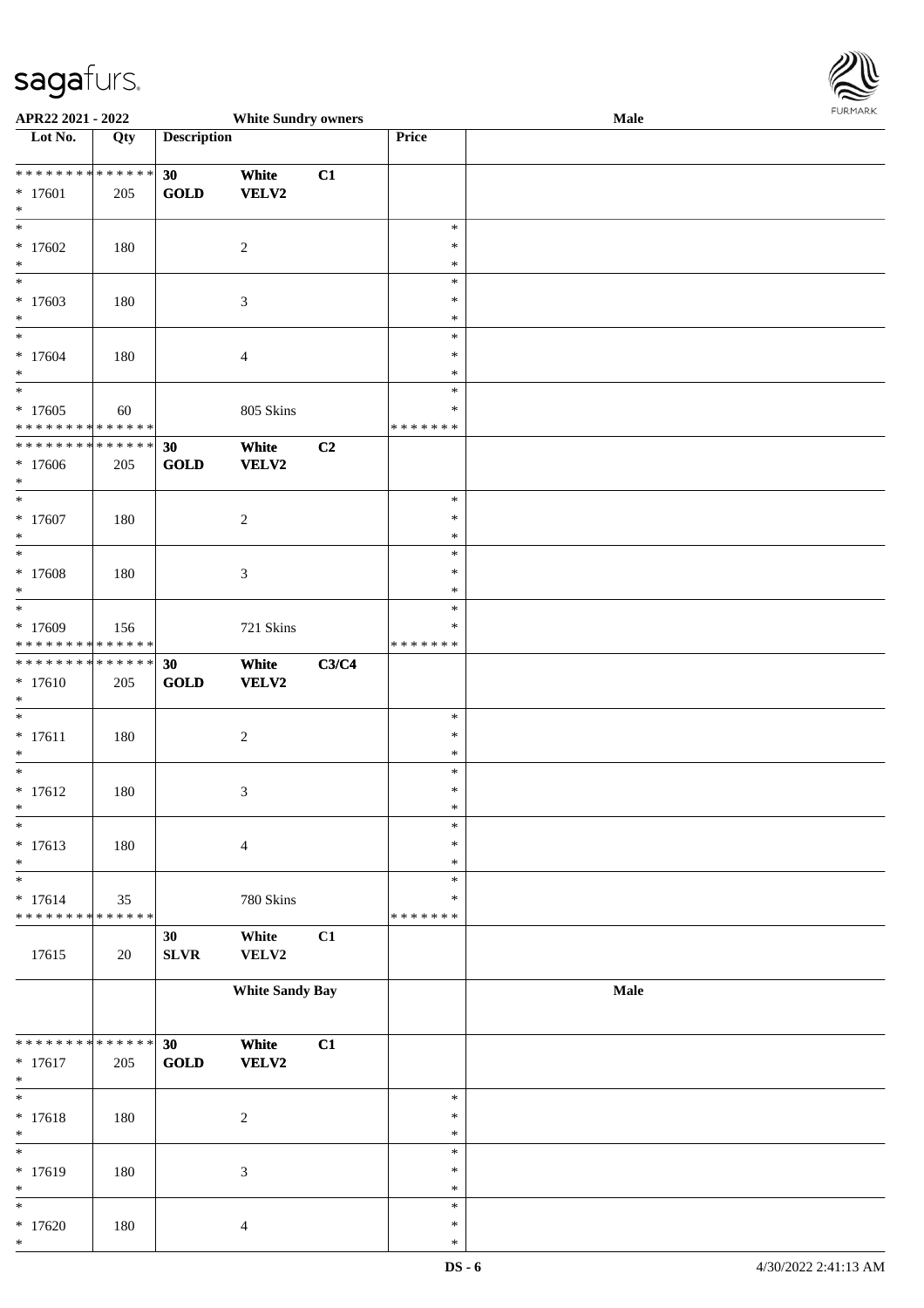| APR22 2021 - 2022                                                                   |     |                      | <b>White Sandy Bay</b>        |                      |                                   | Male | FURMARK |
|-------------------------------------------------------------------------------------|-----|----------------------|-------------------------------|----------------------|-----------------------------------|------|---------|
| Lot No.                                                                             | Qty | <b>Description</b>   |                               |                      | Price                             |      |         |
| $*$<br>$* 17621$<br>$\ast$                                                          | 180 | 30<br><b>GOLD</b>    | White<br>VELV2                | C1                   | $\ast$<br>$\ast$<br>$\ast$        |      |         |
| $* 17622$<br>* * * * * * * * <mark>* * * * * * *</mark>                             | 190 |                      | 1115 Skins                    |                      | $\ast$<br>∗<br>* * * * * * *      |      |         |
| * * * * * * * * <mark>* * * * * * *</mark><br>$*17623$<br>$*$                       | 205 | 30<br><b>GOLD</b>    | White<br>VELV2                | C <sub>2</sub>       |                                   |      |         |
| $\ast$<br>$* 17624$<br>$\ast$                                                       | 180 |                      | 2                             |                      | $\ast$<br>$\ast$<br>$\ast$        |      |         |
| $* 17625$<br>$*$                                                                    | 180 |                      | 3                             |                      | $\ast$<br>$\ast$<br>$\ast$        |      |         |
| $* 17626$<br>* * * * * * * * <mark>* * * * * * *</mark>                             | 76  |                      | 641 Skins                     |                      | $\ast$<br>$\ast$<br>* * * * * * * |      |         |
| ******** <mark>******</mark><br>$* 17627$<br>$\ast$                                 | 205 | 30<br><b>SLVR</b>    | White<br>VELV2                | C1/C2                |                                   |      |         |
| $* 17628$<br>* * * * * * * * <mark>* * * * * * *</mark>                             | 200 |                      | 405 Skins                     |                      | $\ast$<br>$\ast$<br>* * * * * * * |      |         |
| * * * * * * * * <mark>* * * * * * *</mark><br>* 17629<br>$\ast$<br>$*$              | 205 | 30<br><b>VSLA</b>    | White<br>VELV2                | C1/C2                |                                   |      |         |
| $*17630$<br>* * * * * * * * * * * * * *                                             | 190 |                      | 395 Skins                     |                      | $\ast$<br>$\ast$<br>* * * * * * * |      |         |
| 17631                                                                               | 193 | 30<br><b>VSLA</b>    | White<br>VELV2                | C1/C2<br><b>OPEN</b> |                                   |      |         |
| 17632                                                                               | 34  | 40/30<br><b>VSLA</b> | White<br><b>VELV2</b>         | C3/C4<br><b>OPEN</b> |                                   |      |         |
|                                                                                     |     |                      | <b>White Walt Brown Group</b> |                      |                                   | Male |         |
| * * * * * * * * <mark>* * * * * * *</mark><br>$* 17634$<br>$*$<br>$\overline{\ast}$ | 205 | 30<br>GOLD           | White<br>VELV2                | C1                   |                                   |      |         |
| $* 17635$<br>$\ast$                                                                 | 87  |                      | $\sqrt{2}$                    |                      | $\ast$<br>$\ast$<br>$\ast$        |      |         |
| $*17636$<br>$\ast$                                                                  | 180 |                      | $\mathfrak{Z}$                |                      | $\ast$<br>$\ast$<br>$\ast$        |      |         |
| $* 17637$<br>$*$                                                                    | 180 |                      | $\overline{4}$                |                      | $\ast$<br>$\ast$<br>∗             |      |         |
| $\overline{\ast}$<br>* 17638<br>$\ast$                                              | 180 |                      | 5                             |                      | $\ast$<br>∗<br>$\ast$             |      |         |
| $*17639$<br>$\ast$                                                                  | 180 |                      | 6                             |                      | $\ast$<br>$\ast$<br>$\ast$        |      |         |
| $*$<br>$* 17640$<br>$*$                                                             | 180 |                      | $\tau$                        |                      | $\ast$<br>$\ast$<br>$\ast$        |      |         |

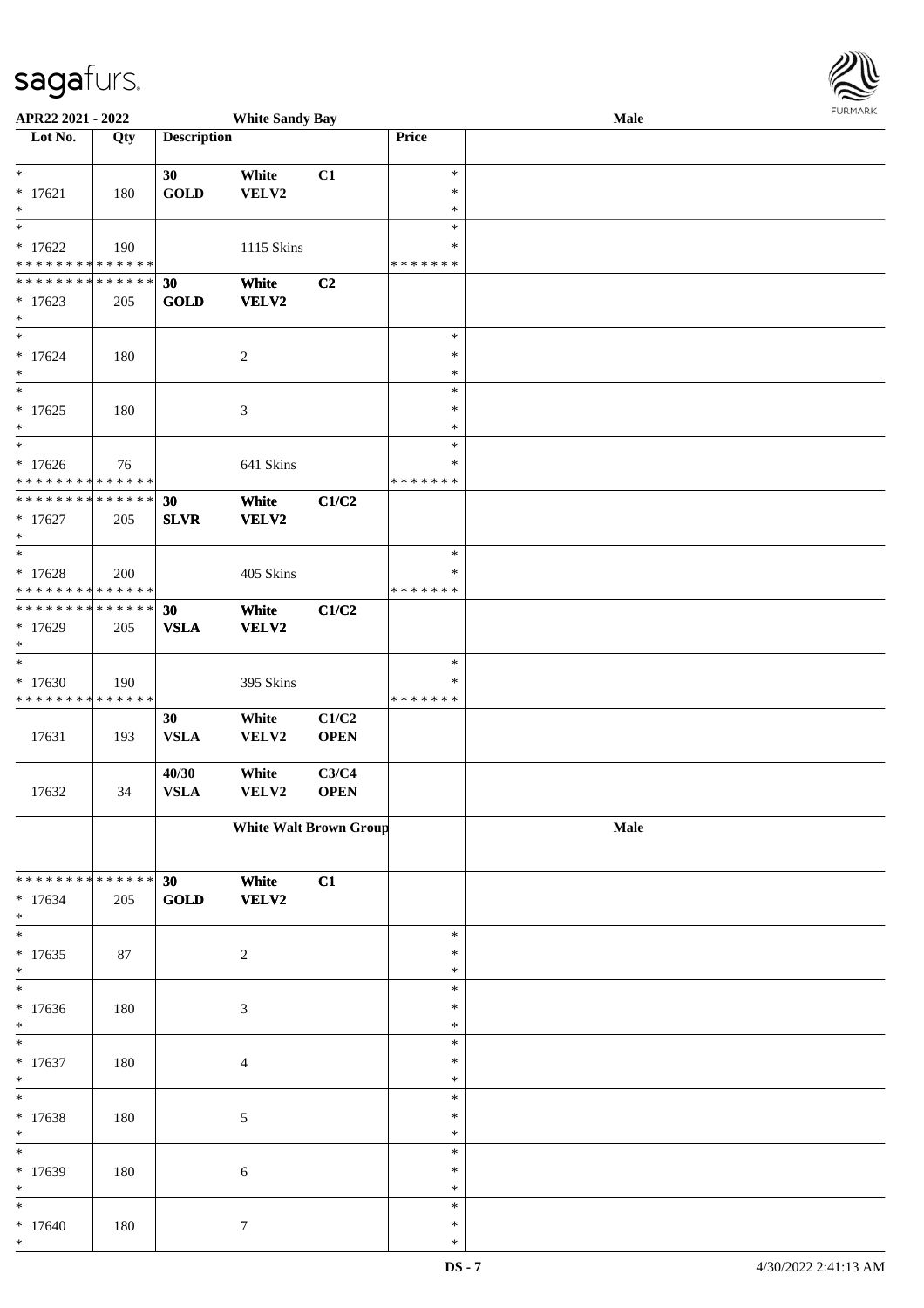

| APR22 2021 - 2022                          |     |                                | <b>White Walt Brown Group</b> |    |         | Male |  |
|--------------------------------------------|-----|--------------------------------|-------------------------------|----|---------|------|--|
| Lot No.                                    | Qty | <b>Description</b>             |                               |    | Price   |      |  |
|                                            |     |                                |                               |    |         |      |  |
| $\ddot{x}$                                 |     | 30                             | White                         | C1 | $\ast$  |      |  |
| $* 17641$                                  | 180 | $\operatorname{GOLD}$          | VELV2                         |    | $\ast$  |      |  |
| $*$                                        |     |                                |                               |    | $\ast$  |      |  |
| $\overline{\mathbf{r}}$                    |     |                                |                               |    |         |      |  |
|                                            |     |                                |                               |    | $\ast$  |      |  |
| $*17642$                                   | 180 |                                | $\overline{9}$                |    | $\ast$  |      |  |
|                                            |     |                                |                               |    | $\ast$  |      |  |
| $*$<br>*                                   |     |                                |                               |    | $\ast$  |      |  |
| $*17643$                                   | 180 |                                | $10\,$                        |    | $\ast$  |      |  |
|                                            |     |                                |                               |    |         |      |  |
| $*$<br>$\overline{\phantom{0}}$            |     |                                |                               |    | $\ast$  |      |  |
|                                            |     |                                |                               |    | $\ast$  |      |  |
| $* 17644$                                  | 180 |                                | 11                            |    | $\ast$  |      |  |
| $*$                                        |     |                                |                               |    | $\ast$  |      |  |
| $\overline{\ast}$                          |     |                                |                               |    | $\ast$  |      |  |
| $*17645$                                   | 180 |                                | 12                            |    | $\ast$  |      |  |
| $*$                                        |     |                                |                               |    | $\ast$  |      |  |
| $\overline{\phantom{0}}$                   |     |                                |                               |    | $\ast$  |      |  |
|                                            |     |                                |                               |    |         |      |  |
| $*17646$                                   | 180 |                                | 13                            |    | $\ast$  |      |  |
| $*$                                        |     |                                |                               |    | $\ast$  |      |  |
| $\overline{\ast}$                          |     |                                |                               |    | $\ast$  |      |  |
| $* 17647$                                  | 180 |                                | 14                            |    | $\ast$  |      |  |
| $*$                                        |     |                                |                               |    | $\ast$  |      |  |
|                                            |     |                                |                               |    | $\ast$  |      |  |
| $* 17648$                                  |     |                                |                               |    | $\ast$  |      |  |
| * * * * * * * * <mark>* * * * * * *</mark> | 180 |                                | 2632 Skins                    |    | ******* |      |  |
|                                            |     |                                |                               |    |         |      |  |
| * * * * * * * * <mark>* * * * * * *</mark> |     | 30                             | White                         | C1 |         |      |  |
| $* 17649$                                  | 205 | $\operatorname{\mathbf{GOLD}}$ | VELV2                         |    |         |      |  |
| $\ast$                                     |     |                                |                               |    |         |      |  |
| $*$                                        |     |                                |                               |    | $\ast$  |      |  |
| $*17650$                                   | 223 |                                | $\overline{c}$                |    | $\ast$  |      |  |
| $*$                                        |     |                                |                               |    | $\ast$  |      |  |
|                                            |     |                                |                               |    | $\ast$  |      |  |
|                                            |     |                                |                               |    |         |      |  |
| $* 17651$                                  | 193 |                                | $\mathfrak{Z}$                |    | $\ast$  |      |  |
| $*$                                        |     |                                |                               |    | $\ast$  |      |  |
| $\overline{\phantom{0}}$                   |     |                                |                               |    | $\ast$  |      |  |
| $*17652$                                   | 180 |                                | $\overline{4}$                |    | $\ast$  |      |  |
| $\ddot{x}$                                 |     |                                |                               |    | $*$     |      |  |
| $*$                                        |     |                                |                               |    | $\ast$  |      |  |
| $*17653$                                   | 180 |                                | $\sqrt{5}$                    |    | $\ast$  |      |  |
|                                            |     |                                |                               |    |         |      |  |
| $*$                                        |     |                                |                               |    | $\ast$  |      |  |
|                                            |     |                                |                               |    | $\ast$  |      |  |
| $* 17654$                                  | 180 |                                | $\sqrt{6}$                    |    | $\ast$  |      |  |
| $*$                                        |     |                                |                               |    | $\ast$  |      |  |
| $*$                                        |     |                                |                               |    | $\ast$  |      |  |
| $* 17655$                                  | 180 |                                | $\boldsymbol{7}$              |    | $\ast$  |      |  |
| $*$                                        |     |                                |                               |    | $\ast$  |      |  |
| $\overline{\ast}$                          |     |                                |                               |    | $\ast$  |      |  |
|                                            |     |                                |                               |    |         |      |  |
| $*17656$                                   | 180 |                                | $8\,$                         |    | $\ast$  |      |  |
| $*$                                        |     |                                |                               |    | $\ast$  |      |  |
| $\overline{\mathbf{r}}$                    |     |                                |                               |    | $\ast$  |      |  |
| $* 17657$                                  | 180 |                                | $\overline{9}$                |    | $\ast$  |      |  |
| $*$                                        |     |                                |                               |    | $\ast$  |      |  |
| $\ddot{x}$                                 |     |                                |                               |    | $\ast$  |      |  |
|                                            |     |                                |                               |    | $\ast$  |      |  |
| * 17658                                    | 180 |                                | $10\,$                        |    |         |      |  |
| $*$                                        |     |                                |                               |    | $\ast$  |      |  |
|                                            |     |                                |                               |    | $\ast$  |      |  |
| * 17659                                    | 180 |                                | 11                            |    | $\ast$  |      |  |
| $*$                                        |     |                                |                               |    | $\ast$  |      |  |
| $\overline{\mathbf{r}}$                    |     |                                |                               |    | $\ast$  |      |  |
| $*17660$                                   | 180 |                                | 12                            |    | $\ast$  |      |  |
| $\ast$                                     |     |                                |                               |    | $\ast$  |      |  |
|                                            |     |                                |                               |    |         |      |  |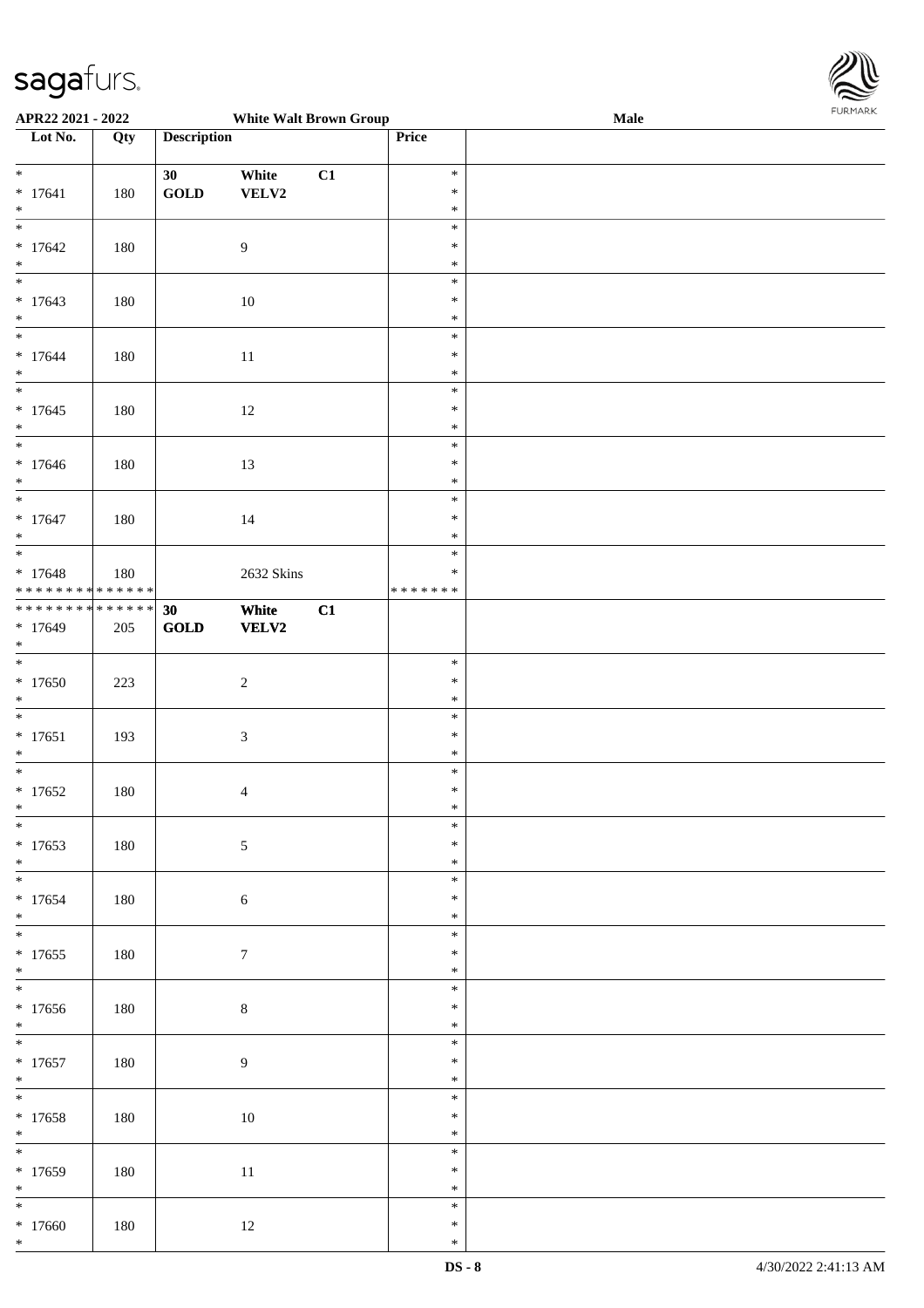\* \* \* \* \* \* \* \* \* \* \* \* \* \* \*



|                                            |     |                    |                               |                |               |      | <b>FURMARK</b> |
|--------------------------------------------|-----|--------------------|-------------------------------|----------------|---------------|------|----------------|
| APR22 2021 - 2022                          |     |                    | <b>White Walt Brown Group</b> |                |               | Male |                |
| Lot No.                                    | Qty | <b>Description</b> |                               |                | Price         |      |                |
|                                            |     |                    |                               |                |               |      |                |
|                                            |     |                    |                               |                |               |      |                |
| $\ast$                                     |     | 30                 | White                         | C1             | $\ast$        |      |                |
| $* 17661$                                  | 180 | <b>GOLD</b>        | VELV2                         |                | $\ast$        |      |                |
| * * * * * * * * <mark>* * * * * * *</mark> |     |                    |                               |                | * * * * * * * |      |                |
| * * * * * * * * <mark>* * * * * * *</mark> |     | 30                 | White                         | C <sub>2</sub> |               |      |                |
|                                            |     |                    |                               |                |               |      |                |
| $*17662$                                   | 205 | <b>GOLD</b>        | VELV2                         |                |               |      |                |
| $\ast$                                     |     |                    |                               |                |               |      |                |
| $*$                                        |     |                    |                               |                | $\ast$        |      |                |
| $* 17663$                                  |     |                    |                               |                | $\ast$        |      |                |
|                                            | 180 |                    | $\overline{c}$                |                |               |      |                |
| $\ast$                                     |     |                    |                               |                | $\ast$        |      |                |
| $\ast$                                     |     |                    |                               |                | $\ast$        |      |                |
| $* 17664$                                  | 180 |                    | 3                             |                | $\ast$        |      |                |
| $\ast$                                     |     |                    |                               |                | $\ast$        |      |                |
|                                            |     |                    |                               |                |               |      |                |
| $\ast$                                     |     |                    |                               |                | $\ast$        |      |                |
| $*17665$                                   | 180 |                    | $\overline{4}$                |                | $\ast$        |      |                |
| $\ast$                                     |     |                    |                               |                | $\ast$        |      |                |
| $\ast$                                     |     |                    |                               |                |               |      |                |
|                                            |     |                    |                               |                | $\ast$        |      |                |
| $*17666$                                   | 211 |                    | 956 Skins                     |                | $\ast$        |      |                |
| * * * * * * * * * * * * * *                |     |                    |                               |                | * * * * * * * |      |                |
| * * * * * * * * <mark>* * * * * * *</mark> |     | 30                 | White                         | C <sub>2</sub> |               |      |                |
|                                            |     |                    |                               |                |               |      |                |
| $* 17667$                                  | 205 | GOLD               | VELV2                         |                |               |      |                |
| $\ast$                                     |     |                    |                               |                |               |      |                |
| $\overline{\ast}$                          |     |                    |                               |                | $\ast$        |      |                |
| * 17668                                    | 180 |                    | 2                             |                | $\ast$        |      |                |
|                                            |     |                    |                               |                |               |      |                |
| $\ast$                                     |     |                    |                               |                | $\ast$        |      |                |
| $\overline{\phantom{0}}$                   |     |                    |                               |                | $\ast$        |      |                |
| * 17669                                    | 180 |                    | 3                             |                | $\ast$        |      |                |
| $\ast$                                     |     |                    |                               |                | $\ast$        |      |                |
| $\overline{\ast}$                          |     |                    |                               |                |               |      |                |
|                                            |     |                    |                               |                | $\ast$        |      |                |
| $* 17670$                                  | 148 |                    | $\overline{4}$                |                | $\ast$        |      |                |
| $\ast$                                     |     |                    |                               |                | $\ast$        |      |                |
|                                            |     |                    |                               |                | $\ast$        |      |                |
|                                            |     |                    |                               |                |               |      |                |
| $* 17671$                                  | 79  |                    | 792 Skins                     |                | $\ast$        |      |                |
| * * * * * * * * <mark>* * * * * * *</mark> |     |                    |                               |                | * * * * * * * |      |                |
| * * * * * * * * <mark>* * * * * *</mark>   |     | 30                 | White                         | C1/C2          |               |      |                |
|                                            |     |                    |                               |                |               |      |                |
| $* 17672$                                  | 225 | <b>SLVR</b>        | VELV2                         |                |               |      |                |
| *                                          |     |                    |                               |                |               |      |                |
| $\ast$                                     |     |                    |                               |                | $\ast$        |      |                |
| * 17673                                    | 200 |                    | $\overline{c}$                |                | $\ast$        |      |                |
|                                            |     |                    |                               |                |               |      |                |
| $\ast$                                     |     |                    |                               |                | $\ast$        |      |                |
| $\ast$                                     |     |                    |                               |                | $\ast$        |      |                |
| $* 17674$                                  | 57  |                    | 482 Skins                     |                | $\ast$        |      |                |
| * * * * * * * * <mark>* * * * * * *</mark> |     |                    |                               |                | * * * * * * * |      |                |
|                                            |     |                    |                               |                |               |      |                |
| * * * * * * * * <mark>* * * * * * *</mark> |     | 30                 | White                         | C1/C2          |               |      |                |
| $* 17675$                                  | 180 | <b>SLVR</b>        | VELV2                         |                |               |      |                |
| $\ast$                                     |     |                    |                               |                |               |      |                |
|                                            |     |                    |                               |                | $\ast$        |      |                |
|                                            |     |                    |                               |                |               |      |                |
| $*17676$                                   | 213 |                    | 393 Skins                     |                | ∗             |      |                |
| * * * * * * * * <mark>* * * * * * *</mark> |     |                    |                               |                | * * * * * * * |      |                |
| * * * * * * * * <mark>* * * * * *</mark>   |     | 30                 | White                         | C1/C2          |               |      |                |
|                                            |     |                    |                               |                |               |      |                |
| $* 17677$                                  | 205 | <b>VSLA</b>        | VELV2                         |                |               |      |                |
| $\ast$                                     |     |                    |                               |                |               |      |                |
| $*$                                        |     |                    |                               |                | $\ast$        |      |                |
|                                            |     |                    |                               |                |               |      |                |
| $* 17678$                                  | 180 |                    | $\boldsymbol{2}$              |                | $\ast$        |      |                |
| $\ast$                                     |     |                    |                               |                | $\ast$        |      |                |
| $\ast$                                     |     |                    |                               |                | $\ast$        |      |                |
|                                            |     |                    |                               |                | $\ast$        |      |                |
| * 17679                                    | 180 |                    | 3                             |                |               |      |                |
| *                                          |     |                    |                               |                | $\ast$        |      |                |
| $\ast$                                     |     |                    |                               |                | $\ast$        |      |                |
| * 17680                                    | 105 |                    | 670 Skins                     |                | $\ast$        |      |                |
|                                            |     |                    |                               |                |               |      |                |

\* \* \* \* \* \* \*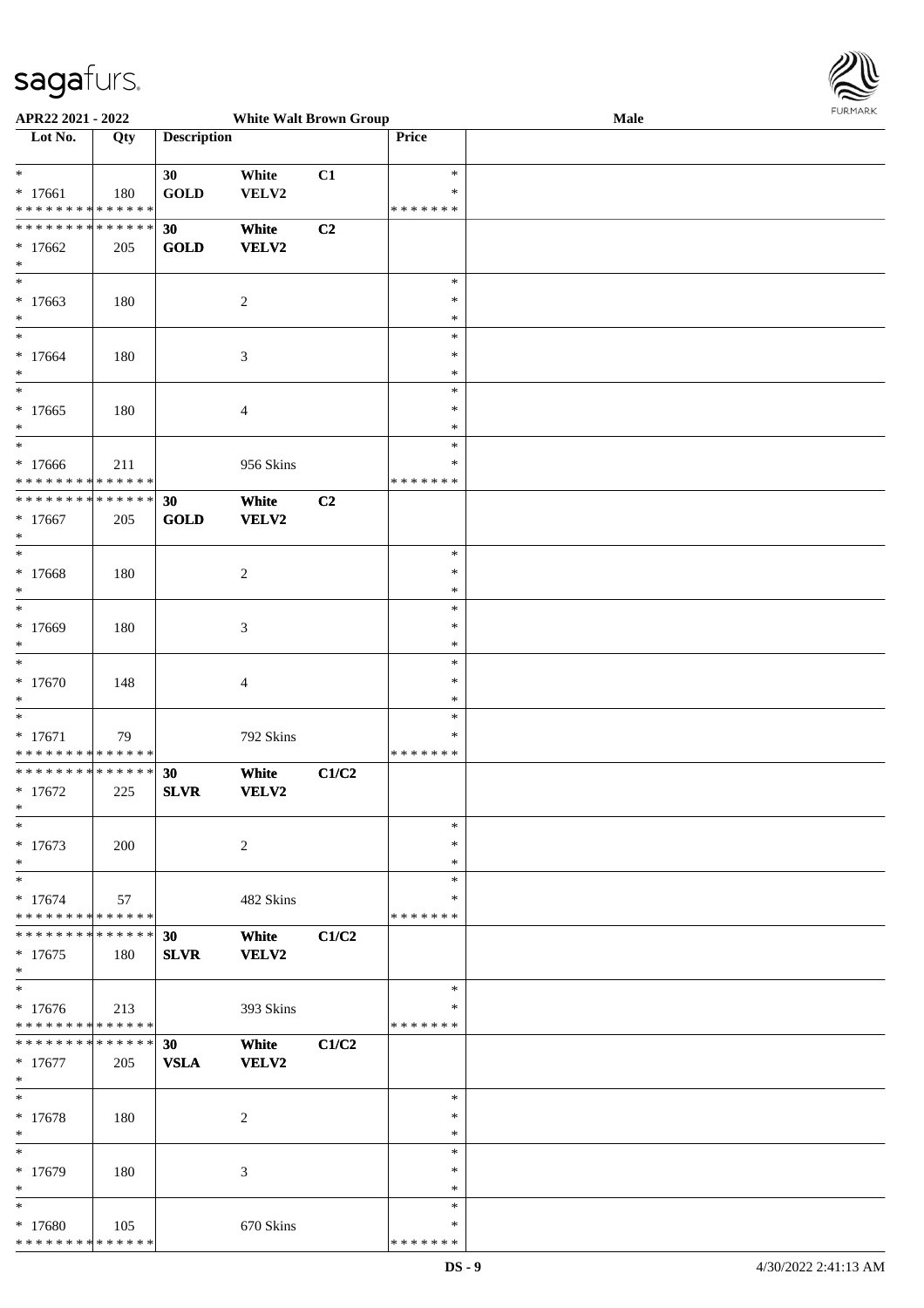

| APR22 2021 - 2022                                            |     |                    | <b>White Sundry owners</b> |       |                  | <b>Male</b> |  |
|--------------------------------------------------------------|-----|--------------------|----------------------------|-------|------------------|-------------|--|
| Lot No.                                                      | Qty | <b>Description</b> |                            |       | Price            |             |  |
|                                                              |     |                    |                            |       |                  |             |  |
|                                                              |     | 30                 | White                      | C1    |                  |             |  |
| 17681                                                        | 67  | <b>GOLD</b>        | VELV3                      |       |                  |             |  |
|                                                              |     |                    |                            |       |                  |             |  |
|                                                              |     | 30                 | White                      | C3/C4 |                  |             |  |
| 17682                                                        | 61  | <b>GOLD</b>        | VELV3                      |       |                  |             |  |
|                                                              |     |                    | <b>White Sandy Bay</b>     |       |                  | Male        |  |
|                                                              |     |                    |                            |       |                  |             |  |
|                                                              |     |                    |                            |       |                  |             |  |
| * * * * * * * * * * * * * *                                  |     | 30                 | White                      | C1/C2 |                  |             |  |
| * 17684                                                      | 205 | <b>GOLD</b>        | VELV3                      |       |                  |             |  |
| $\ast$<br>$\ast$                                             |     |                    |                            |       |                  |             |  |
| $* 17685$                                                    |     |                    |                            |       | $\ast$<br>$\ast$ |             |  |
| $\ast$                                                       | 180 |                    | $\sqrt{2}$                 |       | $\ast$           |             |  |
| $\ast$                                                       |     |                    |                            |       | $\ast$           |             |  |
| * 17686                                                      | 129 |                    | 514 Skins                  |       | $\ast$           |             |  |
| * * * * * * * * * * * * * *                                  |     |                    |                            |       | * * * * * * *    |             |  |
|                                                              |     |                    | <b>White Sundry owners</b> |       |                  | Male        |  |
|                                                              |     |                    |                            |       |                  |             |  |
|                                                              |     | $20\,$             | White                      | C3/C4 |                  |             |  |
| 17688                                                        | 70  | <b>GOLD</b>        |                            |       |                  |             |  |
|                                                              |     |                    |                            |       |                  |             |  |
|                                                              |     | 20                 | White                      | C3/C4 |                  |             |  |
| 17689                                                        | 87  | <b>SLVR</b>        |                            |       |                  |             |  |
|                                                              |     |                    |                            |       |                  |             |  |
|                                                              |     |                    | <b>White Deep North</b>    |       |                  | Male        |  |
|                                                              |     |                    |                            |       |                  |             |  |
|                                                              |     | $20\,$             | White                      | C1/C2 |                  |             |  |
| 17691                                                        | 172 | <b>GOLD</b>        |                            |       |                  |             |  |
|                                                              |     |                    |                            |       |                  |             |  |
|                                                              |     | 20                 | White                      | C1/C2 |                  |             |  |
| 17692                                                        | 92  | <b>VSLA</b>        |                            |       |                  |             |  |
|                                                              |     |                    |                            |       |                  |             |  |
|                                                              |     |                    | <b>White Sundry owners</b> |       |                  | Male        |  |
|                                                              |     |                    |                            |       |                  |             |  |
| * * * * * * * * * * * * * * *                                |     | 20                 | White                      | C1    |                  |             |  |
| * 17694                                                      | 245 | <b>GOLD</b>        | <b>VELV1</b>               |       |                  |             |  |
| $\ast$                                                       |     |                    |                            |       |                  |             |  |
| $\ast$                                                       |     |                    |                            |       | $\ast$           |             |  |
| * 17695                                                      | 116 |                    | 361 Skins                  |       | ∗                |             |  |
| * * * * * * * * * * * * * *<br>* * * * * * * * * * * * * * * |     | 20                 |                            | C2    | * * * * * * *    |             |  |
| * 17696                                                      | 245 | <b>GOLD</b>        | White<br><b>VELV1</b>      |       |                  |             |  |
| $*$                                                          |     |                    |                            |       |                  |             |  |
| $*$                                                          |     |                    |                            |       | $\ast$           |             |  |
| $* 17697$                                                    | 111 |                    | 356 Skins                  |       | ∗                |             |  |
| * * * * * * * * * * * * * *                                  |     |                    |                            |       | * * * * * * *    |             |  |
| * * * * * * * * * * * * * * *                                |     | 20                 | White                      | C3/C4 |                  |             |  |
| * 17698<br>$*$                                               | 245 | <b>GOLD</b>        | <b>VELV1</b>               |       |                  |             |  |
| $\ast$                                                       |     |                    |                            |       | $\ast$           |             |  |
| * 17699                                                      | 131 |                    | 376 Skins                  |       | ∗                |             |  |
| * * * * * * * * * * * * * *                                  |     |                    |                            |       | * * * * * * *    |             |  |
|                                                              |     | 20                 | White                      | C1/C2 |                  |             |  |
| 17700                                                        | 36  | <b>SLVR</b>        | <b>VELV1</b>               |       |                  |             |  |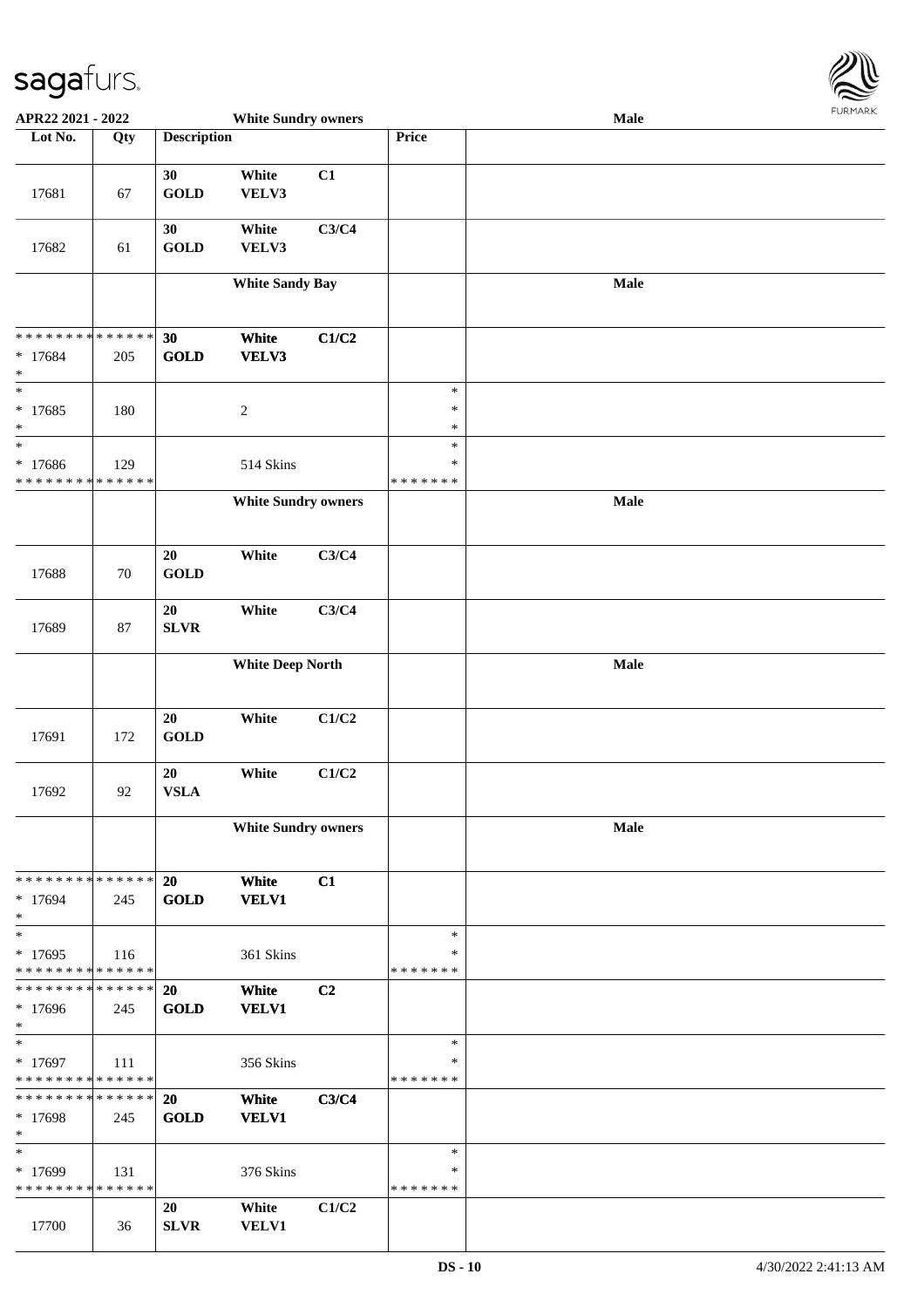

| APR22 2021 - 2022                                                    |     |                    | <b>White Baldwin-Jander</b> |       |                                   | Male | 1.911171777 |
|----------------------------------------------------------------------|-----|--------------------|-----------------------------|-------|-----------------------------------|------|-------------|
| Lot No.                                                              | Qty | <b>Description</b> |                             |       | Price                             |      |             |
| * * * * * * * * * * * * * *<br>$* 17701$<br>$\ast$                   | 245 | 20<br><b>GOLD</b>  | White<br><b>VELV1</b>       | C1/C2 |                                   |      |             |
| $\overline{\phantom{1}}$<br>$*$ 17702<br>* * * * * * * * * * * * * * | 171 |                    | 416 Skins                   |       | $\ast$<br>$\ast$<br>* * * * * * * |      |             |
| 17703                                                                | 152 | 20<br><b>SLVR</b>  | White<br><b>VELV1</b>       | C1/C2 |                                   |      |             |
| 17704                                                                | 107 | 20<br><b>VSLA</b>  | White<br>VELV1              | C1/C2 |                                   |      |             |
| * * * * * * * * * * * * * *<br>$* 17705$<br>$\ast$                   | 245 | 20<br><b>VSLA</b>  | White<br><b>VELV1</b>       | C1/C2 |                                   |      |             |
| $\ast$<br>$* 17706$<br>* * * * * * * * * * * * * *                   | 57  |                    | 302 Skins                   |       | $\ast$<br>$\ast$<br>* * * * * * * |      |             |
|                                                                      |     |                    | <b>White Sundry owners</b>  |       |                                   | Male |             |
| **************<br>$* 17708$<br>$\ast$                                | 245 | 20<br><b>GOLD</b>  | White<br>VELV2              | C1    |                                   |      |             |
| $\ast$<br>* 17709<br>$\ast$                                          | 220 |                    | $\overline{c}$              |       | $\ast$<br>$\ast$<br>$\ast$        |      |             |
| $\ast$<br>$* 17710$<br>$\ast$                                        | 220 |                    | $\mathfrak{Z}$              |       | $\ast$<br>$\ast$<br>$\ast$        |      |             |
| $\ast$<br>$* 17711$<br>$\ast$                                        | 220 |                    | $\overline{4}$              |       | $\ast$<br>$\ast$<br>$\ast$        |      |             |
| $\ast$<br>$* 17712$<br>$*$                                           | 220 |                    | 5                           |       | $\ast$<br>$\ast$<br>$\ast$        |      |             |
| $\ast$<br>$* 17713$<br>* * * * * * * * * * * * * *                   | 166 |                    | 1291 Skins                  |       | $\ast$<br>$\ast$<br>* * * * * * * |      |             |
| ******** <mark>******</mark><br>$* 17714$<br>$\ast$                  | 245 | 20<br><b>GOLD</b>  | White<br><b>VELV2</b>       | C3/C4 |                                   |      |             |
| $\ast$<br>$* 17715$<br>$\ast$                                        | 220 |                    | 2                           |       | $\ast$<br>∗<br>∗                  |      |             |
| $\ast$<br>$* 17716$<br>$\ast$                                        | 220 |                    | 3                           |       | $\ast$<br>∗<br>$\ast$             |      |             |
| $\ast$<br>$* 17717$<br>* * * * * * * * * * * * * *                   | 84  |                    | 769 Skins                   |       | $\ast$<br>∗<br>* * * * * * *      |      |             |
| * * * * * * * * * * * * * * *<br>$* 17718$<br>$*$                    | 265 | 20<br><b>SLVR</b>  | White<br>VELV2              | C3/C4 |                                   |      |             |
| $\ast$<br>* 17719<br>******** <mark>******</mark>                    | 121 |                    | 386 Skins                   |       | $\ast$<br>$\ast$<br>* * * * * * * |      |             |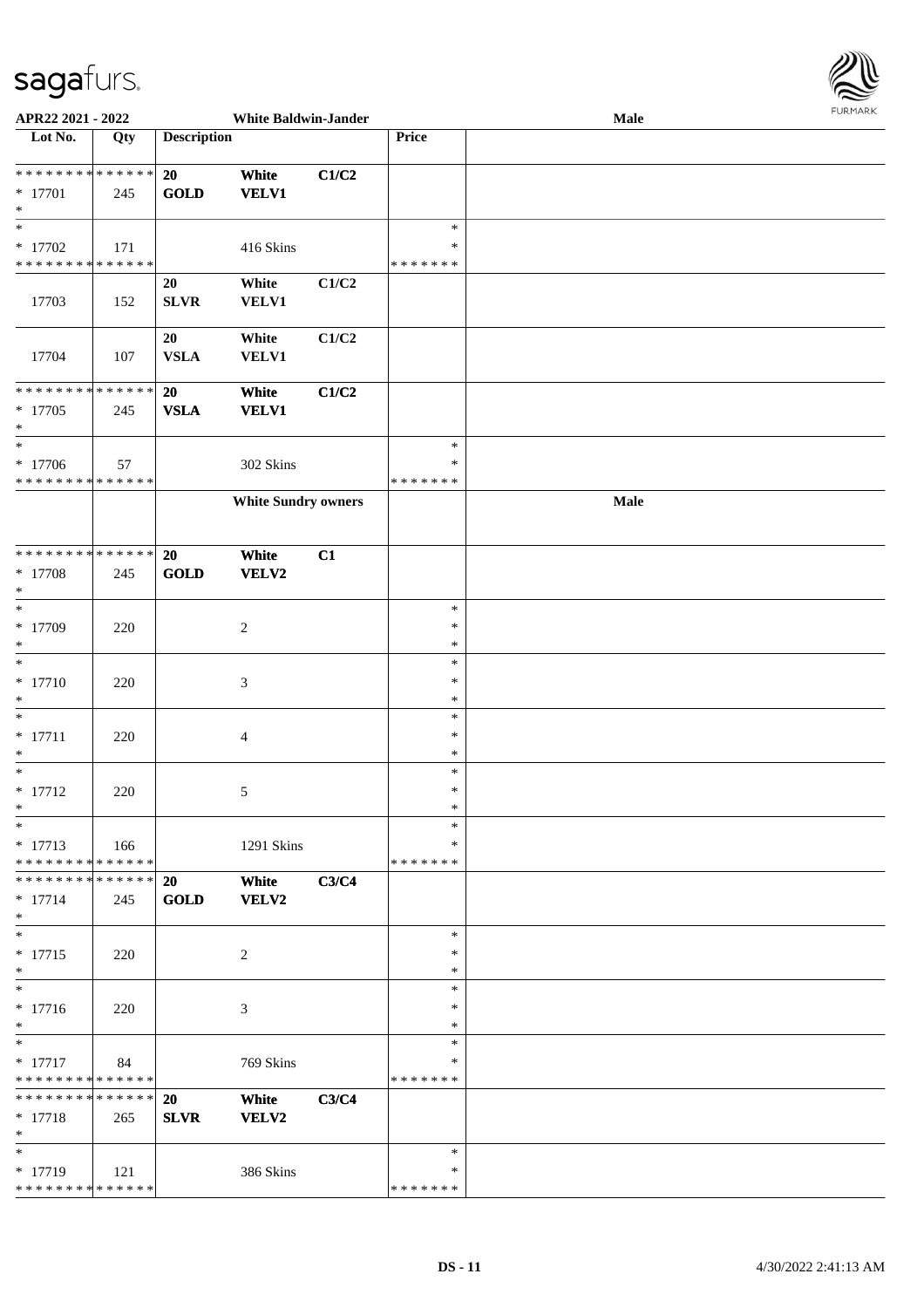\* \* \* \* \* \* \* \* \* \* \* \* \* \* \*

| APR22 2021 - 2022                          |     |                    | <b>White Sandy Bay</b>        |             |               | Male | <b>FUNITANN</b> |
|--------------------------------------------|-----|--------------------|-------------------------------|-------------|---------------|------|-----------------|
| Lot No.                                    | Qty | <b>Description</b> |                               |             | Price         |      |                 |
|                                            |     |                    |                               |             |               |      |                 |
| * * * * * * * * <mark>* * * * * * *</mark> |     | 20                 | White                         | C1          |               |      |                 |
| $* 17721$                                  | 245 | <b>GOLD</b>        | VELV2                         |             |               |      |                 |
| $\ast$                                     |     |                    |                               |             |               |      |                 |
| $\overline{\ast}$                          |     |                    |                               |             | $\ast$        |      |                 |
| $* 17722$                                  | 220 |                    | 2                             |             | $\ast$        |      |                 |
| $\ast$                                     |     |                    |                               |             | $\ast$        |      |                 |
| $\overline{\ast}$                          |     |                    |                               |             | $\ast$        |      |                 |
| $* 17723$                                  | 156 |                    | 621 Skins                     |             | $\ast$        |      |                 |
| * * * * * * * * <mark>* * * * * * *</mark> |     |                    |                               |             | * * * * * * * |      |                 |
| * * * * * * * * <mark>* * * * * * *</mark> |     |                    |                               |             |               |      |                 |
|                                            |     | <b>20</b>          | White                         | C1/C2       |               |      |                 |
| $* 17724$                                  | 207 | <b>GOLD</b>        | VELV2                         |             |               |      |                 |
| $\ast$<br>$\overline{\ast}$                |     |                    |                               |             |               |      |                 |
|                                            |     |                    |                               |             | $\ast$        |      |                 |
| $* 17725$                                  | 59  |                    | 266 Skins                     |             | $\ast$        |      |                 |
| * * * * * * * * <mark>* * * * * * *</mark> |     |                    |                               |             | * * * * * * * |      |                 |
| * * * * * * * * <mark>* * * * * * *</mark> |     | 20                 | White                         | C2          |               |      |                 |
| $* 17726$                                  | 245 | <b>GOLD</b>        | VELV2                         |             |               |      |                 |
| $\ast$                                     |     |                    |                               |             |               |      |                 |
| $*$                                        |     |                    |                               |             | $\ast$        |      |                 |
| $* 17727$                                  | 33  |                    | 278 Skins                     |             | $\ast$        |      |                 |
| * * * * * * * * <mark>* * * * * * *</mark> |     |                    |                               |             | * * * * * * * |      |                 |
|                                            |     | 20                 | White                         | C1/C2       |               |      |                 |
| 17728                                      | 148 | <b>SLVR</b>        | VELV2                         |             |               |      |                 |
|                                            |     |                    |                               |             |               |      |                 |
|                                            |     | 20                 | White                         | C1/C2       |               |      |                 |
| 17729                                      | 194 | <b>VSLA</b>        | VELV2                         |             |               |      |                 |
|                                            |     |                    |                               |             |               |      |                 |
|                                            |     | 20                 | White                         | C1/C2       |               |      |                 |
| 17730                                      | 120 | <b>VSLA</b>        | VELV2                         | <b>OPEN</b> |               |      |                 |
|                                            |     |                    |                               |             |               |      |                 |
|                                            |     |                    | <b>White Walt Brown Group</b> |             |               | Male |                 |
|                                            |     |                    |                               |             |               |      |                 |
|                                            |     |                    |                               |             |               |      |                 |
| * * * * * * * * <mark>* * * * * * *</mark> |     | 20                 | White                         | C1          |               |      |                 |
| $*$ 17732                                  |     | <b>GOLD</b>        | VELV2                         |             |               |      |                 |
| $\ast$                                     | 245 |                    |                               |             |               |      |                 |
| $\ast$                                     |     |                    |                               |             | $\ast$        |      |                 |
|                                            |     |                    |                               |             |               |      |                 |
| * 17733                                    | 220 |                    | 2                             |             | $\ast$        |      |                 |
| $*$                                        |     |                    |                               |             | $\ast$        |      |                 |
|                                            |     |                    |                               |             | $\ast$        |      |                 |
| $* 17734$                                  | 220 |                    | 3                             |             | $\ast$        |      |                 |
| $\ast$                                     |     |                    |                               |             | $\ast$        |      |                 |
| $\overline{\ast}$                          |     |                    |                               |             | $\ast$        |      |                 |
| $* 17735$                                  | 220 |                    | $\overline{4}$                |             | $\ast$        |      |                 |
| $\ast$                                     |     |                    |                               |             | $\ast$        |      |                 |
|                                            |     |                    |                               |             | $\ast$        |      |                 |
| $* 17736$                                  | 195 |                    | 1100 Skins                    |             | ∗             |      |                 |
| * * * * * * * * <mark>* * * * * * *</mark> |     |                    |                               |             | * * * * * * * |      |                 |
| * * * * * * * * <mark>* * * * * *</mark>   |     | 20                 | White                         | C1/C2       |               |      |                 |
| * 17737                                    | 245 | <b>GOLD</b>        | <b>VELV2</b>                  |             |               |      |                 |
| $*$                                        |     |                    |                               |             |               |      |                 |
| $*$                                        |     |                    |                               |             | $\ast$        |      |                 |
| * 17738                                    | 220 |                    | 2                             |             | $\ast$        |      |                 |
| $\ast$                                     |     |                    |                               |             | $\ast$        |      |                 |
| $\overline{\ast}$                          |     |                    |                               |             | $\ast$        |      |                 |
| * 17739                                    | 166 |                    | 3                             |             | $\ast$        |      |                 |
| $*$                                        |     |                    |                               |             | $\ast$        |      |                 |
| $\ast$                                     |     |                    |                               |             | $\ast$        |      |                 |
| $* 17740$                                  | 144 |                    | 775 Skins                     |             | $\ast$        |      |                 |
|                                            |     |                    |                               |             |               |      |                 |

\* \* \* \* \* \* \*

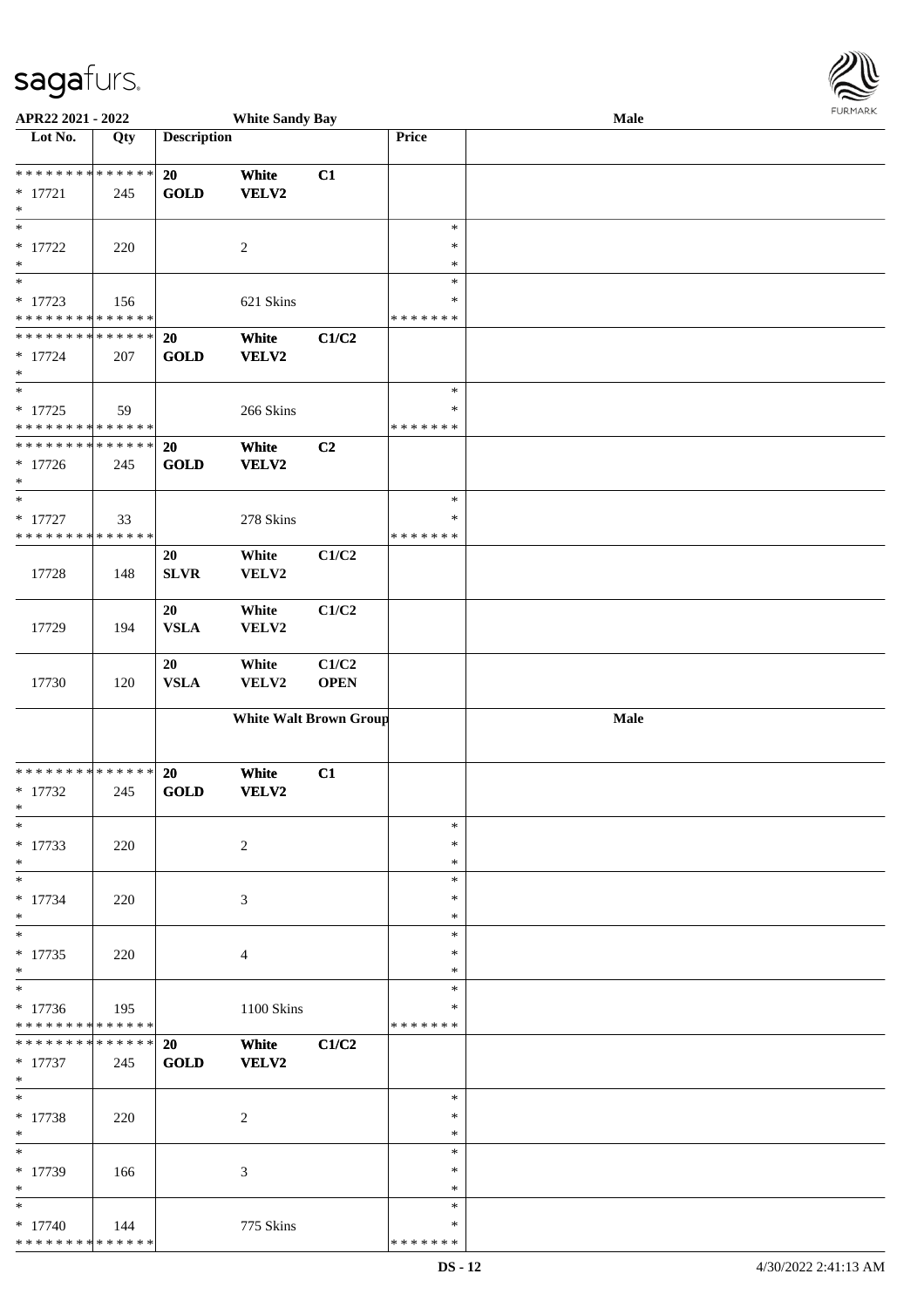

| APR22 2021 - 2022                                                              |     |                          | <b>White Walt Brown Group</b> |       |                                   | $1 \times 1 \times 1 \times 1 \times 1$<br>Male |  |  |  |
|--------------------------------------------------------------------------------|-----|--------------------------|-------------------------------|-------|-----------------------------------|-------------------------------------------------|--|--|--|
| Lot No.                                                                        | Qty | <b>Description</b>       |                               |       | Price                             |                                                 |  |  |  |
| * * * * * * * * * * * * * *<br>$* 17741$<br>$\ast$                             | 245 | 20<br><b>GOLD</b>        | White<br>VELV2                | C2    |                                   |                                                 |  |  |  |
| $\ast$<br>$* 17742$<br>* * * * * * * * * * * * * *                             | 153 |                          | 398 Skins                     |       | $\ast$<br>$\ast$<br>* * * * * * * |                                                 |  |  |  |
| 17743                                                                          | 131 | 20<br><b>SLVR</b>        | White<br>VELV2                | C1/C2 |                                   |                                                 |  |  |  |
| * * * * * * * * * * * * * *<br>$* 17744$<br>$\ast$<br>$\overline{\phantom{0}}$ | 245 | <b>20</b><br><b>VSLA</b> | White<br>VELV2                | C1/C2 | $\ast$                            |                                                 |  |  |  |
| $* 17745$<br>* * * * * * * * * * * * * *                                       | 88  |                          | 333 Skins                     |       | $\ast$<br>* * * * * * *           |                                                 |  |  |  |
|                                                                                |     |                          | <b>White Sundry owners</b>    |       |                                   | Male                                            |  |  |  |
| 17747                                                                          | 112 | 20<br><b>GOLD</b>        | White<br>VELV3                | C3/C4 |                                   |                                                 |  |  |  |
|                                                                                |     |                          | <b>White Sandy Bay</b>        |       |                                   | Male                                            |  |  |  |
| 17749                                                                          | 191 | 20<br><b>GOLD</b>        | White<br>VELV3                | C1/C2 |                                   |                                                 |  |  |  |
|                                                                                |     |                          | <b>White Deep North</b>       |       |                                   | Male                                            |  |  |  |
| 17751                                                                          | 112 | $\bf{0}$<br><b>GOLD</b>  | White                         | C1/C2 |                                   |                                                 |  |  |  |
|                                                                                |     |                          | <b>White Sundry owners</b>    |       |                                   | Male                                            |  |  |  |
| 17753                                                                          | 82  | $\bf{0}$<br><b>GOLD</b>  | White<br><b>VELV1</b>         | C1/C2 |                                   |                                                 |  |  |  |
| 17754                                                                          | 231 | $\mathbf{0}$<br>GOLD     | White<br><b>VELV1</b>         | C3/C4 |                                   |                                                 |  |  |  |
| 17755                                                                          | 105 | $\bf{0}$<br><b>SLVR</b>  | White<br><b>VELV1</b>         | C3/C4 |                                   |                                                 |  |  |  |
|                                                                                |     |                          | <b>White Baldwin-Jander</b>   |       |                                   | Male                                            |  |  |  |
| 17757                                                                          | 64  | $\bf{0}$<br>GOLD         | White<br><b>VELV1</b>         | C1/C2 |                                   |                                                 |  |  |  |
| 17758                                                                          | 68  | $\bf{0}$<br>${\bf VSLA}$ | White<br><b>VELV1</b>         | C1/C2 |                                   |                                                 |  |  |  |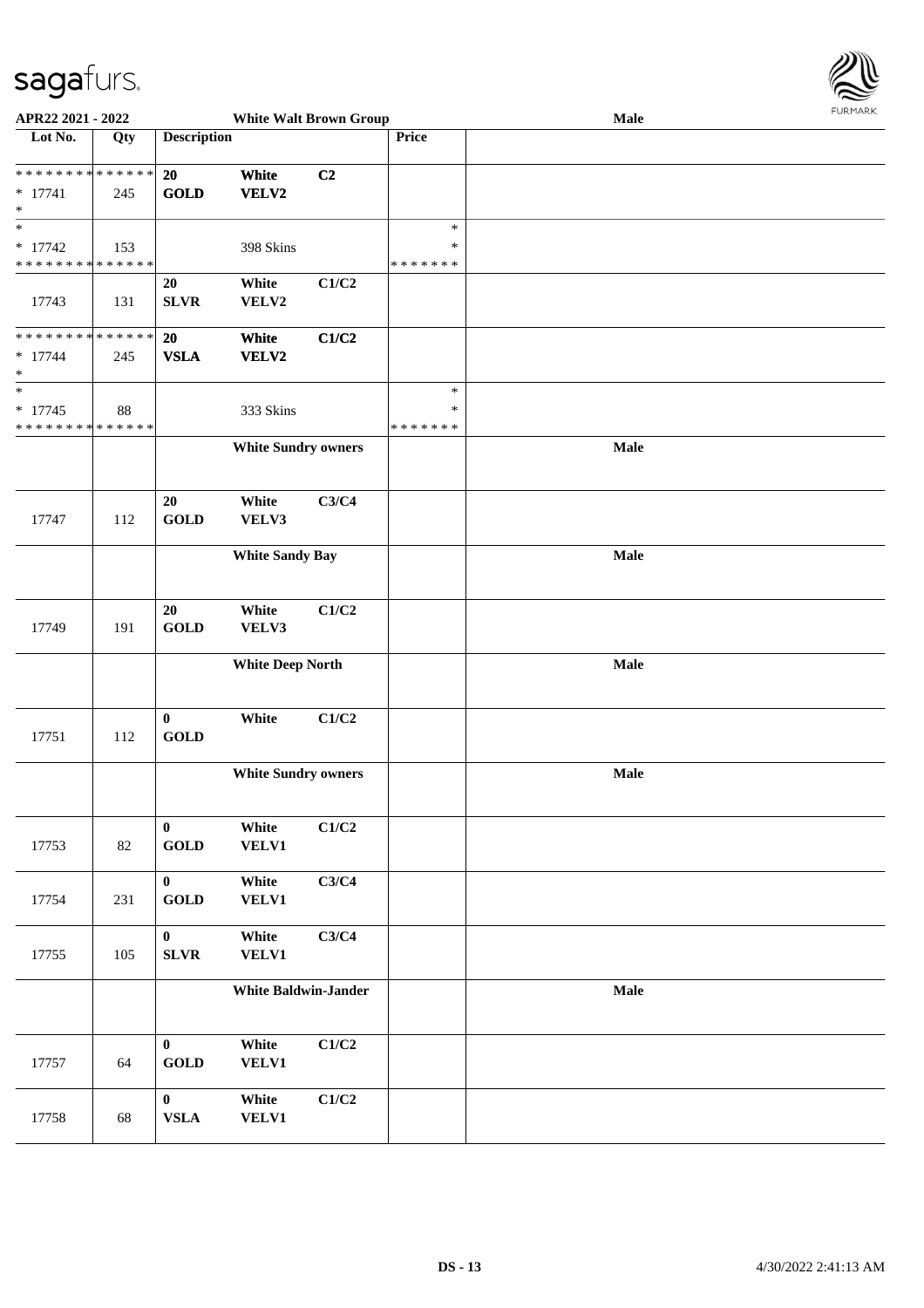

| APR22 2021 - 2022 |        |                             | <b>White Sundry owners</b> |                               |       | Male | <b>FURPIARR</b> |
|-------------------|--------|-----------------------------|----------------------------|-------------------------------|-------|------|-----------------|
| Lot No.           | Qty    | <b>Description</b>          |                            |                               | Price |      |                 |
| 17761             | 231    | $\pmb{0}$<br><b>GOLD</b>    | White<br>VELV2             | C3/C4                         |       |      |                 |
|                   |        |                             | <b>White Sandy Bay</b>     |                               |       | Male |                 |
| 17763             | 165    | $\pmb{0}$<br><b>GOLD</b>    | White<br>VELV2             | C1/C2                         |       |      |                 |
| 17764             | 173    | $\bf{0}$<br><b>SLVR</b>     | White<br>VELV2             | C1/C2                         |       |      |                 |
| 17765             | 119    | $\pmb{0}$<br><b>VSLA</b>    | White<br>VELV2             | C1/C2                         |       |      |                 |
| 17767             | 57     | $\pmb{0}$<br><b>VSLA</b>    | White<br>VELV2             | C1/C2<br><b>OPEN</b>          |       |      |                 |
|                   |        |                             |                            | <b>White Walt Brown Group</b> |       | Male |                 |
| 17769             | 201    | $\pmb{0}$<br><b>GOLD</b>    | White<br>VELV2             | C1/C2                         |       |      |                 |
|                   |        |                             |                            | <b>White Baldwin-Jander</b>   |       | Male |                 |
| 17771             | 118    | $\mathbf{1}$<br><b>SLVR</b> | White<br>VELV1             | C1/C2                         |       |      |                 |
| 17772             | $78\,$ | $\mathbf{1}$<br><b>VSLA</b> | White<br>VELV1             | C1/C2                         |       |      |                 |
|                   |        |                             | <b>White Sandy Bay</b>     |                               |       | Male |                 |
| 17774             | 64     | $0/1$<br><b>SLVR</b>        | White<br>VELV2             | C1/C2                         |       |      |                 |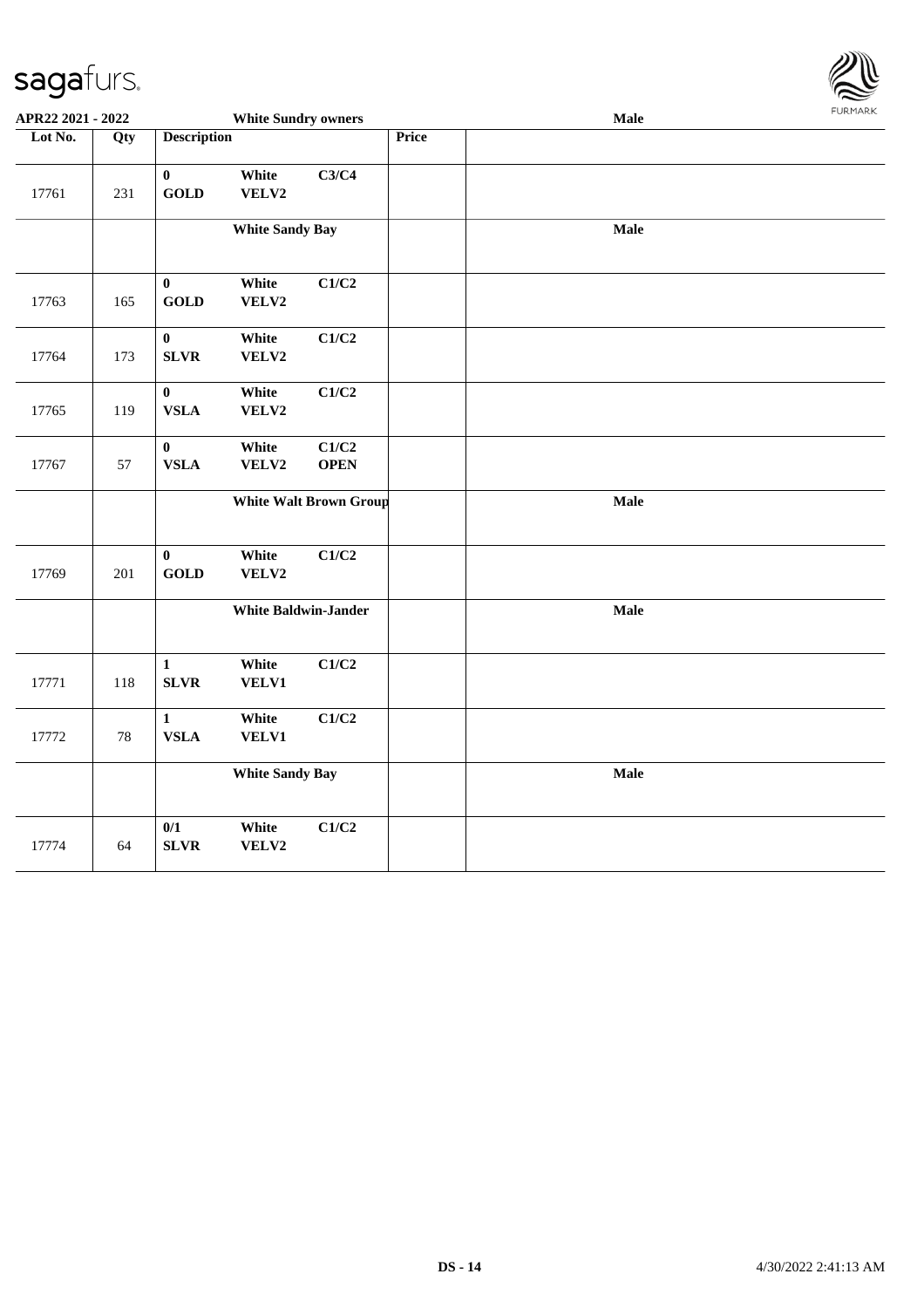

| APR22 2021 - 2022                                   |     |                                   | <b>White Sundry owners</b>  |                               |                                   | Female                                      |  |
|-----------------------------------------------------|-----|-----------------------------------|-----------------------------|-------------------------------|-----------------------------------|---------------------------------------------|--|
| Lot No.                                             | Qty | <b>Description</b>                |                             |                               | Price                             |                                             |  |
| 27501                                               | 70  | 20<br><b>SLVR</b>                 | White<br>VELV2              | C1/C2                         |                                   |                                             |  |
|                                                     |     |                                   | <b>White Sandy Bay</b>      |                               |                                   | Female                                      |  |
| 27503                                               | 79  | 20<br><b>GOLD</b>                 | White<br>VELV2              | C1/C2                         |                                   |                                             |  |
|                                                     |     |                                   |                             | <b>White Walt Brown Group</b> |                                   | Female                                      |  |
| 27505                                               | 154 | 20<br><b>GOLD</b>                 | White<br>VELV2              | C1/C2                         |                                   |                                             |  |
| ******** <mark>******</mark><br>$* 27506$<br>$\ast$ | 157 | 20<br><b>GOLD</b>                 | White<br>VELV2              | C1/C2                         |                                   |                                             |  |
| $\ast$<br>$* 27507$<br>* * * * * * * * * * * * * *  | 64  |                                   | 221 Skins                   |                               | $\ast$<br>$\ast$<br>* * * * * * * |                                             |  |
| 27508                                               | 66  | 20<br><b>SLVR</b>                 | White<br>VELV2              | C1/C2                         |                                   |                                             |  |
| 27509                                               | 60  | 20<br><b>VSLA</b>                 | White<br>VELV2              | C1/C2                         |                                   |                                             |  |
|                                                     |     |                                   | <b>White Sandy Bay</b>      |                               |                                   | Female                                      |  |
| 27511                                               | 80  | 20<br>$\operatorname{GOLD}$       | White<br>VELV3              | C1/C2                         |                                   |                                             |  |
|                                                     |     |                                   | <b>White Deep North</b>     |                               |                                   | Female                                      |  |
| 27513                                               | 171 | $\bf{0}$<br>$\operatorname{GOLD}$ | White                       | C1/C2                         |                                   |                                             |  |
|                                                     |     |                                   | <b>White Baldwin-Jander</b> |                               |                                   | $\ensuremath{\textnormal{\textbf{Female}}}$ |  |
| 27515                                               | 423 | $\bf{0}$<br><b>GOLD</b>           | White<br><b>VELV1</b>       | C1/C2                         |                                   |                                             |  |
| 27516                                               | 147 | $\mathbf{0}$<br>${\bf SLVR}$      | White<br><b>VELV1</b>       | C1/C2                         |                                   |                                             |  |
| 27517                                               | 148 | $\mathbf{0}$<br><b>VSLA</b>       | White<br><b>VELV1</b>       | C1/C2                         |                                   |                                             |  |
|                                                     |     |                                   | <b>White Sundry owners</b>  |                               |                                   | Female                                      |  |
| 27519                                               | 14  | $\bf{0}$<br>${\bf SLVR}$          | White<br>VELV2              | C1/C2                         |                                   |                                             |  |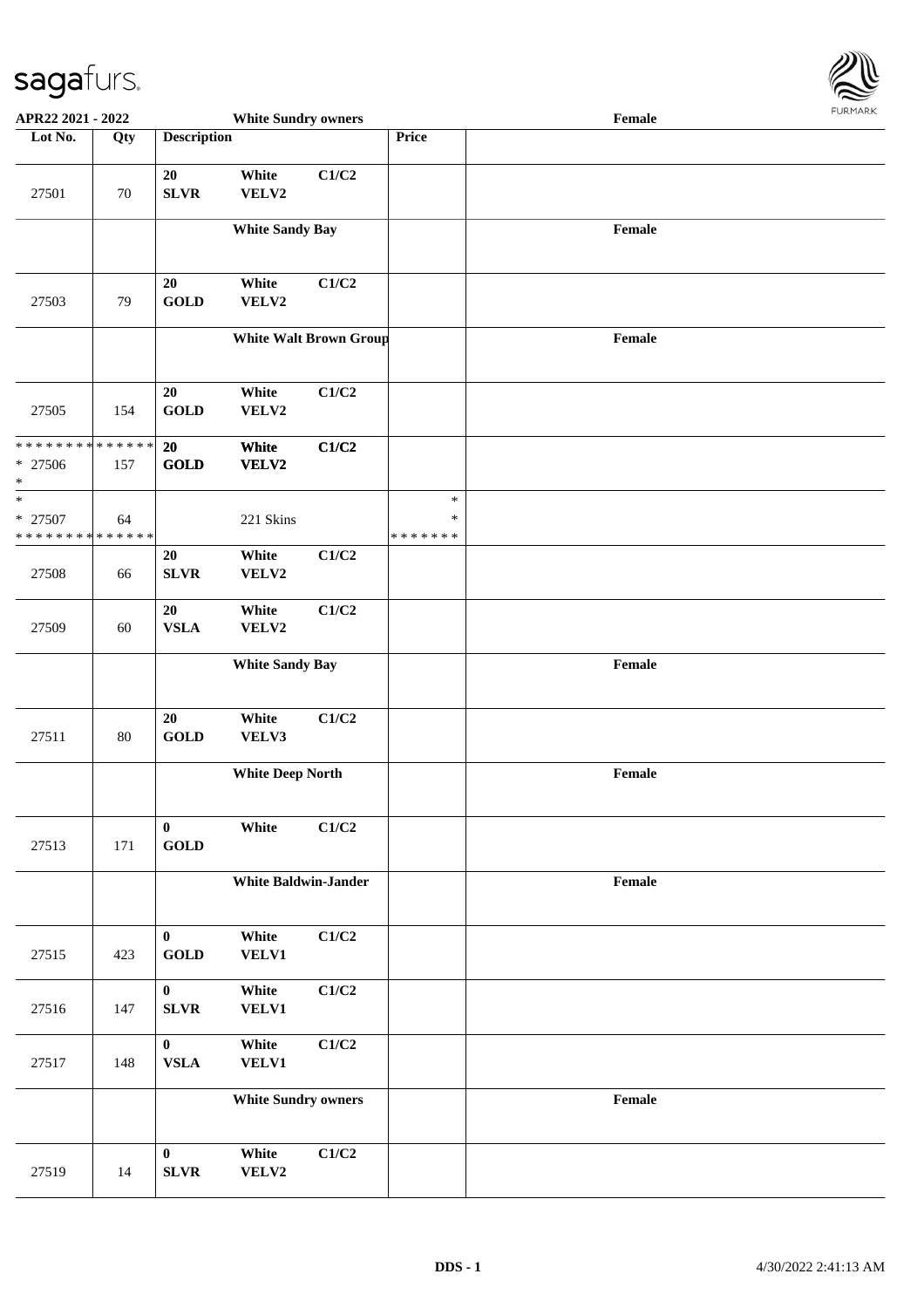\*

| APR22 2021 - 2022                                                           |     |                             | <b>White Sandy Bay</b>        |                |                                   | $\ensuremath{\textnormal{\textbf{Female}}}$ | <b>FURMARK</b> |
|-----------------------------------------------------------------------------|-----|-----------------------------|-------------------------------|----------------|-----------------------------------|---------------------------------------------|----------------|
| $\overline{\text{Lot No.}}$                                                 | Qty | <b>Description</b>          |                               |                | Price                             |                                             |                |
| **************<br>$* 27521$<br>$\ast$                                       | 425 | $\mathbf{0}$<br><b>GOLD</b> | White<br><b>VELV2</b>         | C1             |                                   |                                             |                |
| $\ast$<br>$* 27522$<br>**************                                       | 288 |                             | 713 Skins                     |                | $\ast$<br>∗<br>* * * * * * *      |                                             |                |
| **************<br>* 27523<br>$\ast$                                         | 425 | $\mathbf{0}$<br><b>GOLD</b> | White<br><b>VELV2</b>         | C1/C2          |                                   |                                             |                |
| $\ast$<br>$* 27524$<br>$\ast$                                               | 400 |                             | $\sqrt{2}$                    |                | $\ast$<br>$\ast$<br>$\ast$        |                                             |                |
| $\overline{\phantom{a}}$<br>$* 27525$<br>$\ast$<br>$\overline{\phantom{1}}$ | 286 |                             | $\mathfrak{Z}$                |                | $\ast$<br>$\ast$<br>$\ast$        |                                             |                |
| $* 27526$<br>* * * * * * * * * * * * * *                                    | 212 |                             | 1323 Skins                    |                | $\ast$<br>$\ast$<br>* * * * * * * |                                             |                |
| 27527                                                                       | 352 | $\bf{0}$<br><b>GOLD</b>     | White<br>VELV2                | C <sub>2</sub> |                                   |                                             |                |
| 27528                                                                       | 254 | $\bf{0}$<br>SLVR            | White<br>VELV2                | C1/C2          |                                   |                                             |                |
| 27529                                                                       | 320 | $\bf{0}$<br>${\bf VSLA}$    | White<br>VELV2                | C1/C2          |                                   |                                             |                |
|                                                                             |     |                             | <b>White Walt Brown Group</b> |                |                                   | Female                                      |                |
| **************<br>$* 27531$<br>$\ast$                                       | 425 | $\mathbf 0$<br>GOLD         | White<br><b>VELV2</b>         | C1             |                                   |                                             |                |
| $\ast$<br>$* 27532$<br>$\ast$                                               | 400 |                             | $\overline{c}$                |                | $\ast$<br>$\ast$<br>$\ast$        |                                             |                |
| $\ast$<br>$*27533$<br>* * * * * * * * * * * * * * *                         | 342 |                             | 1167 Skins                    |                | $\ast$<br>$\ast$<br>* * * * * * * |                                             |                |
| **************<br>$* 27534$<br>$\ast$                                       | 425 | $\mathbf{0}$<br><b>GOLD</b> | White<br><b>VELV2</b>         | C1             |                                   |                                             |                |
| $\ast$<br>$* 27535$<br>$*$                                                  | 400 |                             | $\overline{2}$                |                | $\ast$<br>$\ast$<br>$\ast$        |                                             |                |
| $\ast$<br>$* 27536$<br>$\ast$                                               | 358 |                             | 3                             |                | $\ast$<br>$\ast$<br>$\ast$        |                                             |                |
| $\ast$<br>$* 27537$<br>**************                                       | 191 |                             | 1374 Skins                    |                | $\ast$<br>∗<br>* * * * * * *      |                                             |                |
| **************<br>$* 27538$<br>$*$                                          | 425 | $\mathbf{0}$<br><b>GOLD</b> | White<br>VELV2                | C <sub>2</sub> |                                   |                                             |                |
| $\ast$<br>$*$ 27539<br>* * * * * * * * * * * * * * *                        | 130 |                             | 555 Skins                     |                | $\ast$<br>∗<br>* * * * * * *      |                                             |                |
| * 27540                                                                     | 235 | GOLD                        | White<br><b>VELV2</b>         | C <sub>2</sub> |                                   |                                             |                |

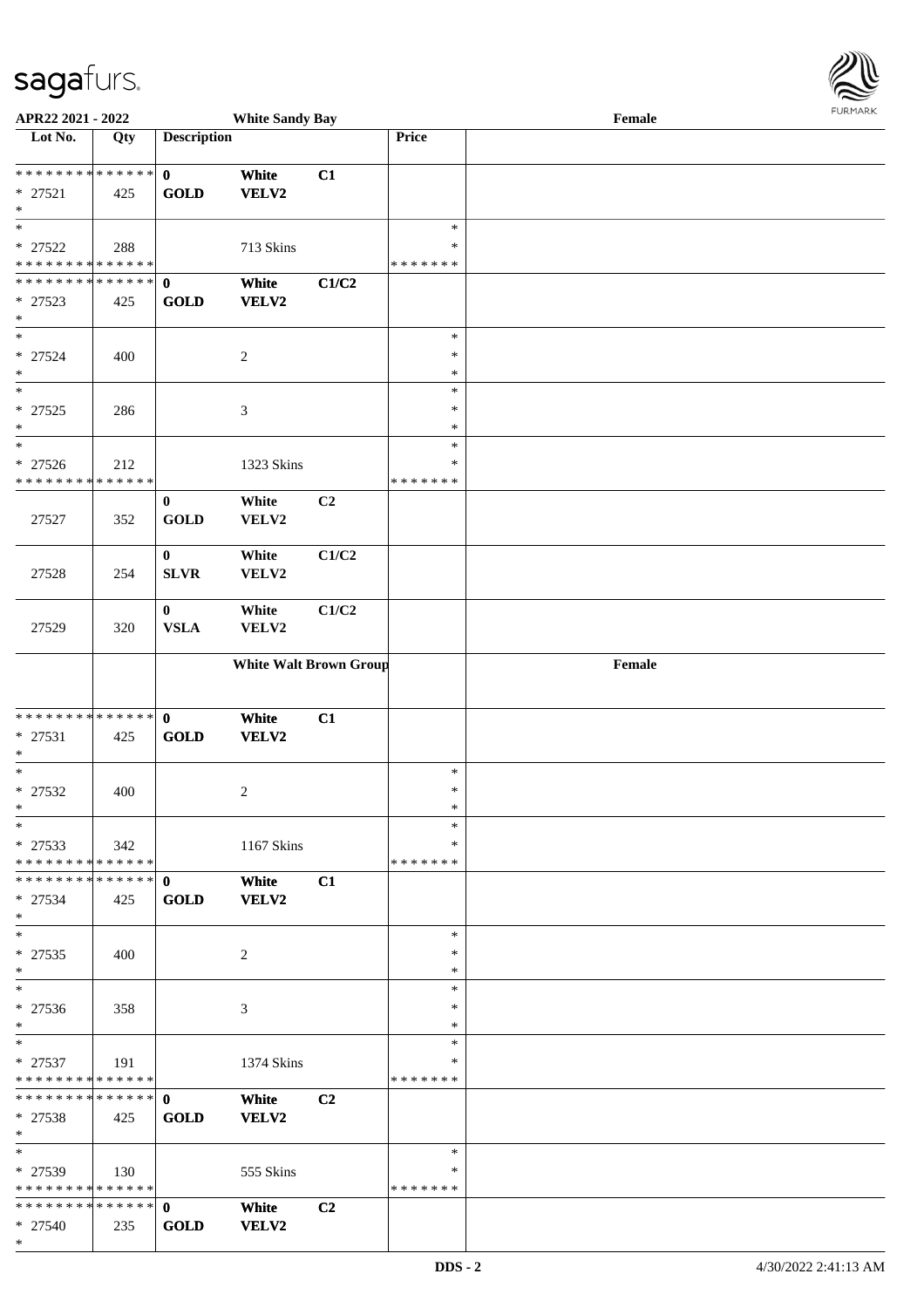

| APR22 2021 - 2022             |     |                    | <b>White Walt Brown Group</b> |                |               | Female |  |
|-------------------------------|-----|--------------------|-------------------------------|----------------|---------------|--------|--|
| Lot No.                       | Qty | <b>Description</b> |                               |                | Price         |        |  |
|                               |     |                    |                               |                |               |        |  |
| $\ast$                        |     |                    |                               |                | $\ast$        |        |  |
|                               |     | $\bf{0}$           | White                         | C <sub>2</sub> |               |        |  |
| $* 27541$                     | 54  | <b>GOLD</b>        | VELV2                         |                | $\ast$        |        |  |
| * * * * * * * * * * * * * *   |     |                    |                               |                | * * * * * * * |        |  |
|                               |     | $\boldsymbol{0}$   | White                         | C1/C2          |               |        |  |
| 27542                         | 375 | <b>SLVR</b>        | VELV2                         |                |               |        |  |
|                               |     |                    |                               |                |               |        |  |
|                               |     |                    |                               |                |               |        |  |
| * * * * * * * * * * * * * * * |     | $\mathbf 0$        | White                         | C1/C2          |               |        |  |
| * 27543                       | 168 | <b>SLVR</b>        | VELV2                         |                |               |        |  |
| $\ast$                        |     |                    |                               |                |               |        |  |
| $\ast$                        |     |                    |                               |                | $\ast$        |        |  |
| $* 27544$                     | 101 |                    | 269 Skins                     |                | $\ast$        |        |  |
|                               |     |                    |                               |                | * * * * * * * |        |  |
| * * * * * * * * * * * * * *   |     |                    |                               |                |               |        |  |
| * * * * * * * * * * * * * * * |     | $\mathbf 0$        | White                         | C1/C2          |               |        |  |
| $* 27545$                     | 425 | <b>VSLA</b>        | VELV2                         |                |               |        |  |
| $\ast$                        |     |                    |                               |                |               |        |  |
| $\ast$                        |     |                    |                               |                | $\ast$        |        |  |
| $* 27546$                     |     |                    |                               |                | $\ast$        |        |  |
|                               | 39  |                    | 464 Skins                     |                |               |        |  |
| * * * * * * * * * * * * * *   |     |                    |                               |                | * * * * * * * |        |  |
|                               |     |                    | <b>White Sundry owners</b>    |                |               | Female |  |
|                               |     |                    |                               |                |               |        |  |
|                               |     |                    |                               |                |               |        |  |
| * * * * * * * * * * * * * * * |     | $\mathbf{0}$       | White                         | C1             |               |        |  |
|                               |     |                    |                               |                |               |        |  |
| * 27548                       | 420 | <b>GOLD</b>        | VELV3                         |                |               |        |  |
| $\ast$                        |     |                    |                               |                |               |        |  |
| $\ast$                        |     |                    |                               |                | $\ast$        |        |  |
| * 27549                       | 170 |                    | 590 Skins                     |                | $\ast$        |        |  |
| * * * * * * * * * * * * * *   |     |                    |                               |                | * * * * * * * |        |  |
|                               |     |                    | <b>White Sandy Bay</b>        |                |               | Female |  |
|                               |     |                    |                               |                |               |        |  |
|                               |     |                    |                               |                |               |        |  |
|                               |     |                    |                               |                |               |        |  |
|                               |     | $\bf{0}$           | White                         | C1/C2          |               |        |  |
| 27551                         | 235 | <b>GOLD</b>        | VELV3                         |                |               |        |  |
|                               |     |                    |                               |                |               |        |  |
|                               |     |                    | <b>White Deep North</b>       |                |               | Female |  |
|                               |     |                    |                               |                |               |        |  |
|                               |     |                    |                               |                |               |        |  |
|                               |     |                    |                               |                |               |        |  |
|                               |     | $\mathbf{1}$       | White                         | C1/C2          |               |        |  |
| 27553                         | 484 | <b>GOLD</b>        |                               |                |               |        |  |
|                               |     |                    |                               |                |               |        |  |
|                               |     |                    | <b>White Sundry owners</b>    |                |               | Female |  |
|                               |     |                    |                               |                |               |        |  |
|                               |     |                    |                               |                |               |        |  |
|                               |     |                    |                               |                |               |        |  |
|                               |     | 1                  | White                         | C1             |               |        |  |
| 27555                         | 200 | <b>GOLD</b>        | VELV1                         |                |               |        |  |
|                               |     |                    |                               |                |               |        |  |
|                               |     |                    | <b>White Baldwin-Jander</b>   |                |               | Female |  |
|                               |     |                    |                               |                |               |        |  |
|                               |     |                    |                               |                |               |        |  |
|                               |     |                    |                               |                |               |        |  |
| * * * * * * * * * * * * * * * |     | $\mathbf{1}$       | White                         | C1/C2          |               |        |  |
| $* 27557$                     | 465 | <b>GOLD</b>        | <b>VELV1</b>                  |                |               |        |  |
| $\ast$                        |     |                    |                               |                |               |        |  |
| $\ast$                        |     |                    |                               |                | $\ast$        |        |  |
|                               |     |                    |                               |                | $\ast$        |        |  |
| $* 27558$                     | 440 |                    | $\sqrt{2}$                    |                |               |        |  |
| $\ast$                        |     |                    |                               |                | $\ast$        |        |  |
| $\ast$                        |     |                    |                               |                | $\ast$        |        |  |
| * 27559                       | 459 |                    | 1364 Skins                    |                | ∗             |        |  |
| * * * * * * * * * * * * * *   |     |                    |                               |                | * * * * * * * |        |  |
| * * * * * * * * * * * * * * * |     | $\mathbf{1}$       | White                         | C <sub>2</sub> |               |        |  |
| * 27560                       |     | <b>GOLD</b>        | <b>VELV1</b>                  |                |               |        |  |
|                               | 349 |                    |                               |                |               |        |  |
| $\ast$                        |     |                    |                               |                |               |        |  |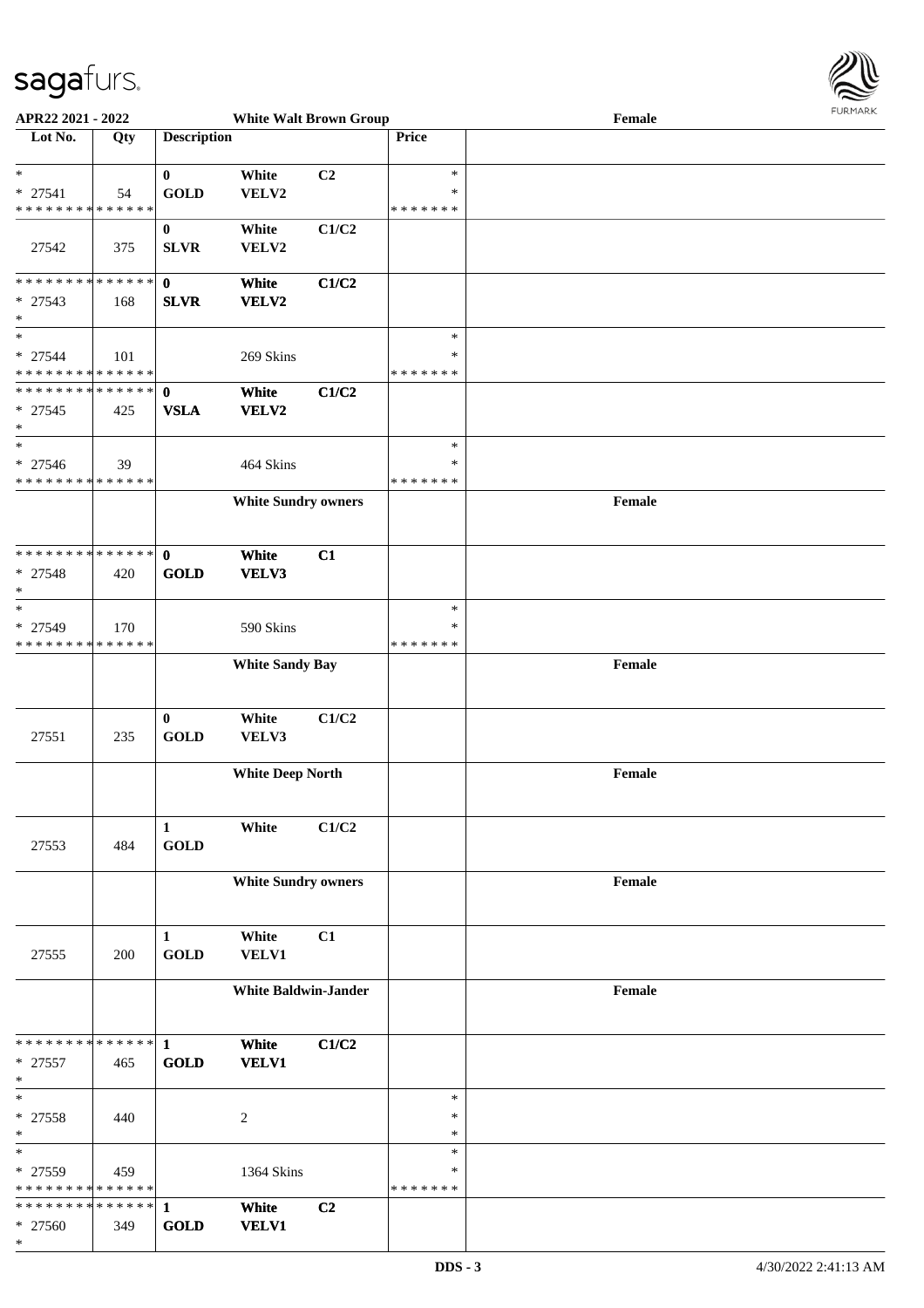

| APR22 2021 - 2022                        |     |                    | <b>White Baldwin-Jander</b> |                |               | Female | 1.9151111515 |
|------------------------------------------|-----|--------------------|-----------------------------|----------------|---------------|--------|--------------|
| Lot No.                                  | Qty | <b>Description</b> |                             |                | Price         |        |              |
|                                          |     |                    |                             |                |               |        |              |
| $\ast$                                   |     | $\mathbf{1}$       | White                       | C2             | $\ast$        |        |              |
| * 27561                                  | 87  | <b>GOLD</b>        | <b>VELV1</b>                |                | $\ast$        |        |              |
| * * * * * * * * * * * * * *              |     |                    |                             |                | * * * * * * * |        |              |
|                                          |     | $\mathbf{1}$       | White                       | C1/C2          |               |        |              |
| 27562                                    | 290 | <b>SLVR</b>        | <b>VELV1</b>                |                |               |        |              |
|                                          |     |                    |                             |                |               |        |              |
|                                          |     | $\mathbf{1}$       | White                       | C1/C2          |               |        |              |
| 27563                                    | 352 | <b>VSLA</b>        | VELV1                       |                |               |        |              |
|                                          |     |                    |                             |                |               |        |              |
|                                          |     |                    | <b>White Sundry owners</b>  |                |               | Female |              |
|                                          |     |                    |                             |                |               |        |              |
|                                          |     |                    |                             |                |               |        |              |
| ******** <mark>******</mark>             |     | $\mathbf{1}$       | White                       | C1             |               |        |              |
| $* 27565$                                | 465 | <b>GOLD</b>        | VELV2                       |                |               |        |              |
| $\ast$                                   |     |                    |                             |                |               |        |              |
| $\ast$                                   |     |                    |                             |                | $\ast$        |        |              |
| $* 27566$                                | 440 |                    | $\boldsymbol{2}$            |                | $\ast$        |        |              |
| $\ast$                                   |     |                    |                             |                | $\ast$        |        |              |
| $\ast$                                   |     |                    |                             |                | $\ast$        |        |              |
| * 27567                                  | 50  |                    | 955 Skins                   |                | $\ast$        |        |              |
| * * * * * * * * * * * * * *              |     |                    |                             |                | * * * * * * * |        |              |
|                                          |     |                    | <b>White Sandy Bay</b>      |                |               | Female |              |
|                                          |     |                    |                             |                |               |        |              |
|                                          |     |                    |                             |                |               |        |              |
| * * * * * * * * * * * * * * *            |     | $\mathbf{1}$       | White                       | C1             |               |        |              |
| * 27569                                  | 465 | <b>GOLD</b>        | VELV2                       |                |               |        |              |
| $\ast$                                   |     |                    |                             |                |               |        |              |
| $\ast$                                   |     |                    |                             |                | $\ast$        |        |              |
| * 27570                                  | 440 |                    | $\overline{c}$              |                | $\ast$        |        |              |
| $\ast$                                   |     |                    |                             |                | $\ast$        |        |              |
| $\ast$                                   |     |                    |                             |                | $\ast$        |        |              |
| $* 27571$                                | 440 |                    | $\mathfrak{Z}$              |                | $\ast$        |        |              |
| $\ast$                                   |     |                    |                             |                | $\ast$        |        |              |
| $\ast$                                   |     |                    |                             |                | $\ast$        |        |              |
| $* 27572$                                | 190 |                    | 1535 Skins                  |                | $\ast$        |        |              |
| * * * * * * * * * * * * * *              |     |                    |                             |                | * * * * * * * |        |              |
| * * * * * * * * * * * * * * *            |     | $\mathbf{1}$       | White                       | C <sub>2</sub> |               |        |              |
| $* 27573$                                | 465 | GOLD               | VELV2                       |                |               |        |              |
| $*$                                      |     |                    |                             |                |               |        |              |
| $\ast$                                   |     |                    |                             |                | $\ast$        |        |              |
| $* 27574$                                | 440 |                    | 2                           |                | $\ast$        |        |              |
| $\ast$                                   |     |                    |                             |                | $\ast$        |        |              |
| $\ast$                                   |     |                    |                             |                | $\ast$        |        |              |
| $* 27575$<br>* * * * * * * * * * * * * * | 55  |                    | 960 Skins                   |                | ∗<br>*******  |        |              |
| * * * * * * * * * * * * * * *            |     |                    |                             |                |               |        |              |
|                                          |     | 1                  | White                       | C1/C2          |               |        |              |
| * 27576<br>$*$                           | 485 | <b>SLVR</b>        | VELV2                       |                |               |        |              |
| $\ast$                                   |     |                    |                             |                | $\ast$        |        |              |
| $* 27577$                                |     |                    |                             |                | $\ast$        |        |              |
| $*$                                      | 460 |                    | $\overline{c}$              |                | $\ast$        |        |              |
| $*$                                      |     |                    |                             |                | $\ast$        |        |              |
| $* 27578$                                | 117 |                    | 1062 Skins                  |                | ∗             |        |              |
| * * * * * * * * * * * * * *              |     |                    |                             |                | *******       |        |              |
| * * * * * * * * * * * * * * *            |     | $\mathbf{1}$       | White                       | C1/C2          |               |        |              |
| * 27579                                  | 465 | <b>VSLA</b>        | <b>VELV2</b>                |                |               |        |              |
| $*$                                      |     |                    |                             |                |               |        |              |
| $*$                                      |     |                    |                             |                | $\ast$        |        |              |
| * 27580                                  | 280 |                    | 745 Skins                   |                | ∗             |        |              |
| **************                           |     |                    |                             |                | * * * * * * * |        |              |
|                                          |     |                    |                             |                |               |        |              |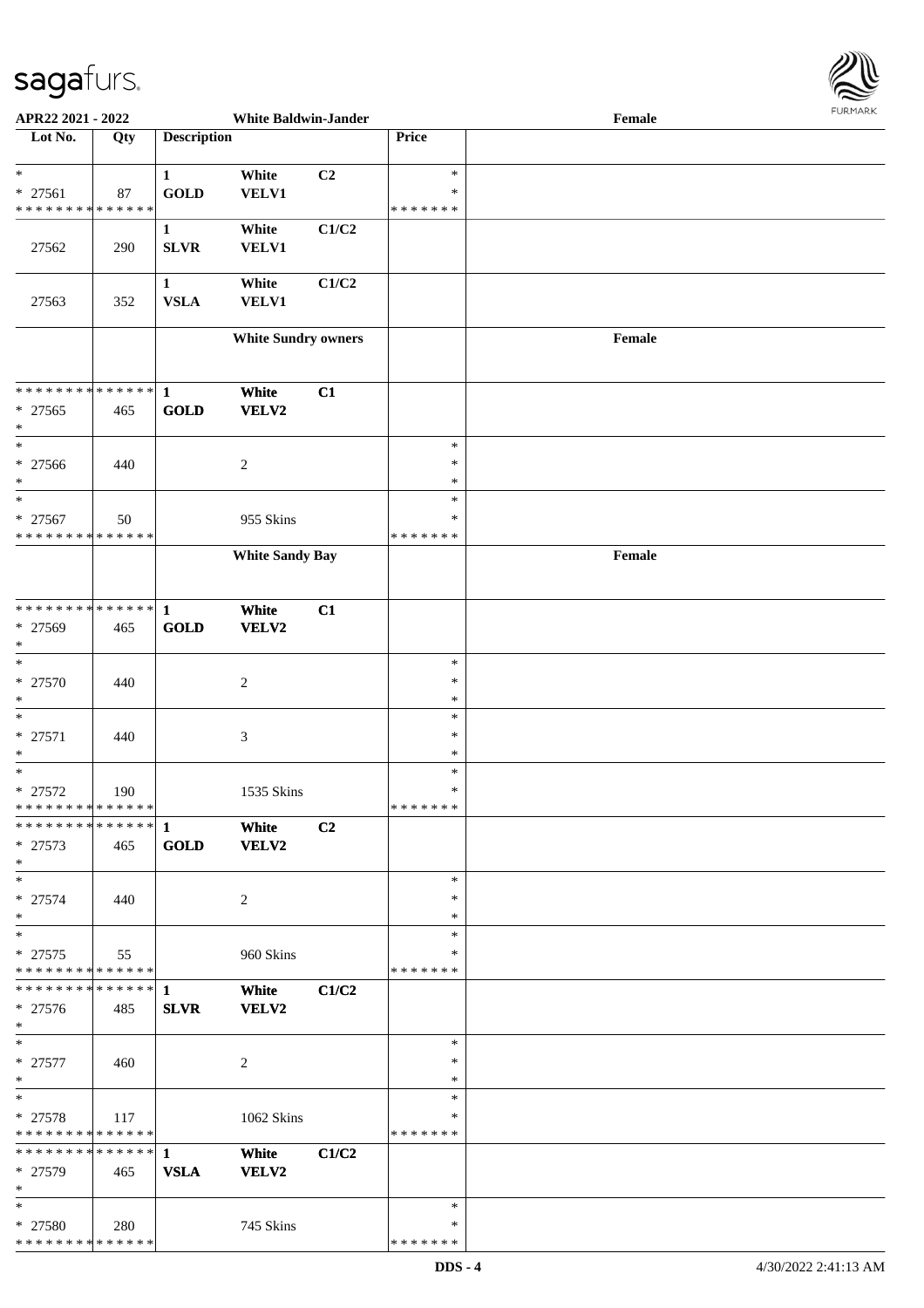

| APR22 2021 - 2022              |                   |                    | <b>White Walt Brown Group</b> |       |               | Female |
|--------------------------------|-------------------|--------------------|-------------------------------|-------|---------------|--------|
| Lot No.                        | $\overline{Q}$ ty | <b>Description</b> |                               |       | Price         |        |
|                                |                   |                    |                               |       |               |        |
| ******** <mark>******</mark>   |                   | $\mathbf{1}$       | White                         | C1    |               |        |
| * 27581                        | 465               | <b>GOLD</b>        | VELV2                         |       |               |        |
| $\ast$                         |                   |                    |                               |       |               |        |
| $\overline{\ast}$              |                   |                    |                               |       |               |        |
|                                |                   |                    |                               |       | $\ast$        |        |
| * 27582                        | 440               |                    | $\overline{c}$                |       | ∗             |        |
| $\ast$                         |                   |                    |                               |       | ∗             |        |
| $_{\ast}^{-}$                  |                   |                    |                               |       | $\ast$        |        |
| * 27583                        | 440               |                    | 3                             |       | $\ast$        |        |
| $\ast$                         |                   |                    |                               |       | $\ast$        |        |
| $\ast$                         |                   |                    |                               |       | $\ast$        |        |
|                                |                   |                    |                               |       |               |        |
| * 27584                        | 440               |                    | $\overline{4}$                |       | $\ast$        |        |
| $\ast$                         |                   |                    |                               |       | $\ast$        |        |
| $\ast$                         |                   |                    |                               |       | $\ast$        |        |
| $* 27585$                      | 440               |                    | 5                             |       | $\ast$        |        |
| $\ast$                         |                   |                    |                               |       | $\ast$        |        |
| $\ast$                         |                   |                    |                               |       | $\ast$        |        |
| $* 27586$                      | 466               |                    | 2691 Skins                    |       | $\ast$        |        |
| * * * * * * * * * * * * * *    |                   |                    |                               |       | * * * * * * * |        |
|                                |                   |                    |                               |       |               |        |
| **************                 |                   | $\mathbf{1}$       | White                         | C1    |               |        |
| $* 27587$                      | 440               | GOLD               | <b>VELV2</b>                  |       |               |        |
| $\ast$                         |                   |                    |                               |       |               |        |
| $\ast$                         |                   |                    |                               |       | $\ast$        |        |
| * 27588                        | 440               |                    | $\overline{c}$                |       | ∗             |        |
| $\ast$                         |                   |                    |                               |       | ∗             |        |
| $\ast$                         |                   |                    |                               |       | $\ast$        |        |
|                                |                   |                    |                               |       |               |        |
| * 27589                        | 305               |                    | 3                             |       | $\ast$        |        |
| $\ast$                         |                   |                    |                               |       | $\ast$        |        |
| $\ast$                         |                   |                    |                               |       | $\ast$        |        |
| * 27590                        | 190               |                    | 1375 Skins                    |       | ∗             |        |
| * * * * * * * * * * * * * *    |                   |                    |                               |       | * * * * * * * |        |
| * * * * * * * * * * * * * * *  |                   | $\mathbf{1}$       | White                         | C2    |               |        |
| * 27591                        | 465               | <b>GOLD</b>        | <b>VELV2</b>                  |       |               |        |
| $\ast$                         |                   |                    |                               |       |               |        |
| $\ast$                         |                   |                    |                               |       |               |        |
|                                |                   |                    |                               |       | $\ast$        |        |
| * 27592                        | 440               |                    | $\overline{2}$                |       | $\ast$        |        |
| $*$                            |                   |                    |                               |       | $\ast$        |        |
| $*$                            |                   |                    |                               |       | $\ast$        |        |
| * 27593                        | 218               |                    | 1123 Skins                    |       | ∗             |        |
| * * * * * * * * * * * * * * *  |                   |                    |                               |       | * * * * * * * |        |
| * * * * * * * * * * * * * * *  |                   | 1                  | White                         | C2    |               |        |
|                                |                   |                    |                               |       |               |        |
| * 27594                        | 465               | <b>GOLD</b>        | VELV2                         |       |               |        |
| $\ast$                         |                   |                    |                               |       |               |        |
| $\ast$                         |                   |                    |                               |       | $\ast$        |        |
| * 27595                        | 222               |                    | $\overline{2}$                |       | $\ast$        |        |
| $\ast$                         |                   |                    |                               |       | $\ast$        |        |
| $\ast$                         |                   |                    |                               |       | $\ast$        |        |
| * 27596                        | 150               |                    | 837 Skins                     |       | ∗             |        |
| * * * * * * * * * * * * * *    |                   |                    |                               |       | *******       |        |
| ******** <mark>******</mark> 1 |                   |                    | White                         | C1/C2 |               |        |
|                                |                   |                    |                               |       |               |        |
| * 27597                        | 485               | <b>SLVR</b>        | <b>VELV2</b>                  |       |               |        |
| $*$                            |                   |                    |                               |       |               |        |
| $\ast$                         |                   |                    |                               |       | $\ast$        |        |
| $* 27598$                      | 261               |                    | 746 Skins                     |       | $\ast$        |        |
| * * * * * * * * * * * * * *    |                   |                    |                               |       | *******       |        |
| ************** 1               |                   |                    | White                         | C1/C2 |               |        |
| * 27599                        | 216               | <b>SLVR</b>        | <b>VELV2</b>                  |       |               |        |
| $\ast$                         |                   |                    |                               |       |               |        |
|                                |                   |                    |                               |       |               |        |
| $*$                            |                   |                    |                               |       | $\ast$        |        |
| * 27600                        | 394               |                    | 610 Skins                     |       | ∗             |        |
| * * * * * * * * * * * * * *    |                   |                    |                               |       | * * * * * * * |        |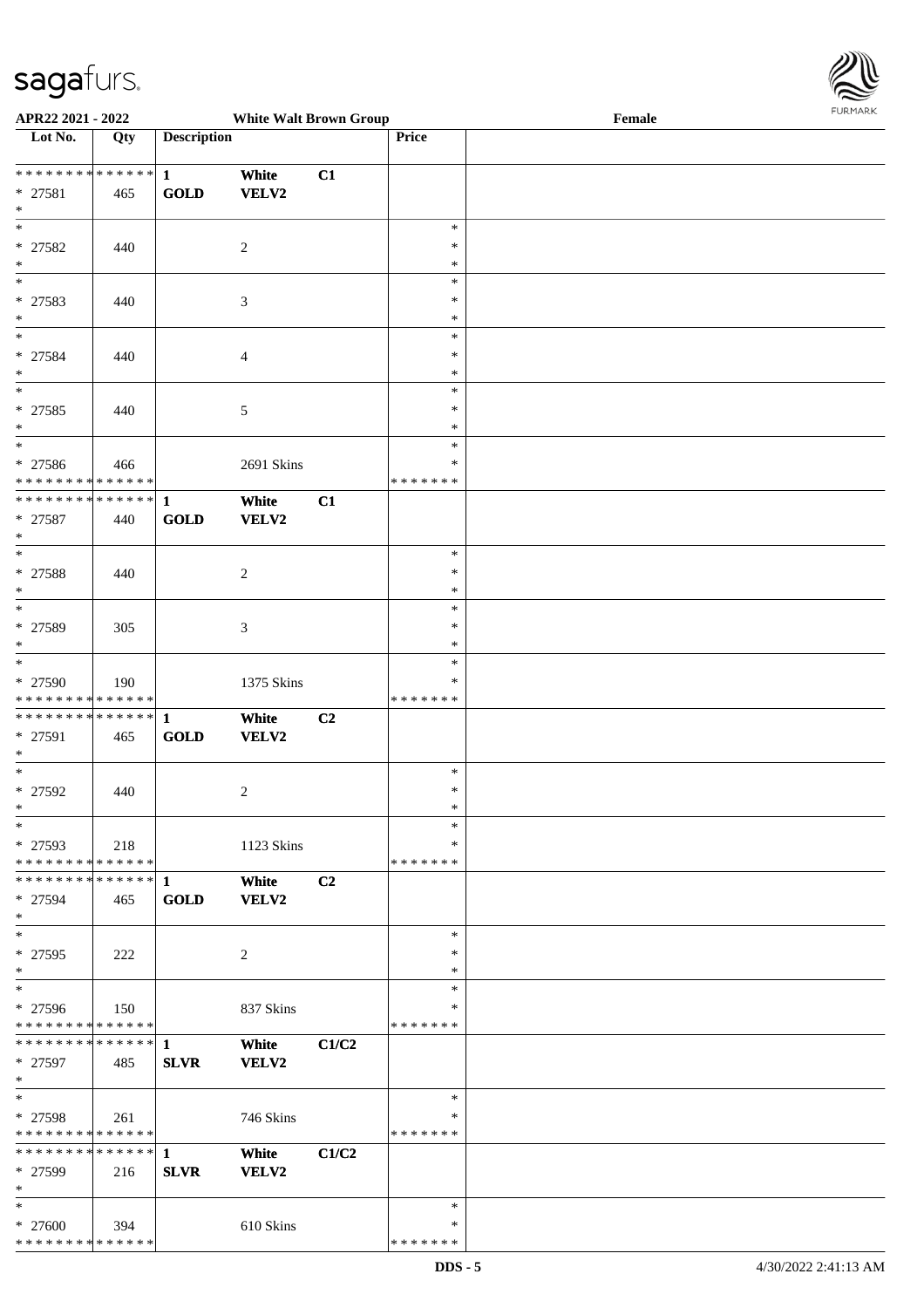

| APR22 2021 - 2022                                     |     |                    | <b>White Walt Brown Group</b> |       |               | Female | . |
|-------------------------------------------------------|-----|--------------------|-------------------------------|-------|---------------|--------|---|
| Lot No.                                               | Qty | <b>Description</b> |                               |       | Price         |        |   |
|                                                       |     |                    |                               |       |               |        |   |
|                                                       |     |                    | White                         | C1/C2 |               |        |   |
| $* 27601$                                             | 465 | <b>VSLA</b>        | VELV2                         |       |               |        |   |
| $\ast$                                                |     |                    |                               |       |               |        |   |
| $\ast$                                                |     |                    |                               |       | $\ast$        |        |   |
| $* 27602$                                             | 420 |                    | 885 Skins                     |       | $\ast$        |        |   |
| * * * * * * * * <mark>* * * * * *</mark>              |     |                    |                               |       | * * * * * * * |        |   |
|                                                       |     |                    | White                         | C1/C2 |               |        |   |
| * 27603                                               | 442 | <b>VSLA</b>        | VELV2                         |       |               |        |   |
| $\ast$                                                |     |                    |                               |       |               |        |   |
| $\overline{\ast}$                                     |     |                    |                               |       | $\ast$        |        |   |
| * 27604                                               | 334 |                    | 776 Skins                     |       | $\ast$        |        |   |
| * * * * * * * * <mark>* * * * * * *</mark>            |     |                    |                               |       | * * * * * * * |        |   |
|                                                       |     |                    | <b>White Sundry owners</b>    |       |               | Female |   |
|                                                       |     |                    |                               |       |               |        |   |
|                                                       |     |                    |                               |       |               |        |   |
|                                                       |     | $\mathbf{1}$       | White                         | C1/C2 |               |        |   |
| 27606                                                 | 49  | <b>SLVR</b>        | VELV3                         |       |               |        |   |
|                                                       |     |                    |                               |       |               |        |   |
|                                                       |     |                    | <b>White Sandy Bay</b>        |       |               | Female |   |
|                                                       |     |                    |                               |       |               |        |   |
|                                                       |     |                    |                               |       |               |        |   |
|                                                       |     | $\mathbf{1}$       | White                         | C1/C2 |               |        |   |
| 27608                                                 | 440 | <b>GOLD</b>        | VELV3                         |       |               |        |   |
|                                                       |     |                    |                               |       |               |        |   |
|                                                       |     |                    | <b>White Deep North</b>       |       |               | Female |   |
|                                                       |     |                    |                               |       |               |        |   |
|                                                       |     |                    |                               |       |               |        |   |
|                                                       |     | $\overline{2}$     | White                         | C1/C2 |               |        |   |
| 27610                                                 | 254 | <b>GOLD</b>        |                               |       |               |        |   |
|                                                       |     |                    |                               |       |               |        |   |
|                                                       |     | $\overline{2}$     | White                         | C1/C2 |               |        |   |
| 27611                                                 | 107 | ${\bf VSLA}$       |                               |       |               |        |   |
|                                                       |     |                    |                               |       |               |        |   |
|                                                       |     |                    | <b>White Baldwin-Jander</b>   |       |               | Female |   |
|                                                       |     |                    |                               |       |               |        |   |
|                                                       |     |                    |                               |       |               |        |   |
| * * * * * * * * <mark>* * * * * * *</mark>            |     | $\overline{2}$     | White                         | C1/C2 |               |        |   |
| $* 27613$                                             | 465 | <b>GOLD</b>        | <b>VELV1</b>                  |       |               |        |   |
| $\ast$                                                |     |                    |                               |       |               |        |   |
| $\ast$                                                |     |                    |                               |       | $\ast$        |        |   |
| $* 27614$                                             | 306 |                    | 771 Skins                     |       | $\ast$        |        |   |
| * * * * * * * * <mark>* * * * * *</mark> *            |     |                    |                               |       | * * * * * * * |        |   |
|                                                       |     | $\boldsymbol{2}$   | White                         | C1/C2 |               |        |   |
| 27615                                                 | 99  | <b>SLVR</b>        | <b>VELV1</b>                  |       |               |        |   |
|                                                       |     |                    |                               |       |               |        |   |
|                                                       |     | $2^{\circ}$        | White                         | C1/C2 |               |        |   |
| 27616                                                 | 184 | <b>VSLA</b>        | VELV1                         |       |               |        |   |
|                                                       |     |                    |                               |       |               |        |   |
|                                                       |     |                    | <b>White Sandy Bay</b>        |       |               | Female |   |
|                                                       |     |                    |                               |       |               |        |   |
|                                                       |     |                    |                               |       |               |        |   |
|                                                       |     |                    | White                         | C1    |               |        |   |
| * 27618                                               | 465 | <b>GOLD</b>        | VELV2                         |       |               |        |   |
| $\ast$<br>$\ast$                                      |     |                    |                               |       | $\ast$        |        |   |
|                                                       |     |                    |                               |       | $\ast$        |        |   |
| $* 27619$<br>* * * * * * * * <mark>* * * * * *</mark> | 417 |                    | 882 Skins                     |       | * * * * * * * |        |   |
|                                                       |     |                    | White                         | C1/C2 |               |        |   |
| $*27620$                                              | 465 | <b>GOLD</b>        | VELV2                         |       |               |        |   |
| $\ast$                                                |     |                    |                               |       |               |        |   |
|                                                       |     |                    |                               |       |               |        |   |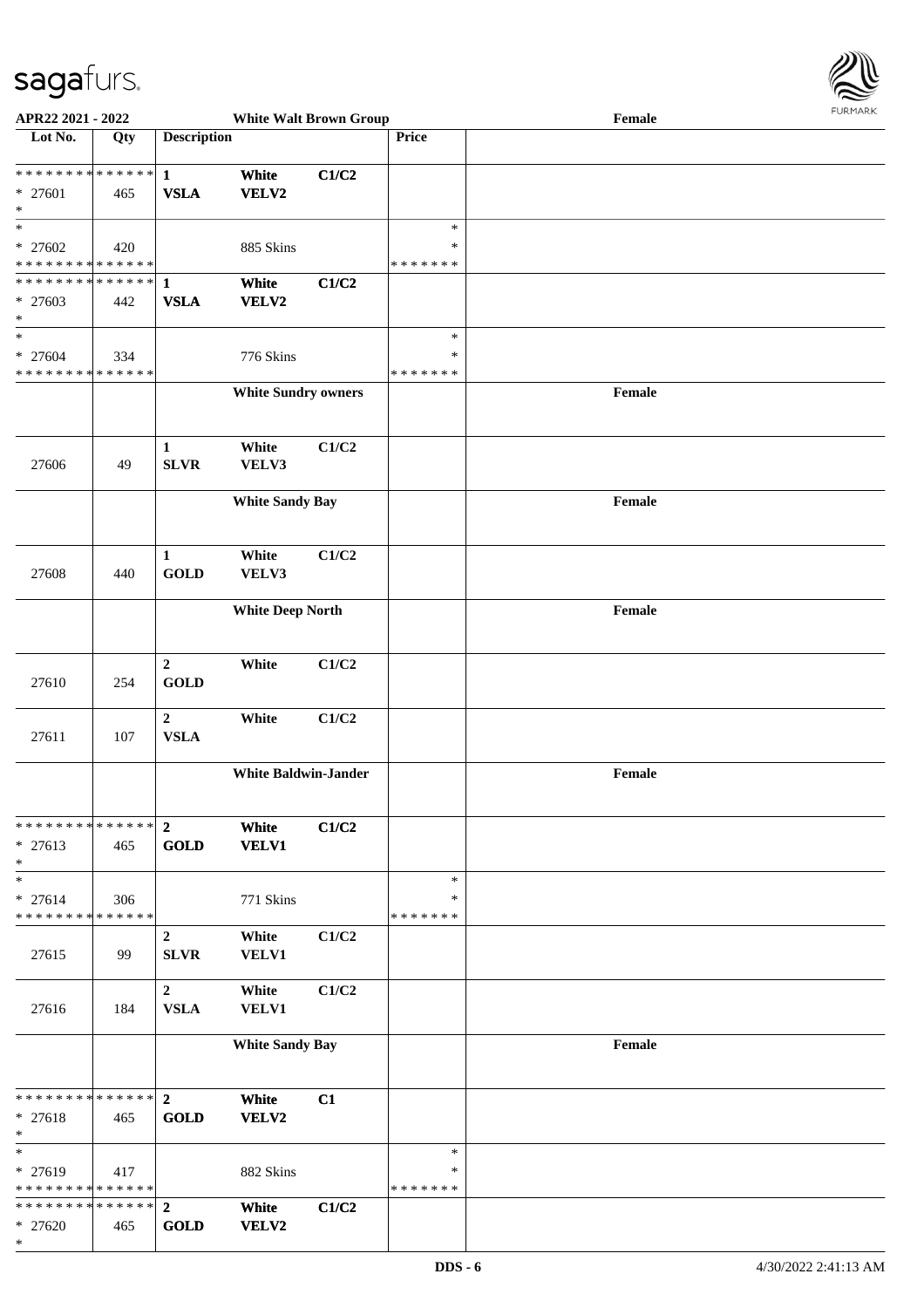| APR22 2021 - 2022                                                 |                    |                                        | <b>White Sandy Bay</b>        |       |                                   | Female |  |
|-------------------------------------------------------------------|--------------------|----------------------------------------|-------------------------------|-------|-----------------------------------|--------|--|
| Lot No.                                                           | Qty                | <b>Description</b>                     |                               |       | Price                             |        |  |
| $\ast$<br>$* 27621$<br>*                                          | 440                | $\mathbf{2}$<br><b>GOLD</b>            | White<br>VELV2                | C1/C2 | $\ast$<br>$\ast$<br>$\ast$        |        |  |
| $_{*}$<br>$* 27622$<br>$\ast$                                     | 351                |                                        | $\mathfrak{Z}$                |       | $\ast$<br>$\ast$<br>$\ast$        |        |  |
| $\overline{\ast}$<br>$* 27623$<br>* * * * * * * *                 | 324<br>* * * * * * |                                        | 1580 Skins                    |       | $\ast$<br>$\ast$<br>* * * * * * * |        |  |
| 27624                                                             | 476                | $\boldsymbol{2}$<br><b>GOLD</b>        | White<br>VELV2                | C2    |                                   |        |  |
| 27625                                                             | 298                | $\boldsymbol{2}$<br><b>SLVR</b>        | White<br>VELV2                | C1/C2 |                                   |        |  |
| 27626                                                             | 379                | $\overline{2}$<br><b>VSLA</b>          | White<br>VELV2                | C1/C2 |                                   |        |  |
|                                                                   |                    |                                        | <b>White Walt Brown Group</b> |       |                                   | Female |  |
| * * * * * * * * * * * * * *  <br>$* 27628$<br>$\ast$              | 465                | $\overline{2}$<br><b>GOLD</b>          | White<br><b>VELV2</b>         | C1/C2 |                                   |        |  |
| $\ast$<br>* 27629<br>$\ast$                                       | 440                |                                        | $\overline{c}$                |       | $\ast$<br>$\ast$<br>$\ast$        |        |  |
| $\ast$<br>$* 27630$<br>* * * * * * * * <mark>* * * * * * *</mark> | 351                |                                        | 1256 Skins                    |       | $\ast$<br>$\ast$<br>* * * * * * * |        |  |
| * * * * * * * * <mark>* * * * * *</mark> *<br>* 27631<br>*        | 465                | $\overline{2}$<br>GOLD                 | White<br>VELV2                | C1/C2 |                                   |        |  |
| $\ast$<br>$* 27632$<br>$*$                                        | 440                |                                        | $\overline{2}$                |       | $\ast$<br>$\ast$<br>$\ast$        |        |  |
| $\ast$<br>* 27633<br>$\ast$                                       | 183                |                                        | 3                             |       | $\ast$<br>$\ast$<br>$\ast$        |        |  |
| $\ast$<br>* 27634<br>* * * * * * * * <mark>* * * * * *</mark>     | 183                |                                        | 1271 Skins                    |       | $\ast$<br>∗<br>*******            |        |  |
| 27635                                                             | 133                | $\overline{2}$<br><b>SLVR</b>          | White<br>VELV2                | C1/C2 |                                   |        |  |
| 27636                                                             | 375                | $2^{\circ}$<br>${\bf VSLA}$            | White<br>VELV2                | C1/C2 |                                   |        |  |
| * * * * * * * * * * * * * * <mark>*</mark><br>$* 27637$<br>$\ast$ | 155                | $\overline{\mathbf{2}}$<br><b>VSLA</b> | White<br><b>VELV2</b>         | C1/C2 |                                   |        |  |
| $\ast$<br>$* 27638$<br>* * * * * * * * <mark>* * * * * * *</mark> | 160                |                                        | 315 Skins                     |       | $\ast$<br>$\ast$<br>* * * * * * * |        |  |

**FURMAR**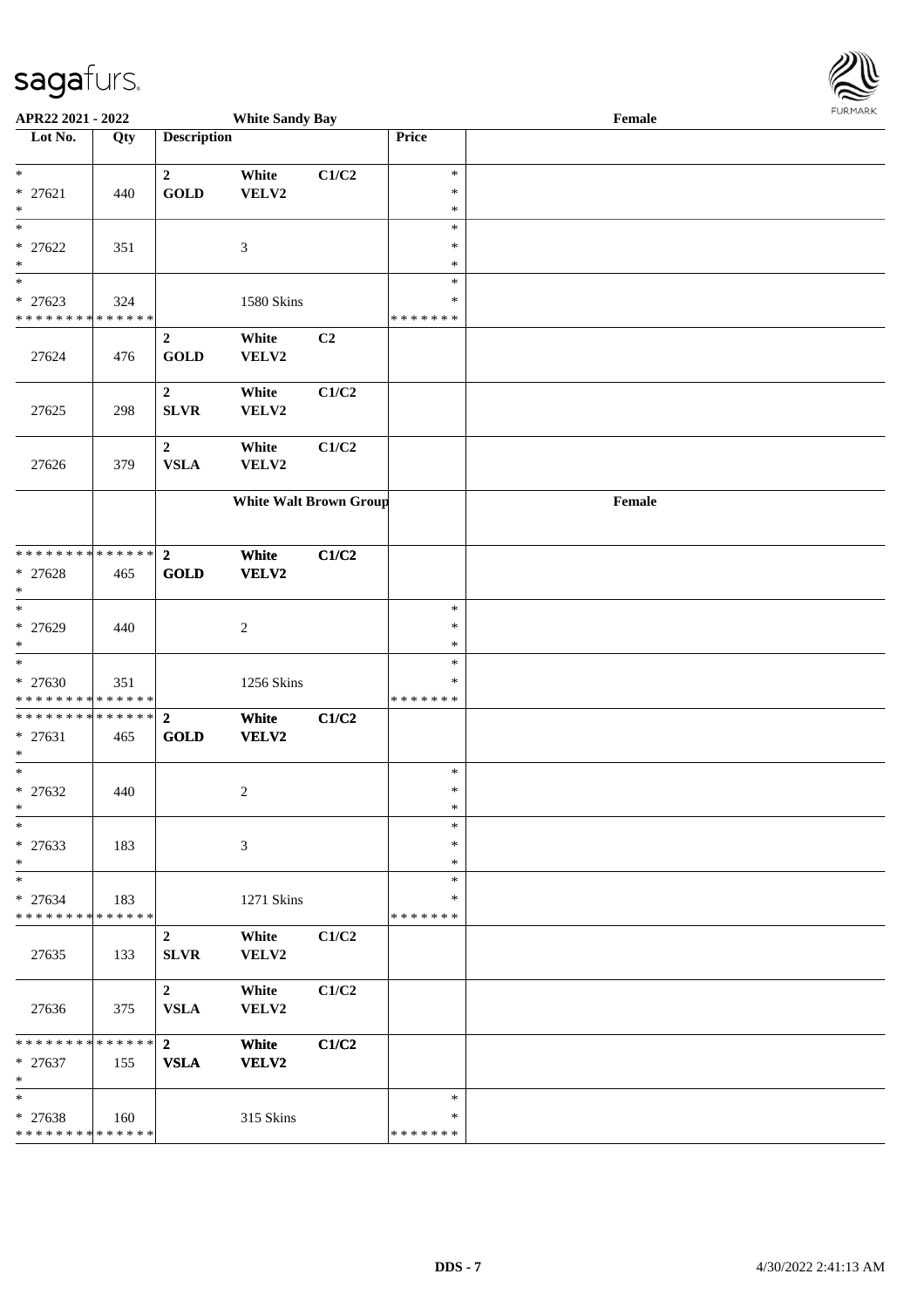

| APR22 2021 - 2022 |     |                                        |                            | <b>White Sundry owners</b><br>Female |       |        |  |
|-------------------|-----|----------------------------------------|----------------------------|--------------------------------------|-------|--------|--|
| Lot No.           | Qty | <b>Description</b>                     |                            |                                      | Price |        |  |
| 27641             | 102 | $\mathbf 2$<br><b>GOLD</b>             | White<br>VELV3             | C1/C2                                |       |        |  |
|                   |     |                                        | <b>White Sandy Bay</b>     |                                      |       | Female |  |
| 27643             | 114 | $\overline{2}$<br><b>GOLD</b>          | White<br>VELV3             | C1/C2                                |       |        |  |
|                   |     |                                        | <b>White Deep North</b>    |                                      |       | Female |  |
| 27645             | 98  | $\mathbf{3}$<br><b>SLVR</b>            | White                      | C1/C2                                |       |        |  |
| 27646             | 97  | $\mathbf{3}$<br>${\bf VSLA}$           | White                      | C1/C2                                |       |        |  |
|                   |     |                                        | <b>White Sundry owners</b> |                                      |       | Female |  |
| 27648             | 19  | $\mathbf{3}$<br><b>GOLD</b>            | White<br>VELV1             | C1/C2                                |       |        |  |
|                   |     |                                        |                            | <b>White Baldwin-Jander</b>          |       | Female |  |
| 27650             | 76  | $\mathbf{3}$<br><b>GOLD</b>            | White<br>VELV1             | C1/C2                                |       |        |  |
| 27651             | 123 | $\mathbf{3}$<br>${\bf VSLA}$           | White<br>VELV1             | C1/C2                                |       |        |  |
|                   |     |                                        | <b>White Sandy Bay</b>     |                                      |       | Female |  |
| 27653             | 132 | $\overline{\mathbf{3}}$<br><b>VSLA</b> | White<br>VELV2             | C1/C2                                |       |        |  |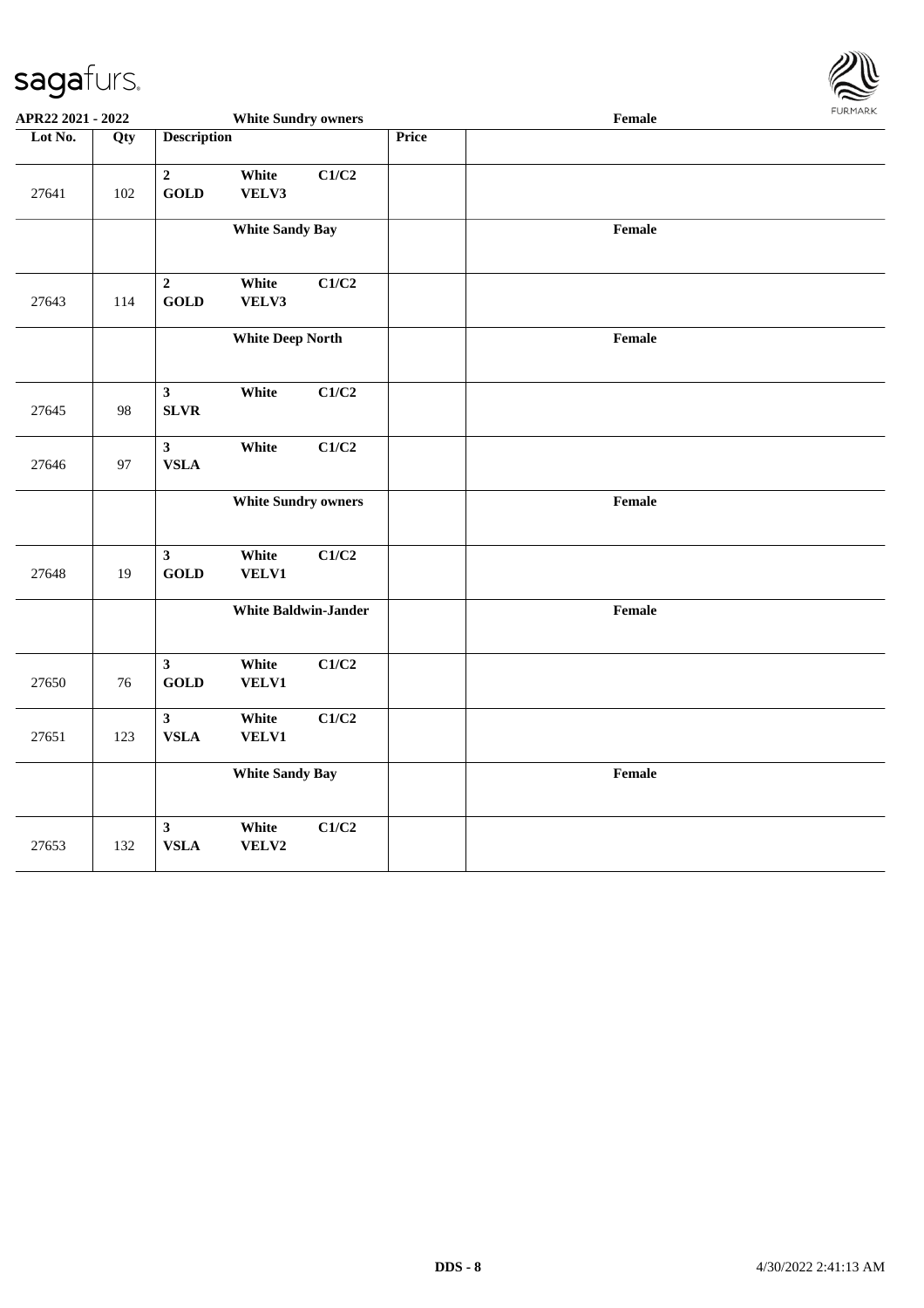| APR22 2021 - 2022            |                  |                        | White            |                |               | <b>Male</b> |
|------------------------------|------------------|------------------------|------------------|----------------|---------------|-------------|
| Lot No.                      | Qty              | <b>Description</b>     |                  |                | Price         |             |
|                              |                  |                        |                  |                |               |             |
| ******** <mark>******</mark> |                  | 40                     | White            | C1             |               |             |
| $* 318001$                   | 200              | ${\bf SI}$             |                  |                |               |             |
| $*$                          |                  |                        |                  |                |               |             |
|                              |                  |                        |                  |                | $\ast$        |             |
|                              |                  |                        |                  |                | $\ast$        |             |
| * 318002                     | 200              |                        | $\sqrt{2}$       |                |               |             |
| $*$                          |                  |                        |                  |                | $\ast$        |             |
| $\overline{\phantom{0}}$     |                  |                        |                  |                | $\ast$        |             |
| * 318003                     | 200              |                        | $\mathfrak{Z}$   |                | $\ast$        |             |
| $*$                          |                  |                        |                  |                | $\ast$        |             |
| $*$                          | 90               |                        |                  |                | $\ast$        |             |
| $* 318004$                   |                  |                        | 690 Skins        |                | $\ast$        |             |
| * * * * * * * * * * * * * *  |                  |                        |                  |                | * * * * * * * |             |
| ******** <mark>******</mark> |                  | 40                     | White            | C2             |               |             |
| $* 318005$                   | 225              | ${\bf S}{\bf I}$       |                  |                |               |             |
| $*$                          |                  |                        |                  |                |               |             |
| $\overline{\ast}$            |                  |                        |                  |                | $\ast$        |             |
|                              |                  |                        |                  |                |               |             |
| $* 318006$                   | 200              |                        | $\sqrt{2}$       |                | $\ast$        |             |
| $*$                          |                  |                        |                  |                | $\ast$        |             |
| $*$                          |                  |                        |                  |                | $\ast$        |             |
| $* 318007$                   | 200              |                        | $\mathfrak{Z}$   |                | $\ast$        |             |
| $\ast$                       |                  |                        |                  |                | $\ast$        |             |
| $*$                          | 175              |                        |                  |                | $\ast$        |             |
| * 318008                     |                  |                        | 800 Skins        |                | $\ast$        |             |
| * * * * * * * * * * * * * *  |                  |                        |                  |                | * * * * * * * |             |
|                              |                  |                        |                  |                |               |             |
|                              |                  | 40                     | White            | C2             |               |             |
| 318009                       | 225              | $\mathbf{I}\mathbf{B}$ | CHIP             |                |               |             |
|                              |                  |                        |                  |                |               |             |
| * * * * * * * * * * * * * *  |                  | 40                     | White            | C <sub>2</sub> |               |             |
| $* 318010$                   | 205              | $\mathbf{SAGA}$        |                  |                |               |             |
| $*$                          |                  |                        |                  |                |               |             |
| $\ast$                       |                  |                        |                  |                | $\ast$        |             |
| $* 318011$                   | 180              |                        | $\boldsymbol{2}$ |                | $\ast$        |             |
| $*$                          |                  |                        |                  |                | $\ast$        |             |
| $*$                          |                  |                        |                  |                | $\ast$        |             |
| $* 318012$                   | 180              |                        | $\mathfrak{Z}$   |                | $\ast$        |             |
| $*$                          |                  |                        |                  |                | $\ast$        |             |
| $*$                          |                  |                        |                  |                |               |             |
|                              |                  |                        |                  |                | $\ast$        |             |
| $* 318013$                   | 180              |                        | $\overline{4}$   |                | $\ast$        |             |
| $*$                          |                  |                        |                  |                | $\ast$        |             |
| $\overline{\phantom{0}}$     |                  |                        |                  |                | $\ast$        |             |
| * 318014                     | 180              |                        | $\sqrt{5}$       |                | $\ast$        |             |
| $*$                          |                  |                        |                  |                | $\ast$        |             |
| $\overline{\phantom{0}}$     |                  |                        |                  |                | $\ast$        |             |
| * 318015                     | 180              |                        | $\sqrt{6}$       |                | $\ast$        |             |
| $*$                          |                  |                        |                  |                | $\ast$        |             |
| $\overline{\phantom{0}}$     |                  |                        |                  |                | $\ast$        |             |
|                              |                  |                        |                  |                |               |             |
| * 318016                     | 180              |                        | $\boldsymbol{7}$ |                | $\ast$        |             |
| $*$                          |                  |                        |                  |                | $\ast$        |             |
| $*$                          |                  |                        |                  |                | $\ast$        |             |
| * 318017                     | 180              |                        | $8\,$            |                | $\ast$        |             |
| $*$                          |                  |                        |                  |                | $\ast$        |             |
| $*$                          |                  |                        |                  |                | $\ast$        |             |
| $* 318018$                   | 180              |                        | $\overline{9}$   |                | $\ast$        |             |
| $*$                          |                  |                        |                  |                | $\ast$        |             |
| $\overline{\ast}$            |                  |                        |                  |                |               |             |
|                              |                  |                        |                  |                | $\ast$        |             |
| * 318019                     | 180              |                        | $10\,$           |                | $\ast$        |             |
| $*$                          |                  |                        |                  |                | $\ast$        |             |
| $\overline{\ast}$            |                  |                        |                  |                | $\ast$        |             |
| $* 318020$                   | $\boldsymbol{0}$ |                        | $11\,$           |                | $\ast$        |             |
| $*$                          |                  |                        |                  |                | $\ast$        |             |

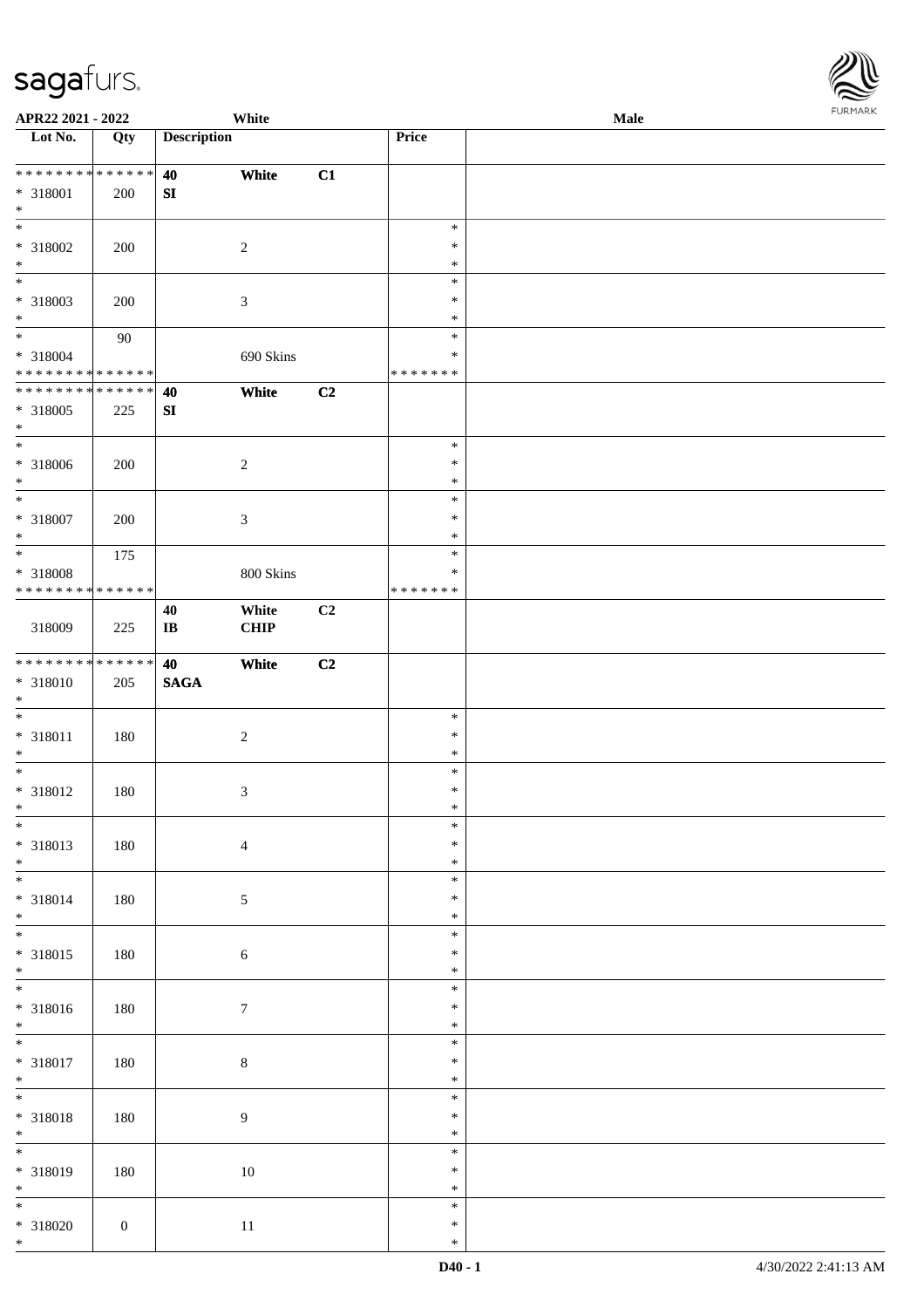| APR22 2021 - 2022                          |     |                    | White            |                |                  | Male | <b>FURPIARR</b> |
|--------------------------------------------|-----|--------------------|------------------|----------------|------------------|------|-----------------|
| Lot No.                                    | Qty | <b>Description</b> |                  |                | Price            |      |                 |
|                                            |     |                    |                  |                |                  |      |                 |
| $*$                                        | 88  | 40                 | White            | C <sub>2</sub> | $\ast$           |      |                 |
| * 318021                                   |     | <b>SAGA</b>        |                  |                | $\ast$           |      |                 |
| * * * * * * * * <mark>* * * * * * *</mark> |     |                    |                  |                | * * * * * * *    |      |                 |
| * * * * * * * * <mark>* * * * * * *</mark> |     | 40                 | White            | C2             |                  |      |                 |
| * 318022                                   | 205 | $I\!\!A$           | <b>CHIP</b>      |                |                  |      |                 |
| $*$<br>$\overline{\ast}$                   |     |                    |                  |                |                  |      |                 |
|                                            |     |                    |                  |                | $\ast$<br>$\ast$ |      |                 |
| * 318023<br>$*$                            | 180 |                    | $\sqrt{2}$       |                | $\ast$           |      |                 |
| $\overline{\phantom{0}}$                   |     |                    |                  |                | $\ast$           |      |                 |
| * 318024                                   | 180 |                    | $\mathfrak{Z}$   |                | $\ast$           |      |                 |
| $*$                                        |     |                    |                  |                | $\ast$           |      |                 |
| $\overline{\phantom{0}}$                   | 131 |                    |                  |                | $\ast$           |      |                 |
| * 318025                                   |     |                    | 696 Skins        |                | $\ast$           |      |                 |
| * * * * * * * * * * * * * *                |     |                    |                  |                | * * * * * * *    |      |                 |
| * * * * * * * * * * * * * * *              |     | 40                 | White            | C <sub>2</sub> |                  |      |                 |
| * 318026                                   | 205 | <b>SROY</b>        |                  |                |                  |      |                 |
| $\ast$                                     |     |                    |                  |                |                  |      |                 |
| $*$                                        |     |                    |                  |                | $\ast$           |      |                 |
| * 318027                                   | 180 |                    | $\sqrt{2}$       |                | $\ast$           |      |                 |
| $*$                                        |     |                    |                  |                | $\ast$           |      |                 |
| $*$                                        |     |                    |                  |                | $\ast$           |      |                 |
| * 318028                                   | 180 |                    | $\mathfrak{Z}$   |                | $\ast$           |      |                 |
| $*$                                        |     |                    |                  |                | $\ast$           |      |                 |
| $\overline{\ast}$                          |     |                    |                  |                | $\ast$           |      |                 |
| * 318029                                   | 180 |                    | $\overline{4}$   |                | $\ast$           |      |                 |
| $*$<br>$\frac{1}{1}$                       |     |                    |                  |                | $\ast$           |      |                 |
|                                            |     |                    |                  |                | $\ast$           |      |                 |
| * 318030<br>$*$                            | 180 |                    | 5                |                | $\ast$<br>$\ast$ |      |                 |
| $\overline{\ast}$                          |     |                    |                  |                | $\ast$           |      |                 |
| * 318031                                   | 180 |                    | $\sqrt{6}$       |                | $\ast$           |      |                 |
| $\ast$                                     |     |                    |                  |                | $\ast$           |      |                 |
| $\ast$                                     |     |                    |                  |                | $\ast$           |      |                 |
| * 318032                                   | 180 |                    | $\boldsymbol{7}$ |                | $\ast$           |      |                 |
| $*$                                        |     |                    |                  |                | $\ast$           |      |                 |
|                                            | 162 |                    |                  |                | $\ast$           |      |                 |
| * 318033                                   |     |                    | 1447 Skins       |                | $\ast$           |      |                 |
| * * * * * * * * <mark>* * * * * * *</mark> |     |                    |                  |                | * * * * * * *    |      |                 |

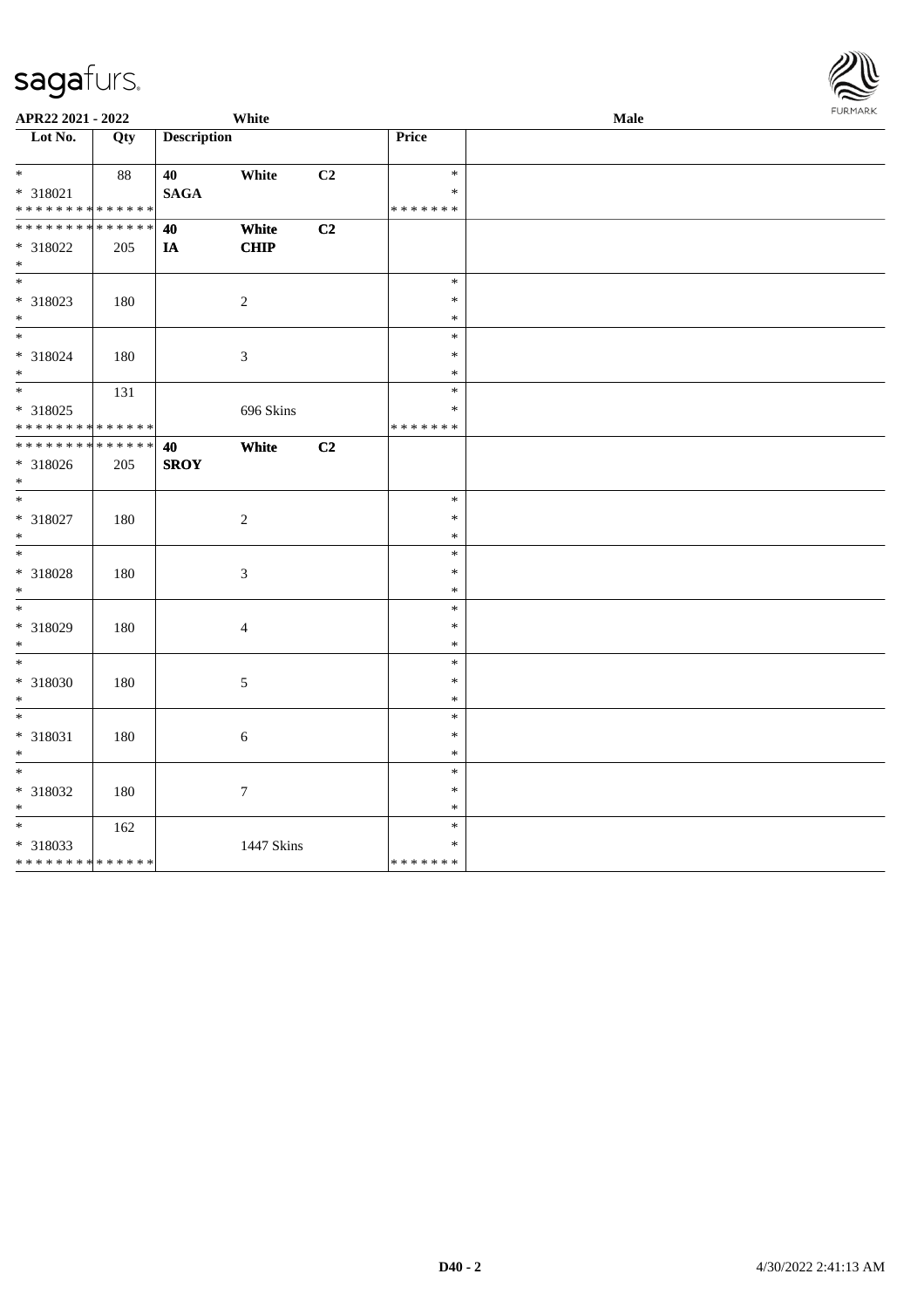\*

| APR22 2021 - 2022                          |                 |                    | White          |       |               | Male | <b>FUNITANN</b> |
|--------------------------------------------|-----------------|--------------------|----------------|-------|---------------|------|-----------------|
| Lot No.                                    | Qty             | <b>Description</b> |                |       | Price         |      |                 |
|                                            |                 |                    |                |       |               |      |                 |
| ******** <mark>******</mark>               |                 | 30                 | White          | C1    |               |      |                 |
| * 318081                                   | 245             | SI                 |                |       |               |      |                 |
| $\ast$                                     |                 |                    |                |       |               |      |                 |
| $\overline{\ast}$                          |                 |                    |                |       | $\ast$        |      |                 |
| * 318082                                   | 220             |                    | 2              |       | $\ast$        |      |                 |
| $\ast$                                     |                 |                    |                |       | $\ast$        |      |                 |
|                                            | 173             |                    |                |       | $\ast$        |      |                 |
| * 318083                                   |                 |                    | 638 Skins      |       | $\ast$        |      |                 |
| * * * * * * * * * * * * * *                |                 |                    |                |       | * * * * * * * |      |                 |
| * * * * * * * * <mark>* * * * * *</mark>   |                 | 30                 | White          | C2    |               |      |                 |
| * 318084                                   | 245             | ${\bf SI}$         |                |       |               |      |                 |
| $\ast$                                     |                 |                    |                |       |               |      |                 |
|                                            |                 |                    |                |       | $\ast$        |      |                 |
| * 318085                                   | 220             |                    | $\sqrt{2}$     |       | $\ast$        |      |                 |
| $\ast$                                     |                 |                    |                |       | $\ast$        |      |                 |
| $\overline{\phantom{0}}$                   |                 |                    |                |       | $\ast$        |      |                 |
| * 318086                                   | 220             |                    | $\mathfrak{Z}$ |       | $\ast$        |      |                 |
| $*$                                        |                 |                    |                |       | $\ast$        |      |                 |
| $\overline{\ast}$                          |                 |                    |                |       | $\ast$        |      |                 |
| * 318087                                   | 220             |                    | $\overline{4}$ |       | $\ast$        |      |                 |
| $\ast$                                     |                 |                    |                |       | $\ast$        |      |                 |
|                                            |                 |                    |                |       | $\ast$        |      |                 |
| * 318088                                   | 220             |                    | 5              |       | $\ast$        |      |                 |
| $\ast$                                     |                 |                    |                |       | $\ast$        |      |                 |
| $\overline{\ast}$                          | 220             |                    |                |       | $\ast$        |      |                 |
| * 318089                                   |                 |                    | 1345 Skins     |       | $\ast$        |      |                 |
| * * * * * * * *                            | * * * * * *     |                    |                |       | * * * * * * * |      |                 |
|                                            |                 | 30                 | White          | C3    |               |      |                 |
| 318090                                     | 269             | SI                 |                |       |               |      |                 |
|                                            |                 |                    |                |       |               |      |                 |
|                                            |                 | 30                 | White          | C1/C2 |               |      |                 |
| 318091                                     | 219             | SI                 | <b>LNAP</b>    |       |               |      |                 |
|                                            |                 |                    |                |       |               |      |                 |
| * * * * * * * * <mark>* * * * * * *</mark> |                 | 30                 | White          | C2    |               |      |                 |
| * 318092                                   | 245             | $\mathbf{I}$       | CHIP           |       |               |      |                 |
| $\ast$                                     |                 |                    |                |       |               |      |                 |
| $\ast$                                     | 93              |                    |                |       | $\ast$        |      |                 |
| * 318093                                   |                 |                    | 338 Skins      |       | $\ast$        |      |                 |
| * * * * * * * * <mark>* * * * * *</mark>   |                 |                    |                |       | * * * * * * * |      |                 |
|                                            |                 | 30                 | White          | C2    |               |      |                 |
| 318094                                     | 79              | $\bf IB$           | <b>CHIP</b>    |       |               |      |                 |
|                                            |                 |                    |                |       |               |      |                 |
| * * * * * * * * <mark>* * * * * * *</mark> |                 | 30 <sup>°</sup>    | White          | C1    |               |      |                 |
| * 318095                                   | 200             | <b>SAGA</b>        |                |       |               |      |                 |
| $\ast$                                     |                 |                    |                |       |               |      |                 |
|                                            |                 |                    |                |       | $\ast$        |      |                 |
| * 318096                                   | 200             |                    | 2              |       | $\ast$        |      |                 |
| $\ast$                                     |                 |                    |                |       | $\ast$        |      |                 |
| $*$                                        |                 |                    |                |       | $\ast$        |      |                 |
| * 318097                                   | 200             |                    | 3              |       | $\ast$        |      |                 |
| $*$                                        |                 |                    |                |       | $\ast$        |      |                 |
| $\ddot{x}$                                 | 57              |                    |                |       | $\ast$        |      |                 |
| * 318098                                   |                 |                    | 657 Skins      |       | ∗             |      |                 |
| * * * * * * * *                            | * * * * * *     |                    |                |       | * * * * * * * |      |                 |
| * * * * * * * *                            | $* * * * * * *$ | 30                 | White          | C2    |               |      |                 |
| * 318099                                   | 225             | <b>SAGA</b>        |                |       |               |      |                 |
| $*$                                        |                 |                    |                |       |               |      |                 |
|                                            |                 |                    |                |       | $\ast$        |      |                 |
| * 318100                                   | 200             |                    | 2              |       | $\ast$        |      |                 |
| $\ast$                                     |                 |                    |                |       | $\ast$        |      |                 |

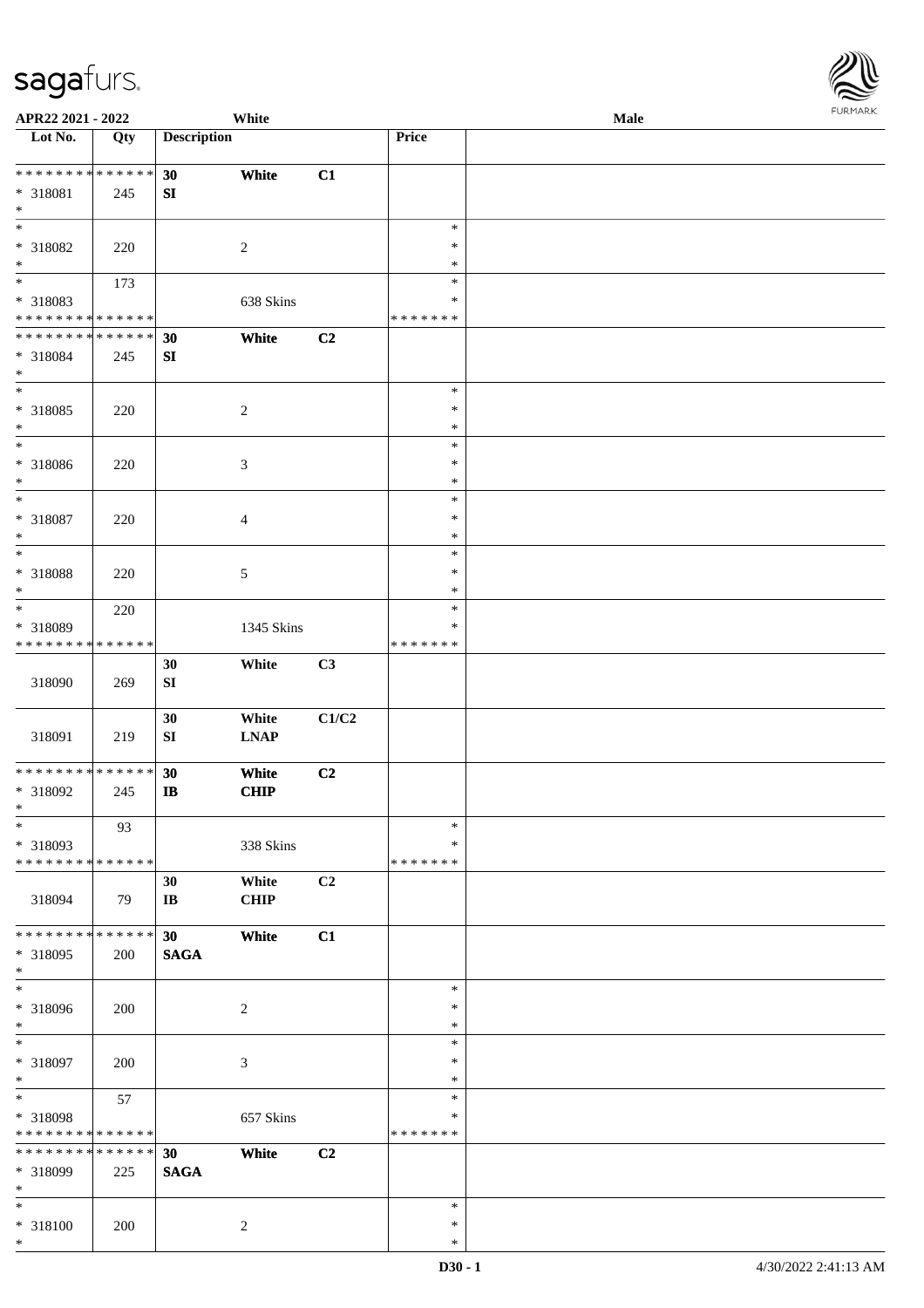| APR22 2021 - 2022                                      |     |                    | White            |    |                         | <b>Male</b> |
|--------------------------------------------------------|-----|--------------------|------------------|----|-------------------------|-------------|
| Lot No.                                                | Qty | <b>Description</b> |                  |    | Price                   |             |
| $\ast$                                                 |     |                    |                  |    |                         |             |
|                                                        |     | 30                 | White            | C2 | $\ast$<br>$\ast$        |             |
| * 318101<br>$*$                                        | 200 | $\mathbf{SAGA}$    |                  |    | $\ast$                  |             |
|                                                        |     |                    |                  |    | $\ast$                  |             |
| * 318102                                               | 200 |                    | $\overline{4}$   |    | $\ast$                  |             |
| $*$                                                    |     |                    |                  |    | $\ast$                  |             |
|                                                        |     |                    |                  |    | $\ast$                  |             |
| * 318103                                               | 200 |                    | $\sqrt{5}$       |    | $\ast$                  |             |
| $*$                                                    |     |                    |                  |    | $\ast$                  |             |
| $\overline{\phantom{0}}$                               |     |                    |                  |    | $\ast$                  |             |
| * 318104                                               | 200 |                    | $\sqrt{6}$       |    | $\ast$                  |             |
| $*$                                                    |     |                    |                  |    | $\ast$                  |             |
|                                                        |     |                    |                  |    | $\ast$                  |             |
| * 318105                                               | 200 |                    | $\boldsymbol{7}$ |    | $\ast$                  |             |
| $*$                                                    |     |                    |                  |    | $\ast$                  |             |
|                                                        |     |                    |                  |    | $\ast$                  |             |
| * 318106                                               | 200 |                    | $\,8\,$          |    | $\ast$                  |             |
| $*$<br>$\overline{\ast}$                               |     |                    |                  |    | $\ast$                  |             |
|                                                        |     |                    |                  |    | $\ast$                  |             |
| * 318107                                               | 200 |                    | 9                |    | $\ast$<br>$\ast$        |             |
| $\ast$                                                 |     |                    |                  |    | $\ast$                  |             |
| * 318108                                               |     |                    |                  |    | $\ast$                  |             |
| $\ast$                                                 | 200 |                    | $10\,$           |    | $\ast$                  |             |
| $\overline{\phantom{0}}$                               |     |                    |                  |    | $\ast$                  |             |
| * 318109                                               | 200 |                    | $11\,$           |    | $\ast$                  |             |
| $\ast$                                                 |     |                    |                  |    | $\ast$                  |             |
| $\overline{\ast}$                                      |     |                    |                  |    | $\ast$                  |             |
| * 318110                                               | 200 |                    | 12               |    | $\ast$                  |             |
| $*$                                                    |     |                    |                  |    | $\ast$                  |             |
| $*$                                                    |     |                    |                  |    | $\ast$                  |             |
| * 318111                                               | 200 |                    | 13               |    | $\ast$                  |             |
| $*$                                                    |     |                    |                  |    | $\ast$                  |             |
| $\overline{\cdot}$                                     |     |                    |                  |    | $\ast$                  |             |
| * 318112                                               | 200 |                    | 14               |    | $\ast$                  |             |
| $\ast$                                                 |     |                    |                  |    | $*$                     |             |
| $\overline{\ast}$                                      | 188 |                    |                  |    | $\ast$                  |             |
| * 318113                                               |     |                    | 3013 Skins       |    | $\ast$                  |             |
| * * * * * * * * <mark>* * * * * *</mark>               |     |                    |                  |    | * * * * * * *           |             |
| * * * * * * * * <mark>* * * * * * *</mark>             |     | 30                 | White            | C3 |                         |             |
| * 318114                                               | 225 | <b>SAGA</b>        |                  |    |                         |             |
| $\ast$<br>$\ddot{x}$                                   |     |                    |                  |    |                         |             |
|                                                        | 200 |                    |                  |    | $\ast$                  |             |
| * 318115<br>* * * * * * * * <mark>* * * * * * *</mark> |     |                    | 425 Skins        |    | $\ast$<br>* * * * * * * |             |
| * * * * * * * * <mark>* * * * * * *</mark>             |     | 30                 | White            | C2 |                         |             |
| * 318116                                               | 225 | IA                 | WB1              |    |                         |             |
| $*$                                                    |     |                    |                  |    |                         |             |
| $\overline{\ast}$                                      |     |                    |                  |    | $\ast$                  |             |
| * 318117                                               | 200 |                    | $\overline{c}$   |    | $\ast$                  |             |
| $*$                                                    |     |                    |                  |    | $\ast$                  |             |
| $\overline{\phantom{0}}$                               |     |                    |                  |    | $\ast$                  |             |
| * 318118                                               | 200 |                    | 3                |    | $\ast$                  |             |
| $*$                                                    |     |                    |                  |    | $\ast$                  |             |
|                                                        |     |                    |                  |    | $\ast$                  |             |
| * 318119                                               | 200 |                    | 4                |    | $\ast$                  |             |
| $*$                                                    |     |                    |                  |    | $\ast$                  |             |
| $\overline{\phantom{0}}$                               |     |                    |                  |    | $\ast$                  |             |
| * 318120                                               | 200 |                    | $\mathfrak{S}$   |    | $\ast$                  |             |
| $*$                                                    |     |                    |                  |    | $\ast$                  |             |

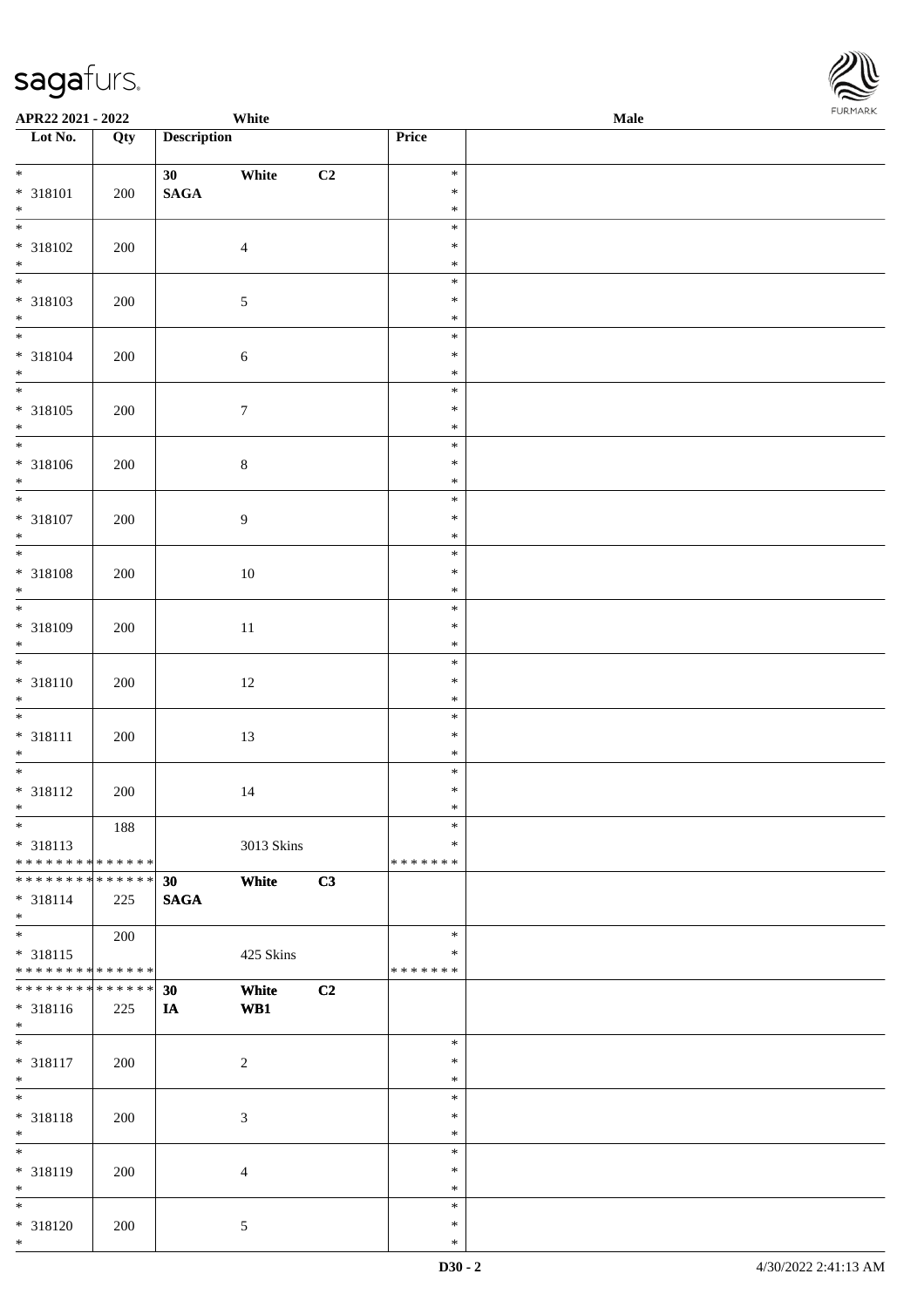| APR22 2021 - 2022                          |             |                    | White           |                |                  | Male | $1 \times 1 \times 1 \times 1 \times 1$ |
|--------------------------------------------|-------------|--------------------|-----------------|----------------|------------------|------|-----------------------------------------|
| Lot No.                                    | Qty         | <b>Description</b> |                 |                | Price            |      |                                         |
|                                            |             |                    |                 |                |                  |      |                                         |
| $\ddot{x}$                                 |             | 30                 | White           | C2             | $\ast$           |      |                                         |
| * 318121                                   | 210         | IA                 | WB1             |                | $\ast$<br>$\ast$ |      |                                         |
| $*$                                        | 53          |                    |                 |                | $\ast$           |      |                                         |
| * 318122                                   |             |                    | 1288 Skins      |                | $\ast$           |      |                                         |
| * * * * * * * * <mark>* * * * * *</mark>   |             |                    |                 |                | * * * * * * *    |      |                                         |
|                                            |             | 30                 | White           | C <sub>2</sub> |                  |      |                                         |
| 318123                                     | 209         | IA                 | WB <sub>2</sub> |                |                  |      |                                         |
|                                            |             |                    |                 |                |                  |      |                                         |
| * * * * * * * * * * * * * *                |             | 30                 | White           | C2             |                  |      |                                         |
| * 318124                                   | 225         | IA                 | CHIP            |                |                  |      |                                         |
| $\ast$                                     |             |                    |                 |                |                  |      |                                         |
| $\overline{\ }$                            |             |                    |                 |                | $\ast$           |      |                                         |
| * 318125                                   | 200         |                    | $\overline{2}$  |                | $\ast$           |      |                                         |
| $*$                                        |             |                    |                 |                | $\ast$           |      |                                         |
| $*$                                        |             |                    |                 |                | $\ast$           |      |                                         |
| * 318126                                   | 200         |                    | $\mathfrak{Z}$  |                | $\ast$           |      |                                         |
| $\ast$<br>$\overline{\phantom{0}}$         |             |                    |                 |                | $\ast$           |      |                                         |
|                                            |             |                    |                 |                | $\ast$           |      |                                         |
| * 318127                                   | 200         |                    | $\overline{4}$  |                | $\ast$           |      |                                         |
| $\ast$<br>$\overline{\ast}$                |             |                    |                 |                | $\ast$<br>$\ast$ |      |                                         |
|                                            |             |                    |                 |                | $\ast$           |      |                                         |
| * 318128<br>$*$                            | 200         |                    | 5               |                | $\ast$           |      |                                         |
|                                            |             |                    |                 |                | $\ast$           |      |                                         |
| * 318129                                   | 200         |                    | 6               |                | $\ast$           |      |                                         |
| $\ast$                                     |             |                    |                 |                | $\ast$           |      |                                         |
| $\overline{\ast}$                          |             |                    |                 |                | $\ast$           |      |                                         |
| * 318130                                   | 200         |                    | $\tau$          |                | $\ast$           |      |                                         |
| $\ast$                                     |             |                    |                 |                | $\ast$           |      |                                         |
|                                            | 204         |                    |                 |                | $\ast$           |      |                                         |
| * 318131                                   |             |                    | 1629 Skins      |                | ∗                |      |                                         |
| * * * * * * * * <mark>* * * * * * *</mark> |             |                    |                 |                | * * * * * * *    |      |                                         |
| * * * * * * * * <mark>* * * * * * *</mark> |             | 30                 | White           | C1             |                  |      |                                         |
| * 318132                                   | 205         | <b>SROY</b>        |                 |                |                  |      |                                         |
| $\ast$                                     |             |                    |                 |                |                  |      |                                         |
| $\ast$                                     |             |                    |                 |                | $\ast$           |      |                                         |
| * 318133                                   | 180         |                    | $\sqrt{2}$      |                | $\ast$           |      |                                         |
| $*$                                        |             |                    |                 |                | $\ast$<br>$\ast$ |      |                                         |
| * 318134                                   |             |                    |                 |                | $\ast$           |      |                                         |
| $*$                                        | 180         |                    | 3               |                | $\ast$           |      |                                         |
| $\overline{\ast}$                          |             |                    |                 |                | $\ast$           |      |                                         |
| * 318135                                   | 180         |                    | $\overline{4}$  |                | $\ast$           |      |                                         |
| $*$                                        |             |                    |                 |                | $\ast$           |      |                                         |
| $\overline{\mathbf{r}}$                    | 122         |                    |                 |                | $\ast$           |      |                                         |
| * 318136                                   |             |                    | 867 Skins       |                | $\ast$           |      |                                         |
| * * * * * * * * <mark>* * * * * * *</mark> |             |                    |                 |                | * * * * * * *    |      |                                         |
| * * * * * * * *                            | * * * * * * | 30                 | White           | C2             |                  |      |                                         |
| * 318137                                   | 205         | <b>SROY</b>        |                 |                |                  |      |                                         |
| $*$                                        |             |                    |                 |                |                  |      |                                         |
| $*$                                        |             |                    |                 |                | $\ast$           |      |                                         |
| * 318138                                   | 180         |                    | $\sqrt{2}$      |                | $\ast$           |      |                                         |
| $*$                                        |             |                    |                 |                | $\ast$<br>$\ast$ |      |                                         |
|                                            |             |                    |                 |                | $\ast$           |      |                                         |
| * 318139<br>$*$                            | 180         |                    | $\mathfrak{Z}$  |                | $\ast$           |      |                                         |
|                                            |             |                    |                 |                | $\ast$           |      |                                         |
| * 318140                                   | 180         |                    | $\overline{4}$  |                | $\ast$           |      |                                         |
| $*$                                        |             |                    |                 |                | $\ast$           |      |                                         |
|                                            |             |                    |                 |                |                  |      |                                         |

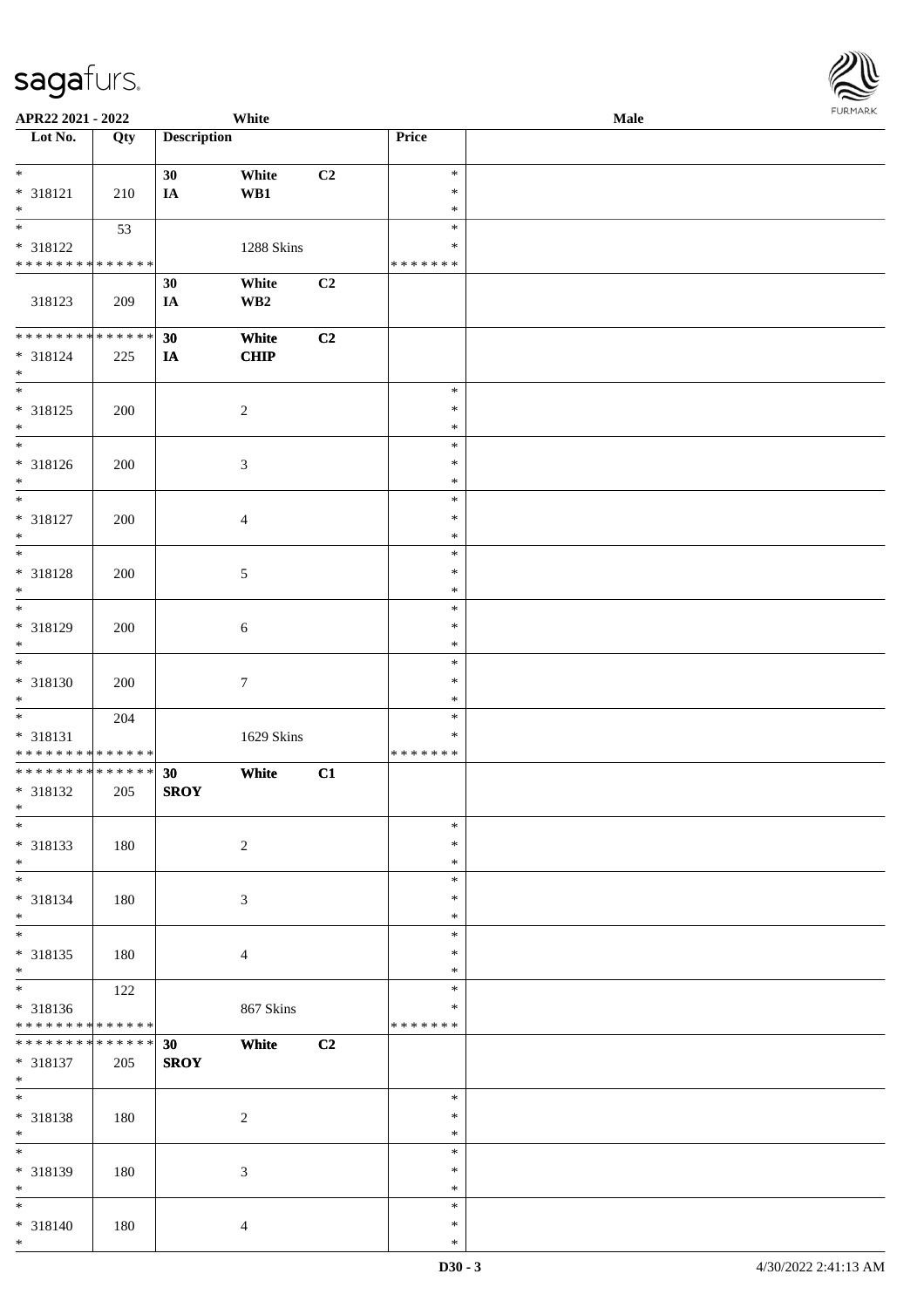

| APR22 2021 - 2022 |     |                    | White      |                |               | <b>Male</b> |  |  |
|-------------------|-----|--------------------|------------|----------------|---------------|-------------|--|--|
| Lot No.           | Qty | <b>Description</b> |            |                | <b>Price</b>  |             |  |  |
| $\ast$            |     | 30                 | White      | C <sub>2</sub> | $\ast$        |             |  |  |
| $* 318141$        | 180 | <b>SROY</b>        |            |                | $\ast$        |             |  |  |
| $\ast$            |     |                    |            |                | $\ast$        |             |  |  |
| $\ast$            |     |                    |            |                | $\ast$        |             |  |  |
| $* 318142$        | 180 |                    | 6          |                | $\ast$        |             |  |  |
| $\ast$            |     |                    |            |                | $\ast$        |             |  |  |
| $\ast$            | 180 |                    |            |                | $\ast$        |             |  |  |
| $* 318143$        |     |                    | 1285 Skins |                | $\ast$        |             |  |  |
| **************    |     |                    |            |                | * * * * * * * |             |  |  |
|                   |     | 30                 | White      | C3             |               |             |  |  |
| 318144            | 227 | <b>SROY</b>        |            |                |               |             |  |  |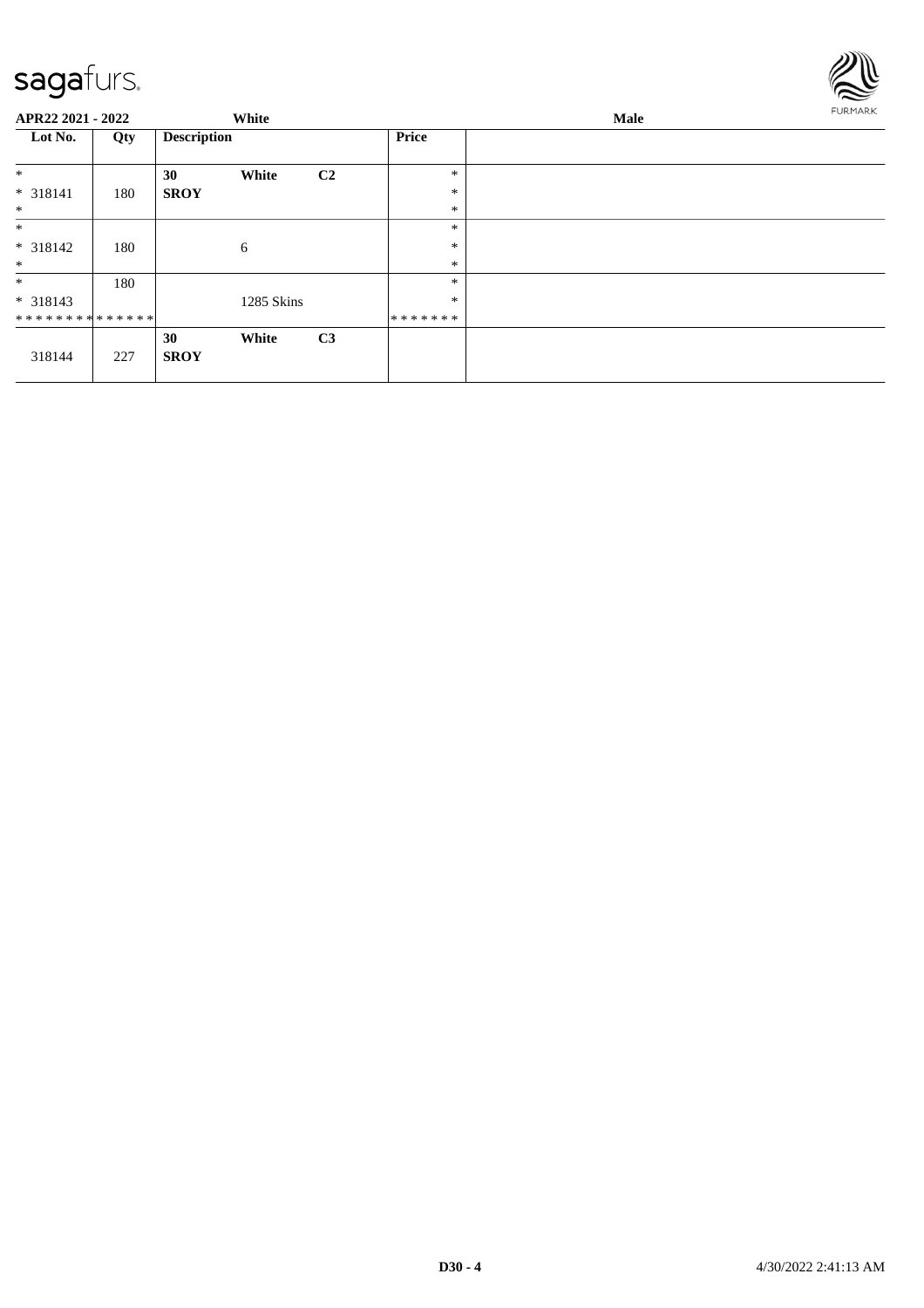| <b>FURMARK</b> |
|----------------|
|                |

| APR22 2021 - 2022                                                                                    |       |                              | White                            |                               |                                   | Male |  |
|------------------------------------------------------------------------------------------------------|-------|------------------------------|----------------------------------|-------------------------------|-----------------------------------|------|--|
| Lot No.                                                                                              | Qty   | <b>Description</b>           |                                  |                               | <b>Price</b>                      |      |  |
| * 318201<br>$\ast$                                                                                   | 285   | 20<br>SI                     | White                            | C2                            |                                   |      |  |
| * 318202<br>$\ast$                                                                                   | 260   |                              | 2                                |                               | $\ast$<br>$\ast$<br>$\ast$        |      |  |
| $\overline{\phantom{0}}$<br>* 318203<br>$\ast$                                                       | 260   |                              | $\mathfrak{Z}$                   |                               | $\ast$<br>$\ast$<br>$\ast$        |      |  |
| $*$<br>* 318204<br>$*$<br>$\overline{\ast}$                                                          | 260   |                              | $\overline{4}$                   |                               | $\ast$<br>$\ast$<br>$\ast$        |      |  |
| * 318205<br>$\ast$<br>$\overline{\phantom{0}}$                                                       | 280   |                              | $\sqrt{5}$                       |                               | $\ast$<br>$\ast$<br>$\ast$        |      |  |
| * 318206<br>* * * * * * * * <mark>* * * * * * *</mark><br>* * * * * * * * <mark>* * * * * * *</mark> | 283   |                              | 1628 Skins                       |                               | $\ast$<br>$\ast$<br>* * * * * * * |      |  |
| * 318207<br>$\ast$<br>$\overline{\phantom{0}}$                                                       | 285   | 20<br>SI                     | White<br><b>LNAP</b>             | C1/C2                         | $\ast$                            |      |  |
| * 318208<br>$\ast$<br>$\overline{\phantom{0}}$                                                       | 260   |                              | $\sqrt{2}$                       |                               | $\ast$<br>$\ast$<br>$\ast$        |      |  |
| * 318209<br>$\ast$<br>$\ddot{x}$                                                                     | 260   |                              | $\mathfrak{Z}$                   |                               | $\ast$<br>$\ast$                  |      |  |
| * 318210<br>* * * * * * * * <mark>* * * * * * *</mark>                                               | 184   |                              | 989 Skins                        |                               | $\ast$<br>$\ast$<br>*******       |      |  |
| 318211                                                                                               | 156   | 20<br>$\mathbf{I}\mathbf{B}$ | White<br>WB1                     | C2<br><b>LNAP</b>             |                                   |      |  |
| 318212                                                                                               | 150   | 20<br>$\bf I\bf B$           | White<br>$\mathbf{W}\mathbf{B2}$ | C <sub>2</sub><br><b>LNAP</b> |                                   |      |  |
| 318213<br>* * * * * * * * * * * * * * *                                                              | - 111 | 20<br>$\mathbf{I}$           | White                            | C2                            |                                   |      |  |
| * 318214<br>$*$<br>$*$                                                                               | 265   | 20<br><b>SAGA</b>            | White                            | C1                            | $\ast$                            |      |  |
| * 318215<br>$*$<br>$\overline{\mathbf{r}}$                                                           | 240   |                              | $\overline{2}$                   |                               | $\ast$<br>$\ast$<br>$\ast$        |      |  |
| * 318216<br>$*$                                                                                      | 240   |                              | 3                                |                               | $\ast$<br>$\ast$<br>$\ast$        |      |  |
| * 318217<br>$*$<br>$\overline{\ast}$                                                                 | 240   |                              | $\overline{4}$                   |                               | $\ast$<br>$\ast$<br>$\ast$        |      |  |
| * 318218<br>$*$                                                                                      | 240   |                              | 5                                |                               | $\ast$<br>$\ast$<br>$\ast$        |      |  |
| * 318219<br>$*$<br>$*$                                                                               | 240   |                              | 6                                |                               | $\ast$<br>$\ast$<br>$\ast$        |      |  |
| * 318220<br>$*$                                                                                      | 240   |                              | $\tau$                           |                               | $\ast$<br>$\ast$                  |      |  |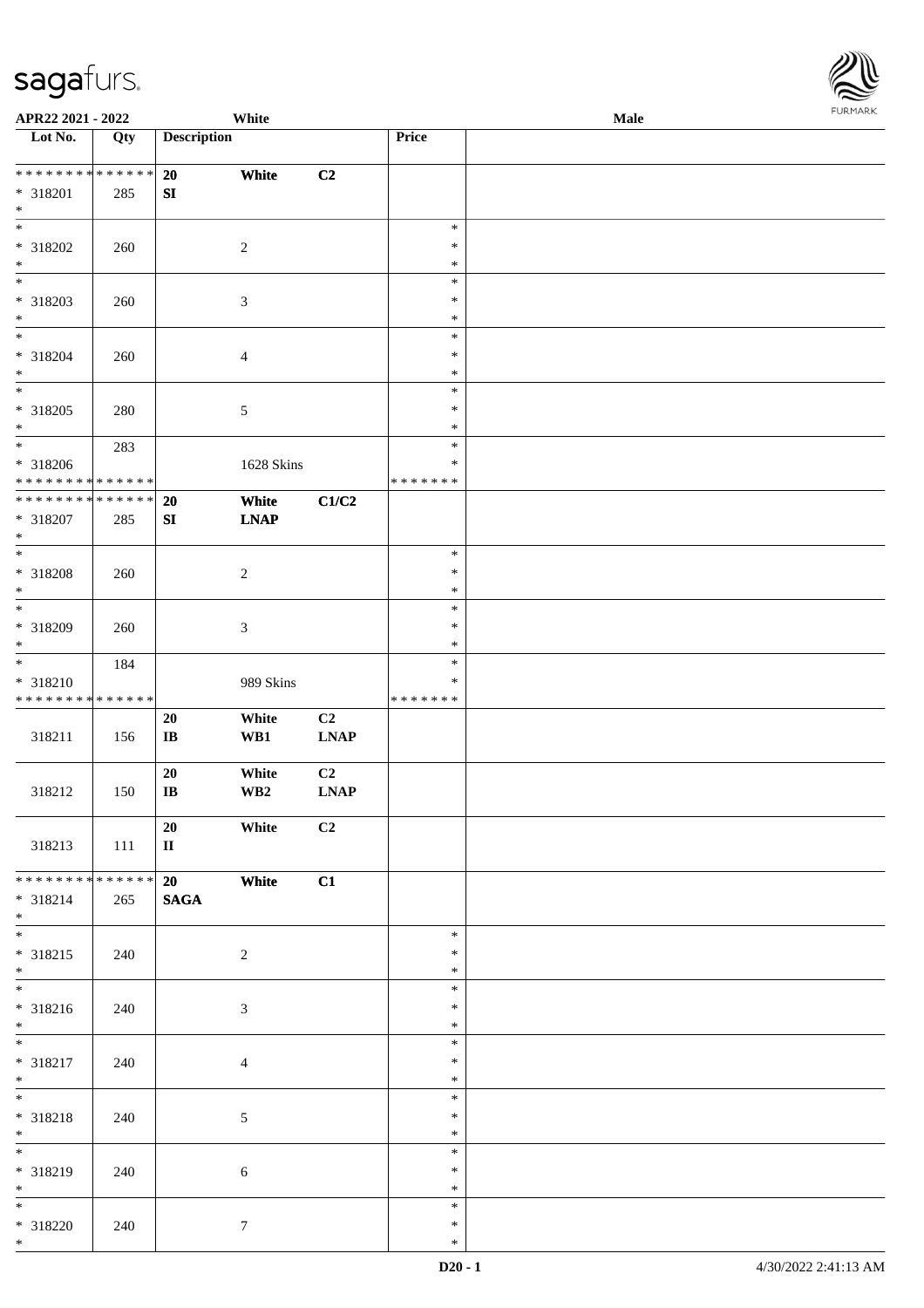| APR22 2021 - 2022                                                  |                    |                       | White            |    |                                   | <b>Male</b> |  |
|--------------------------------------------------------------------|--------------------|-----------------------|------------------|----|-----------------------------------|-------------|--|
| Lot No.                                                            | Qty                | <b>Description</b>    |                  |    | Price                             |             |  |
| $*$<br>* 318221<br>$*$                                             | 240                | 20<br>$\mathbf{SAGA}$ | White            | C1 | $\ast$<br>$\ast$<br>$\ast$        |             |  |
| $\overline{\mathbf{r}}$<br>* 318222<br>$*$                         | 240                |                       | $\overline{9}$   |    | $\ast$<br>$\ast$<br>$\ast$        |             |  |
| $\overline{\mathbf{r}}$<br>* 318223<br>* * * * * * * * * * * * * * | 270                |                       | 2455 Skins       |    | $\ast$<br>$\ast$<br>* * * * * * * |             |  |
| * * * * * * * * * * * * * *<br>* 318224<br>$*$                     | 265                | 20<br><b>SAGA</b>     | White            | C2 |                                   |             |  |
| * 318225<br>$*$                                                    | 240                |                       | $\sqrt{2}$       |    | $\ast$<br>$\ast$<br>$\ast$        |             |  |
| * 318226<br>$*$                                                    | 240                |                       | $\mathfrak{Z}$   |    | $\ast$<br>$\ast$<br>$\ast$        |             |  |
| * 318227<br>$*$                                                    | 240                |                       | $\overline{4}$   |    | $\ast$<br>$\ast$<br>$\ast$        |             |  |
| * 318228<br>$*$<br>$\overline{\phantom{0}}$                        | 240                |                       | 5                |    | $\ast$<br>$\ast$<br>$\ast$        |             |  |
| * 318229<br>$\ast$<br>$\overline{\ast}$                            | 240                |                       | $\sqrt{6}$       |    | $\ast$<br>$\ast$<br>$\ast$        |             |  |
| * 318230<br>$*$                                                    | 240                |                       | $\boldsymbol{7}$ |    | $\ast$<br>$\ast$<br>$\ast$        |             |  |
| * 318231<br>$*$                                                    | 240                |                       | $\,8\,$          |    | $\ast$<br>$\ast$<br>$\ast$        |             |  |
| * 318232<br>$*$ $-$<br>$\overline{\ast}$                           | 240                |                       | $\overline{9}$   |    | $\ast$<br>$\ast$<br>$\ast$        |             |  |
| * 318233<br>$*$<br>$\overline{\mathbf{r}}$                         | 240                |                       | 10               |    | $\ast$<br>$\ast$<br>$\ast$        |             |  |
| $* 318234$<br>* * * * * * * * <mark>* * * * * * *</mark>           | 237                |                       | 2662 Skins       |    | $\ast$<br>*<br>* * * * * * *      |             |  |
| * * * * * * * *<br>* 318235<br>$*$<br>$\overline{\mathbf{r}}$      | * * * * * *<br>265 | 20<br><b>SAGA</b>     | White            | C3 |                                   |             |  |
| * 318236<br>$*$<br>$*$                                             | 240                |                       | 2                |    | $\ast$<br>$\ast$<br>$\ast$        |             |  |
| * 318237<br>$*$                                                    | 240                |                       | $\mathfrak{Z}$   |    | $\ast$<br>$\ast$<br>$\ast$        |             |  |
| * 318238<br>$\ast$                                                 | 240                |                       | $\overline{4}$   |    | $\ast$<br>$\ast$<br>$\ast$        |             |  |
| * 318239<br>$*$                                                    | 240                |                       | 5                |    | $\ast$<br>$\ast$<br>$\ast$        |             |  |
| $*$<br>* 318240<br>$*$                                             | 240                |                       | 6                |    | $\ast$<br>$\ast$<br>$\ast$        |             |  |

**FURMA**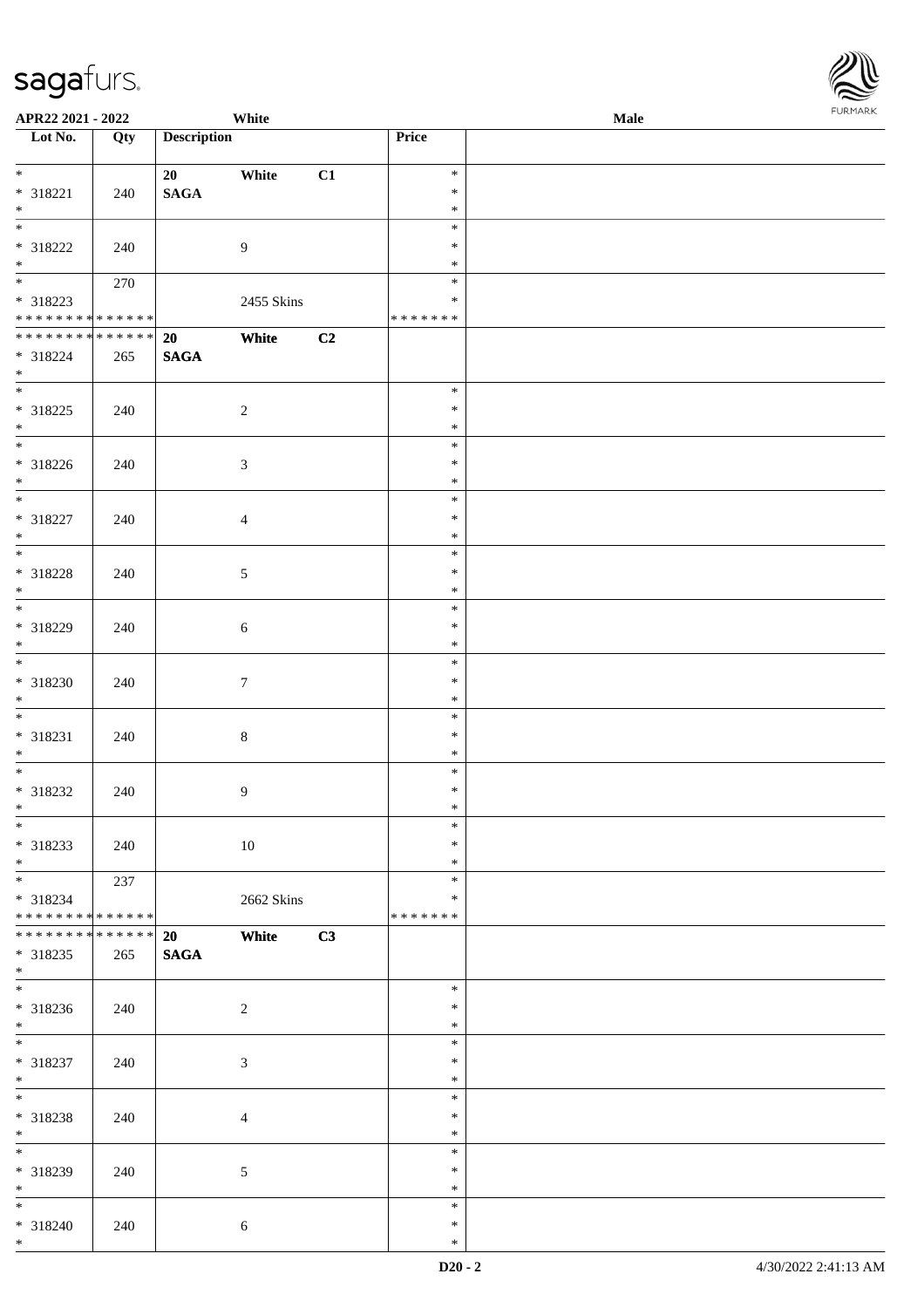| APR22 2021 - 2022                                             |     |                          | White      |    |                                   | Male | <b>FURMARK</b> |
|---------------------------------------------------------------|-----|--------------------------|------------|----|-----------------------------------|------|----------------|
| Lot No.                                                       | Qty | <b>Description</b>       |            |    | Price                             |      |                |
| $*$<br>* 318241<br>$*$                                        | 240 | 20<br><b>SAGA</b>        | White      | C3 | $\ast$<br>$\ast$<br>$\ast$        |      |                |
| $\overline{\phantom{0}}$<br>* 318242<br>$*$                   | 240 |                          | 8          |    | $\ast$<br>$\ast$<br>$\ast$        |      |                |
| * 318243<br>$*$                                               | 240 |                          | 9          |    | $\ast$<br>$\ast$<br>$\ast$        |      |                |
| $*$<br>* 318244<br>* * * * * * * * <mark>* * * * * * *</mark> | 188 |                          | 2373 Skins |    | $\ast$<br>$\ast$<br>* * * * * * * |      |                |
| * * * * * * * * <mark>* * * * * * *</mark><br>* 318245<br>$*$ | 245 | <b>20</b><br><b>SROY</b> | White      | C1 |                                   |      |                |
| $*$<br>* 318246<br>* * * * * * * * <mark>* * * * * *</mark>   | 220 |                          | 465 Skins  |    | $\ast$<br>$\ast$<br>* * * * * * * |      |                |
| **************<br>* 318247<br>$*$                             | 245 | 20<br><b>SROY</b>        | White      | C2 |                                   |      |                |
| $\ast$<br>* 318248<br>$*$                                     | 220 |                          | $\sqrt{2}$ |    | $\ast$<br>$\ast$<br>$\ast$        |      |                |
| $*$<br>* 318249<br>$*$                                        | 220 |                          | 3          |    | $\ast$<br>$\ast$<br>$\ast$        |      |                |
| $\ast$<br>* 318250<br>$\ast$                                  | 220 |                          | 4          |    | $\ast$<br>$\ast$<br>$\ast$        |      |                |
| $*$<br>* 318251<br>* * * * * * * * <mark>* * * * * * *</mark> | 147 |                          | 1052 Skins |    | $\ast$<br>$\ast$<br>* * * * * * * |      |                |

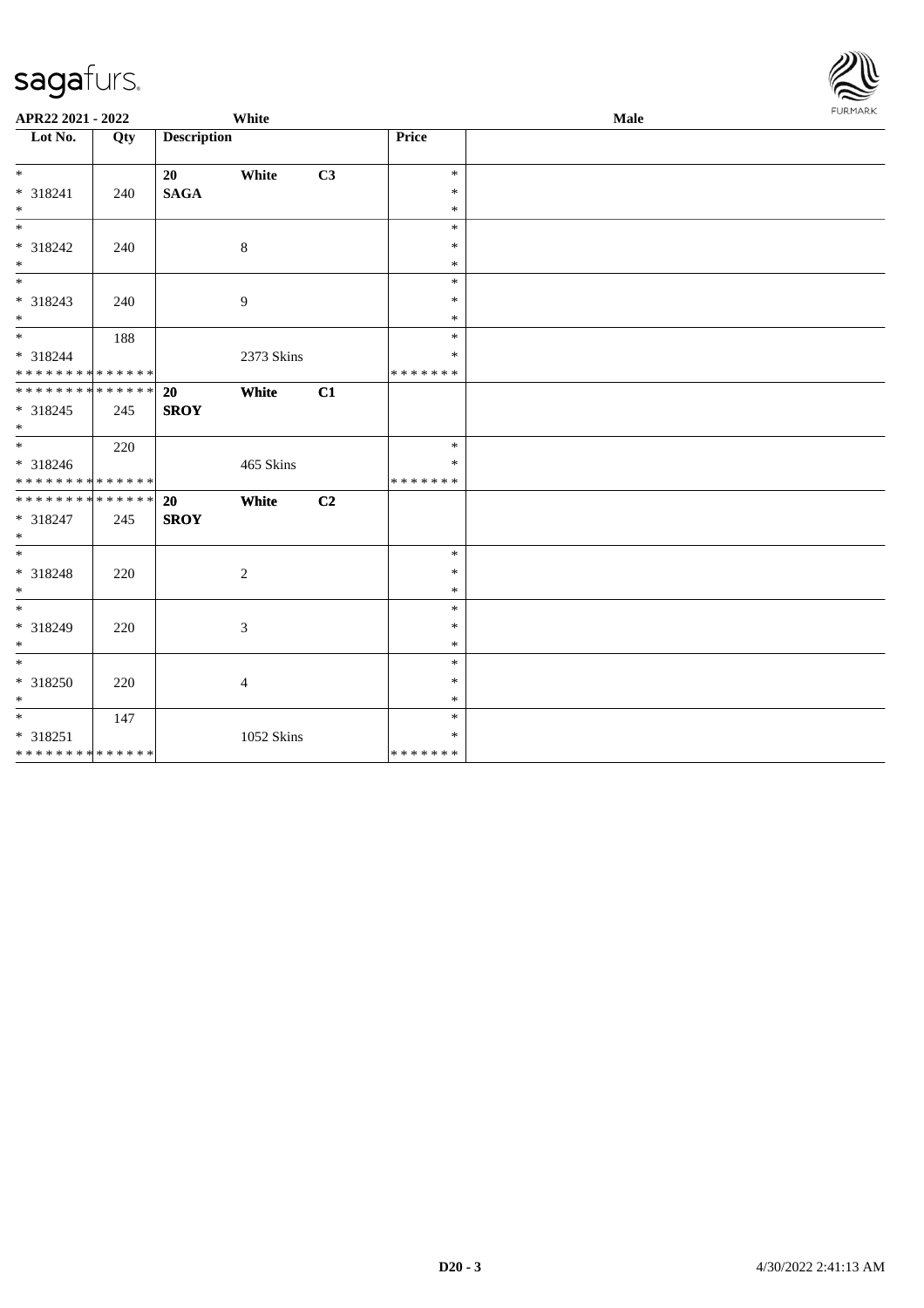

| APR22 2021 - 2022                          |     |                    | <b>White Velvet</b> |                |               | <b>Male</b> |  |
|--------------------------------------------|-----|--------------------|---------------------|----------------|---------------|-------------|--|
| Lot No.                                    | Qty | <b>Description</b> |                     |                | Price         |             |  |
|                                            |     |                    |                     |                |               |             |  |
|                                            |     | 50                 | White               | C1             |               |             |  |
| 318301                                     | 198 | SI                 | <b>VELV1</b>        |                |               |             |  |
|                                            |     |                    |                     |                |               |             |  |
| * * * * * * * * * * * * * *                |     | 50                 | White               | C <sub>2</sub> |               |             |  |
| * 318302                                   | 205 | SI                 | <b>VELV1</b>        |                |               |             |  |
| $\ast$                                     |     |                    |                     |                |               |             |  |
| $\overline{\phantom{0}}$                   | 173 |                    |                     |                | $\ast$        |             |  |
| * 318303                                   |     |                    | 378 Skins           |                | $\ast$        |             |  |
| * * * * * * * * * * * * * *                |     |                    |                     |                | * * * * * * * |             |  |
| ******** <mark>*****</mark> *              |     |                    |                     |                |               |             |  |
|                                            |     | 50                 | White               | C1/C2          |               |             |  |
| * 318304                                   | 205 | ${\bf SI}$         | <b>VELV2</b>        |                |               |             |  |
| $\ast$<br>$\ast$                           |     |                    |                     |                | $\ast$        |             |  |
|                                            | 61  |                    |                     |                |               |             |  |
| $* 318305$                                 |     |                    | 266 Skins           |                | $\ast$        |             |  |
| * * * * * * * * * * * * * *                |     |                    |                     |                | * * * * * * * |             |  |
| ******** <mark>*****</mark> *              |     | 50                 | White               | C1             |               |             |  |
| * 318306                                   | 185 | <b>SAGA</b>        | <b>VELV1</b>        |                |               |             |  |
| $\ast$                                     |     |                    |                     |                |               |             |  |
| $\ast$                                     | 155 |                    |                     |                | $\ast$        |             |  |
| * 318307                                   |     |                    | 340 Skins           |                | ∗             |             |  |
| * * * * * * * * * * * * * *                |     |                    |                     |                | * * * * * * * |             |  |
| * * * * * * * * * * * * * *                |     | 50                 | White               | C <sub>2</sub> |               |             |  |
| * 318308                                   | 185 | <b>SAGA</b>        | <b>VELV1</b>        |                |               |             |  |
| $\ast$                                     |     |                    |                     |                |               |             |  |
| $\ast$                                     |     |                    |                     |                | $\ast$        |             |  |
| * 318309                                   | 160 |                    | $\overline{c}$      |                | $\ast$        |             |  |
| $\ast$                                     |     |                    |                     |                | $\ast$        |             |  |
| $\ast$                                     |     |                    |                     |                | $\ast$        |             |  |
| * 318310                                   | 160 |                    | $\mathfrak{Z}$      |                | $\ast$        |             |  |
| $\ast$                                     |     |                    |                     |                | $\ast$        |             |  |
| $\ast$                                     |     |                    |                     |                | $\ast$        |             |  |
| * 318311                                   | 160 |                    | $\overline{4}$      |                | $\ast$        |             |  |
| $\ast$                                     |     |                    |                     |                | $\ast$        |             |  |
| $\ast$                                     |     |                    |                     |                | $\ast$        |             |  |
|                                            |     |                    |                     |                | $\ast$        |             |  |
| $* 318312$<br>$\ast$                       | 160 |                    | 5                   |                | $\ast$        |             |  |
| $*$                                        |     |                    |                     |                | $\ast$        |             |  |
|                                            | 91  |                    |                     |                |               |             |  |
| * 318313                                   |     |                    | 916 Skins           |                | ∗             |             |  |
| * * * * * * * * <mark>* * * * * * *</mark> |     |                    |                     |                | * * * * * * * |             |  |
| * * * * * * * * * * * * * * *              |     | 50                 | White               | C <sub>2</sub> |               |             |  |
| $* 318314$                                 | 185 | <b>SAGA</b>        | <b>VELV2</b>        |                |               |             |  |
| $\ast$                                     |     |                    |                     |                |               |             |  |
| $\ast$                                     |     |                    |                     |                | $\ast$        |             |  |
| * 318315                                   | 160 |                    | $\overline{c}$      |                | $\ast$        |             |  |
| $\ast$                                     |     |                    |                     |                | $\ast$        |             |  |
| $\ast$                                     | 183 |                    |                     |                | $\ast$        |             |  |
| * 318316                                   |     |                    | 528 Skins           |                | ∗             |             |  |
| * * * * * * * * * * * * * *                |     |                    |                     |                | * * * * * * * |             |  |
|                                            |     | 50                 | White               | C2             |               |             |  |
| 318317                                     | 199 | IA                 | VELV2               | <b>CHIP</b>    |               |             |  |
|                                            |     |                    |                     |                |               |             |  |
| * * * * * * * * * * * * * *                |     | 50                 | White               | C2             |               |             |  |
| * 318318                                   | 185 | <b>SROY</b>        | <b>VELV1</b>        |                |               |             |  |
| $\ast$                                     |     |                    |                     |                |               |             |  |
| $\ast$                                     |     |                    |                     |                | $\ast$        |             |  |
| * 318319                                   | 160 |                    | 2                   |                | ∗             |             |  |
| $\ast$                                     |     |                    |                     |                | $\ast$        |             |  |
| $*$                                        | 54  |                    |                     |                | $\ast$        |             |  |
| * 318320                                   |     |                    | 399 Skins           |                | ∗             |             |  |
| * * * * * * * * * * * * * *                |     |                    |                     |                | * * * * * * * |             |  |
|                                            |     |                    |                     |                |               |             |  |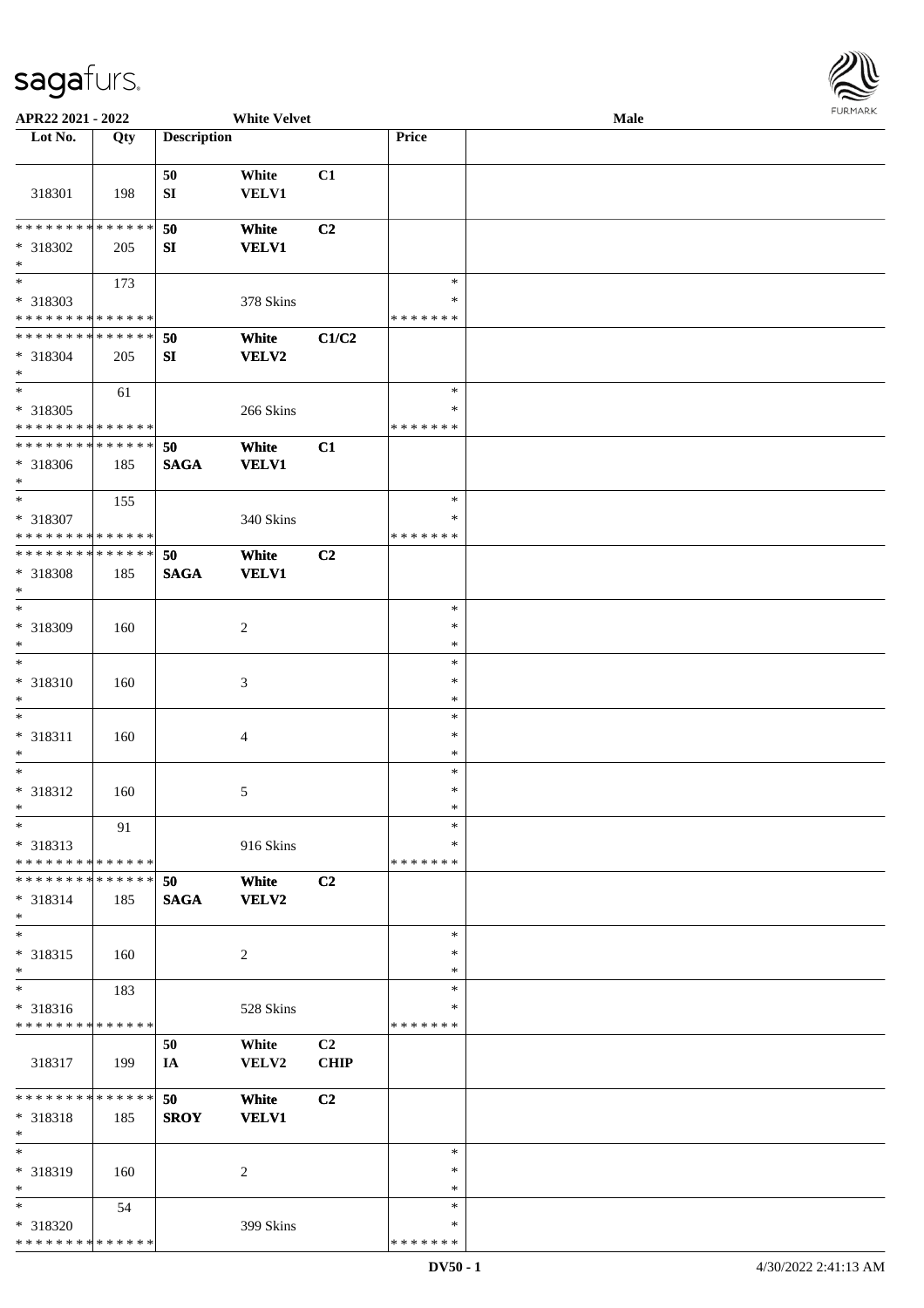\*



| APR22 2021 - 2022                       |     |                              | <b>White Velvet</b>      |                       |                         | <b>Male</b> |  |
|-----------------------------------------|-----|------------------------------|--------------------------|-----------------------|-------------------------|-------------|--|
| Lot No.                                 | Qty | <b>Description</b>           |                          |                       | Price                   |             |  |
|                                         |     | 40                           | White                    | C1                    |                         |             |  |
| 318361                                  | 225 | SI                           | VELV1                    |                       |                         |             |  |
| * * * * * * * * * * * * * *             |     | 40                           | White                    | C <sub>2</sub>        |                         |             |  |
| * 318362<br>$\ast$                      | 225 | SI                           | <b>VELV1</b>             |                       |                         |             |  |
| $\overline{\ast}$                       |     |                              |                          |                       | $\ast$                  |             |  |
| * 318363<br>$*$                         | 200 |                              | $\boldsymbol{2}$         |                       | $\ast$<br>$\ast$        |             |  |
| $\ast$                                  |     |                              |                          |                       | $\ast$                  |             |  |
| * 318364<br>$\ast$                      | 200 |                              | $\mathfrak{Z}$           |                       | $\ast$<br>$\ast$        |             |  |
| $*$                                     |     |                              |                          |                       | $\ast$                  |             |  |
| $* 318365$<br>$\ast$                    | 200 |                              | $\overline{\mathcal{A}}$ |                       | $\ast$<br>$\ast$        |             |  |
| $*$                                     | 67  |                              |                          |                       | $\ast$                  |             |  |
| * 318366<br>* * * * * * * * * * * * * * |     |                              | 892 Skins                |                       | $\ast$<br>* * * * * * * |             |  |
|                                         |     | 40                           | White                    | C3                    |                         |             |  |
| 318367                                  | 147 | ${\bf S}{\bf I}$             | <b>VELV1</b>             |                       |                         |             |  |
|                                         |     | 40                           | White                    | C3                    |                         |             |  |
| 318368                                  | 226 | SI                           | VELV2                    |                       |                         |             |  |
| * * * * * * * * * * * * * *             |     | 40                           | White                    | C2                    |                         |             |  |
| * 318369<br>$*$                         | 225 | $\mathbf{I}$                 | <b>VELV1</b>             | WB1                   |                         |             |  |
| $\ast$                                  | 229 |                              |                          |                       | $\ast$                  |             |  |
| * 318370                                |     |                              | 454 Skins                |                       | $\ast$                  |             |  |
| * * * * * * * * * * * * * *             |     |                              |                          |                       | * * * * * * *           |             |  |
| 318371                                  | 112 | 40<br>$\mathbf{I}\mathbf{B}$ | White<br><b>VELV1</b>    | C2<br>WB <sub>2</sub> |                         |             |  |
|                                         |     | 40                           | White                    | C <sub>2</sub>        |                         |             |  |
| 318372                                  | 175 | $\bf I\bf B$                 | VELV2                    | WB1                   |                         |             |  |
|                                         |     | 40                           | White                    | C1                    |                         |             |  |
| 318373                                  | 208 | <b>SAGA</b>                  | VELV1                    |                       |                         |             |  |
| * * * * * * * * * * * * * * *           |     | 40                           | White                    | C2                    |                         |             |  |
| * 318374<br>$*$                         | 215 | <b>SAGA</b>                  | <b>VELV1</b>             |                       |                         |             |  |
| $*$                                     |     |                              |                          |                       | $\ast$                  |             |  |
| * 318375<br>$*$                         | 190 |                              | 2                        |                       | $\ast$<br>$\ast$        |             |  |
|                                         | 85  |                              |                          |                       | $\ast$                  |             |  |
| * 318376                                |     |                              | 490 Skins                |                       | ∗                       |             |  |
| * * * * * * * * * * * * * *             |     |                              |                          |                       | *******                 |             |  |
| 318377                                  | 164 | 40<br><b>SAGA</b>            | White<br><b>VELV1</b>    | C3                    |                         |             |  |
| ******** <mark>******</mark>            |     | 40                           | White                    | C2                    |                         |             |  |
| * 318378<br>$*$                         | 205 | <b>SAGA</b>                  | <b>VELV2</b>             |                       |                         |             |  |
| $*$                                     |     |                              |                          |                       | $\ast$                  |             |  |
| * 318379<br>$*$                         | 180 |                              | 2                        |                       | $\ast$<br>$\ast$        |             |  |
| $*$                                     |     |                              |                          |                       | $\ast$                  |             |  |
| * 318380                                | 180 |                              | 3                        |                       | $\ast$                  |             |  |
| $*$                                     |     |                              |                          |                       | $\ast$                  |             |  |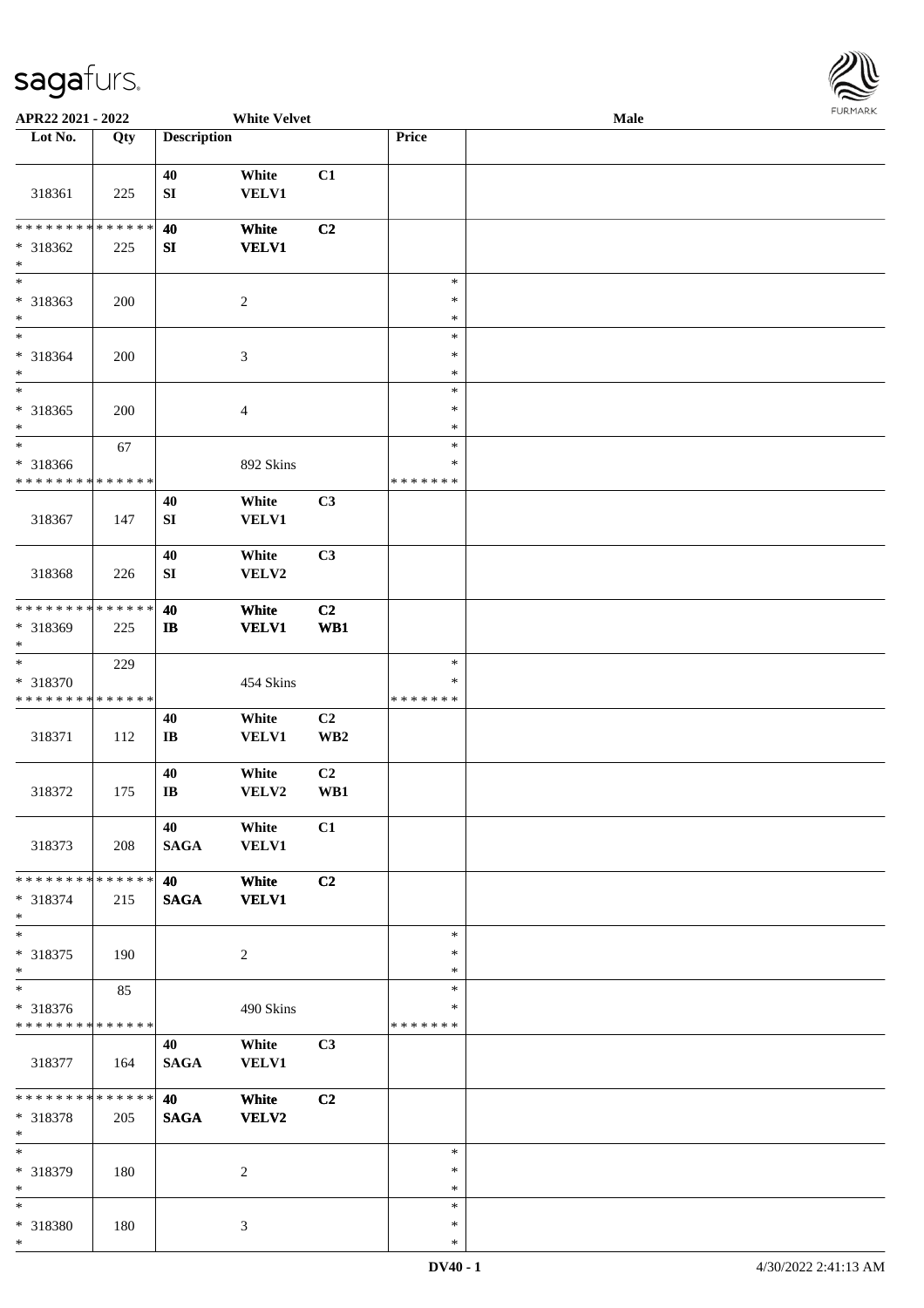\* \*

\* 318393

\* \* \* \* \* \* \* \* \* \* \* \* \* \*

58

263 Skins

| $\sim$                                  |     |                    |                     |                |                         |      | $\tilde{\epsilon}$ |
|-----------------------------------------|-----|--------------------|---------------------|----------------|-------------------------|------|--------------------|
| APR22 2021 - 2022                       |     |                    | <b>White Velvet</b> |                |                         | Male | <b>FURMAR</b>      |
| $\overline{\phantom{1}}$ Lot No.        | Qty | <b>Description</b> |                     |                | Price                   |      |                    |
| $\ast$                                  |     | 40                 | White               | C2             | $\ast$                  |      |                    |
| * 318381                                | 180 | <b>SAGA</b>        | VELV2               |                | $\ast$                  |      |                    |
| $\ast$                                  |     |                    |                     |                | $\ast$                  |      |                    |
| $\overline{\phantom{1}}$                | 43  |                    |                     |                | $\ast$                  |      |                    |
| * 318382<br>* * * * * * * * * * * * * * |     |                    | 788 Skins           |                | $\ast$<br>* * * * * * * |      |                    |
| **************                          |     | 40                 | White               | C <sub>2</sub> |                         |      |                    |
| * 318383                                | 205 | IA                 | VELV2               | <b>CHIP</b>    |                         |      |                    |
| $\ast$                                  |     |                    |                     |                |                         |      |                    |
| $*$                                     |     |                    |                     |                | $\ast$                  |      |                    |
| * 318384                                | 180 |                    | $\overline{c}$      |                | $\ast$                  |      |                    |
| $\ast$                                  |     |                    |                     |                | $\ast$                  |      |                    |
| $\frac{1}{1}$                           |     |                    |                     |                | $\ast$                  |      |                    |
| * 318385                                | 180 |                    | $\mathfrak{Z}$      |                | $\ast$                  |      |                    |
| $\ast$<br>$\overline{\phantom{0}}$      |     |                    |                     |                | $\ast$                  |      |                    |
|                                         |     |                    |                     |                | $\ast$<br>$\ast$        |      |                    |
| $* 318386$<br>$\ast$                    | 180 |                    | $\overline{4}$      |                | $\ast$                  |      |                    |
| $_{\ast}$                               | 84  |                    |                     |                | $\ast$                  |      |                    |
| * 318387                                |     |                    | 829 Skins           |                | ∗                       |      |                    |
| * * * * * * * * * * * * * *             |     |                    |                     |                | * * * * * * *           |      |                    |
|                                         |     | 40                 | White               | C1             |                         |      |                    |
| 318388                                  | 213 | <b>SROY</b>        | VELV1               |                |                         |      |                    |
| **************                          |     | 40                 | White               | C <sub>2</sub> |                         |      |                    |
| * 318389                                | 205 | <b>SROY</b>        | <b>VELV1</b>        |                |                         |      |                    |
| $*$                                     |     |                    |                     |                |                         |      |                    |
| $\ast$                                  | 46  |                    |                     |                | $\ast$                  |      |                    |
| * 318390                                |     |                    | 251 Skins           |                | $\ast$                  |      |                    |
| * * * * * * * * * * * * * *             |     |                    |                     |                | * * * * * * *           |      |                    |
|                                         |     | 40                 | White               | C1             |                         |      |                    |
| 318391                                  | 191 | <b>SROY</b>        | VELV2               |                |                         |      |                    |
| ******** <mark>******</mark>            |     | 40                 | White               | C2             |                         |      |                    |
| * 318392                                | 205 | <b>SROY</b>        | VELV2               |                |                         |      |                    |

\* \*

\* \* \* \* \* \* \*

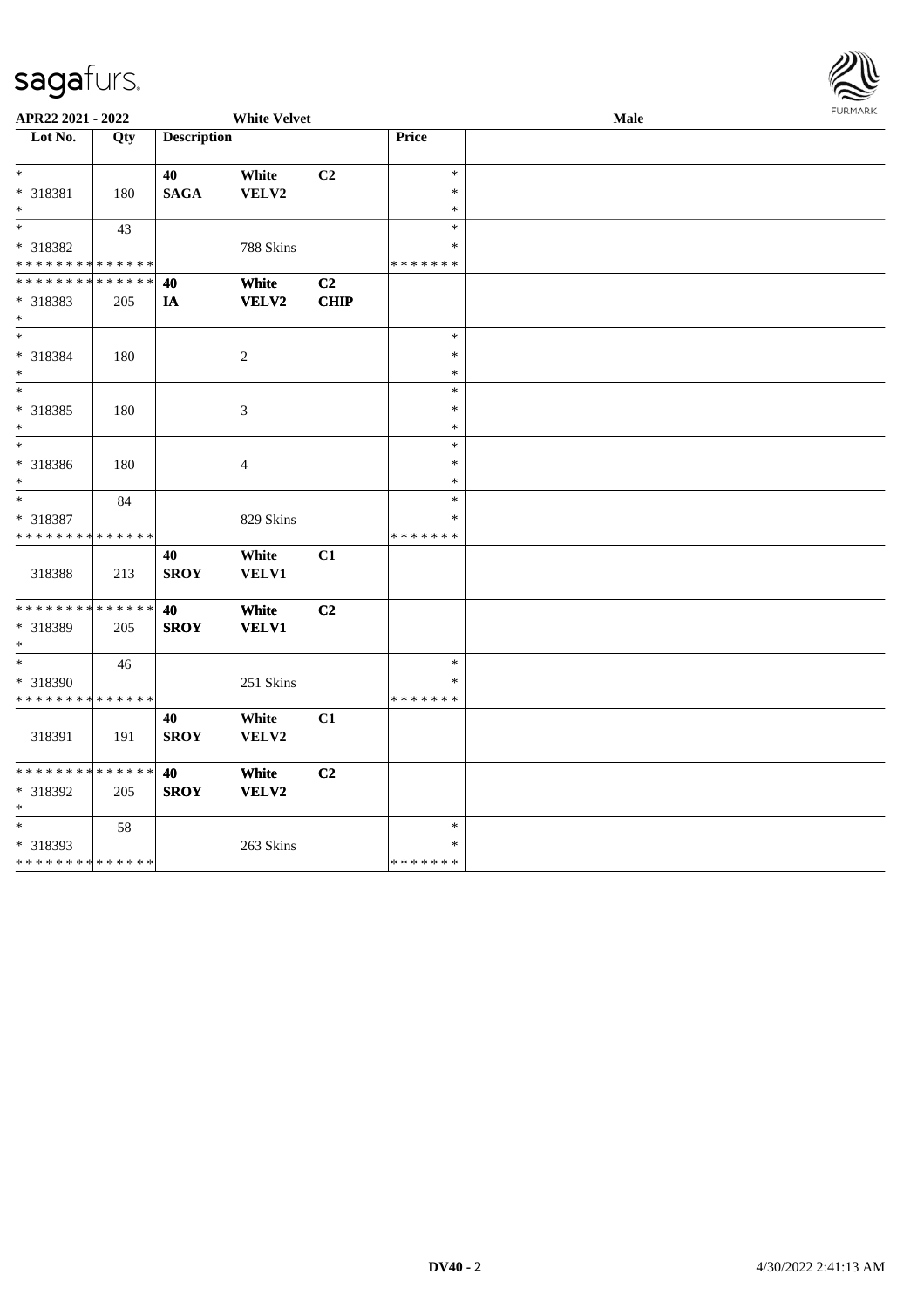

| APR22 2021 - 2022             |     |                    | <b>White Velvet</b> |                |               | Male | . |
|-------------------------------|-----|--------------------|---------------------|----------------|---------------|------|---|
| Lot No.                       | Qty | <b>Description</b> |                     |                | Price         |      |   |
|                               |     |                    |                     |                |               |      |   |
| **************                |     | 30                 | White               | C1             |               |      |   |
| * 318441                      | 245 | SI                 | <b>VELV1</b>        |                |               |      |   |
| $\ast$                        |     |                    |                     |                |               |      |   |
| $\overline{\phantom{a}^*}$    |     |                    |                     |                | $\ast$        |      |   |
|                               | 224 |                    |                     |                |               |      |   |
| * 318442                      |     |                    | 469 Skins           |                | ∗             |      |   |
| * * * * * * * * * * * * * *   |     |                    |                     |                | * * * * * * * |      |   |
| * * * * * * * * * * * * * * * |     | 30                 | White               | C3             |               |      |   |
| $* 318443$                    | 255 | SI                 | <b>VELV1</b>        |                |               |      |   |
| $\ast$                        |     |                    |                     |                |               |      |   |
| $\overline{\phantom{0}}$      | 90  |                    |                     |                | $\ast$        |      |   |
| * 318444                      |     |                    | 345 Skins           |                | ∗             |      |   |
| * * * * * * * * * * * * * *   |     |                    |                     |                | * * * * * * * |      |   |
|                               |     |                    |                     |                |               |      |   |
|                               |     | 30                 | White               | C1             |               |      |   |
| 318445                        | 193 | SI                 | VELV2               |                |               |      |   |
|                               |     |                    |                     |                |               |      |   |
| **************                |     | 30                 | White               | C2             |               |      |   |
| $* 318446$                    | 245 | SI                 | <b>VELV2</b>        |                |               |      |   |
| $\ast$                        |     |                    |                     |                |               |      |   |
| $\ast$                        |     |                    |                     |                | $\ast$        |      |   |
| * 318447                      |     |                    | $\overline{c}$      |                | ∗             |      |   |
| $\ast$                        | 220 |                    |                     |                | $\ast$        |      |   |
| $_{\ast}^{-}$                 |     |                    |                     |                |               |      |   |
|                               |     |                    |                     |                | $\ast$        |      |   |
| * 318448                      | 200 |                    | 3                   |                | $\ast$        |      |   |
| $\ast$                        |     |                    |                     |                | $\ast$        |      |   |
| $*$                           | 56  |                    |                     |                | $\ast$        |      |   |
| * 318449                      |     |                    | 721 Skins           |                | ∗             |      |   |
| * * * * * * * * * * * * * *   |     |                    |                     |                | * * * * * * * |      |   |
|                               |     | 30                 | White               | C3             |               |      |   |
|                               |     |                    |                     |                |               |      |   |
| 318450                        | 175 | ${\bf S}{\bf I}$   | VELV2               |                |               |      |   |
|                               |     |                    |                     |                |               |      |   |
| **************                |     | 30                 | White               | C <sub>2</sub> |               |      |   |
| $* 318451$                    | 245 | $\bf I\bf B$       | <b>VELV1</b>        | WB1            |               |      |   |
| $\ast$                        |     |                    |                     |                |               |      |   |
| $*$                           |     |                    |                     |                | $\ast$        |      |   |
| $* 318452$                    | 220 |                    | $\overline{c}$      |                | $\ast$        |      |   |
| $*$                           |     |                    |                     |                | $\ast$        |      |   |
| $*$                           | 251 |                    |                     |                | $\ast$        |      |   |
| $*318453$                     |     |                    | 716 Skins           |                | ∗             |      |   |
| * * * * * * * * * * * * * * * |     |                    |                     |                | * * * * * * * |      |   |
| * * * * * * * * * * * * * * * |     |                    |                     |                |               |      |   |
|                               |     | 30                 | White               | C <sub>2</sub> |               |      |   |
| $* 318454$                    | 245 | $\mathbf{I}$       | <b>VELV1</b>        | <b>CHIP</b>    |               |      |   |
| $*$                           |     |                    |                     |                |               |      |   |
| $*$                           |     |                    |                     |                | $\ast$        |      |   |
| $* 318455$                    | 220 |                    | $\overline{c}$      |                | ∗             |      |   |
| $*$                           |     |                    |                     |                | $\ast$        |      |   |
| $\ast$                        |     |                    |                     |                | $\ast$        |      |   |
| * 318456                      | 220 |                    | 3                   |                | $\ast$        |      |   |
| $*$                           |     |                    |                     |                | ∗             |      |   |
| $\overline{\phantom{0}}$      | 107 |                    |                     |                | $\ast$        |      |   |
|                               |     |                    |                     |                |               |      |   |
| * 318457                      |     |                    | 792 Skins           |                | ∗             |      |   |
| * * * * * * * * * * * * * *   |     |                    |                     |                | * * * * * * * |      |   |
| **************                |     | 30                 | White               | C1             |               |      |   |
| * 318458                      | 225 | <b>SAGA</b>        | <b>VELV1</b>        |                |               |      |   |
| $*$                           |     |                    |                     |                |               |      |   |
| $*$                           |     |                    |                     |                | $\ast$        |      |   |
| * 318459                      | 200 |                    | 2                   |                | $\ast$        |      |   |
| $*$                           |     |                    |                     |                | ∗             |      |   |
| $\overline{\ast}$             |     |                    |                     |                | $\ast$        |      |   |
|                               |     |                    |                     |                | $\ast$        |      |   |
| * 318460                      | 200 |                    | 3                   |                |               |      |   |
| $*$                           |     |                    |                     |                | $\ast$        |      |   |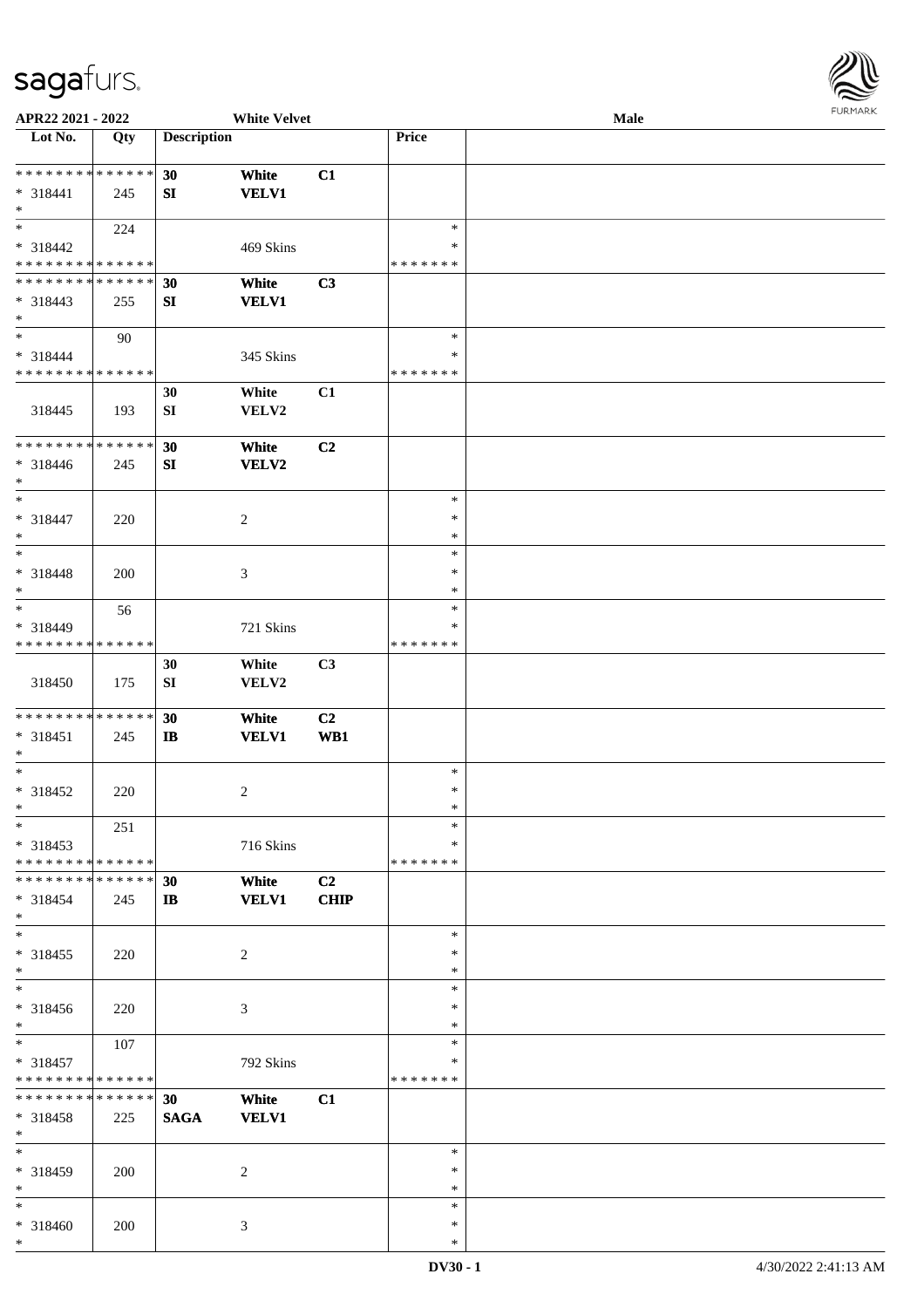

| APR22 2021 - 2022                                             |     |                                    | <b>White Velvet</b>   |    |                                   | <b>Male</b> |  |
|---------------------------------------------------------------|-----|------------------------------------|-----------------------|----|-----------------------------------|-------------|--|
| Lot No.                                                       | Qty | <b>Description</b>                 |                       |    | Price                             |             |  |
| $*$<br>* 318461<br>$*$                                        | 200 | 30 <sup>°</sup><br>$\mathbf{SAGA}$ | White<br><b>VELV1</b> | C1 | $\ast$<br>$\ast$<br>$\ast$        |             |  |
| $\overline{\ }$<br>* 318462<br>$*$                            | 200 |                                    | $\mathfrak{S}$        |    | $\ast$<br>$\ast$<br>$\ast$        |             |  |
| * 318463<br>$*$<br>$\overline{\ast}$                          | 200 |                                    | 6                     |    | $\ast$<br>$\ast$<br>$\ast$        |             |  |
| * 318464<br>$*$                                               | 200 |                                    | $\boldsymbol{7}$      |    | $\ast$<br>$\ast$<br>$\ast$        |             |  |
| $\overline{\phantom{0}}$<br>* 318465<br>$*$                   | 200 |                                    | $\,8\,$               |    | $\ast$<br>$\ast$<br>$\ast$        |             |  |
| * 318466<br>$*$                                               | 200 |                                    | $\overline{9}$        |    | $\ast$<br>$\ast$<br>$\ast$        |             |  |
| $* 318467$<br>$*$                                             | 200 |                                    | 10                    |    | $\ast$<br>$\ast$<br>$\ast$        |             |  |
| * 318468<br>$*$                                               | 200 |                                    | 11                    |    | $\ast$<br>$\ast$<br>$\ast$        |             |  |
| * 318469<br>* * * * * * * * <mark>* * * * * * *</mark>        | 201 |                                    | 2426 Skins            |    | $\ast$<br>$\ast$<br>* * * * * * * |             |  |
| **************<br>* 318470<br>$*$                             | 225 | 30<br><b>SAGA</b>                  | White<br><b>VELV1</b> | C3 |                                   |             |  |
| * 318471<br>$*$                                               | 200 |                                    | $\overline{c}$        |    | $\ast$<br>$\ast$<br>$\ast$        |             |  |
| $*$<br>* 318472<br>$\ddot{x}$                                 | 200 |                                    | $\mathfrak{Z}$        |    | $\ast$<br>$\ast$<br>$\ast$        |             |  |
| $\ast$<br>* 318473<br>$*$                                     | 200 |                                    | $\overline{4}$        |    | $\ast$<br>$\ast$<br>$\ast$        |             |  |
| $\ast$<br>* 318474<br>$\ast$                                  | 200 |                                    | $\mathfrak{S}$        |    | $\ast$<br>$\ast$<br>$\ast$        |             |  |
| * 318475<br>* * * * * * * * <mark>* * * * * * *</mark>        | 102 |                                    | 1127 Skins            |    | $\ast$<br>∗<br>* * * * * * *      |             |  |
| 318476                                                        | 157 | 30<br><b>SAGA</b>                  | White<br>VELV2        | C1 |                                   |             |  |
| * * * * * * * * <mark>* * * * * * *</mark><br>* 318477<br>$*$ | 225 | 30 <sup>1</sup><br><b>SAGA</b>     | White<br>VELV2        | C2 |                                   |             |  |
| $*$<br>* 318478<br>$*$                                        | 200 |                                    | $\overline{c}$        |    | $\ast$<br>$\ast$<br>$\ast$        |             |  |
| * 318479<br>$*$                                               | 200 |                                    | $\mathfrak{Z}$        |    | $\ast$<br>$\ast$<br>$\ast$        |             |  |
| $*$<br>* 318480<br>$\ast$                                     | 200 |                                    | $\overline{4}$        |    | $\ast$<br>$\ast$<br>$\ast$        |             |  |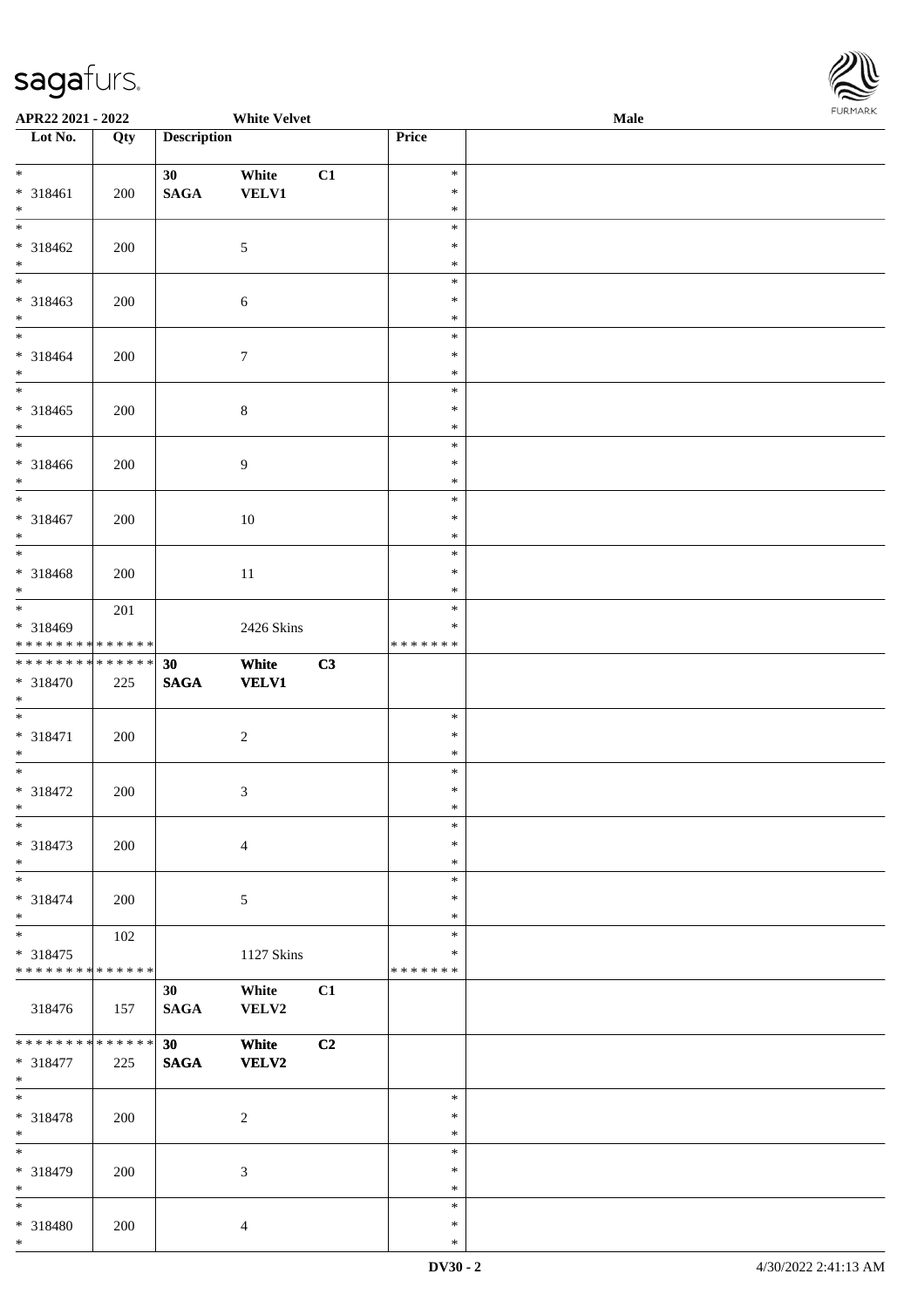

| APR22 2021 - 2022                          |               |                    | <b>White Velvet</b> |                |               | <b>Male</b> |
|--------------------------------------------|---------------|--------------------|---------------------|----------------|---------------|-------------|
| Lot No.                                    | Qty           | <b>Description</b> |                     |                | Price         |             |
|                                            |               |                    |                     |                |               |             |
| $*$                                        |               | 30                 | White               | C2             | $\ast$        |             |
|                                            |               |                    |                     |                | $\ast$        |             |
| * 318481                                   | 200           | <b>SAGA</b>        | VELV2               |                |               |             |
| $*$                                        |               |                    |                     |                | $\ast$        |             |
|                                            |               |                    |                     |                | $\ast$        |             |
| * 318482                                   | 200           |                    | 6                   |                | $\ast$        |             |
| $*$                                        |               |                    |                     |                | $\ast$        |             |
|                                            |               |                    |                     |                | $\ast$        |             |
|                                            | 92            |                    |                     |                |               |             |
| * 318483                                   |               |                    | 1317 Skins          |                | $\ast$        |             |
| * * * * * * * * <mark>* * * * * * *</mark> |               |                    |                     |                | * * * * * * * |             |
| * * * * * * * * <mark>* * * * * * *</mark> |               | 30                 | White               | C3             |               |             |
| * 318484                                   |               |                    |                     |                |               |             |
|                                            | 225           | <b>SAGA</b>        | <b>VELV2</b>        |                |               |             |
| $*$                                        |               |                    |                     |                |               |             |
|                                            |               |                    |                     |                | $\ast$        |             |
| * 318485                                   | 200           |                    | $\overline{c}$      |                | $\ast$        |             |
| $\ast$                                     |               |                    |                     |                | $\ast$        |             |
| $\overline{\phantom{0}}$                   |               |                    |                     |                |               |             |
|                                            |               |                    |                     |                | $\ast$        |             |
| * 318486                                   | 200           |                    | $\mathfrak{Z}$      |                | $\ast$        |             |
| $*$                                        |               |                    |                     |                | $\ast$        |             |
|                                            |               |                    |                     |                | $\ast$        |             |
|                                            |               |                    |                     |                | $\ast$        |             |
| * 318487                                   | 200           |                    | $\overline{4}$      |                |               |             |
| $*$                                        |               |                    |                     |                | $\ast$        |             |
| $\overline{\ast}$                          | 201           |                    |                     |                | $\ast$        |             |
| * 318488                                   |               |                    | 1026 Skins          |                | ∗             |             |
| * * * * * * * * * * * * * *                |               |                    |                     |                | * * * * * * * |             |
|                                            |               |                    |                     |                |               |             |
| * * * * * * * * * * * * * * *              |               | 30                 | White               | C <sub>2</sub> |               |             |
| * 318489                                   | 225           | <b>SAGA</b>        | <b>VELV2</b>        | <b>OPEN</b>    |               |             |
| $*$                                        |               |                    |                     |                |               |             |
| $\overline{\phantom{0}}$                   |               |                    |                     |                | $\ast$        |             |
|                                            |               |                    |                     |                |               |             |
| * 318490                                   | 200           |                    | $\sqrt{2}$          |                | $\ast$        |             |
| $*$                                        |               |                    |                     |                | $\ast$        |             |
| $*$                                        |               |                    |                     |                | $\ast$        |             |
| * 318491                                   |               |                    |                     |                | $\ast$        |             |
|                                            | 200           |                    | $\mathfrak{Z}$      |                |               |             |
| $*$                                        |               |                    |                     |                | $\ast$        |             |
| $*$                                        | 52            |                    |                     |                | $\ast$        |             |
| * 318492                                   |               |                    | 677 Skins           |                | $\ast$        |             |
| * * * * * * * * <mark>* * * * * * *</mark> |               |                    |                     |                | * * * * * * * |             |
| ******** <mark>******</mark>               |               |                    |                     |                |               |             |
|                                            |               | 30                 | White               | C <sub>2</sub> |               |             |
| * 318493                                   | 200           | IA                 | <b>VELV1</b>        | CHIP           |               |             |
| $*$                                        |               |                    |                     |                |               |             |
| $*$                                        |               |                    |                     |                | $\ast$        |             |
|                                            |               |                    |                     |                |               |             |
| * 318494                                   | 200           |                    | $\overline{c}$      |                | $\ast$        |             |
| $\ast$                                     |               |                    |                     |                | $\ast$        |             |
| $\overline{\phantom{0}}$                   |               |                    |                     |                | $\ast$        |             |
| * 318495                                   | 200           |                    | 3                   |                | $\ast$        |             |
| $*$                                        |               |                    |                     |                | $\ast$        |             |
| $_{*}$                                     |               |                    |                     |                |               |             |
|                                            |               |                    |                     |                | $\ast$        |             |
| * 318496                                   | 200           |                    | $\overline{4}$      |                | $\ast$        |             |
| $*$                                        |               |                    |                     |                | $\ast$        |             |
|                                            | 102           |                    |                     |                | $\ast$        |             |
|                                            |               |                    |                     |                | $\ast$        |             |
| * 318497                                   |               |                    | 902 Skins           |                |               |             |
| * * * * * * * * <mark>* * * * * * *</mark> |               |                    |                     |                | * * * * * * * |             |
| * * * * * * * *                            | * * * * * * * | 30                 | White               | C1             |               |             |
| * 318498                                   | 180           | <b>SROY</b>        | <b>VELV1</b>        |                |               |             |
| $*$                                        |               |                    |                     |                |               |             |
|                                            |               |                    |                     |                |               |             |
| $*$                                        |               |                    |                     |                | $\ast$        |             |
| * 318499                                   | 180           |                    | 2                   |                | $\ast$        |             |
| $*$                                        |               |                    |                     |                | $\ast$        |             |
| $*$                                        |               |                    |                     |                | $\ast$        |             |
|                                            |               |                    |                     |                |               |             |
| * 318500                                   | 180           |                    | $\mathfrak{Z}$      |                | ∗             |             |
| $*$                                        |               |                    |                     |                | $\ast$        |             |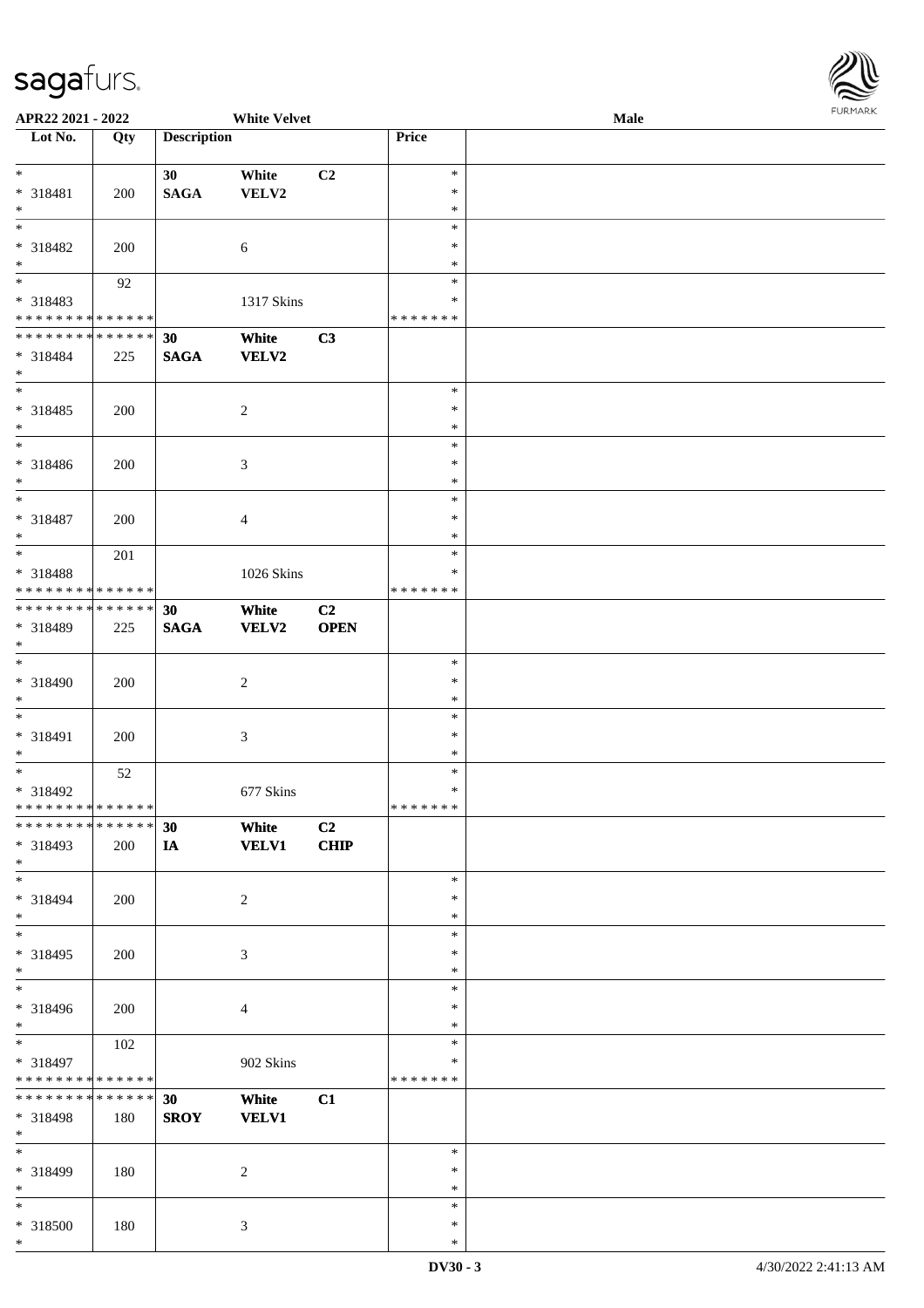

| APR22 2021 - 2022                          |     |                    | <b>White Velvet</b> |    |               | Male |  |
|--------------------------------------------|-----|--------------------|---------------------|----|---------------|------|--|
| Lot No.                                    | Qty | <b>Description</b> |                     |    | Price         |      |  |
|                                            |     |                    |                     |    |               |      |  |
| $*$                                        |     | 30                 | White               | C1 | $\ast$        |      |  |
| * 318501                                   | 180 | <b>SROY</b>        | <b>VELV1</b>        |    | $\ast$        |      |  |
| $\ast$                                     |     |                    |                     |    | $\ast$        |      |  |
|                                            |     |                    |                     |    | $\ast$        |      |  |
| * 318502                                   | 180 |                    | $\mathfrak{S}$      |    | $\ast$        |      |  |
| $\ast$                                     |     |                    |                     |    | $\ast$        |      |  |
| $\overline{\phantom{0}}$                   |     |                    |                     |    | $\ast$        |      |  |
| * 318503                                   | 180 |                    | 6                   |    | $\ast$        |      |  |
| $*$                                        |     |                    |                     |    | $\ast$        |      |  |
| $\overline{\ast}$                          |     |                    |                     |    | $\ast$        |      |  |
| * 318504                                   | 180 |                    | $\boldsymbol{7}$    |    | $\ast$        |      |  |
| $*$                                        |     |                    |                     |    | $\ast$        |      |  |
| $\overline{\ast}$                          | 167 |                    |                     |    | $\ast$        |      |  |
| * 318505                                   |     |                    | 1427 Skins          |    | $\ast$        |      |  |
| * * * * * * * * <mark>* * * * * * *</mark> |     |                    |                     |    | * * * * * * * |      |  |
| * * * * * * * * * * * * * * *              |     | 30                 | White               | C3 |               |      |  |
| * 318506                                   | 205 | <b>SROY</b>        | <b>VELV1</b>        |    |               |      |  |
| $*$                                        |     |                    |                     |    |               |      |  |
| $\overline{\ast}$                          |     |                    |                     |    | $\ast$        |      |  |
| * 318507                                   | 180 |                    | $\sqrt{2}$          |    | $\ast$        |      |  |
| $\ast$                                     |     |                    |                     |    | $\ast$        |      |  |
|                                            | 48  |                    |                     |    | $\ast$        |      |  |
| * 318508                                   |     |                    | 433 Skins           |    | $\ast$        |      |  |
| ******** <mark>******</mark>               |     |                    |                     |    | * * * * * * * |      |  |
| * * * * * * * * <mark>* * * * * * *</mark> |     | 30                 | White               | C2 |               |      |  |
| * 318509                                   | 205 | <b>SROY</b>        | <b>VELV2</b>        |    |               |      |  |
| $\ast$                                     |     |                    |                     |    |               |      |  |
| $\ddot{x}$                                 |     |                    |                     |    | $\ast$        |      |  |
| * 318510                                   | 180 |                    | $\overline{c}$      |    | $\ast$        |      |  |
| $*$                                        |     |                    |                     |    | $\ast$        |      |  |
| $\ast$                                     |     |                    |                     |    | $\ast$        |      |  |
| * 318511                                   | 180 |                    | $\sqrt{3}$          |    | $\ast$        |      |  |
| $\ast$                                     |     |                    |                     |    | $\ast$        |      |  |
| $\ast$                                     |     |                    |                     |    | $\ast$        |      |  |
| * 318512                                   | 180 |                    | $\overline{4}$      |    | $\ast$        |      |  |
| $*$                                        |     |                    |                     |    | $\ast$        |      |  |
| $\overline{\ast}$                          |     |                    |                     |    | $\ast$        |      |  |
| * 318513                                   | 180 |                    | $\sqrt{5}$          |    | $\ast$        |      |  |
| $*$                                        |     |                    |                     |    | $\ast$        |      |  |
|                                            |     |                    |                     |    | $\ast$        |      |  |
| * 318514                                   | 180 |                    | $\sqrt{6}$          |    | $\ast$        |      |  |
| $*$                                        |     |                    |                     |    | $\ast$        |      |  |
| $\ddot{x}$                                 |     |                    |                     |    | $\ast$        |      |  |
| * 318515                                   | 180 |                    | $\boldsymbol{7}$    |    | $\ast$        |      |  |
| $*$                                        |     |                    |                     |    | $\ast$        |      |  |
|                                            |     |                    |                     |    | $\ast$        |      |  |
| * 318516                                   | 180 |                    | $\,8\,$             |    | $\ast$        |      |  |
| $*$                                        |     |                    |                     |    | $\ast$        |      |  |
| $\ddot{x}$                                 |     |                    |                     |    | $\ast$        |      |  |
| * 318517                                   | 180 |                    | $\overline{9}$      |    | $\ast$        |      |  |
| $\ast$                                     |     |                    |                     |    | $\ast$        |      |  |
| $*$                                        |     |                    |                     |    | $\ast$        |      |  |
| * 318518                                   | 180 |                    | 10                  |    | $\ast$        |      |  |
| $*$                                        |     |                    |                     |    | $\ast$        |      |  |
|                                            |     |                    |                     |    | $\ast$        |      |  |
| * 318519                                   | 180 |                    | $11\,$              |    | $\ast$        |      |  |
| $*$                                        |     |                    |                     |    | $\ast$        |      |  |
| $\overline{\phantom{0}}$                   |     |                    |                     |    | $\ast$        |      |  |
| * 318520                                   | 180 |                    | 12                  |    | $\ast$        |      |  |
| $\ast$                                     |     |                    |                     |    | $\ast$        |      |  |
|                                            |     |                    |                     |    |               |      |  |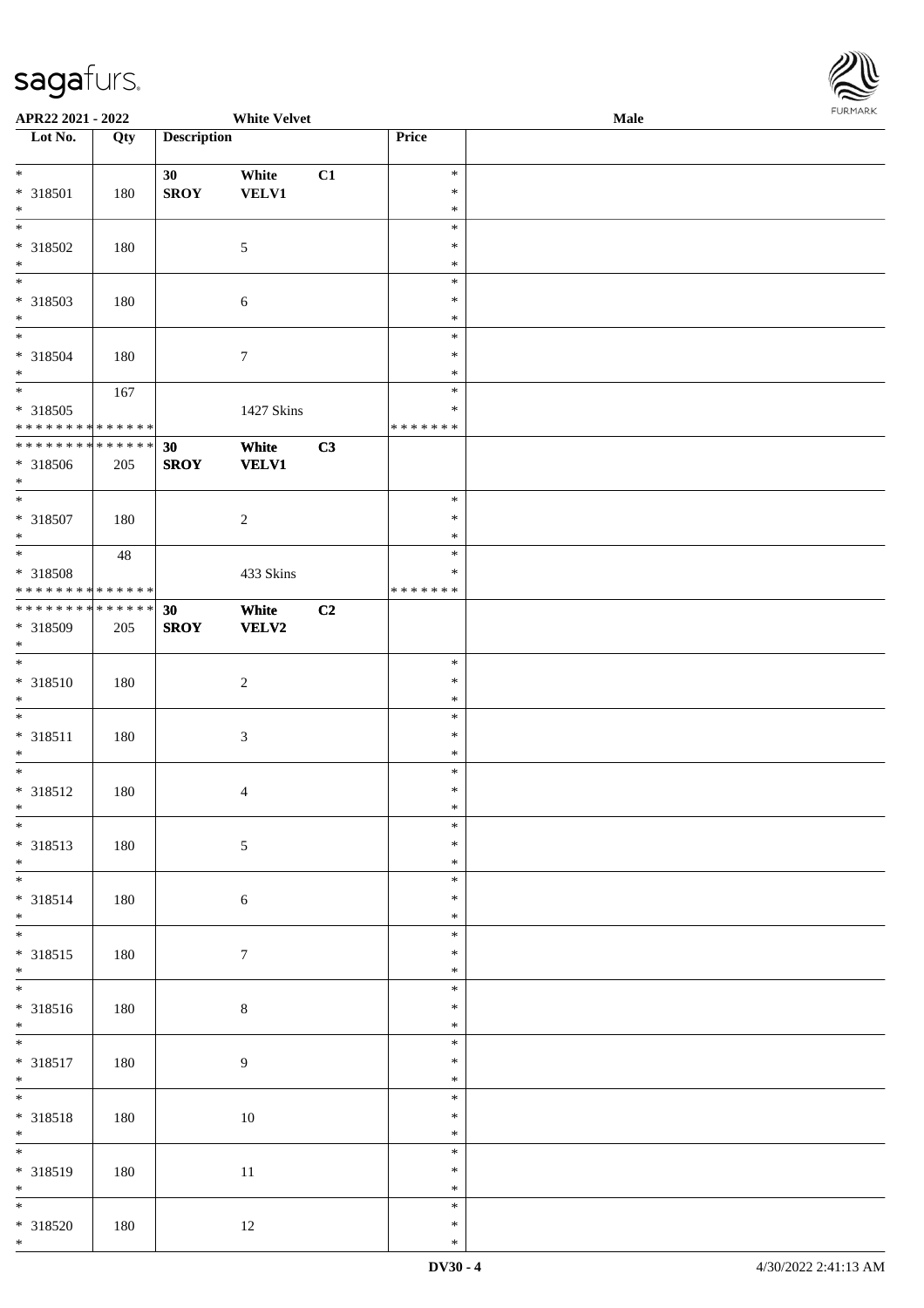

| APR22 2021 - 2022                                      |     |                    | <b>White Velvet</b> |    |                             | Male | <b>FURMARK</b> |
|--------------------------------------------------------|-----|--------------------|---------------------|----|-----------------------------|------|----------------|
| Lot No.                                                | Qty | <b>Description</b> |                     |    | Price                       |      |                |
| $*$<br>* 318521<br>$*$                                 | 180 | 30<br><b>SROY</b>  | White<br>VELV2      | C2 | $\ast$<br>$\ast$<br>$\ast$  |      |                |
| * 318522<br>$*$                                        | 180 |                    | 14                  |    | $\ast$<br>$\ast$<br>$\ast$  |      |                |
| * 318523<br>$*$                                        | 180 |                    | 15                  |    | $\ast$<br>$\ast$<br>$\ast$  |      |                |
| * 318524<br>$*$                                        | 180 |                    | 16                  |    | $\ast$<br>$\ast$<br>$\ast$  |      |                |
| * 318525<br>$*$                                        | 180 |                    | 17                  |    | $\ast$<br>$\ast$<br>$\ast$  |      |                |
| * 318526<br>$*$                                        | 180 |                    | $18\,$              |    | $\ast$<br>$\ast$<br>$\ast$  |      |                |
| * 318527<br>$*$                                        | 180 |                    | 19                  |    | $\ast$<br>$\ast$<br>$\ast$  |      |                |
| * 318528<br>$*$                                        | 180 |                    | 20                  |    | $\ast$<br>$\ast$<br>$\ast$  |      |                |
| * 318529<br>$*$                                        | 180 |                    | 21                  |    | $\ast$<br>$\ast$<br>$\ast$  |      |                |
| $*$<br>* 318530<br>$*$                                 | 180 |                    | $22\,$              |    | $\ast$<br>$\ast$<br>$\ast$  |      |                |
| * 318531<br>$*$                                        | 180 |                    | 23                  |    | $\ast$<br>$\ast$<br>$\ast$  |      |                |
| * 318532<br>* * * * * * * * <mark>* * * * * * *</mark> | 109 |                    | 4274 Skins          |    | $\ast$<br>$\ast$<br>******* |      |                |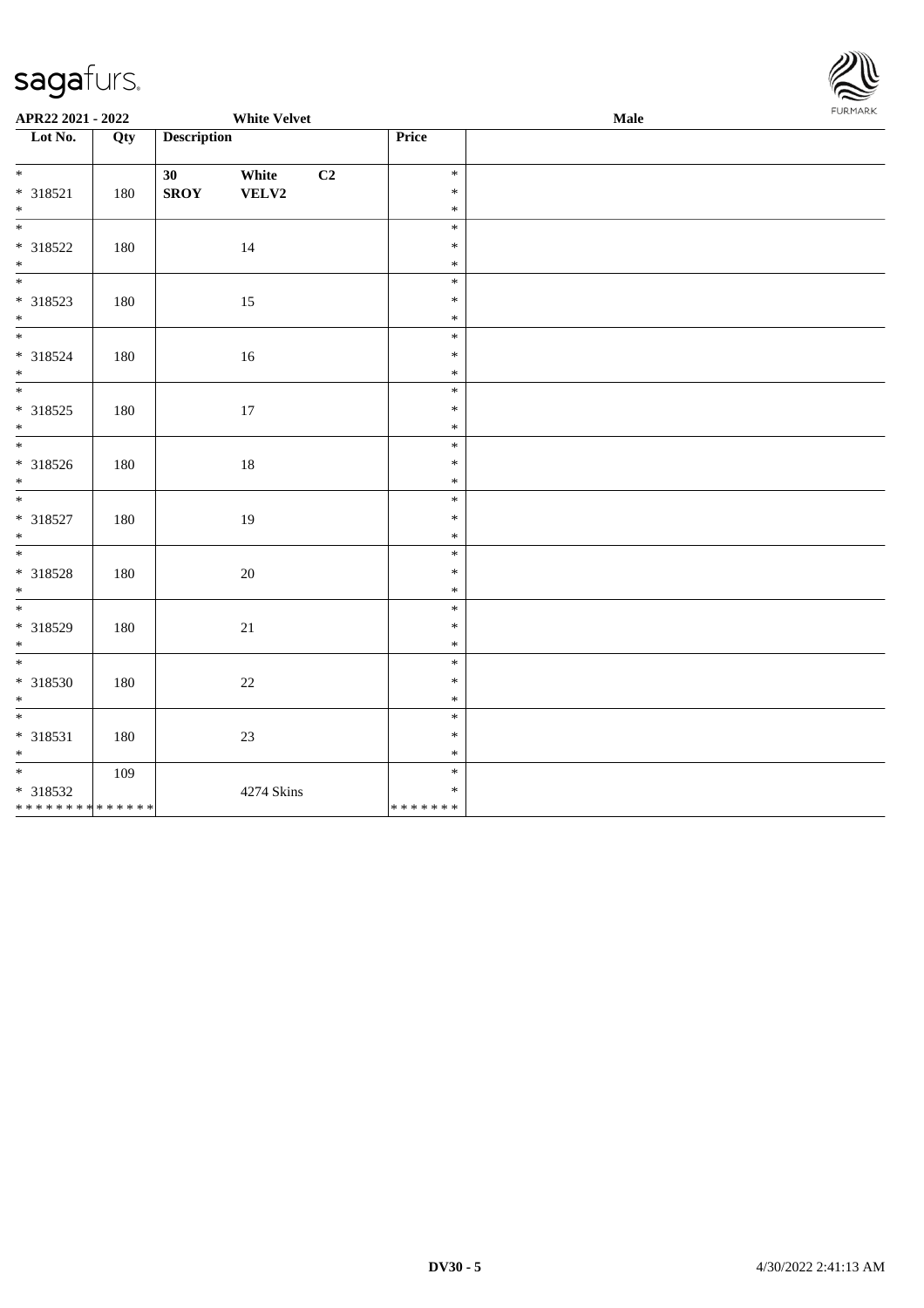

| APR22 2021 - 2022             |             |                    | <b>White Velvet</b> |                |               | Male |
|-------------------------------|-------------|--------------------|---------------------|----------------|---------------|------|
| Lot No.                       | Qty         | <b>Description</b> |                     |                | Price         |      |
|                               |             |                    |                     |                |               |      |
| **************                |             | 20                 | White               | C1             |               |      |
| * 318581                      | 285         | SI                 | <b>VELV1</b>        |                |               |      |
| $\ast$                        |             |                    |                     |                |               |      |
| $\overline{\phantom{0}}$      |             |                    |                     |                | $\ast$        |      |
|                               | 254         |                    |                     |                |               |      |
| * 318582                      |             |                    | 539 Skins           |                | ∗             |      |
| * * * * * * * * * * * * * *   |             |                    |                     |                | * * * * * * * |      |
| **************                |             | 20                 | White               | C3             |               |      |
| * 318583                      | 285         | ${\bf SI}$         | <b>VELV1</b>        |                |               |      |
| $*$                           |             |                    |                     |                |               |      |
| $\ast$                        |             |                    |                     |                | $\ast$        |      |
| * 318584                      | 260         |                    | $\boldsymbol{2}$    |                | $\ast$        |      |
| $\ast$                        |             |                    |                     |                | $\ast$        |      |
| $\overline{\ast}$             |             |                    |                     |                | $\ast$        |      |
|                               |             |                    |                     |                | $\ast$        |      |
| $* 318585$                    | 260         |                    | $\mathfrak{Z}$      |                |               |      |
| $\ast$                        |             |                    |                     |                | $\ast$        |      |
| $\overline{\phantom{a}^*}$    | 119         |                    |                     |                | $\ast$        |      |
| * 318586                      |             |                    | 924 Skins           |                | $\ast$        |      |
| * * * * * * * * * * * * * *   |             |                    |                     |                | * * * * * * * |      |
|                               |             | 20                 | White               | C1             |               |      |
| 318587                        | 166         | SI                 | VELV2               |                |               |      |
|                               |             |                    |                     |                |               |      |
| **************                |             |                    |                     |                |               |      |
|                               |             | 20                 | White               | C <sub>2</sub> |               |      |
| * 318588                      | 285         | SI                 | VELV2               |                |               |      |
| $\ast$                        |             |                    |                     |                |               |      |
| $\ast$                        |             |                    |                     |                | $\ast$        |      |
| * 318589                      | 240         |                    | $\overline{c}$      |                | $\ast$        |      |
| $\ast$                        |             |                    |                     |                | $\ast$        |      |
| $\ast$                        | 57          |                    |                     |                | $\ast$        |      |
| * 318590                      |             |                    | 582 Skins           |                | ∗             |      |
| * * * * * * * * * * * * * *   |             |                    |                     |                | * * * * * * * |      |
|                               |             |                    |                     |                |               |      |
|                               |             | 20                 | White               | C3             |               |      |
| 318591                        | 227         | SI                 | VELV2               |                |               |      |
|                               |             |                    |                     |                |               |      |
| ******** <mark>******</mark>  |             | 20                 | White               | C <sub>2</sub> |               |      |
| * 318592                      | 285         | $\bf I\bf B$       | <b>VELV1</b>        | <b>CHIP</b>    |               |      |
| $*$                           |             |                    |                     |                |               |      |
| $*$                           | 244         |                    |                     |                | $\ast$        |      |
| * 318593                      |             |                    | 529 Skins           |                | *             |      |
| * * * * * * * * * * * * * * * |             |                    |                     |                | * * * * * * * |      |
| * * * * * * * *               | * * * * * * |                    |                     |                |               |      |
|                               |             | 20                 | White               | C1             |               |      |
| * 318594                      | 265         | <b>SAGA</b>        | <b>VELV1</b>        |                |               |      |
| $*$                           |             |                    |                     |                |               |      |
| $*$                           |             |                    |                     |                | $\ast$        |      |
| * 318595                      | 240         |                    | $\overline{2}$      |                | $\ast$        |      |
| $*$                           |             |                    |                     |                | $\ast$        |      |
| $\overline{\ast}$             |             |                    |                     |                | $\ast$        |      |
| * 318596                      | 240         |                    | 3                   |                | $\ast$        |      |
| $*$                           |             |                    |                     |                | $\ast$        |      |
| $*$                           |             |                    |                     |                | $\ast$        |      |
|                               |             |                    |                     |                | $\ast$        |      |
| * 318597                      | 240         |                    | $\overline{4}$      |                |               |      |
| $*$                           |             |                    |                     |                | $\ast$        |      |
| $\ast$                        |             |                    |                     |                | $\ast$        |      |
| * 318598                      | 240         |                    | 5                   |                | $\ast$        |      |
| $*$                           |             |                    |                     |                | $\ast$        |      |
| $\overline{\phantom{0}}$      |             |                    |                     |                | $\ast$        |      |
| * 318599                      | 240         |                    | 6                   |                | ∗             |      |
| $*$                           |             |                    |                     |                | $\ast$        |      |
| $*$                           |             |                    |                     |                | $\ast$        |      |
|                               |             |                    |                     |                | $\ast$        |      |
| * 318600                      | 240         |                    | $\tau$              |                |               |      |
| $*$                           |             |                    |                     |                | $\ast$        |      |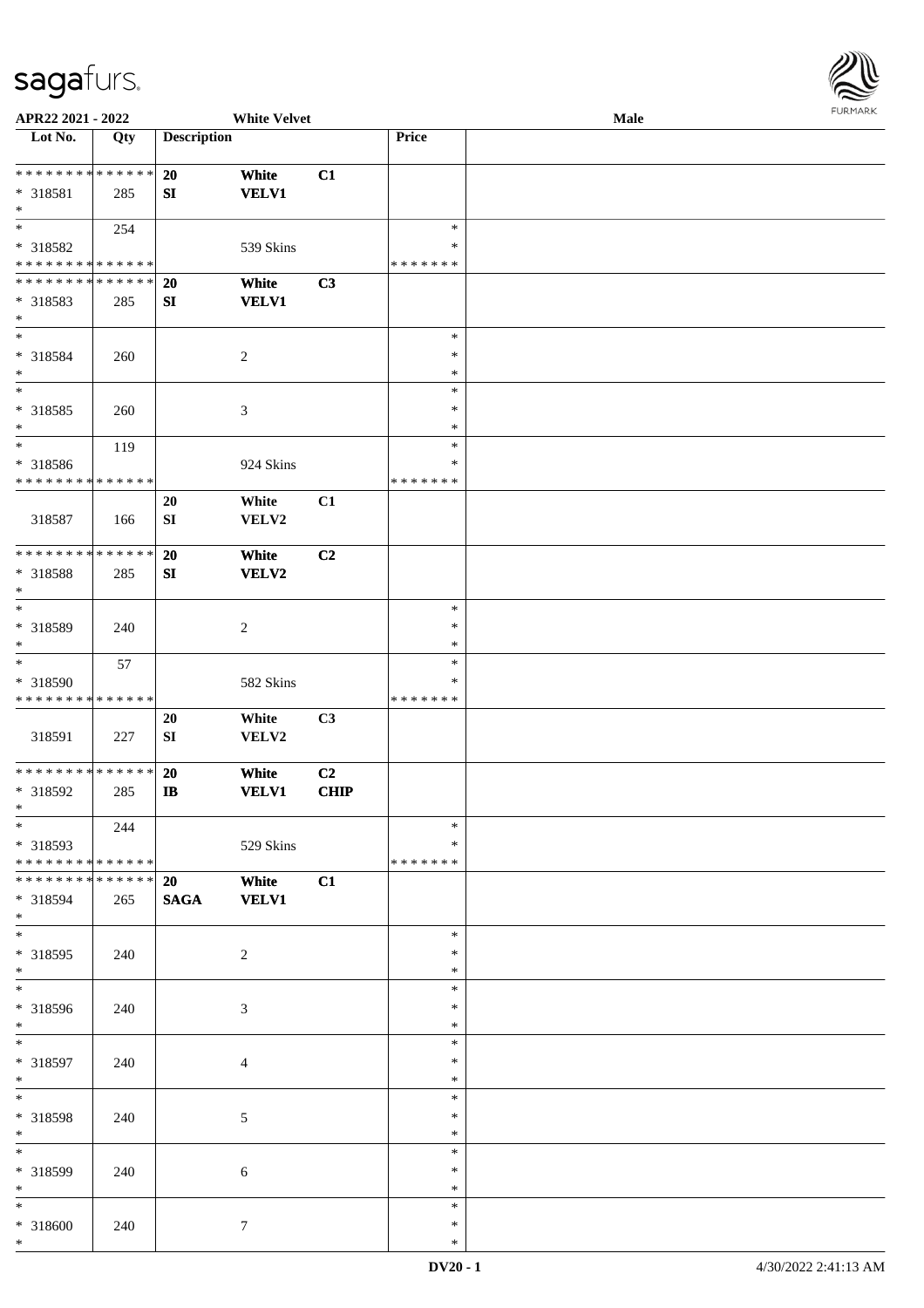

| APR22 2021 - 2022                  |     |                    | <b>White Velvet</b> |    |               | Male |  |
|------------------------------------|-----|--------------------|---------------------|----|---------------|------|--|
| Lot No.                            | Qty | <b>Description</b> |                     |    | Price         |      |  |
|                                    |     |                    |                     |    |               |      |  |
| $*$                                |     | 20                 | White               | C1 | $\ast$        |      |  |
| * 318601                           | 240 | $\mathbf{SAGA}$    | <b>VELV1</b>        |    | $\ast$        |      |  |
| $\ast$                             |     |                    |                     |    | $\ast$        |      |  |
|                                    |     |                    |                     |    | $\ast$        |      |  |
| * 318602                           | 240 |                    | 9                   |    | $\ast$        |      |  |
| $*$                                |     |                    |                     |    | $\ast$        |      |  |
|                                    |     |                    |                     |    | $\ast$        |      |  |
|                                    |     |                    |                     |    | $\ast$        |      |  |
| * 318603                           | 240 |                    | 10                  |    |               |      |  |
| $\ast$<br>$*$                      |     |                    |                     |    | $\ast$        |      |  |
|                                    |     |                    |                     |    | $\ast$        |      |  |
| * 318604                           | 240 |                    | 11                  |    | $\ast$        |      |  |
| $*$                                |     |                    |                     |    | $\ast$        |      |  |
|                                    |     |                    |                     |    | $\ast$        |      |  |
| * 318605                           | 240 |                    | 12                  |    | $\ast$        |      |  |
| $*$                                |     |                    |                     |    | $\ast$        |      |  |
| $\overline{\ast}$                  | 81  |                    |                     |    | $\ast$        |      |  |
| * 318606                           |     |                    | 2986 Skins          |    | $\ast$        |      |  |
| ******** <mark>******</mark>       |     |                    |                     |    | * * * * * * * |      |  |
| * * * * * * * * * * * * * * *      |     | 20                 | White               | C2 |               |      |  |
| * 318607                           | 265 | <b>SAGA</b>        | <b>VELV1</b>        |    |               |      |  |
| $\ast$                             |     |                    |                     |    |               |      |  |
|                                    |     |                    |                     |    | $\ast$        |      |  |
|                                    |     |                    |                     |    |               |      |  |
| $* 318608$                         | 240 |                    | $\sqrt{2}$          |    | $\ast$        |      |  |
| $\ast$<br>$\overline{\phantom{0}}$ |     |                    |                     |    | $\ast$        |      |  |
|                                    |     |                    |                     |    | $\ast$        |      |  |
| * 318609                           | 240 |                    | $\mathfrak{Z}$      |    | $\ast$        |      |  |
| $\ast$                             |     |                    |                     |    | $\ast$        |      |  |
| $\overline{\phantom{0}}$           |     |                    |                     |    | $\ast$        |      |  |
| * 318610                           | 240 |                    | $\overline{4}$      |    | $\ast$        |      |  |
| $*$                                |     |                    |                     |    | $\ast$        |      |  |
| $*$                                |     |                    |                     |    | $\ast$        |      |  |
| * 318611                           | 240 |                    | $\sqrt{5}$          |    | $\ast$        |      |  |
| $\ast$                             |     |                    |                     |    | $\ast$        |      |  |
| $\overline{\phantom{0}}$           |     |                    |                     |    | $\ast$        |      |  |
| * 318612                           |     |                    |                     |    | $\ast$        |      |  |
| $*$                                | 240 |                    | $\sqrt{6}$          |    | $\ast$        |      |  |
| $\overline{\ast}$                  |     |                    |                     |    |               |      |  |
|                                    |     |                    |                     |    | $\ast$        |      |  |
| * 318613                           | 240 |                    | $7\phantom{.0}$     |    | $\ast$        |      |  |
| $*$                                |     |                    |                     |    | $\ast$        |      |  |
|                                    |     |                    |                     |    | $\ast$        |      |  |
| * 318614                           | 240 |                    | $\,8\,$             |    | $\ast$        |      |  |
| $*$                                |     |                    |                     |    | $\ast$        |      |  |
| $\ddot{x}$                         |     |                    |                     |    | $\ast$        |      |  |
| * 318615                           | 240 |                    | $\overline{9}$      |    | $\ast$        |      |  |
| $*$                                |     |                    |                     |    | $\ast$        |      |  |
|                                    |     |                    |                     |    | $\ast$        |      |  |
| * 318616                           | 240 |                    | $10\,$              |    | $\ast$        |      |  |
| $*$                                |     |                    |                     |    | $\ast$        |      |  |
| $\ddot{x}$                         |     |                    |                     |    | $\ast$        |      |  |
|                                    |     |                    |                     |    |               |      |  |
| * 318617                           | 240 |                    | 11                  |    | $\ast$        |      |  |
| $*$<br>$*$                         |     |                    |                     |    | $\ast$        |      |  |
|                                    |     |                    |                     |    | $\ast$        |      |  |
| * 318618                           | 240 |                    | 12                  |    | $\ast$        |      |  |
| $*$                                |     |                    |                     |    | $\ast$        |      |  |
|                                    |     |                    |                     |    | $\ast$        |      |  |
| * 318619                           | 240 |                    | 13                  |    | $\ast$        |      |  |
| $*$                                |     |                    |                     |    | $\ast$        |      |  |
| $\overline{\phantom{0}}$           |     |                    |                     |    | $\ast$        |      |  |
| * 318620                           | 240 |                    | 14                  |    | $\ast$        |      |  |
| $*$                                |     |                    |                     |    | $\ast$        |      |  |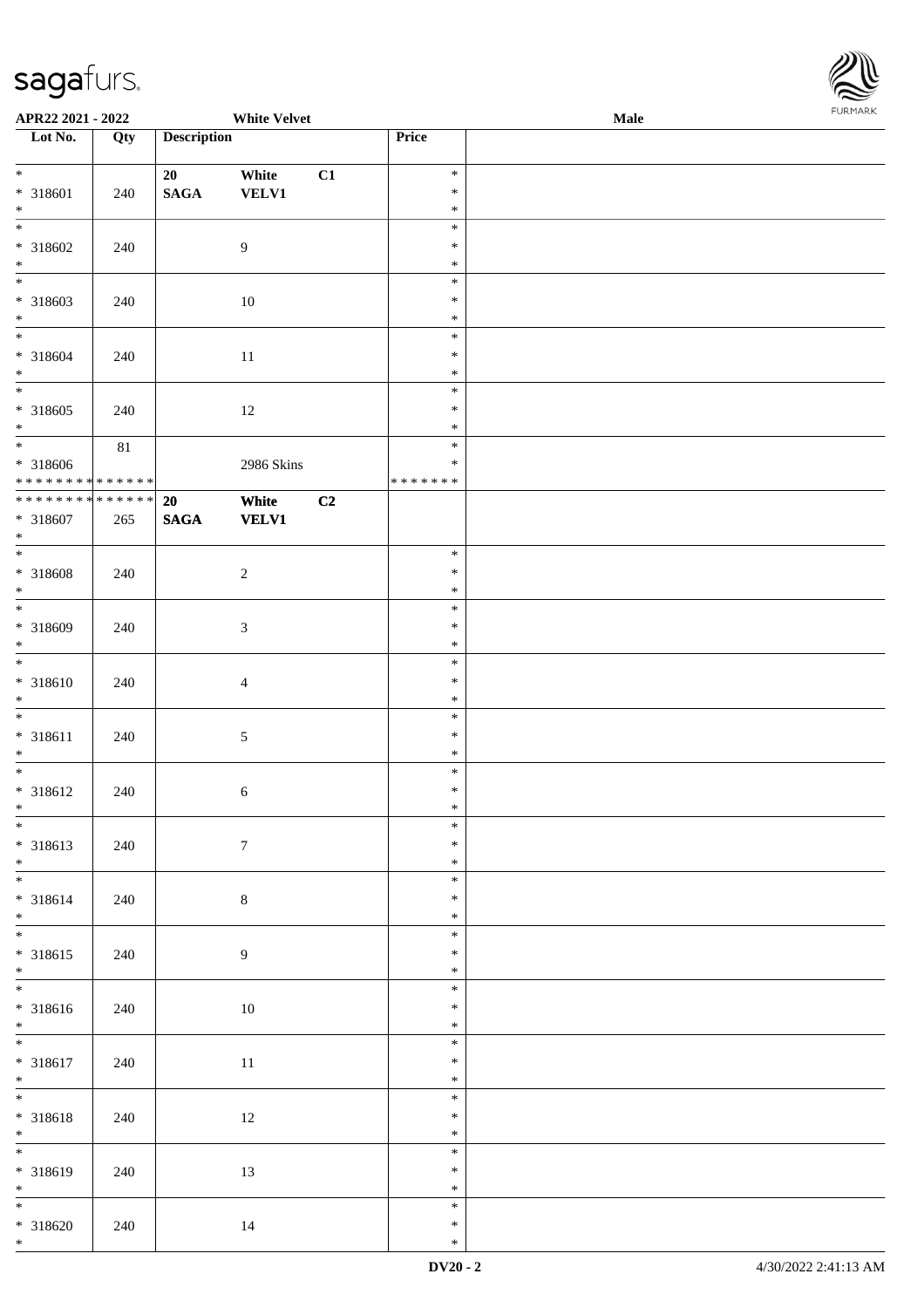

| APR22 2021 - 2022            |     |                    | <b>White Velvet</b> |                |               | Male |  |
|------------------------------|-----|--------------------|---------------------|----------------|---------------|------|--|
| Lot No.                      | Qty | <b>Description</b> |                     |                | Price         |      |  |
|                              |     |                    |                     |                |               |      |  |
| $*$                          | 258 | 20                 | White               | C <sub>2</sub> | $\ast$        |      |  |
| $* 318621$                   |     | <b>SAGA</b>        | <b>VELV1</b>        |                | ∗             |      |  |
| * * * * * * * * * * * * * *  |     |                    |                     |                | * * * * * * * |      |  |
| * * * * * * * * * * * * * *  |     | 20                 | White               | C1             |               |      |  |
| * 318622                     | 265 | <b>SAGA</b>        | <b>VELV2</b>        |                |               |      |  |
| $\ast$                       |     |                    |                     |                |               |      |  |
| $\overline{\phantom{a}^*}$   |     |                    |                     |                | $\ast$        |      |  |
|                              |     |                    |                     |                |               |      |  |
| * 318623                     | 240 |                    | $\overline{2}$      |                | $\ast$        |      |  |
| $*$                          |     |                    |                     |                | $\ast$        |      |  |
| $\overline{\ast}$            | 246 |                    |                     |                | $\ast$        |      |  |
| * 318624                     |     |                    | 751 Skins           |                | ∗             |      |  |
| * * * * * * * * * * * * * *  |     |                    |                     |                | * * * * * * * |      |  |
| ******** <mark>******</mark> |     | 20                 | White               | C3             |               |      |  |
| $* 318625$                   | 265 | <b>SAGA</b>        | <b>VELV2</b>        |                |               |      |  |
| $\ast$                       |     |                    |                     |                |               |      |  |
| $\overline{\phantom{a}^*}$   |     |                    |                     |                | $\ast$        |      |  |
| * 318626                     | 240 |                    | $\overline{c}$      |                | $\ast$        |      |  |
| $\ast$                       |     |                    |                     |                | $\ast$        |      |  |
| $\ast$                       |     |                    |                     |                | $\ast$        |      |  |
|                              |     |                    |                     |                |               |      |  |
| $* 318627$                   | 240 |                    | $\mathfrak{Z}$      |                | $\ast$        |      |  |
| $\ast$                       |     |                    |                     |                | $\ast$        |      |  |
| $*$                          | 233 |                    |                     |                | $\ast$        |      |  |
| * 318628                     |     |                    | 978 Skins           |                | ∗             |      |  |
| * * * * * * * * * * * * * *  |     |                    |                     |                | * * * * * * * |      |  |
| **************               |     | <b>20</b>          | White               | C2             |               |      |  |
| * 318629                     | 265 | IA                 | <b>VELV1</b>        | <b>CHIP</b>    |               |      |  |
| $*$                          |     |                    |                     |                |               |      |  |
| $\ast$                       |     |                    |                     |                | $\ast$        |      |  |
| * 318630                     | 240 |                    | $\sqrt{2}$          |                | $\ast$        |      |  |
| $\ast$                       |     |                    |                     |                | $\ast$        |      |  |
| $\ast$                       |     |                    |                     |                | $\ast$        |      |  |
|                              |     |                    |                     |                | $\ast$        |      |  |
| $* 318631$                   | 240 |                    | $\mathfrak{Z}$      |                |               |      |  |
| $\ast$                       |     |                    |                     |                | $\ast$        |      |  |
| $\ast$                       |     |                    |                     |                | $\ast$        |      |  |
| * 318632                     | 240 |                    | $\overline{4}$      |                | $\ast$        |      |  |
| $*$                          |     |                    |                     |                | $\ast$        |      |  |
| $\ast$                       |     |                    |                     |                | $\ast$        |      |  |
| $*318633$                    | 240 |                    | 5                   |                | $\ast$        |      |  |
| $\ast$                       |     |                    |                     |                | $\ast$        |      |  |
| $\ast$                       |     |                    |                     |                | $\ast$        |      |  |
| * 318634                     | 240 |                    | 6                   |                | $\ast$        |      |  |
| $\ast$                       |     |                    |                     |                | ∗             |      |  |
| $\overline{\ast}$            | 129 |                    |                     |                | $\ast$        |      |  |
| * 318635                     |     |                    |                     |                | ∗             |      |  |
| * * * * * * * * * * * * * *  |     |                    | 1594 Skins          |                | * * * * * * * |      |  |
| * * * * * * * * * * * * * *  |     |                    |                     |                |               |      |  |
|                              |     | <b>20</b>          | White               | C2             |               |      |  |
| * 318636                     | 265 | IA                 | <b>VELV2</b>        | <b>CHIP</b>    |               |      |  |
| $*$                          |     |                    |                     |                |               |      |  |
| $\ast$                       |     |                    |                     |                | $\ast$        |      |  |
| * 318637                     | 240 |                    | $\sqrt{2}$          |                | $\ast$        |      |  |
| $\ast$                       |     |                    |                     |                | $\ast$        |      |  |
| $\ast$                       |     |                    |                     |                | $\ast$        |      |  |
| * 318638                     | 240 |                    | 3                   |                | $\ast$        |      |  |
| $\ast$                       |     |                    |                     |                | $\ast$        |      |  |
| $\ast$                       |     |                    |                     |                | $\ast$        |      |  |
|                              |     |                    |                     |                |               |      |  |
| * 318639                     | 240 |                    | $\overline{4}$      |                | ∗             |      |  |
| $\ast$                       |     |                    |                     |                | $\ast$        |      |  |
| $*$                          | 212 |                    |                     |                | $\ast$        |      |  |
| * 318640                     |     |                    | 1197 Skins          |                | ∗             |      |  |
| * * * * * * * * * * * * * *  |     |                    |                     |                | * * * * * * * |      |  |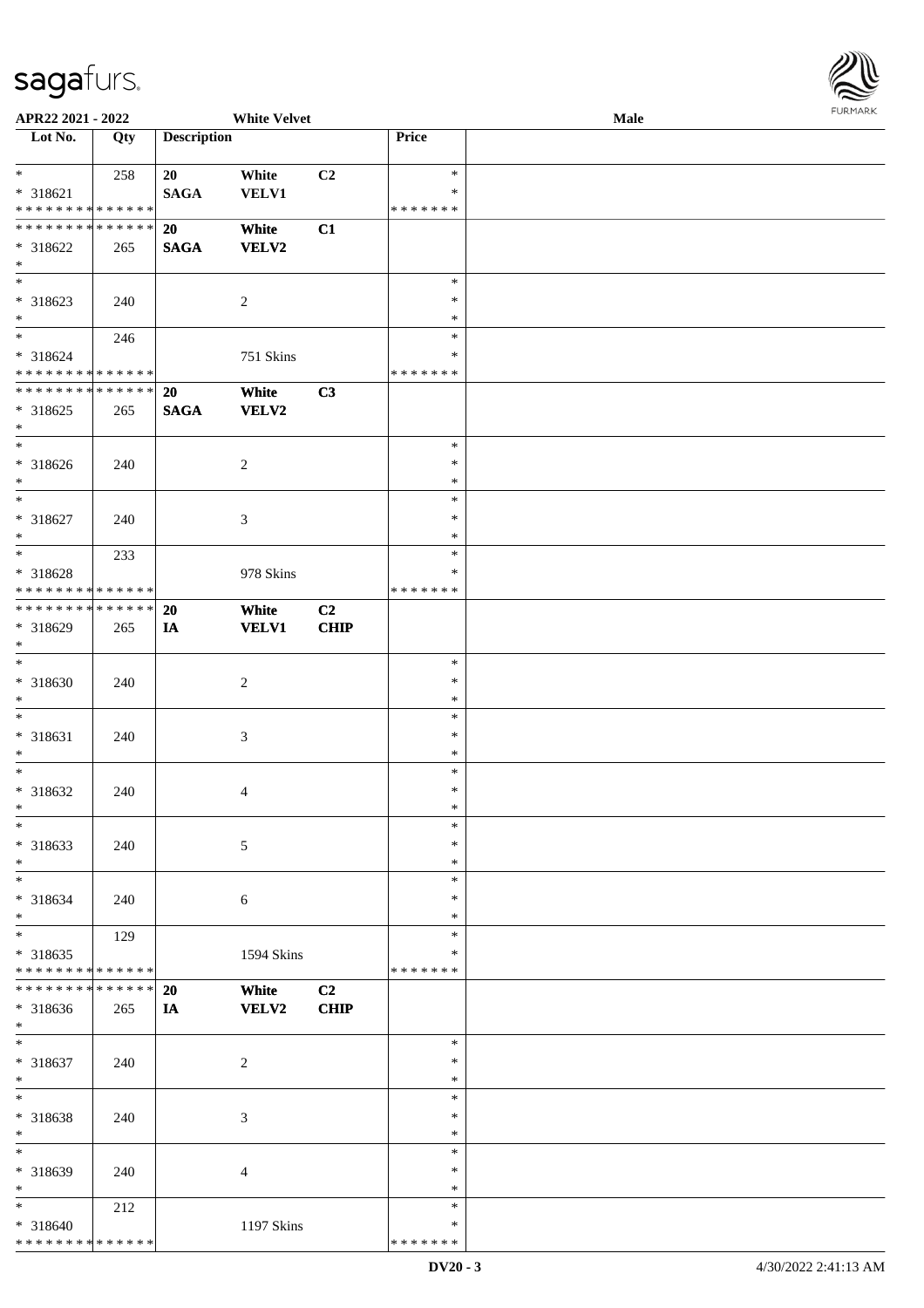

| APR22 2021 - 2022               |     | <b>White Velvet</b>         |    |                  | Male | <b>FUNITANN</b> |
|---------------------------------|-----|-----------------------------|----|------------------|------|-----------------|
| Lot No.                         | Qty | <b>Description</b>          |    | Price            |      |                 |
|                                 |     |                             |    |                  |      |                 |
| ******** <mark>******</mark>    |     | 20<br>White                 | C2 |                  |      |                 |
| * 318641                        | 245 | <b>SROY</b><br><b>VELV1</b> |    |                  |      |                 |
| $*$                             |     |                             |    | $\ast$           |      |                 |
|                                 |     |                             |    | $\ast$           |      |                 |
| * 318642<br>$*$                 | 220 | 2                           |    | $\ast$           |      |                 |
|                                 |     |                             |    | $\ast$           |      |                 |
| * 318643                        | 220 | $\sqrt{3}$                  |    | $\ast$           |      |                 |
| $*$                             |     |                             |    | $\ast$           |      |                 |
| $\overline{\ast}$               |     |                             |    | $\ast$           |      |                 |
| * 318644                        | 220 | $\overline{4}$              |    | $\ast$           |      |                 |
| $*$                             |     |                             |    | $\ast$           |      |                 |
|                                 |     |                             |    | $\ast$           |      |                 |
| * 318645                        | 220 | $\sqrt{5}$                  |    | $\ast$           |      |                 |
| $*$                             |     |                             |    | $\ast$           |      |                 |
|                                 |     |                             |    | $\ast$           |      |                 |
| * 318646                        | 220 | $\sqrt{6}$                  |    | $\ast$           |      |                 |
| $*$<br>$\overline{\phantom{0}}$ |     |                             |    | $\ast$           |      |                 |
|                                 |     |                             |    | $\ast$           |      |                 |
| * 318647<br>$*$                 | 220 | $\tau$                      |    | $\ast$<br>$\ast$ |      |                 |
|                                 |     |                             |    | $\ast$           |      |                 |
| * 318648                        | 220 | $\,8\,$                     |    | $\ast$           |      |                 |
| $*$                             |     |                             |    | $\ast$           |      |                 |
| $\overline{\phantom{0}}$        |     |                             |    | $\ast$           |      |                 |
| * 318649                        | 220 | 9                           |    | $\ast$           |      |                 |
| $\ast$                          |     |                             |    | $\ast$           |      |                 |
| $\overline{\ast}$               |     |                             |    | $\ast$           |      |                 |
| * 318650                        | 220 | 10                          |    | $\ast$           |      |                 |
| $*$                             |     |                             |    | $\ast$           |      |                 |
|                                 |     |                             |    | $\ast$           |      |                 |
| * 318651                        | 220 | $11\,$                      |    | $\ast$           |      |                 |
| $*$<br>$*$                      |     |                             |    | $\ast$<br>$\ast$ |      |                 |
| $* 318652$                      | 220 | 12                          |    | $\ast$           |      |                 |
| $*$ $-$                         |     |                             |    | $*$              |      |                 |
| $*$                             |     |                             |    | $\ast$           |      |                 |
| * 318653                        | 220 | 13                          |    | $\ast$           |      |                 |
| $*$                             |     |                             |    | $\ast$           |      |                 |
| $\overline{\phantom{0}}$        |     |                             |    | $\ast$           |      |                 |
| * 318654                        | 220 | 14                          |    | $\ast$           |      |                 |
| $*$                             |     |                             |    | $\ast$           |      |                 |
| $\overline{\phantom{0}}$        |     |                             |    | $\ast$           |      |                 |
| * 318655<br>$*$                 | 220 | 15                          |    | $\ast$<br>$\ast$ |      |                 |
|                                 | 252 |                             |    | $\ast$           |      |                 |
| * 318656                        |     | 3577 Skins                  |    | $\ast$           |      |                 |
| ******** <mark>******</mark>    |     |                             |    | * * * * * * *    |      |                 |
| * * * * * * * * * * * * * * *   |     | 20<br>White                 | C3 |                  |      |                 |
| * 318657                        | 246 | <b>SROY</b><br><b>VELV1</b> |    |                  |      |                 |
| $*$                             |     |                             |    |                  |      |                 |
|                                 |     |                             |    | $\ast$           |      |                 |
| * 318658                        | 220 | $\sqrt{2}$                  |    | $\ast$           |      |                 |
| $*$                             |     |                             |    | $\ast$           |      |                 |
| $*$                             |     |                             |    | $\ast$           |      |                 |
| * 318659<br>$\ast$              | 220 | $\mathfrak{Z}$              |    | $\ast$<br>$\ast$ |      |                 |
| $\ast$                          |     |                             |    | $\ast$           |      |                 |
| * 318660                        | 220 | $\overline{4}$              |    | $\ast$           |      |                 |
| $*$                             |     |                             |    | $\ast$           |      |                 |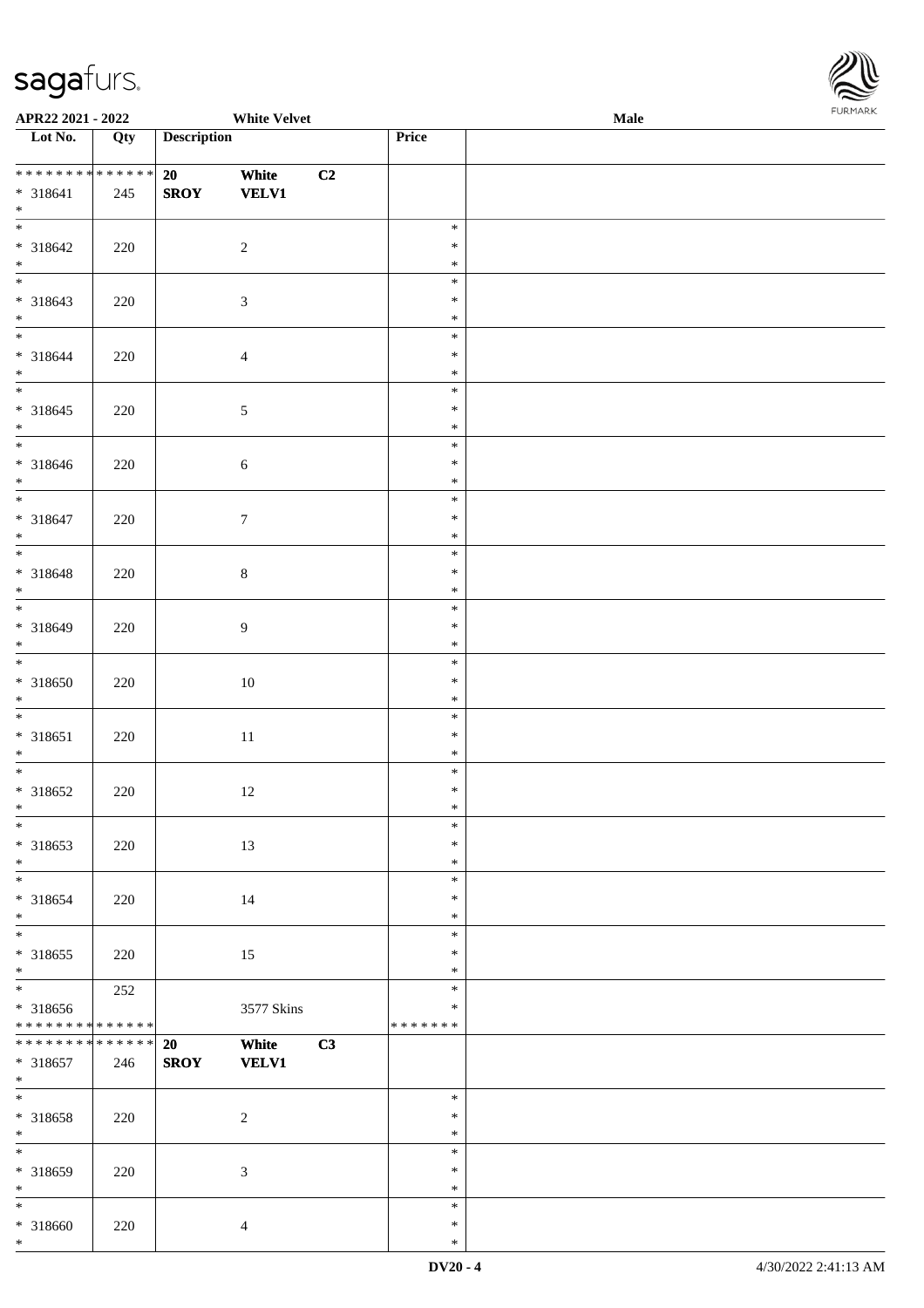

| APR22 2021 - 2022             |     |                    | <b>White Velvet</b> |    |               | <b>Male</b> |  |
|-------------------------------|-----|--------------------|---------------------|----|---------------|-------------|--|
| Lot No.                       | Qty | <b>Description</b> |                     |    | Price         |             |  |
|                               |     |                    |                     |    |               |             |  |
| $*$                           |     | 20                 | White               | C3 | $\ast$        |             |  |
| $* 318661$                    | 220 | <b>SROY</b>        | VELV1               |    | $\ast$        |             |  |
| $\ast$                        |     |                    |                     |    | $\ast$        |             |  |
| $\overline{\phantom{a}^*}$    |     |                    |                     |    | $\ast$        |             |  |
|                               |     |                    |                     |    |               |             |  |
| $* 318662$                    | 220 |                    | $\sqrt{6}$          |    | $\ast$        |             |  |
| $\ast$                        |     |                    |                     |    | $\ast$        |             |  |
| $\ast$                        |     |                    |                     |    | $\ast$        |             |  |
| * 318663                      | 220 |                    | $\tau$              |    | $\ast$        |             |  |
| $\ast$                        |     |                    |                     |    | $\ast$        |             |  |
| $\overline{\phantom{0}}$      | 149 |                    |                     |    | $\ast$        |             |  |
| * 318664                      |     |                    | 1715 Skins          |    | ∗             |             |  |
| * * * * * * * * * * * * * *   |     |                    |                     |    | * * * * * * * |             |  |
| ******** <mark>******</mark>  |     | 20                 | White               | C1 |               |             |  |
| $*318665$                     | 245 | <b>SROY</b>        | <b>VELV2</b>        |    |               |             |  |
| $\ast$                        |     |                    |                     |    |               |             |  |
| $\ast$                        |     |                    |                     |    | $\ast$        |             |  |
|                               |     |                    |                     |    |               |             |  |
| $* 318666$                    | 220 |                    | $\sqrt{2}$          |    | $\ast$        |             |  |
| $\ast$<br>$\frac{1}{*}$       |     |                    |                     |    | $\ast$        |             |  |
|                               |     |                    |                     |    | $\ast$        |             |  |
| $* 318667$                    | 220 |                    | $\mathfrak{Z}$      |    | $\ast$        |             |  |
| $\ast$                        |     |                    |                     |    | $\ast$        |             |  |
| $\ast$                        |     |                    |                     |    | $\ast$        |             |  |
| * 318668                      | 220 |                    | $\overline{4}$      |    | $\ast$        |             |  |
| $\ast$                        |     |                    |                     |    | $\ast$        |             |  |
| $\ast$                        | 55  |                    |                     |    | $\ast$        |             |  |
| * 318669                      |     |                    | 960 Skins           |    | ∗             |             |  |
| * * * * * * * * * * * * * * * |     |                    |                     |    | * * * * * * * |             |  |
| **************                |     |                    |                     |    |               |             |  |
|                               |     | 20                 | White               | C2 |               |             |  |
| * 318670                      | 245 | <b>SROY</b>        | VELV2               |    |               |             |  |
| $\ast$                        |     |                    |                     |    |               |             |  |
| $\ast$                        |     |                    |                     |    | $\ast$        |             |  |
| * 318671                      | 220 |                    | $\sqrt{2}$          |    | $\ast$        |             |  |
| $\ast$                        |     |                    |                     |    | $\ast$        |             |  |
| $*$                           |     |                    |                     |    | $\ast$        |             |  |
| $* 318672$                    | 220 |                    | $\mathfrak{Z}$      |    | $\ast$        |             |  |
| $*$                           |     |                    |                     |    | $\ast$        |             |  |
| $\ast$                        |     |                    |                     |    | $\ast$        |             |  |
| * 318673                      | 220 |                    | $\overline{4}$      |    | ∗             |             |  |
| $\ast$                        |     |                    |                     |    | $\ast$        |             |  |
| $\frac{1}{1}$                 |     |                    |                     |    | $\ast$        |             |  |
| * 318674                      | 220 |                    | $\mathfrak{S}$      |    | $\ast$        |             |  |
| $\ast$                        |     |                    |                     |    | $\ast$        |             |  |
| $\ast$                        |     |                    |                     |    |               |             |  |
|                               |     |                    |                     |    | $\ast$        |             |  |
| * 318675                      | 220 |                    | $\sqrt{6}$          |    | $\ast$        |             |  |
| $\ast$                        |     |                    |                     |    | $\ast$        |             |  |
| $\ast$                        |     |                    |                     |    | $\ast$        |             |  |
| * 318676                      | 220 |                    | $\tau$              |    | $\ast$        |             |  |
| $*$                           |     |                    |                     |    | $\ast$        |             |  |
| $\overline{\phantom{a}^*}$    |     |                    |                     |    | $\ast$        |             |  |
| * 318677                      | 220 |                    | $\,8\,$             |    | $\ast$        |             |  |
| $\ast$                        |     |                    |                     |    | $\ast$        |             |  |
| $*$                           |     |                    |                     |    | $\ast$        |             |  |
|                               |     |                    |                     |    |               |             |  |
| * 318678                      | 220 |                    | 9                   |    | $\ast$        |             |  |
| $\ast$<br>$\frac{1}{1}$       |     |                    |                     |    | $\ast$        |             |  |
|                               |     |                    |                     |    | $\ast$        |             |  |
| * 318679                      | 220 |                    | 10                  |    | $\ast$        |             |  |
| $\ast$                        |     |                    |                     |    | ∗             |             |  |
| $\overline{\phantom{a}^*}$    | 237 |                    |                     |    | $\ast$        |             |  |
| * 318680                      |     |                    | 2462 Skins          |    | ∗             |             |  |
| * * * * * * * * * * * * * *   |     |                    |                     |    | * * * * * * * |             |  |
|                               |     |                    |                     |    |               |             |  |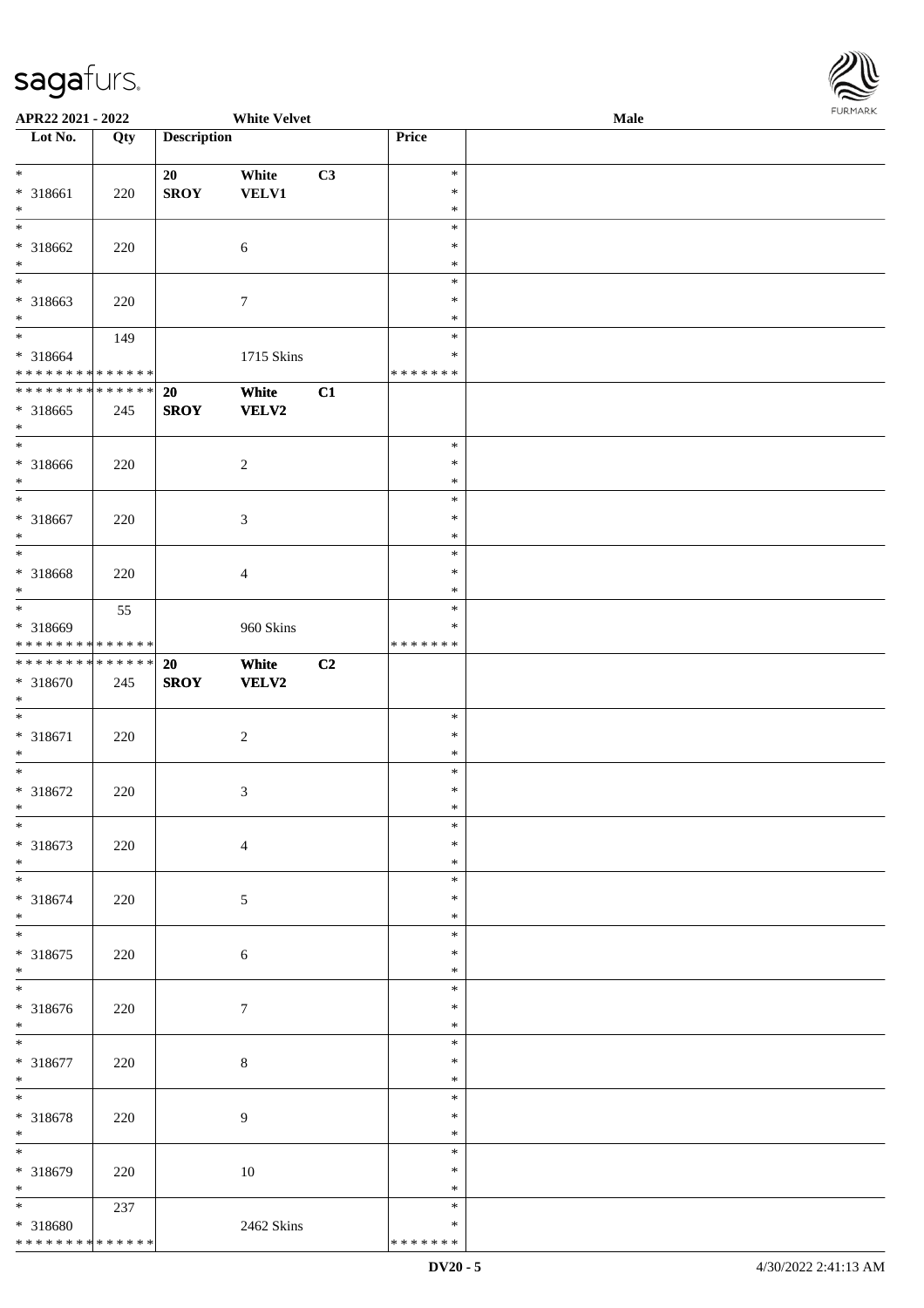

| APR22 2021 - 2022                                   |     |                    | <b>White Velvet</b>   |                |                    | Male | <b>FURMARK</b> |
|-----------------------------------------------------|-----|--------------------|-----------------------|----------------|--------------------|------|----------------|
| Lot No.                                             | Qty | <b>Description</b> |                       |                | Price              |      |                |
| * * * * * * * * * * * * * *<br>$* 318681$<br>$\ast$ | 245 | 20<br><b>SROY</b>  | White<br><b>VELV2</b> | C3             |                    |      |                |
| $\ast$                                              |     |                    |                       |                | $\ast$             |      |                |
| $* 318682$<br>$\ast$                                | 220 |                    | $\overline{c}$        |                | $\ast$<br>$\ast$   |      |                |
| $\overline{\phantom{0}}$                            |     |                    |                       |                | $\ast$             |      |                |
| * 318683<br>$\ast$                                  | 220 |                    | $\mathfrak{Z}$        |                | $\ast$<br>$\ast$   |      |                |
| $\ast$                                              |     |                    |                       |                | $\ast$             |      |                |
| $* 318684$<br>$\ast$                                | 220 |                    | $\overline{4}$        |                | $\ast$<br>$\ast$   |      |                |
| $\ast$                                              | 160 |                    |                       |                | $\ast$             |      |                |
| $*318685$<br>* * * * * * * * * * * * * *            |     |                    | 1065 Skins            |                | *<br>* * * * * * * |      |                |
| 318686                                              | 242 | 20<br>${\bf LUMI}$ | White<br><b>VELV1</b> | C1             |                    |      |                |
| 318687                                              | 275 | 20<br>$\bf LUMI$   | White<br>VELV1        | C2             |                    |      |                |
| 318688                                              | 125 | 20<br><b>LUMI</b>  | White<br><b>VELV2</b> | C1             |                    |      |                |
| 318689                                              | 266 | 20<br>${\bf LUMI}$ | White<br>VELV2        | C <sub>2</sub> |                    |      |                |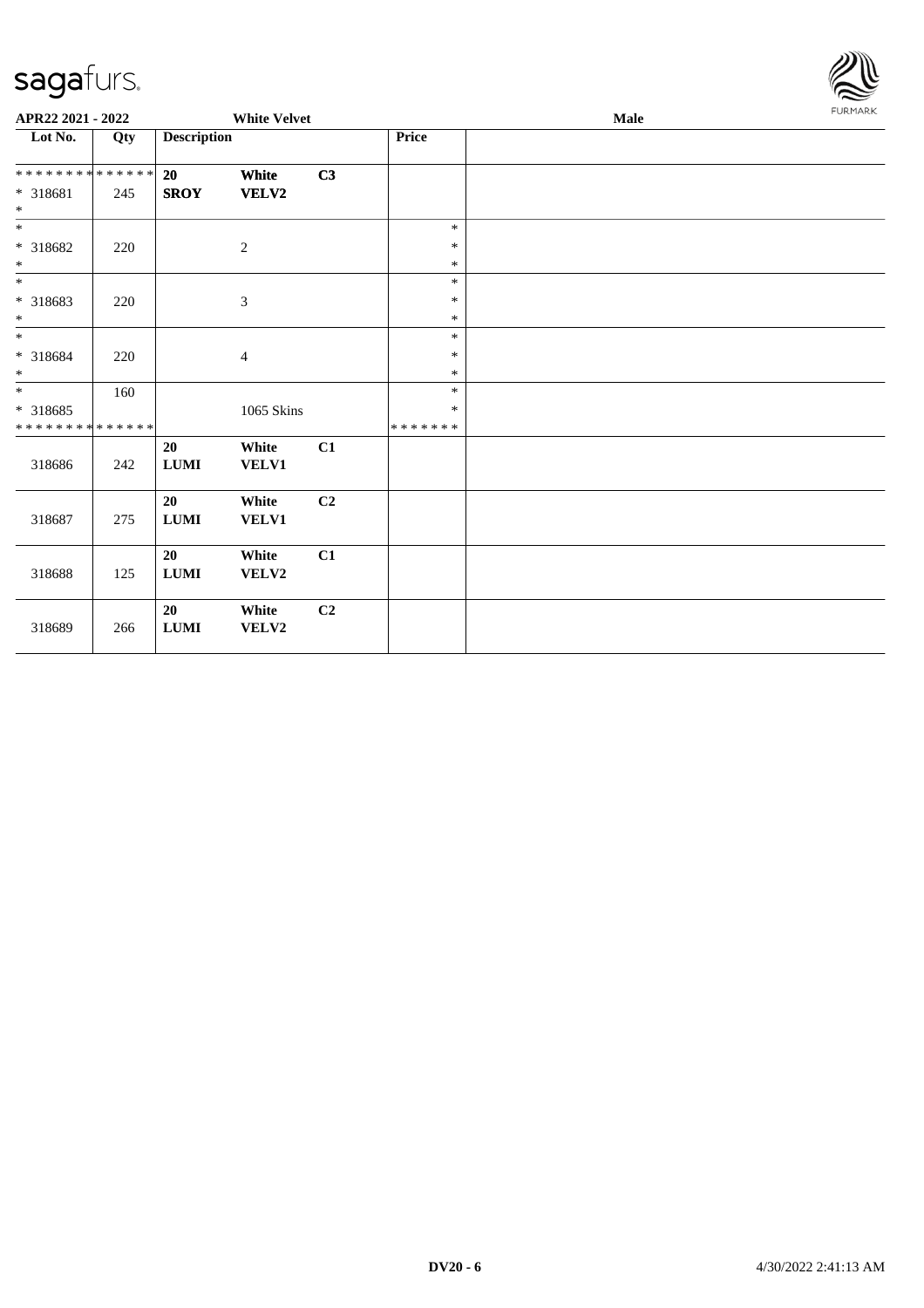

| APR22 2021 - 2022 |     |                    | White       |                |              | Female | FURMARK |
|-------------------|-----|--------------------|-------------|----------------|--------------|--------|---------|
| Lot No.           | Qty | <b>Description</b> |             |                | <b>Price</b> |        |         |
|                   |     |                    | White       | C <sub>2</sub> |              |        |         |
| $* 418001$<br>$*$ | 465 | <b>SI</b>          |             |                |              |        |         |
| $*$               | 248 |                    |             |                | $\ast$       |        |         |
| * 418002          |     |                    | 713 Skins   |                | $\ast$       |        |         |
| **************    |     |                    |             |                | *******      |        |         |
| ************** 0  |     |                    | White       | C <sub>2</sub> |              |        |         |
| $* 418003$<br>$*$ | 425 | <b>IB</b>          | <b>CHIP</b> |                |              |        |         |
| $*$               | 83  |                    |             |                | $\ast$       |        |         |
| $* 418004$        |     |                    | 508 Skins   |                | $\ast$       |        |         |
| **************    |     |                    |             |                | *******      |        |         |
| ************** 0  |     |                    | White       | C <sub>2</sub> |              |        |         |
| $* 418005$        | 425 | <b>SROY</b>        |             |                |              |        |         |
| $\ast$            |     |                    |             |                |              |        |         |
| $\ast$            | 280 |                    |             |                | $\ast$       |        |         |
| $* 418006$        |     |                    | 705 Skins   |                | $\ast$       |        |         |
| **************    |     |                    |             |                | *******      |        |         |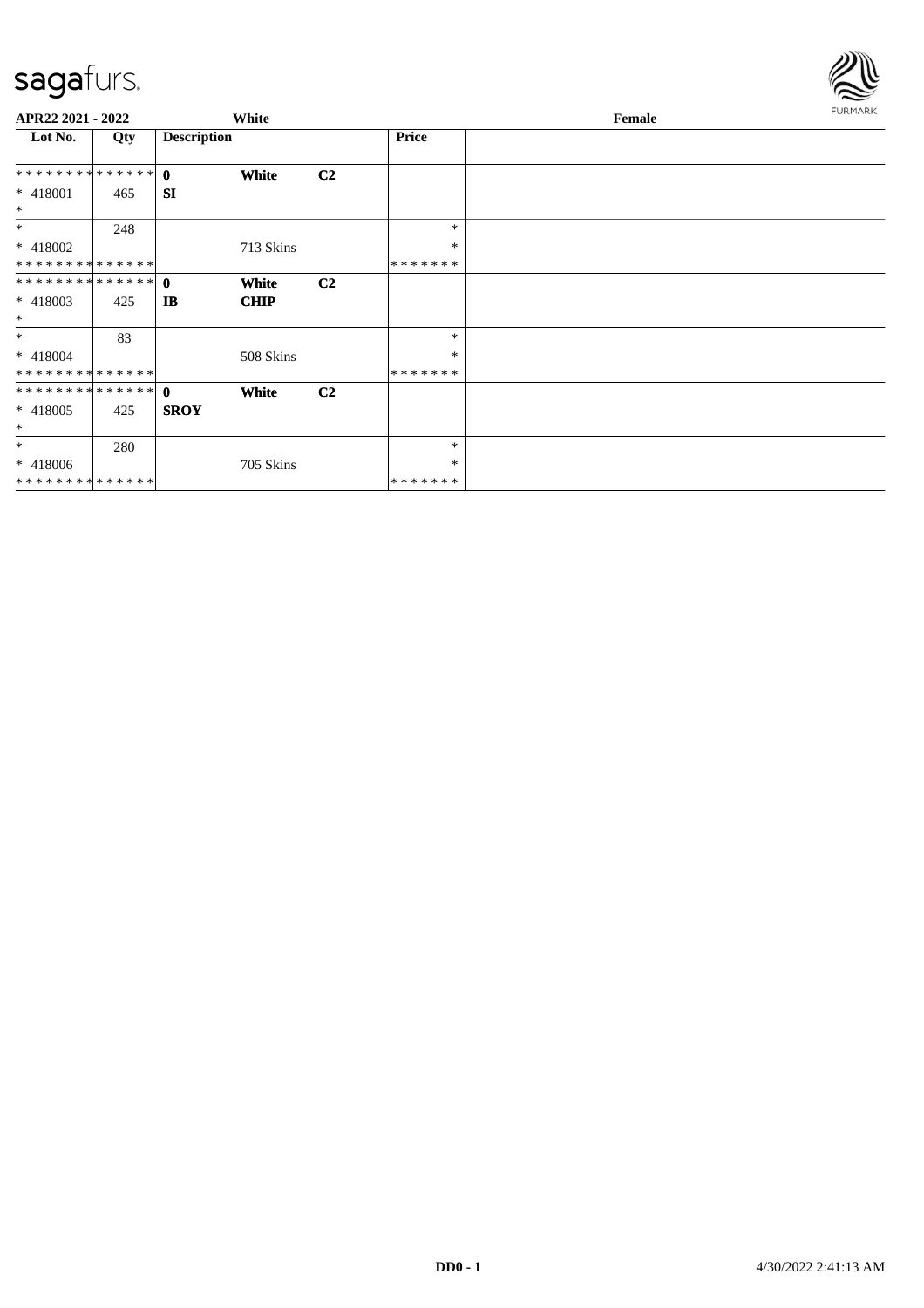

| APR22 2021 - 2022             |             |                    | White          |                                            |               | Female |  |
|-------------------------------|-------------|--------------------|----------------|--------------------------------------------|---------------|--------|--|
| Lot No.                       | Qty         | <b>Description</b> |                |                                            | Price         |        |  |
|                               |             |                    |                |                                            |               |        |  |
| * * * * * * * * * * * * * * * |             | $\mathbf{1}$       | White          | C1                                         |               |        |  |
| * 418061                      | 505         | SI                 |                |                                            |               |        |  |
| $*$                           |             |                    |                |                                            |               |        |  |
|                               |             |                    |                |                                            |               |        |  |
|                               | 146         |                    |                |                                            | $\ast$        |        |  |
| * 418062                      |             |                    | 651 Skins      |                                            | ∗             |        |  |
| * * * * * * * * * * * * * *   |             |                    |                |                                            | * * * * * * * |        |  |
| ******** <mark>******</mark>  |             | 1                  | White          | C2                                         |               |        |  |
| * 418063                      | 505         | $\mathbf{I}$       | <b>CHIP</b>    |                                            |               |        |  |
| $*$                           |             |                    |                |                                            |               |        |  |
| $*$                           |             |                    |                |                                            | $\ast$        |        |  |
|                               |             |                    |                |                                            |               |        |  |
| $* 418064$                    | 480         |                    | $\overline{2}$ |                                            | $\ast$        |        |  |
| $*$                           |             |                    |                |                                            | $\ast$        |        |  |
| $*$                           | 87          |                    |                |                                            | $\ast$        |        |  |
| $* 418065$                    |             |                    | 1072 Skins     |                                            | $\ast$        |        |  |
| * * * * * * * * * * * * * *   |             |                    |                |                                            | *******       |        |  |
|                               |             | 0/1                | White          | C2                                         |               |        |  |
| 418066                        | 482         | $\bf IB$           | <b>CHIP</b>    | $\mathbf{L}\mathbf{N}\mathbf{A}\mathbf{P}$ |               |        |  |
|                               |             |                    |                |                                            |               |        |  |
|                               |             |                    |                |                                            |               |        |  |
| ******** <mark>******</mark>  |             | $\mathbf{1}$       | White          | C2                                         |               |        |  |
| $* 418067$                    | 460         | <b>SAGA</b>        |                |                                            |               |        |  |
| $*$                           |             |                    |                |                                            |               |        |  |
| $*$                           |             |                    |                |                                            | $\ast$        |        |  |
| $* 418068$                    | 460         |                    | 2              |                                            | $\ast$        |        |  |
| $*$                           |             |                    |                |                                            | $\ast$        |        |  |
| $*$                           |             |                    |                |                                            | $\ast$        |        |  |
|                               |             |                    |                |                                            |               |        |  |
| * 418069                      | 460         |                    | 3              |                                            | $\ast$        |        |  |
| $\ast$                        |             |                    |                |                                            | $\ast$        |        |  |
| $*$                           |             |                    |                |                                            | $\ast$        |        |  |
| $* 418070$                    | 460         |                    | $\overline{4}$ |                                            | $\ast$        |        |  |
| $*$                           |             |                    |                |                                            | $\ast$        |        |  |
| $\ast$                        |             |                    |                |                                            | $\ast$        |        |  |
|                               |             |                    |                |                                            |               |        |  |
| $* 418071$                    | 460         |                    | 5              |                                            | $\ast$        |        |  |
| $*$                           |             |                    |                |                                            | $\ast$        |        |  |
| $*$                           | 430         |                    |                |                                            | $\ast$        |        |  |
| * 418072                      |             |                    | 2730 Skins     |                                            | $\ast$        |        |  |
| * * * * * * * * * * * * * * * |             |                    |                |                                            | *******       |        |  |
| * * * * * * * * * * * * * * * |             | $\mathbf{1}$       | White          | C2                                         |               |        |  |
| * 418073                      | 485         | IA                 | <b>CHIP</b>    |                                            |               |        |  |
|                               |             |                    |                |                                            |               |        |  |
| $*$                           |             |                    |                |                                            |               |        |  |
| $*$                           |             |                    |                |                                            | $\ast$        |        |  |
| $* 418074$                    | 460         |                    | 2              |                                            | $\ast$        |        |  |
| $*$                           |             |                    |                |                                            | $\ast$        |        |  |
| $*$                           |             |                    |                |                                            | $\ast$        |        |  |
| $* 418075$                    | 460         |                    | 3              |                                            | $\ast$        |        |  |
| $*$                           |             |                    |                |                                            | $\ast$        |        |  |
|                               |             |                    |                |                                            | $\ast$        |        |  |
|                               |             |                    |                |                                            |               |        |  |
| $* 418076$                    | 460         |                    | $\overline{4}$ |                                            | $\ast$        |        |  |
| $*$                           |             |                    |                |                                            | $\ast$        |        |  |
| $*$                           |             |                    |                |                                            | $\ast$        |        |  |
| $* 418077$                    | 460         |                    | 5              |                                            | $\ast$        |        |  |
| $*$                           |             |                    |                |                                            | $\ast$        |        |  |
| $*$                           |             |                    |                |                                            | $\ast$        |        |  |
| * 418078                      | 460         |                    |                |                                            | $\ast$        |        |  |
|                               |             |                    | 6              |                                            | $\ast$        |        |  |
| $*$                           |             |                    |                |                                            |               |        |  |
| $*$                           | 130         |                    |                |                                            | $\ast$        |        |  |
| * 418079                      |             |                    | 2915 Skins     |                                            | ∗             |        |  |
| * * * * * * * *               | * * * * * * |                    |                |                                            | * * * * * * * |        |  |
|                               |             | $\mathbf{1}$       | White          | C2                                         |               |        |  |
| 418080                        | 427         | IA                 | <b>CHIP</b>    | <b>LNAP</b>                                |               |        |  |
|                               |             |                    |                |                                            |               |        |  |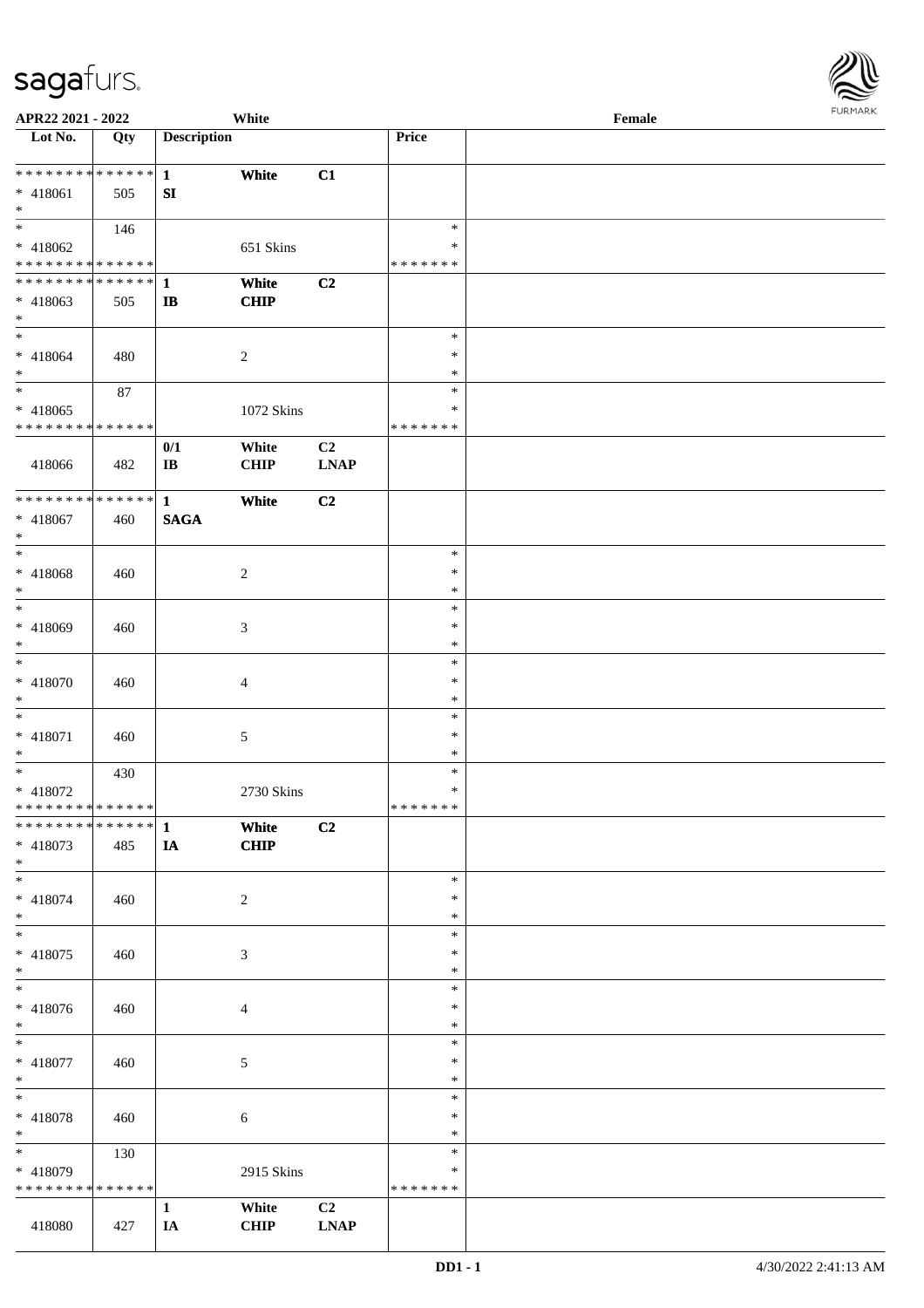



**APR22 2021 - 2022 White Female**

| Lot No. | Qty | <b>Description</b>                     | Price |  |
|---------|-----|----------------------------------------|-------|--|
| 418081  | 197 | C <sub>3</sub><br>White<br><b>SROY</b> |       |  |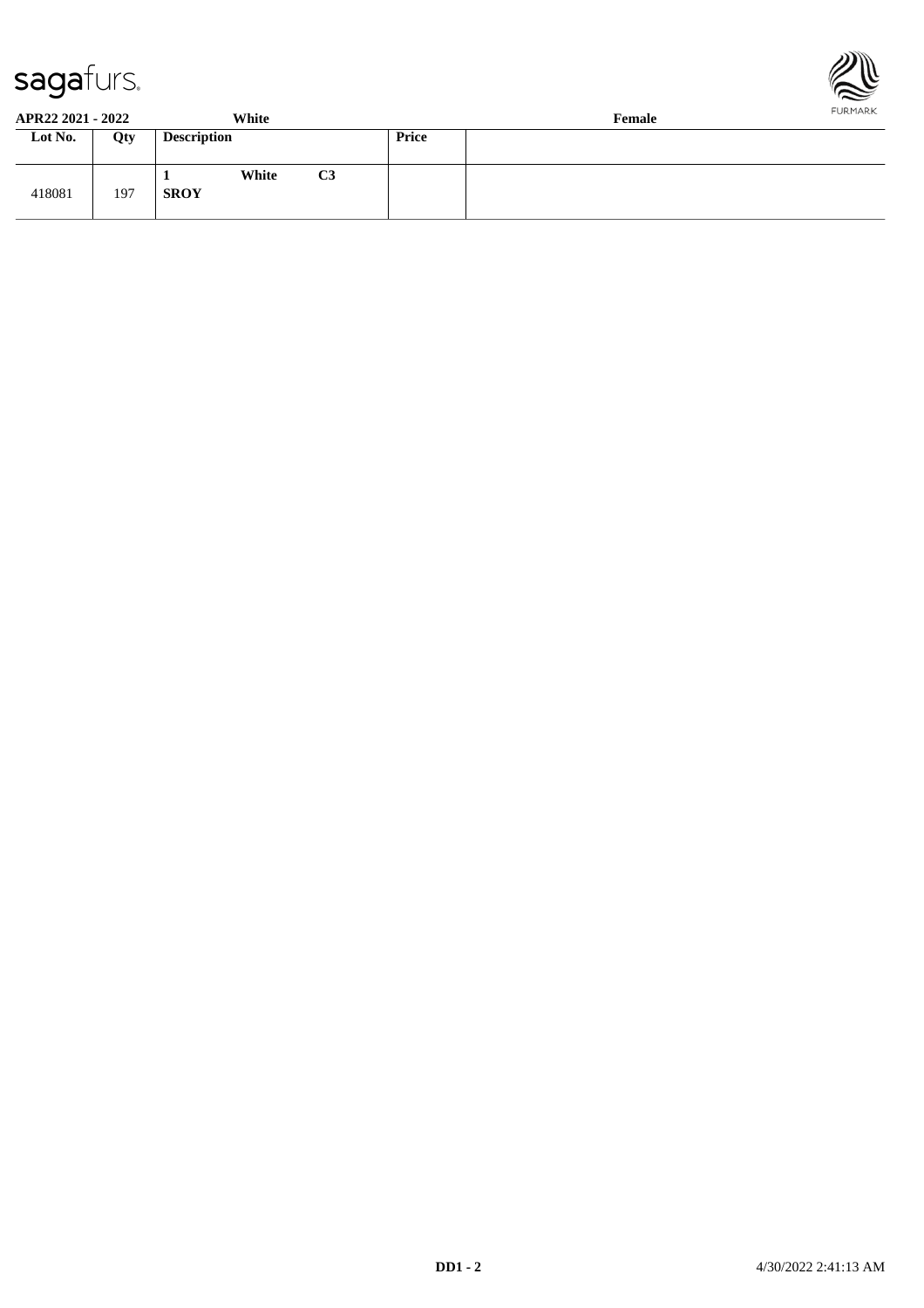

| APR22 2021 - 2022                                      |     |                               | White                |                               |                             | Female | <b>FURMARK</b> |
|--------------------------------------------------------|-----|-------------------------------|----------------------|-------------------------------|-----------------------------|--------|----------------|
| Lot No.                                                | Qty | <b>Description</b>            |                      |                               | <b>Price</b>                |        |                |
| 418141                                                 | 300 | $\overline{2}$<br>IB          | White<br><b>CHIP</b> | C <sub>2</sub>                |                             |        |                |
| 418142                                                 | 280 | $\overline{2}$<br>IB          | White<br><b>CHIP</b> | C <sub>2</sub><br><b>LNAP</b> |                             |        |                |
| 418143                                                 | 219 | $\overline{2}$<br><b>SAGA</b> | White                | C2                            |                             |        |                |
| ******** <mark>******</mark> 2<br>$* 418144$<br>$\ast$ | 485 | IA                            | White<br><b>CHIP</b> | C <sub>2</sub>                |                             |        |                |
| $*$<br>$* 418145$<br>$\ast$                            | 460 |                               | 2                    |                               | $\ast$<br>$\ast$<br>$\ast$  |        |                |
| $*$<br>$* 418146$<br>**************                    | 90  |                               | 1035 Skins           |                               | $\ast$<br>$\ast$<br>******* |        |                |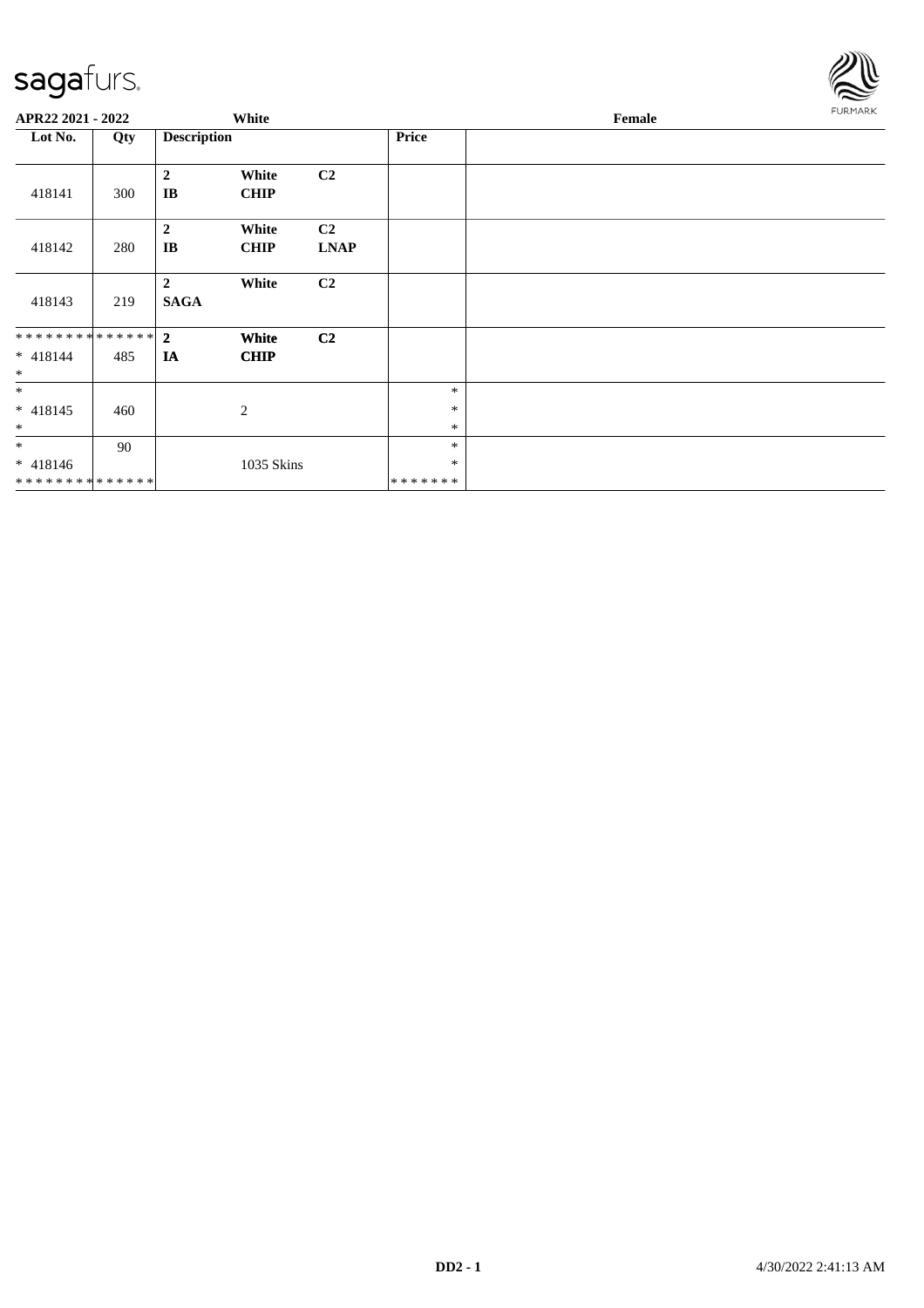

| APR22 2021 - 2022                  |     |                    | <b>White Velvet</b> |                |               | Female |  |
|------------------------------------|-----|--------------------|---------------------|----------------|---------------|--------|--|
| Lot No.                            | Qty | <b>Description</b> |                     |                | Price         |        |  |
|                                    |     |                    |                     |                |               |        |  |
| ******** <mark>******</mark>       |     | $\mathbf{0}$       | White               | C2             |               |        |  |
| * 418201                           | 465 | SI                 | <b>VELV1</b>        |                |               |        |  |
| $*$                                |     |                    |                     |                |               |        |  |
| $\overline{\ast}$                  |     |                    |                     |                | $\ast$        |        |  |
|                                    |     |                    |                     |                | ∗             |        |  |
| $* 418202$                         | 440 |                    | 2                   |                |               |        |  |
| $\ast$<br>$\overline{\phantom{0}}$ |     |                    |                     |                | $\ast$        |        |  |
|                                    |     |                    |                     |                | $\ast$        |        |  |
| $* 418203$                         | 440 |                    | 3                   |                | $\ast$        |        |  |
| $*$                                |     |                    |                     |                | $\ast$        |        |  |
| $*$                                |     |                    |                     |                | $\ast$        |        |  |
| $* 418204$                         | 440 |                    | 4                   |                | $\ast$        |        |  |
| $*$                                |     |                    |                     |                | $\ast$        |        |  |
| $*$                                | 217 |                    |                     |                | $\ast$        |        |  |
| $* 418205$                         |     |                    | 2002 Skins          |                | $\ast$        |        |  |
| * * * * * * * * * * * * * *        |     |                    |                     |                | * * * * * * * |        |  |
| * * * * * * * * * * * * * * *      |     | $\mathbf 0$        | White               | C3             |               |        |  |
| $* 418206$                         | 465 | SI                 | <b>VELV1</b>        |                |               |        |  |
| $*$                                |     |                    |                     |                |               |        |  |
| $*$                                |     |                    |                     |                | $\ast$        |        |  |
|                                    |     |                    |                     |                |               |        |  |
| $* 418207$                         | 440 |                    | 2                   |                | $\ast$        |        |  |
| $*$                                |     |                    |                     |                | $\ast$        |        |  |
| $*$                                |     |                    |                     |                | $\ast$        |        |  |
| * 418208                           | 440 |                    | 3                   |                | $\ast$        |        |  |
| $*$                                |     |                    |                     |                | ∗             |        |  |
| $*$                                |     |                    |                     |                | $\ast$        |        |  |
| * 418209                           | 440 |                    | 4                   |                | $\ast$        |        |  |
| $*$                                |     |                    |                     |                | $\ast$        |        |  |
|                                    | 156 |                    |                     |                | $\ast$        |        |  |
| $* 418210$                         |     |                    | 1941 Skins          |                | ∗             |        |  |
| * * * * * * * * * * * * * *        |     |                    |                     |                | * * * * * * * |        |  |
|                                    |     |                    |                     |                |               |        |  |
| * * * * * * * * * * * * * * *      |     | $\mathbf{0}$       | White               | C <sub>2</sub> |               |        |  |
| $* 418211$                         | 464 | SI                 | <b>VELV2</b>        |                |               |        |  |
| $*$                                |     |                    |                     |                |               |        |  |
| $*$                                | 222 |                    |                     |                | $\ast$        |        |  |
| $* 418212$                         |     |                    | 686 Skins           |                | $\ast$        |        |  |
| ******** <mark>******</mark>       |     |                    |                     |                | *******       |        |  |
|                                    |     | $\bf{0}$           | White               | C3             |               |        |  |
| 418213                             | 428 | SI                 | VELV2               |                |               |        |  |
|                                    |     |                    |                     |                |               |        |  |
| * * * * * * * * * * * * * * *      |     | $\mathbf{0}$       | White               | C <sub>2</sub> |               |        |  |
| $* 418214$                         | 465 | $\mathbf{I}$       | <b>VELV1</b>        | <b>CHIP</b>    |               |        |  |
| $*$                                |     |                    |                     |                |               |        |  |
| $*$                                |     |                    |                     |                | $\ast$        |        |  |
| $* 418215$                         |     |                    |                     |                | $\ast$        |        |  |
|                                    | 440 |                    | $\overline{c}$      |                |               |        |  |
| $*$                                |     |                    |                     |                | $\ast$        |        |  |
| $*$                                | 437 |                    |                     |                | $\ast$        |        |  |
| $* 418216$                         |     |                    | 1342 Skins          |                | ∗             |        |  |
| * * * * * * * * * * * * * *        |     |                    |                     |                | * * * * * * * |        |  |
| * * * * * * * * * * * * * * *      |     | $\mathbf{0}$       | White               | C1             |               |        |  |
| $* 418217$                         | 420 | <b>SAGA</b>        | <b>VELV1</b>        |                |               |        |  |
| $*$                                |     |                    |                     |                |               |        |  |
| $*$                                |     |                    |                     |                | $\ast$        |        |  |
| $* 418218$                         | 420 |                    | 2                   |                | $\ast$        |        |  |
| $*$                                |     |                    |                     |                | $\ast$        |        |  |
| $*$                                |     |                    |                     |                | $\ast$        |        |  |
|                                    |     |                    |                     |                |               |        |  |
| * 418219                           | 420 |                    | 3                   |                | ∗             |        |  |
| $*$                                |     |                    |                     |                | $\ast$        |        |  |
| $*$                                | 282 |                    |                     |                | $\ast$        |        |  |
| * 418220                           |     |                    | 1542 Skins          |                | ∗             |        |  |
| * * * * * * * * * * * * * *        |     |                    |                     |                | * * * * * * * |        |  |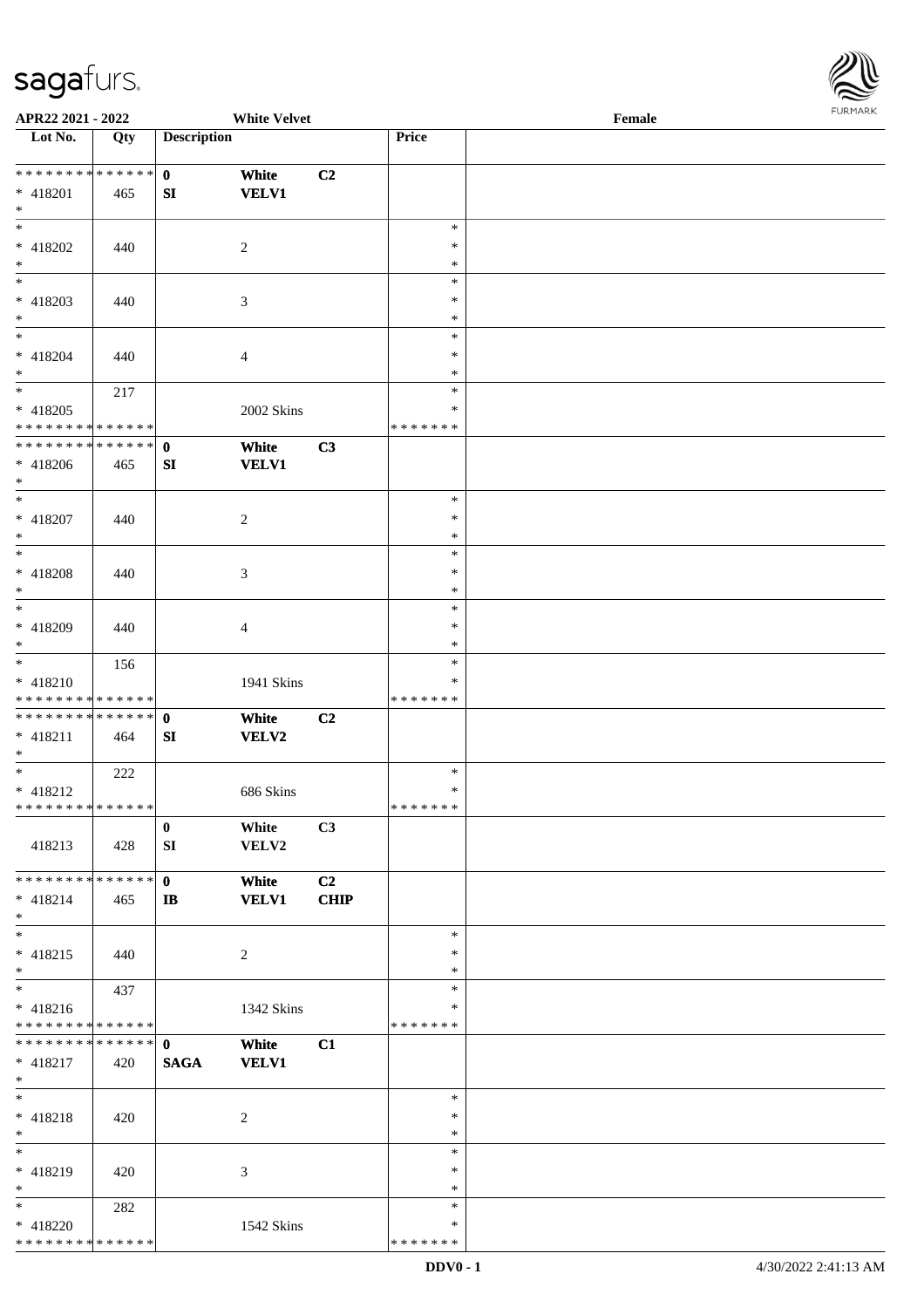

| APR22 2021 - 2022             |             |                    | <b>White Velvet</b> |                |               | Female |  |
|-------------------------------|-------------|--------------------|---------------------|----------------|---------------|--------|--|
| Lot No.                       | Qty         | <b>Description</b> |                     |                | Price         |        |  |
|                               |             |                    |                     |                |               |        |  |
| ******** <mark>******</mark>  |             | $\mathbf{0}$       | White               | C3             |               |        |  |
| * 418221                      | 420         | <b>SAGA</b>        | <b>VELV1</b>        |                |               |        |  |
| $*$                           |             |                    |                     |                |               |        |  |
|                               |             |                    |                     |                | $\ast$        |        |  |
| $* 418222$                    | 420         |                    | 2                   |                | $\ast$        |        |  |
| $*$                           |             |                    |                     |                | $\ast$        |        |  |
| $\overline{\phantom{0}}$      |             |                    |                     |                | $\ast$        |        |  |
| $* 418223$                    | 420         |                    | 3                   |                | $\ast$        |        |  |
| $*$                           |             |                    |                     |                | $\ast$        |        |  |
| $*$                           |             |                    |                     |                | $\ast$        |        |  |
| $* 418224$                    | 420         |                    | 4                   |                | $\ast$        |        |  |
| $*$                           |             |                    |                     |                | $\ast$        |        |  |
| $\overline{\ast}$             | 128         |                    |                     |                | $\ast$        |        |  |
| $* 418225$                    |             |                    | 1808 Skins          |                | $\ast$        |        |  |
| * * * * * * * * * * * * * * * |             |                    |                     |                | * * * * * * * |        |  |
| * * * * * * * * * * * * * * * |             |                    |                     |                |               |        |  |
|                               |             | $\mathbf 0$        | White               | C1             |               |        |  |
| $* 418226$<br>$*$             | 445         | <b>SAGA</b>        | <b>VELV2</b>        |                |               |        |  |
| $\overline{\phantom{0}}$      |             |                    |                     |                |               |        |  |
|                               |             |                    |                     |                | $\ast$        |        |  |
| $* 418227$                    | 420         |                    | $\overline{c}$      |                | $\ast$        |        |  |
| $*$                           |             |                    |                     |                | $\ast$        |        |  |
|                               |             |                    |                     |                | $\ast$        |        |  |
| * 418228                      | 420         |                    | 3                   |                | $\ast$        |        |  |
| $*$                           |             |                    |                     |                | *             |        |  |
|                               | 132         |                    |                     |                | $\ast$        |        |  |
| * 418229                      |             |                    | 1417 Skins          |                | ∗             |        |  |
| * * * * * * * * * * * * * *   |             |                    |                     |                | * * * * * * * |        |  |
| ******** <mark>******</mark>  |             | $\mathbf{0}$       | White               | C3             |               |        |  |
| * 418230                      | 445         | <b>SAGA</b>        | <b>VELV2</b>        |                |               |        |  |
| $*$                           |             |                    |                     |                |               |        |  |
| $*$                           |             |                    |                     |                | $\ast$        |        |  |
| $* 418231$                    | 420         |                    | $\overline{c}$      |                | $\ast$        |        |  |
| $*$                           |             |                    |                     |                | $\ast$        |        |  |
| $*$                           |             |                    |                     |                | $\ast$        |        |  |
| $* 418232$                    | 420         |                    | 3                   |                | $\ast$        |        |  |
| $*$                           |             |                    |                     |                | $\ast$        |        |  |
| $*$                           |             |                    |                     |                | $\ast$        |        |  |
| $* 418233$                    | 420         |                    | $\overline{4}$      |                | $\ast$        |        |  |
| $*$                           |             |                    |                     |                | $\ast$        |        |  |
| $*$                           | 283         |                    |                     |                | $\ast$        |        |  |
| $* 418234$                    |             |                    | 1988 Skins          |                | ∗             |        |  |
| ******** <mark>******</mark>  |             |                    |                     |                | * * * * * * * |        |  |
|                               |             | $\mathbf{0}$       | White               | C <sub>2</sub> |               |        |  |
| 418235                        | 438         | <b>SAGA</b>        | VELV2               | <b>OPEN</b>    |               |        |  |
|                               |             |                    |                     |                |               |        |  |
| * * * * * * * *               | * * * * * * | $\mathbf{0}$       | White               | C2             |               |        |  |
| $* 418236$                    | 445         | IA                 | <b>VELV1</b>        | <b>CHIP</b>    |               |        |  |
| $*$                           |             |                    |                     |                |               |        |  |
| $*$                           |             |                    |                     |                | $\ast$        |        |  |
| * 418237                      | 420         |                    | $\boldsymbol{2}$    |                | $\ast$        |        |  |
| $*$                           |             |                    |                     |                | $\ast$        |        |  |
| $*$                           |             |                    |                     |                | $\ast$        |        |  |
| $* 418238$                    | 420         |                    | 3                   |                | $\ast$        |        |  |
| $*$                           |             |                    |                     |                | $\ast$        |        |  |
| $*$                           |             |                    |                     |                | $\ast$        |        |  |
| * 418239                      | 420         |                    | 4                   |                | $\ast$        |        |  |
| $*$                           |             |                    |                     |                | $\ast$        |        |  |
| $*$                           |             |                    |                     |                | $\ast$        |        |  |
| * 418240                      |             |                    |                     |                | $\ast$        |        |  |
| $\ast$                        | 420         |                    | 5                   |                | $\ast$        |        |  |
|                               |             |                    |                     |                |               |        |  |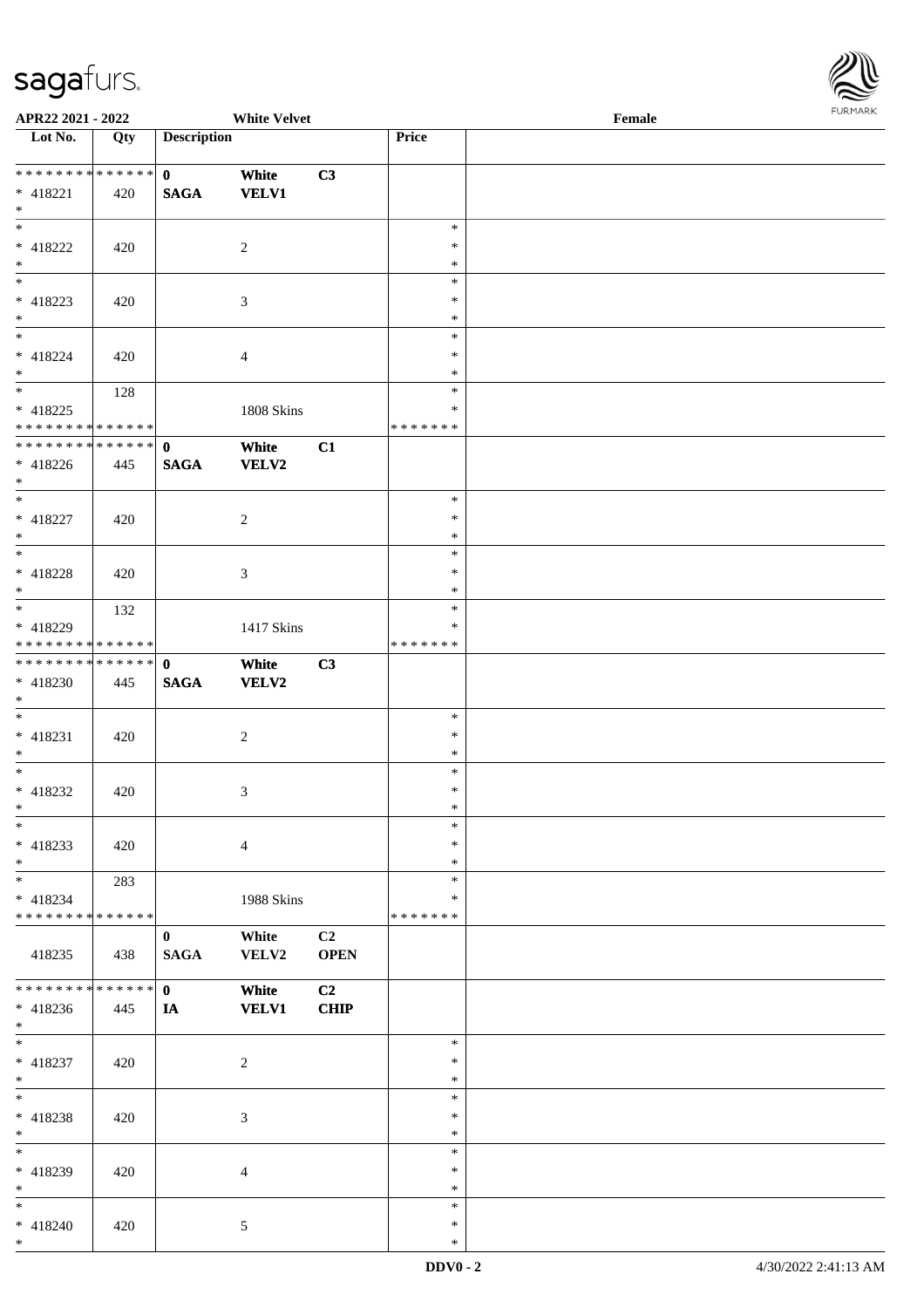\*



| APR22 2021 - 2022                          |     |                    | <b>White Velvet</b> |      |               | Female |  |
|--------------------------------------------|-----|--------------------|---------------------|------|---------------|--------|--|
| Lot No.                                    | Qty | <b>Description</b> |                     |      | Price         |        |  |
|                                            |     |                    |                     |      |               |        |  |
| $*$                                        |     | $\mathbf{0}$       | White               | C2   | $\ast$        |        |  |
| $* 418241$                                 | 420 | IA                 | <b>VELV1</b>        | CHIP | $\ast$        |        |  |
| $*$                                        |     |                    |                     |      | $\ast$        |        |  |
| $\overline{\ast}$                          |     |                    |                     |      | $\ast$        |        |  |
| * 418242                                   | 420 |                    | $\tau$              |      | $\ast$        |        |  |
| $*$                                        |     |                    |                     |      | $\ast$        |        |  |
|                                            |     |                    |                     |      | $\ast$        |        |  |
| $* 418243$                                 |     |                    |                     |      | $\ast$        |        |  |
| $*$                                        | 420 |                    | $\,8\,$             |      | $\ast$        |        |  |
| $\overline{\phantom{0}}$                   |     |                    |                     |      |               |        |  |
|                                            |     |                    |                     |      | $\ast$        |        |  |
| $* 418244$                                 | 420 |                    | $\overline{9}$      |      | $\ast$        |        |  |
| $*$<br>$*$                                 |     |                    |                     |      | $\ast$        |        |  |
|                                            |     |                    |                     |      | $\ast$        |        |  |
| $* 418245$                                 | 420 |                    | 10                  |      | $\ast$        |        |  |
| $*$                                        |     |                    |                     |      | $\ast$        |        |  |
|                                            | 384 |                    |                     |      | $\ast$        |        |  |
| $* 418246$                                 |     |                    | 4609 Skins          |      | $\ast$        |        |  |
| * * * * * * * * <mark>* * * * * * *</mark> |     |                    |                     |      | * * * * * * * |        |  |
| * * * * * * * * * * * * * * <mark>*</mark> |     | $\mathbf{0}$       | White               | C2   |               |        |  |
| * 418247                                   |     |                    | <b>VELV2</b>        | CHIP |               |        |  |
| $*$                                        | 445 | IA                 |                     |      |               |        |  |
| $\overline{\ast}$                          |     |                    |                     |      |               |        |  |
|                                            |     |                    |                     |      | $\ast$        |        |  |
| $* 418248$                                 | 420 |                    | $\overline{c}$      |      | $\ast$        |        |  |
| $\ast$                                     |     |                    |                     |      | $\ast$        |        |  |
|                                            |     |                    |                     |      | $\ast$        |        |  |
| * 418249                                   | 420 |                    | 3                   |      | $\ast$        |        |  |
| $\ast$                                     |     |                    |                     |      | $\ast$        |        |  |
| $*$                                        |     |                    |                     |      | $\ast$        |        |  |
| * 418250                                   | 420 |                    | $\overline{4}$      |      | $\ast$        |        |  |
| $*$                                        |     |                    |                     |      | $\ast$        |        |  |
| $\ddot{x}$                                 |     |                    |                     |      | $\ast$        |        |  |
| $* 418251$                                 | 420 |                    | $5\,$               |      | $\ast$        |        |  |
| $*$                                        |     |                    |                     |      | $\ast$        |        |  |
| $\overline{\cdot}$                         |     |                    |                     |      | $\ast$        |        |  |
|                                            |     |                    |                     |      |               |        |  |
| * 418252                                   | 420 |                    | $\sqrt{6}$          |      | $\ast$        |        |  |
| $\ast$                                     |     |                    |                     |      | $\ast$        |        |  |
| $\ast$                                     |     |                    |                     |      | $\ast$        |        |  |
| $* 418253$                                 | 364 |                    | $7\phantom{.0}$     |      | $\ast$        |        |  |
| $*$                                        |     |                    |                     |      | $\ast$        |        |  |
| $*$                                        |     |                    |                     |      | $\ast$        |        |  |
| $* 418254$                                 | 420 |                    | $8\phantom{.}$      |      | $\ast$        |        |  |
| $*$                                        |     |                    |                     |      | $\ast$        |        |  |
| $\ddot{x}$                                 | 75  |                    |                     |      | $\ast$        |        |  |
| * 418255                                   |     |                    | 3404 Skins          |      | $\ast$        |        |  |
| * * * * * * * * <mark>* * * * * * *</mark> |     |                    |                     |      | *******       |        |  |
| * * * * * * * * <mark>* * * * * * *</mark> |     | $\mathbf{0}$       | White               | C2   |               |        |  |
|                                            |     |                    |                     |      |               |        |  |
| $* 418256$                                 | 425 | <b>SROY</b>        | <b>VELV1</b>        |      |               |        |  |
| $*$<br>$\overline{\mathbf{r}}$             |     |                    |                     |      |               |        |  |
|                                            |     |                    |                     |      | $\ast$        |        |  |
| $* 418257$                                 | 400 |                    | $\overline{2}$      |      | $\ast$        |        |  |
| $*$                                        |     |                    |                     |      | $\ast$        |        |  |
| $\ddot{x}$                                 |     |                    |                     |      | $\ast$        |        |  |
| * 418258                                   | 400 |                    | 3                   |      | $\ast$        |        |  |
| $*$ $-$                                    |     |                    |                     |      | $\ast$        |        |  |
|                                            |     |                    |                     |      | $\ast$        |        |  |
| * 418259                                   | 400 |                    | $\overline{4}$      |      | $\ast$        |        |  |
| $*$                                        |     |                    |                     |      | $\ast$        |        |  |
| $\ast$                                     |     |                    |                     |      | $\ast$        |        |  |
|                                            |     |                    |                     |      | $\ast$        |        |  |
| $* 418260$                                 | 400 |                    | $\mathfrak{S}$      |      |               |        |  |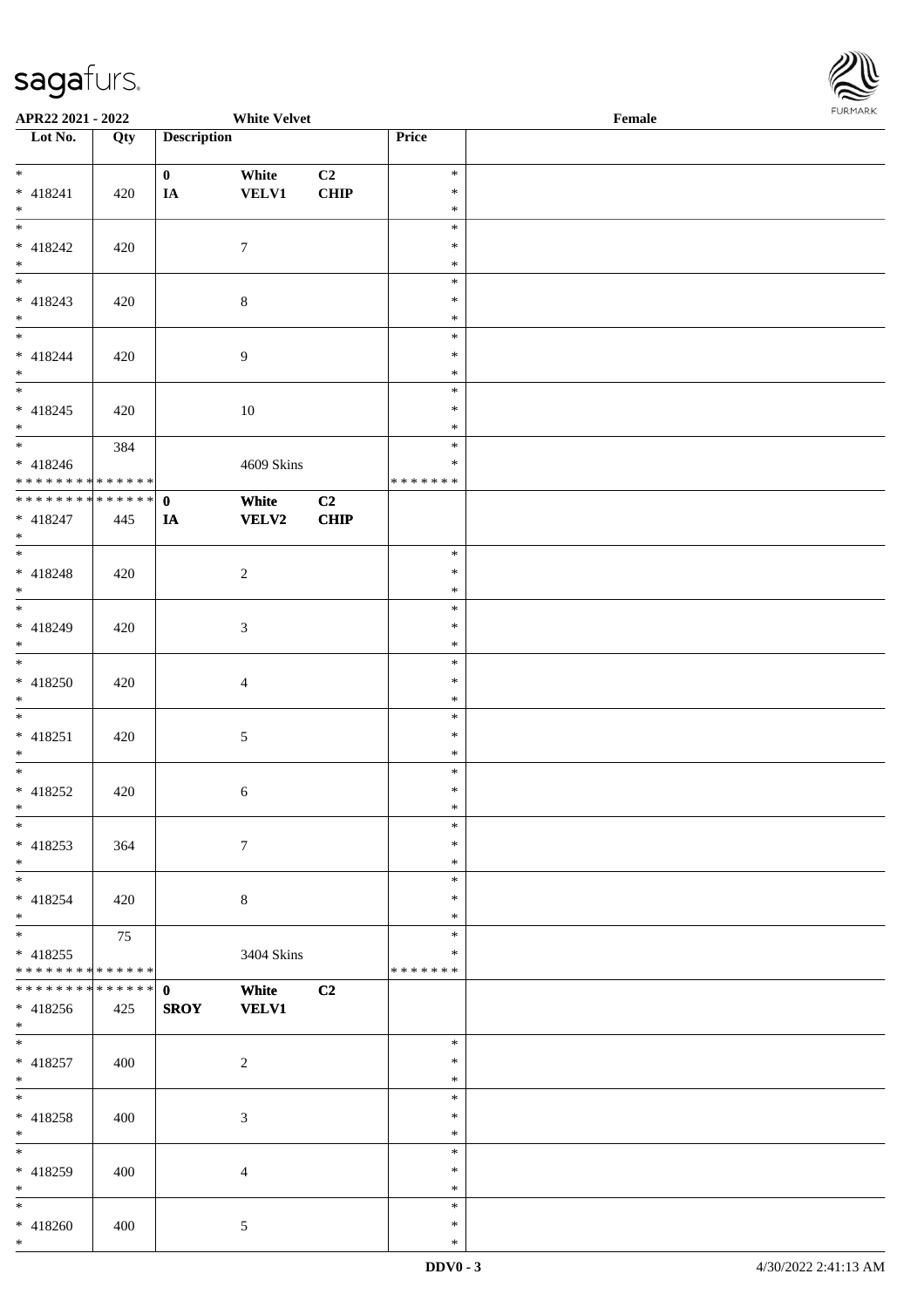

| APR22 2021 - 2022                          |             |                    | <b>White Velvet</b> |                |                         | Female | <b>FUNITANN</b> |
|--------------------------------------------|-------------|--------------------|---------------------|----------------|-------------------------|--------|-----------------|
| Lot No.                                    | Qty         | <b>Description</b> |                     |                | Price                   |        |                 |
|                                            |             |                    |                     |                |                         |        |                 |
| $\ast$                                     |             | $\bf{0}$           | White               | C <sub>2</sub> | $\ast$                  |        |                 |
| * 418261                                   | 400         | <b>SROY</b>        | <b>VELV1</b>        |                | $\ast$                  |        |                 |
| $\ast$                                     |             |                    |                     |                | $\ast$                  |        |                 |
| $\ast$                                     | 372         |                    |                     |                | $\ast$                  |        |                 |
| $* 418262$                                 |             |                    | 2797 Skins          |                | $\ast$                  |        |                 |
| * * * * * * * *                            | * * * * * * |                    |                     |                | * * * * * * *           |        |                 |
| * * * * * * * * <mark>* * * * * *</mark>   |             | $\mathbf 0$        | White               | C3             |                         |        |                 |
| $* 418263$                                 | 425         | <b>SROY</b>        | <b>VELV1</b>        |                |                         |        |                 |
| $\ast$<br>$\ast$                           |             |                    |                     |                | $\ast$                  |        |                 |
|                                            |             |                    |                     |                | $\ast$                  |        |                 |
| $* 418264$<br>$\ast$                       | 400         |                    | $\sqrt{2}$          |                | $\ast$                  |        |                 |
| $\ast$                                     |             |                    |                     |                | $\ast$                  |        |                 |
| $* 418265$                                 | 400         |                    | $\mathfrak{Z}$      |                | $\ast$                  |        |                 |
| $\ast$                                     |             |                    |                     |                | $\ast$                  |        |                 |
| $\ast$                                     | 74          |                    |                     |                | $\ast$                  |        |                 |
| * 418266                                   |             |                    | 1299 Skins          |                | $\ast$                  |        |                 |
| * * * * * * * * * * * * * *                |             |                    |                     |                | * * * * * * *           |        |                 |
| * * * * * * * * <mark>* * * * * *</mark>   |             | $\mathbf{0}$       | White               | C1             |                         |        |                 |
| * 418267                                   | 425         | <b>SROY</b>        | <b>VELV2</b>        |                |                         |        |                 |
| $\ast$                                     |             |                    |                     |                |                         |        |                 |
| $\ast$                                     |             |                    |                     |                | $\ast$                  |        |                 |
| $* 418268$                                 | 400         |                    | 2                   |                | $\ast$                  |        |                 |
| $\ast$                                     |             |                    |                     |                | $\ast$                  |        |                 |
| $\ast$                                     | 179         |                    |                     |                | $\ast$                  |        |                 |
| * 418269                                   |             |                    | 1004 Skins          |                | $\ast$                  |        |                 |
| * * * * * * * * <mark>* * * * * * *</mark> |             |                    |                     |                | * * * * * * *           |        |                 |
| * * * * * * * *                            | * * * * * * | $\mathbf{0}$       | White               | C <sub>3</sub> |                         |        |                 |
| * 418270                                   | 425         | <b>SROY</b>        | VELV2               |                |                         |        |                 |
| $\ast$                                     |             |                    |                     |                |                         |        |                 |
| $\ast$                                     |             |                    |                     |                | $\ast$                  |        |                 |
| * 418271                                   | 400         |                    | $\sqrt{2}$          |                | $\ast$                  |        |                 |
| $\ast$<br>$\ast$                           |             |                    |                     |                | $\ast$                  |        |                 |
|                                            | 438         |                    |                     |                | $\ast$                  |        |                 |
| * 418272<br>* * * * * * * *                |             |                    | 1263 Skins          |                | $\ast$<br>* * * * * * * |        |                 |
|                                            | * * * * * * |                    |                     |                |                         |        |                 |
|                                            |             | $\bf{0}$           | White               | C1             |                         |        |                 |
| 418273                                     | 205         | <b>LUMI</b>        | VELV2               |                |                         |        |                 |
|                                            |             | $\bf{0}$           | White               | C2             |                         |        |                 |
| 418274                                     | 235         | <b>LUMI</b>        | VELV2               |                |                         |        |                 |
|                                            |             |                    |                     |                |                         |        |                 |
|                                            |             |                    |                     |                |                         |        |                 |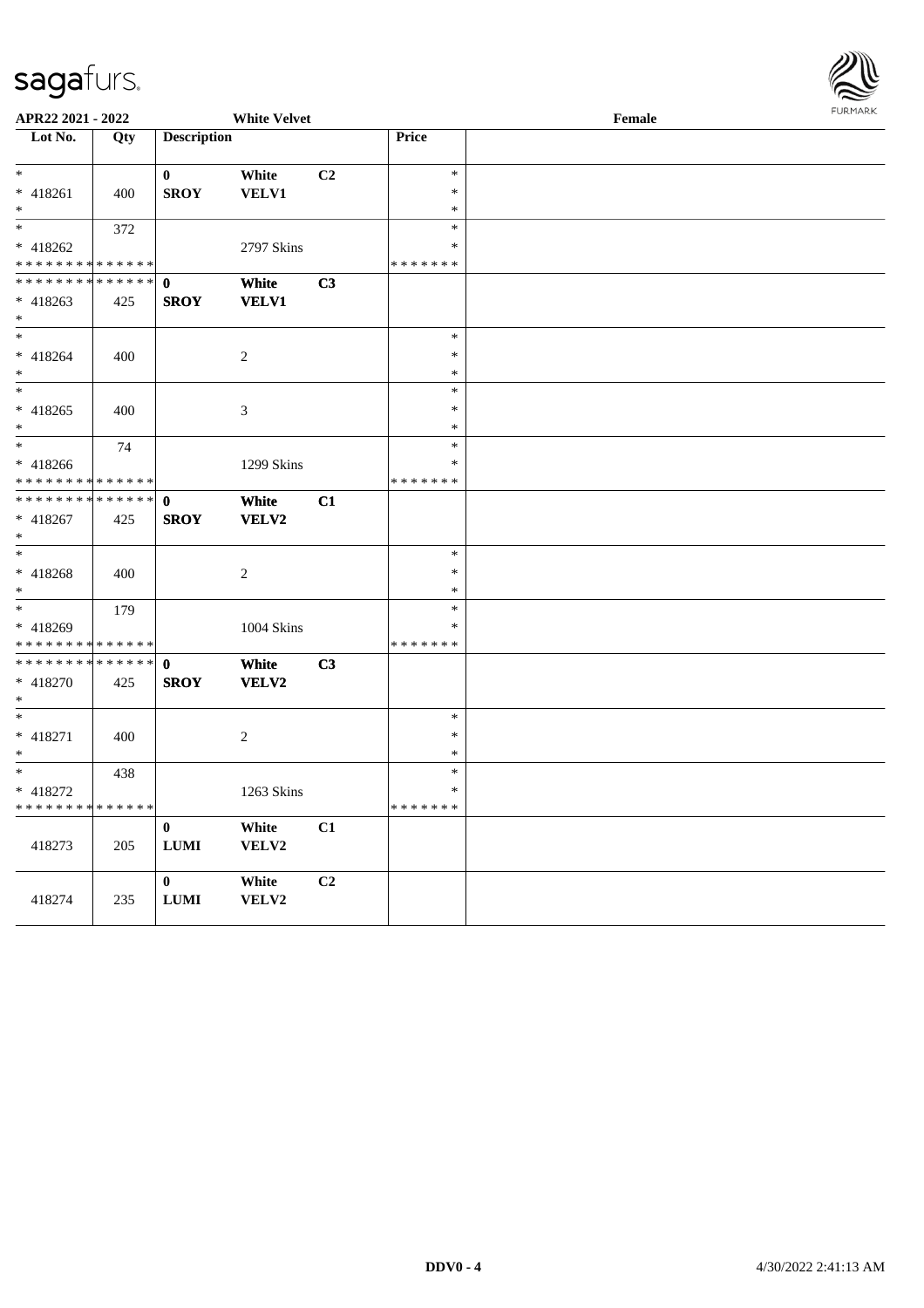

| APR22 2021 - 2022                  |     |                    | <b>White Velvet</b> |    |               | Female |  |
|------------------------------------|-----|--------------------|---------------------|----|---------------|--------|--|
| $\overline{\phantom{1}}$ Lot No.   | Qty | <b>Description</b> |                     |    | Price         |        |  |
|                                    |     |                    |                     |    |               |        |  |
| ******** <mark>******</mark>       |     | $\mathbf{1}$       | White               | C1 |               |        |  |
| $* 418321$                         | 505 | ${\bf S}{\bf I}$   | <b>VELV1</b>        |    |               |        |  |
| $*$                                |     |                    |                     |    |               |        |  |
| $\overline{\ast}$                  |     |                    |                     |    | $\ast$        |        |  |
| * 418322                           |     |                    |                     |    | *             |        |  |
|                                    | 480 |                    | $\overline{c}$      |    |               |        |  |
| $\ast$<br>$\overline{\phantom{0}}$ |     |                    |                     |    | ∗             |        |  |
|                                    | 506 |                    |                     |    | $\ast$        |        |  |
| * 418323                           |     |                    | 1491 Skins          |    | $\ast$        |        |  |
| * * * * * * * * * * * * * *        |     |                    |                     |    | * * * * * * * |        |  |
| ******** <mark>******</mark>       |     | $\mathbf{1}$       | White               | C2 |               |        |  |
| $* 418324$                         | 505 | SI                 | <b>VELV1</b>        |    |               |        |  |
| $\ast$                             |     |                    |                     |    |               |        |  |
| $\overline{\ast}$                  |     |                    |                     |    | $\ast$        |        |  |
| $* 418325$                         | 480 |                    | $\overline{c}$      |    | $\ast$        |        |  |
| $\ast$                             |     |                    |                     |    | $\ast$        |        |  |
| $\overline{\phantom{a}^*}$         |     |                    |                     |    | $\ast$        |        |  |
| $* 418326$                         | 480 |                    | 3                   |    | $\ast$        |        |  |
| $\ast$                             |     |                    |                     |    | $\ast$        |        |  |
| $\overline{\ast}$                  |     |                    |                     |    |               |        |  |
|                                    |     |                    |                     |    | $\ast$        |        |  |
| $* 418327$                         | 480 |                    | $\overline{4}$      |    | $\ast$        |        |  |
| $\ast$                             |     |                    |                     |    | $\ast$        |        |  |
| $\ast$                             |     |                    |                     |    | $\ast$        |        |  |
| $* 418328$                         | 480 |                    | $\sqrt{5}$          |    | $\ast$        |        |  |
| $\ast$                             |     |                    |                     |    | ∗             |        |  |
| $\overline{\ast}$                  |     |                    |                     |    | $\ast$        |        |  |
| * 418329                           | 480 |                    | 6                   |    | $\ast$        |        |  |
| $\ast$                             |     |                    |                     |    | $\ast$        |        |  |
| $\overline{\ast}$                  |     |                    |                     |    | $\ast$        |        |  |
| * 418330                           | 480 |                    |                     |    | $\ast$        |        |  |
|                                    |     |                    | $\overline{7}$      |    |               |        |  |
| $*$<br>$\ast$                      |     |                    |                     |    | $\ast$        |        |  |
|                                    |     |                    |                     |    | $\ast$        |        |  |
| $* 418331$                         | 480 |                    | $\,8\,$             |    | $\ast$        |        |  |
| $*$                                |     |                    |                     |    | $\ast$        |        |  |
| $\ast$                             | 302 |                    |                     |    | $\ast$        |        |  |
| $* 418332$                         |     |                    | 4167 Skins          |    | $\ast$        |        |  |
| **************                     |     |                    |                     |    | * * * * * * * |        |  |
| ************** 1                   |     |                    | White               | C3 |               |        |  |
| * 418333                           | 505 | SI                 | <b>VELV1</b>        |    |               |        |  |
| $*$                                |     |                    |                     |    |               |        |  |
| $\ast$                             | 97  |                    |                     |    | $\ast$        |        |  |
| $* 418334$                         |     |                    | 602 Skins           |    | ∗             |        |  |
| * * * * * * * * * * * * * *        |     |                    |                     |    | * * * * * * * |        |  |
|                                    |     |                    |                     |    |               |        |  |
|                                    |     | $\mathbf{1}$       | White               | C1 |               |        |  |
| 418335                             | 444 | SI                 | VELV2               |    |               |        |  |
|                                    |     |                    |                     |    |               |        |  |
| * * * * * * * * * * * * * * *      |     | $\mathbf{1}$       | White               | C2 |               |        |  |
| * 418336                           | 505 | SI                 | <b>VELV2</b>        |    |               |        |  |
| $*$                                |     |                    |                     |    |               |        |  |
| $\ast$                             |     |                    |                     |    | $\ast$        |        |  |
| $* 418337$                         | 480 |                    | $\sqrt{2}$          |    | $\ast$        |        |  |
| $*$                                |     |                    |                     |    | $\ast$        |        |  |
| $\ast$                             | 405 |                    |                     |    | $\ast$        |        |  |
| $* 418338$                         |     |                    | 1390 Skins          |    | $\ast$        |        |  |
| * * * * * * * * * * * * * *        |     |                    |                     |    | * * * * * * * |        |  |
| * * * * * * * * * * * * * * *      |     | $\mathbf{1}$       |                     |    |               |        |  |
|                                    |     |                    | White               | C3 |               |        |  |
| * 418339                           | 505 | SI                 | <b>VELV2</b>        |    |               |        |  |
| $\ast$                             |     |                    |                     |    |               |        |  |
| $*$                                | 348 |                    |                     |    | $\ast$        |        |  |
| $* 418340$                         |     |                    | 853 Skins           |    | ∗             |        |  |
| * * * * * * * * * * * * * *        |     |                    |                     |    | * * * * * * * |        |  |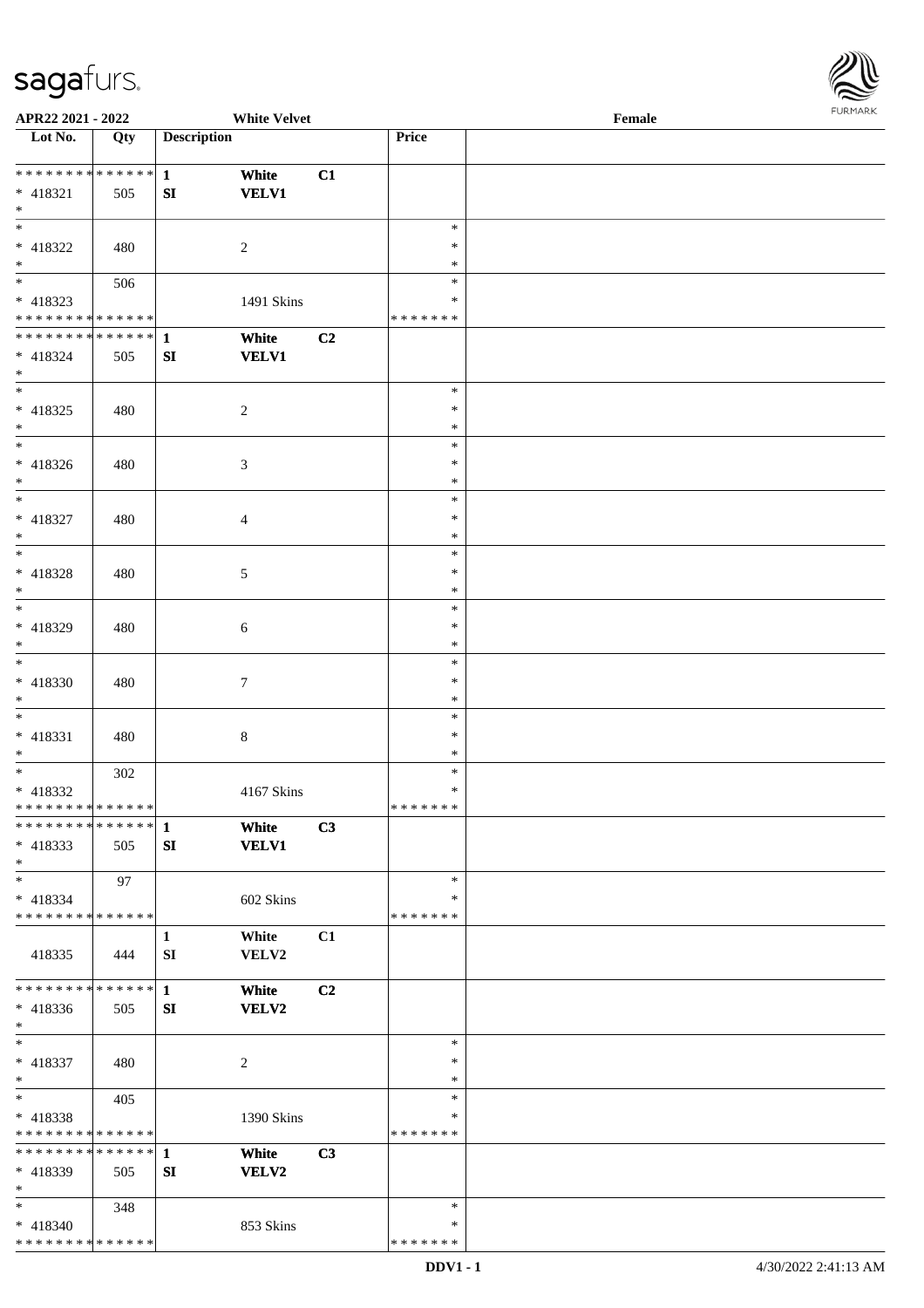\*



| APR22 2021 - 2022                |     |                    | <b>White Velvet</b> |                |               | Female<br>1.911111111 |
|----------------------------------|-----|--------------------|---------------------|----------------|---------------|-----------------------|
| $\overline{\phantom{1}}$ Lot No. | Qty | <b>Description</b> |                     |                | Price         |                       |
|                                  |     |                    |                     |                |               |                       |
| ******** <mark>******</mark>     |     | $\mathbf{1}$       | White               | C2             |               |                       |
| $* 418341$                       | 505 | $\bf IB$           | <b>VELV1</b>        | <b>CHIP</b>    |               |                       |
| $*$                              |     |                    |                     |                |               |                       |
| $\overline{\phantom{0}}$         |     |                    |                     |                | $\ast$        |                       |
| $* 418342$                       | 480 |                    | $\overline{c}$      |                | $\ast$        |                       |
| $\ast$                           |     |                    |                     |                | $\ast$        |                       |
| $\overline{\phantom{0}}$         |     |                    |                     |                | $\ast$        |                       |
| $* 418343$                       | 480 |                    | 3                   |                | $\ast$        |                       |
| $*$                              |     |                    |                     |                | $\ast$        |                       |
| $*$                              | 488 |                    |                     |                | $\ast$        |                       |
| $* 418344$                       |     |                    | 1953 Skins          |                | $\ast$        |                       |
| * * * * * * * * * * * * * *      |     |                    |                     |                | * * * * * * * |                       |
| ******** <mark>******</mark>     |     | $\vert$ 1          | White               | C1             |               |                       |
| $* 418345$                       | 485 | <b>SAGA</b>        | <b>VELV1</b>        |                |               |                       |
| $*$                              |     |                    |                     |                |               |                       |
| $\overline{\phantom{0}}$         |     |                    |                     |                | $\ast$        |                       |
| $* 418346$                       | 460 |                    | $\sqrt{2}$          |                | $\ast$        |                       |
| $*$                              |     |                    |                     |                | $\ast$        |                       |
| $\overline{\ }$                  |     |                    |                     |                | $\ast$        |                       |
| $* 418347$                       | 460 |                    | 3                   |                | $\ast$        |                       |
| $*$                              |     |                    |                     |                | $\ast$        |                       |
| $\overline{\phantom{0}}$         |     |                    |                     |                | $\ast$        |                       |
| $* 418348$                       | 460 |                    | $\overline{4}$      |                | $\ast$        |                       |
| $\ast$                           |     |                    |                     |                | $\ast$        |                       |
| $\overline{\phantom{0}}$         |     |                    |                     |                | $\ast$        |                       |
| $* 418349$                       | 460 |                    | 5                   |                | $\ast$        |                       |
| $*$                              |     |                    |                     |                | $\ast$        |                       |
| $\ast$                           |     |                    |                     |                | $\ast$        |                       |
| $* 418350$                       | 460 |                    | 6                   |                | $\ast$        |                       |
| $*$                              |     |                    |                     |                | $\ast$        |                       |
| $\ast$                           |     |                    |                     |                | $\ast$        |                       |
| $* 418351$                       | 460 |                    | $\tau$              |                | $\ast$        |                       |
| $*$                              |     |                    |                     |                | $\ast$        |                       |
| $*$                              |     |                    |                     |                | $\ast$        |                       |
| $* 418352$                       | 460 |                    | 8                   |                | $\ast$        |                       |
| $*$ $-$                          |     |                    |                     |                | $\ast$        |                       |
| $*$                              |     |                    |                     |                | $\ast$        |                       |
| $* 418353$                       | 460 |                    | 9                   |                | $\ast$        |                       |
| $*$                              |     |                    |                     |                | $\ast$        |                       |
| $\overline{\phantom{0}}$         |     |                    |                     |                | $\ast$        |                       |
| * 418354                         | 460 |                    | 10                  |                | $\ast$        |                       |
| $*$                              |     |                    |                     |                | $\ast$        |                       |
|                                  |     |                    |                     |                | $\ast$        |                       |
| $* 418355$                       | 460 |                    | 11                  |                | ∗             |                       |
| $*$                              |     |                    |                     |                | $\ast$        |                       |
| $\overline{\phantom{0}}$         |     |                    |                     |                | $\ast$        |                       |
| * 418356                         | 460 |                    | 12                  |                | $\ast$        |                       |
| $*$                              |     |                    |                     |                | $\ast$        |                       |
| $\overline{\phantom{0}}$         |     |                    |                     |                | $\ast$        |                       |
| $* 418357$                       | 460 |                    | 13                  |                | $\ast$        |                       |
| $*$ $*$                          |     |                    |                     |                | $\ast$        |                       |
| $*$                              |     |                    |                     |                | $\ast$        |                       |
| $* 418358$                       | 460 |                    | 14                  |                | $\ast$        |                       |
| $*$                              |     |                    |                     |                | $\ast$        |                       |
| $*$ and $*$                      | 237 |                    |                     |                | $\ast$        |                       |
| $* 418359$                       |     |                    | 6702 Skins          |                | $\ast$        |                       |
| * * * * * * * * * * * * * *      |     |                    |                     |                | * * * * * * * |                       |
| * * * * * * * * * * * * * * *    |     | $\mathbf{1}$       | White               | C <sub>2</sub> |               |                       |
| * 418360                         | 485 | <b>SAGA</b>        | <b>VELV1</b>        |                |               |                       |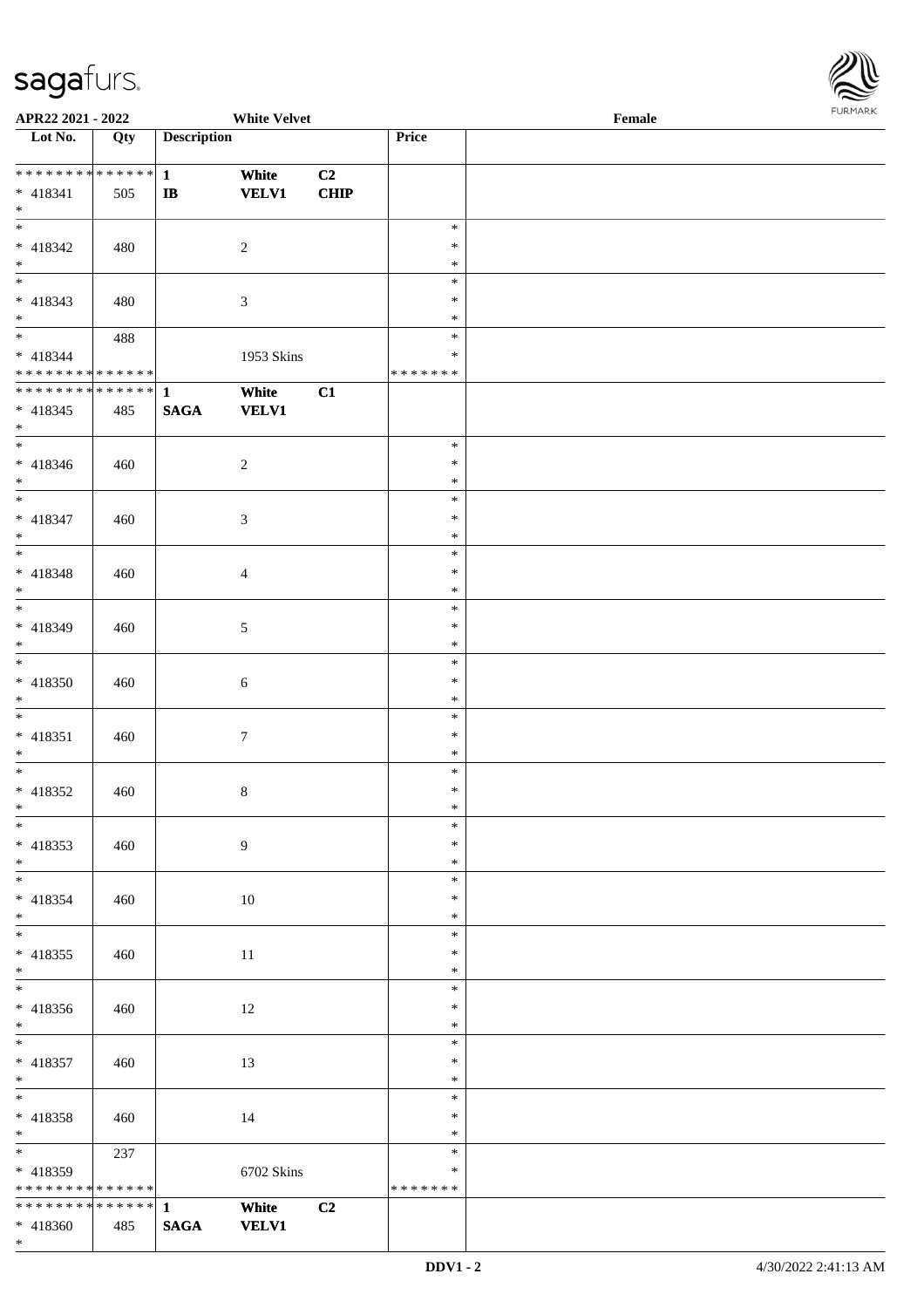\*



| APR22 2021 - 2022                          |     |                    | <b>White Velvet</b> |                |               | Female |  |
|--------------------------------------------|-----|--------------------|---------------------|----------------|---------------|--------|--|
| Lot No.                                    | Qty | <b>Description</b> |                     |                | Price         |        |  |
|                                            |     |                    |                     |                |               |        |  |
| $*$                                        |     | $\mathbf{1}$       | White               | C <sub>2</sub> | $\ast$        |        |  |
| * 418361                                   | 460 | <b>SAGA</b>        | <b>VELV1</b>        |                | $\ast$        |        |  |
| $*$                                        |     |                    |                     |                | $\ast$        |        |  |
|                                            |     |                    |                     |                | $\ast$        |        |  |
| * 418362                                   | 460 |                    | $\mathfrak{Z}$      |                | $\ast$        |        |  |
| $*$                                        |     |                    |                     |                | $\ast$        |        |  |
| $\overline{\phantom{0}}$                   |     |                    |                     |                | $\ast$        |        |  |
| * 418363                                   | 460 |                    | $\overline{4}$      |                | $\ast$        |        |  |
| $\ast$                                     |     |                    |                     |                | $\ast$        |        |  |
| $*$                                        |     |                    |                     |                | $\ast$        |        |  |
| * 418364                                   | 460 |                    | $\mathfrak{S}$      |                | $\ast$        |        |  |
| $*$                                        |     |                    |                     |                | $\ast$        |        |  |
| $*$                                        |     |                    |                     |                | $\ast$        |        |  |
| * 418365                                   | 460 |                    | $\sqrt{6}$          |                | $\ast$        |        |  |
| $*$                                        |     |                    |                     |                | $\ast$        |        |  |
|                                            |     |                    |                     |                | $\ast$        |        |  |
| * 418366                                   | 460 |                    | $7\phantom{.0}$     |                | $\ast$        |        |  |
| $*$                                        |     |                    |                     |                | $\ast$        |        |  |
| $\overline{\ast}$                          |     |                    |                     |                | $\ast$        |        |  |
| * 418367                                   | 460 |                    | $8\,$               |                | $\ast$        |        |  |
| $\ast$                                     |     |                    |                     |                | $\ast$        |        |  |
|                                            |     |                    |                     |                | $\ast$        |        |  |
| * 418368                                   | 460 |                    | 9                   |                | $\ast$        |        |  |
| $\ast$                                     |     |                    |                     |                | $\ast$        |        |  |
| $\overline{\phantom{0}}$                   |     |                    |                     |                | $\ast$        |        |  |
| * 418369                                   | 460 |                    | 10                  |                | $\ast$        |        |  |
| $\ast$                                     |     |                    |                     |                | $\ast$        |        |  |
| $*$                                        | 354 |                    |                     |                | $\ast$        |        |  |
| * 418370                                   |     |                    | 4979 Skins          |                | $\ast$        |        |  |
| * * * * * * * * <mark>* * * * * *</mark>   |     |                    |                     |                | *******       |        |  |
|                                            |     |                    | White               | C3             |               |        |  |
| * 418371                                   | 485 | <b>SAGA</b>        | <b>VELV1</b>        |                |               |        |  |
| $*$                                        |     |                    |                     |                |               |        |  |
| $*$                                        |     |                    |                     |                | $\ast$        |        |  |
| * 418372                                   | 460 |                    | $\overline{2}$      |                | $\ast$        |        |  |
| $*$                                        |     |                    |                     |                | $\ast$        |        |  |
| $\ast$                                     |     |                    |                     |                | $\ast$        |        |  |
| * 418373                                   | 460 |                    | 3                   |                | $\ast$        |        |  |
| $*$                                        |     |                    |                     |                | $\ast$        |        |  |
| $*$                                        | 331 |                    |                     |                | $\ast$        |        |  |
| $* 418374$                                 |     |                    | 1736 Skins          |                | ∗             |        |  |
| * * * * * * * * <mark>* * * * * * *</mark> |     |                    |                     |                | * * * * * * * |        |  |
|                                            |     |                    | White               | C1             |               |        |  |
| * 418375                                   | 485 | <b>SAGA</b>        | VELV2               |                |               |        |  |
| $*$                                        |     |                    |                     |                |               |        |  |
| $\overline{\phantom{0}}$                   |     |                    |                     |                | $\ast$        |        |  |
| * 418376                                   | 460 |                    | $\overline{2}$      |                | $\ast$        |        |  |
| $*$                                        |     |                    |                     |                | $\ast$        |        |  |
| $*$                                        |     |                    |                     |                | $\ast$        |        |  |
| * 418377                                   | 460 |                    | $\sqrt{3}$          |                | $\ast$        |        |  |
| $*$                                        |     |                    |                     |                | $\ast$        |        |  |
| $\ddot{x}$                                 | 468 |                    |                     |                | $\ast$        |        |  |
| * 418378                                   |     |                    | 1873 Skins          |                | $\ast$        |        |  |
| * * * * * * * * <mark>* * * * * *</mark>   |     |                    |                     |                | * * * * * * * |        |  |
| * * * * * * * * <mark>* * * * * * *</mark> |     | $\mathbf{1}$       | White               | C3             |               |        |  |
| * 418379                                   | 485 | <b>SAGA</b>        | VELV2               |                |               |        |  |
| $*$                                        |     |                    |                     |                |               |        |  |
| $\ast$                                     |     |                    |                     |                | $\ast$        |        |  |
| * 418380                                   | 460 |                    | $\overline{2}$      |                | $\ast$        |        |  |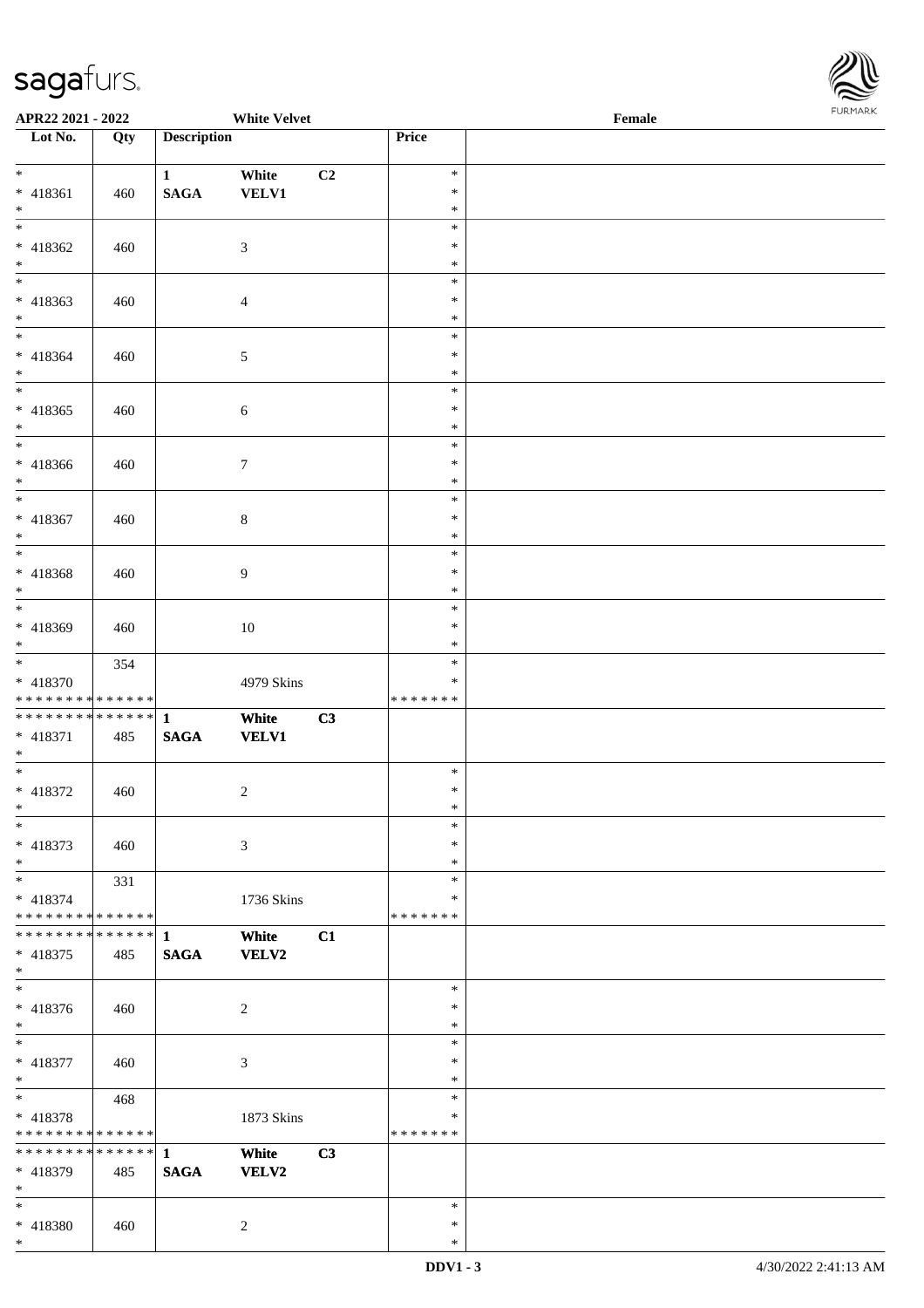

| APR22 2021 - 2022                         |        |                    | <b>White Velvet</b> |             |                  | Female | <b>I ORI IMPORT</b> |
|-------------------------------------------|--------|--------------------|---------------------|-------------|------------------|--------|---------------------|
| $\overline{\phantom{1}}$ Lot No.          | Qty    | <b>Description</b> |                     |             | Price            |        |                     |
|                                           |        |                    |                     |             |                  |        |                     |
| $*$                                       |        | $\mathbf{1}$       | White               | C3          | $\ast$           |        |                     |
| * 418381                                  | 460    | $\mathbf{SAGA}$    | VELV2               |             | $\ast$           |        |                     |
| $*$                                       |        |                    |                     |             | $\ast$           |        |                     |
| $\overline{\ast}$                         |        |                    |                     |             | $\ast$           |        |                     |
| $* 418382$                                | 460    |                    | $\overline{4}$      |             | $\ast$           |        |                     |
| $*$                                       |        |                    |                     |             | $\ast$           |        |                     |
| $*$                                       |        |                    |                     |             | $\ast$           |        |                     |
| * 418383                                  | 460    |                    | 5                   |             | $\ast$           |        |                     |
| $\ast$                                    |        |                    |                     |             | $\ast$           |        |                     |
| $*$                                       |        |                    |                     |             | $\ast$           |        |                     |
| * 418384                                  | 480    |                    | 6                   |             | $\ast$           |        |                     |
| $*$                                       |        |                    |                     |             | $\ast$           |        |                     |
| $\overline{\phantom{0}}$                  | 199    |                    |                     |             | $\ast$           |        |                     |
| $* 418385$                                |        |                    | 3004 Skins          |             | ∗                |        |                     |
| * * * * * * * * * * * * * *               |        |                    |                     |             | * * * * * * *    |        |                     |
| * * * * * * * * * * * * * * *             |        | $\mathbf{1}$       | White               | C2          |                  |        |                     |
| $* 418386$                                | 485    | IA                 | <b>VELV2</b>        | <b>CHIP</b> |                  |        |                     |
| $*$                                       |        |                    |                     |             |                  |        |                     |
| $*$                                       |        |                    |                     |             | $\ast$           |        |                     |
| $* 418387$                                | 460    |                    | $\overline{c}$      |             | $\ast$           |        |                     |
| $*$                                       |        |                    |                     |             | $\ast$           |        |                     |
| $\overline{\phantom{0}}$                  |        |                    |                     |             | $\ast$           |        |                     |
| $* 418388$                                | 460    |                    | 3                   |             | ∗                |        |                     |
| $*$                                       |        |                    |                     |             | $\ast$           |        |                     |
| $\overline{\ }$                           |        |                    |                     |             | $\ast$           |        |                     |
| * 418389                                  | 460    |                    | 4                   |             | $\ast$           |        |                     |
| $*$                                       |        |                    |                     |             | $\ast$           |        |                     |
| $\overline{\ }$                           |        |                    |                     |             | $\ast$           |        |                     |
| * 418390                                  | 460    |                    | 5                   |             | $\ast$           |        |                     |
| $*$<br>$\overline{\phantom{0}}$           |        |                    |                     |             | $\ast$           |        |                     |
|                                           |        |                    |                     |             | $\ast$           |        |                     |
| * 418391                                  | 460    |                    | 6                   |             | $\ast$           |        |                     |
| $*$                                       |        |                    |                     |             | $\ast$           |        |                     |
| $*$                                       |        |                    |                     |             | $\ast$           |        |                     |
| $* 418392$                                | 460    |                    | 7                   |             | $\ast$           |        |                     |
| $*$<br>$*$                                |        |                    |                     |             | $\ast$<br>$\ast$ |        |                     |
|                                           |        |                    |                     |             | $\ast$           |        |                     |
| * 418393                                  | 460    |                    | $\,8\,$             |             |                  |        |                     |
| $\ast$<br>$*$                             |        |                    |                     |             | $\ast$<br>$\ast$ |        |                     |
|                                           | 329    |                    |                     |             | ∗                |        |                     |
| * 418394<br>* * * * * * * * * * * * * * * |        |                    | 4034 Skins          |             | * * * * * * *    |        |                     |
| * * * * * * * *                           | ****** |                    |                     | C2          |                  |        |                     |
| * 418395                                  |        | 1<br><b>SROY</b>   | White               |             |                  |        |                     |
| $*$                                       | 440    |                    | <b>VELV1</b>        |             |                  |        |                     |
| $*$                                       |        |                    |                     |             | $\ast$           |        |                     |
| * 418396                                  | 440    |                    | 2                   |             | $\ast$           |        |                     |
| $*$                                       |        |                    |                     |             | $\ast$           |        |                     |
| $\ast$                                    |        |                    |                     |             | $\ast$           |        |                     |
| * 418397                                  | 205    |                    | 3                   |             | ∗                |        |                     |
| $*$                                       |        |                    |                     |             | $\ast$           |        |                     |
| $*$                                       | 315    |                    |                     |             | $\ast$           |        |                     |
| * 418398                                  |        |                    | 1400 Skins          |             | $\ast$           |        |                     |
| * * * * * * * * * * * * * *               |        |                    |                     |             | * * * * * * *    |        |                     |
| * * * * * * * * * * * * * * *             |        | $\mathbf{1}$       | White               | C3          |                  |        |                     |
| * 418399                                  | 465    | <b>SROY</b>        | <b>VELV1</b>        |             |                  |        |                     |
| $*$                                       |        |                    |                     |             |                  |        |                     |
| $*$                                       | 396    |                    |                     |             | $\ast$           |        |                     |
| * 418400                                  |        |                    | 861 Skins           |             | ∗                |        |                     |
| * * * * * * * * * * * * * *               |        |                    |                     |             | * * * * * * *    |        |                     |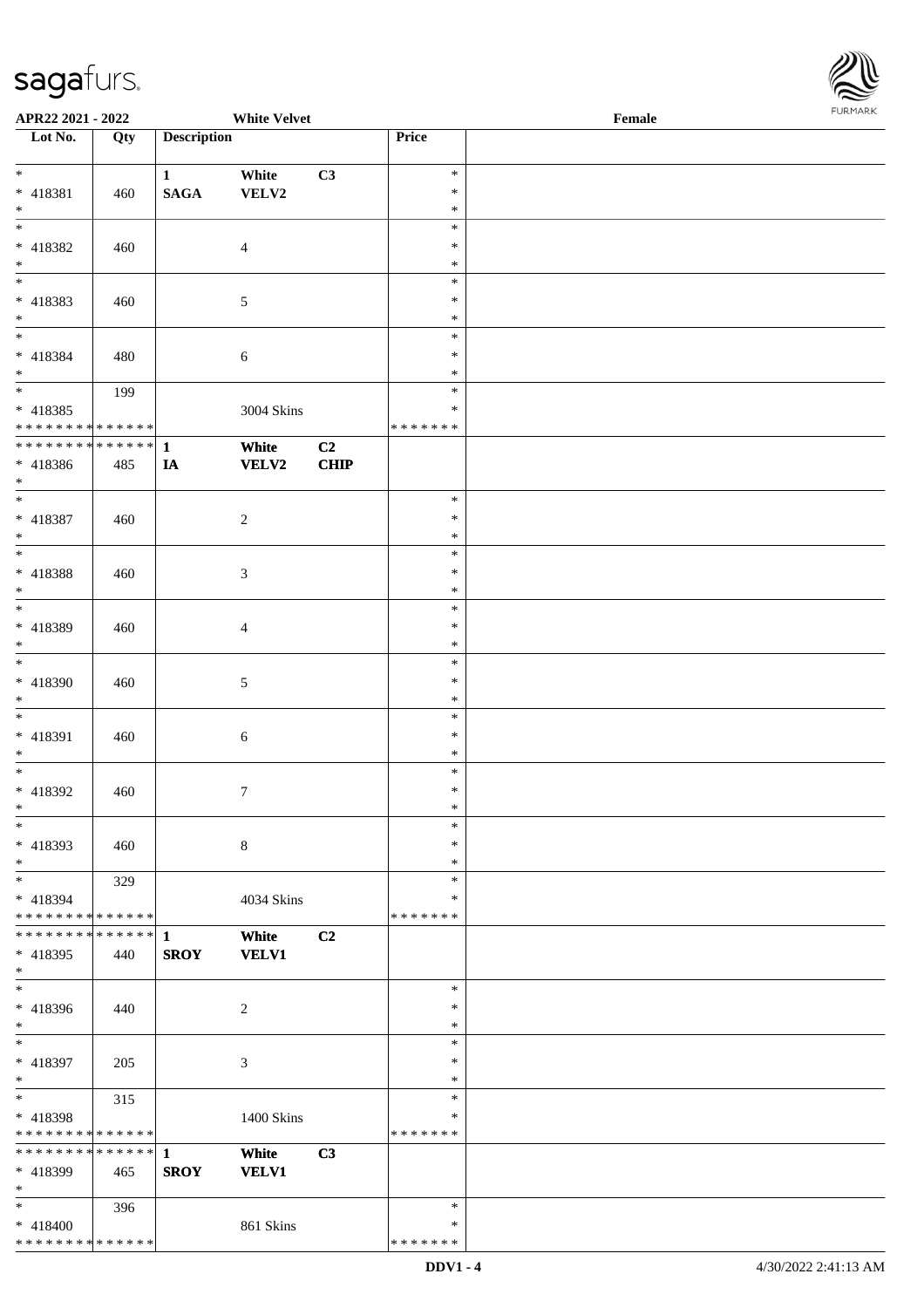

| APR22 2021 - 2022    |     |                    | <b>White Velvet</b> |    |         | Female | FURMARK |
|----------------------|-----|--------------------|---------------------|----|---------|--------|---------|
| Lot No.              | Qty | <b>Description</b> |                     |    | Price   |        |         |
| ************** 1     |     |                    | White               | C1 |         |        |         |
| $* 418401$<br>$\ast$ | 465 | <b>SROY</b>        | VELV2               |    |         |        |         |
| $\ast$               | 439 |                    |                     |    | $\ast$  |        |         |
| $* 418402$           |     |                    | 904 Skins           |    | $\ast$  |        |         |
| **************       |     |                    |                     |    | ******* |        |         |
|                      |     |                    | White               | C3 |         |        |         |
| $* 418403$           | 465 | <b>SROY</b>        | VELV2               |    |         |        |         |
| $*$                  |     |                    |                     |    |         |        |         |
| $*$                  |     |                    |                     |    | $\ast$  |        |         |
| $* 418404$           | 440 |                    | 2                   |    | $\ast$  |        |         |
| $*$                  |     |                    |                     |    | $\ast$  |        |         |
| $*$                  | 114 |                    |                     |    | $\ast$  |        |         |
| $* 418405$           |     |                    | 1019 Skins          |    | ∗       |        |         |
| **************       |     |                    |                     |    | ******* |        |         |
|                      |     | 1                  | White               | C1 |         |        |         |
| 418406               | 137 | <b>LUMI</b>        | VELV2               |    |         |        |         |
|                      |     | $\mathbf{1}$       | White               | C2 |         |        |         |
| 418407               | 206 | LUMI               | VELV2               |    |         |        |         |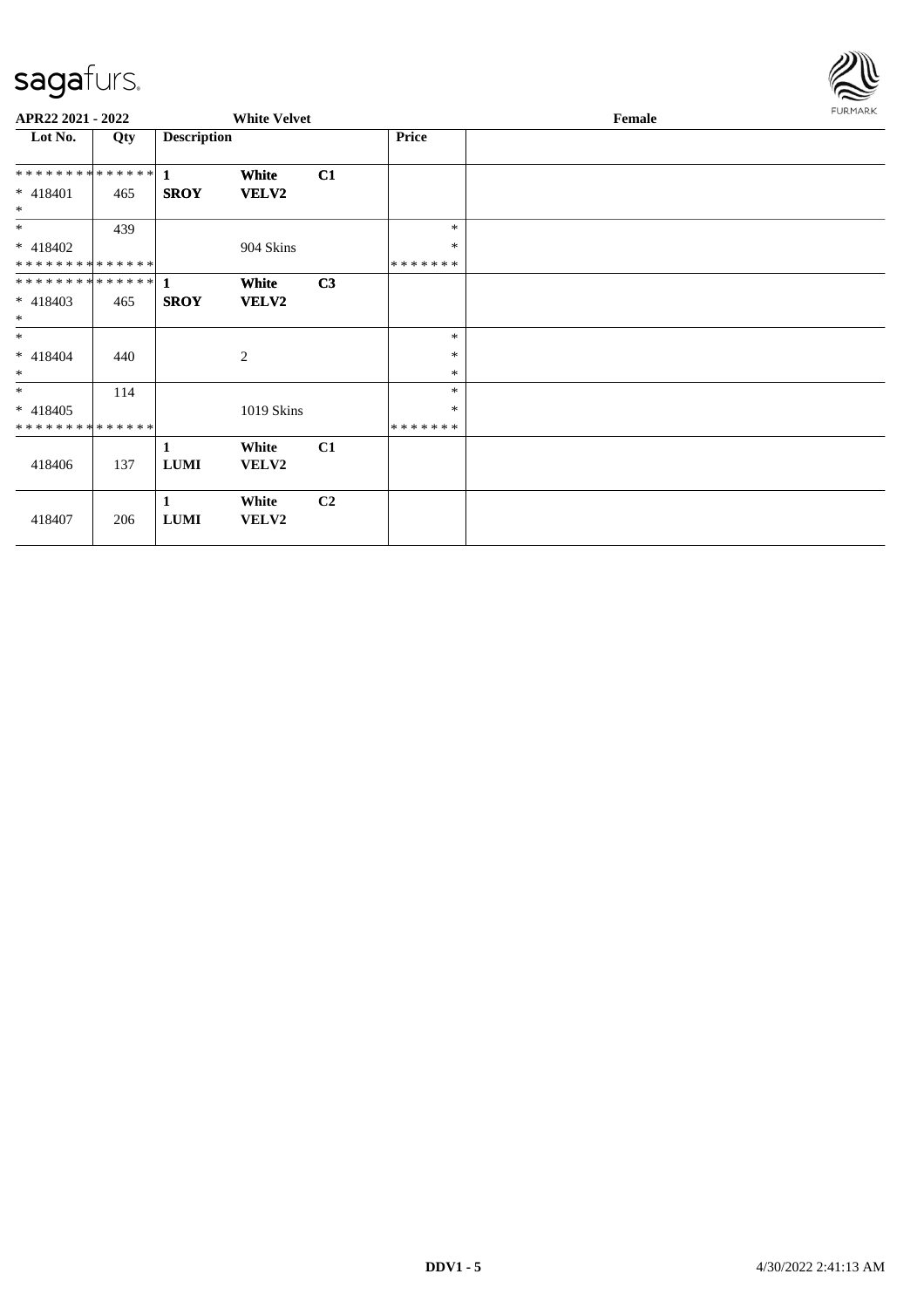

| APR22 2021 - 2022                                                  |                      |                               | <b>White Velvet</b>   |                |                             | Female |  |
|--------------------------------------------------------------------|----------------------|-------------------------------|-----------------------|----------------|-----------------------------|--------|--|
| Lot No.                                                            | Qty                  | <b>Description</b>            |                       |                | <b>Price</b>                |        |  |
| 418461                                                             | 488                  | $\overline{2}$<br>SI          | White<br><b>VELV1</b> | C1             |                             |        |  |
| 418462                                                             | 459                  | $\mathbf{2}$<br><b>SAGA</b>   | White<br><b>VELV1</b> | C1             |                             |        |  |
| * * * * * * * *<br>$* 418463$<br>$*$                               | * * * * * *  <br>485 | $\overline{2}$<br><b>SAGA</b> | White<br><b>VELV1</b> | C2             |                             |        |  |
| $*$<br>$* 418464$<br>$*$                                           | 460                  |                               | $\sqrt{2}$            |                | $\ast$<br>$\ast$<br>$\ast$  |        |  |
| $* 418465$<br>$*$                                                  | 460                  |                               | $\mathfrak{Z}$        |                | $\ast$<br>$\ast$<br>$\ast$  |        |  |
| * 418466<br>$*$                                                    | 460                  |                               | $\overline{4}$        |                | $\ast$<br>$\ast$<br>$\ast$  |        |  |
| * 418467<br>$*$                                                    | 460                  |                               | 5                     |                | $\ast$<br>$\ast$<br>$\ast$  |        |  |
| * 418468<br>$*$                                                    | 460                  |                               | 6                     |                | $\ast$<br>$\ast$<br>$\ast$  |        |  |
| * 418469<br>$*$                                                    | 460                  |                               | $\tau$                |                | $\ast$<br>$\ast$<br>$\ast$  |        |  |
| $* 418470$<br>$*$                                                  | 460                  |                               | $\,$ 8 $\,$           |                | $\ast$<br>$\ast$<br>$\ast$  |        |  |
| $* 418471$<br>* * * * * * * * * * * * * *                          | 460                  |                               | 4165 Skins            |                | $\ast$<br>$\ast$<br>******* |        |  |
| * * * * * * * * <mark>* * * * * * *</mark><br>* 418472<br>$*$ $*$  | 460                  | $\overline{2}$<br><b>SAGA</b> | White<br><b>VELV1</b> | C2             |                             |        |  |
| $\ast$<br>$* 418473$<br>* * * * * * * * <mark>* * * * * *</mark> * | 152                  |                               | 612 Skins             |                | $\ast$<br>∗<br>*******      |        |  |
| 418474                                                             | 440                  | $\overline{2}$<br><b>SROY</b> | White<br>VELV2        | C1             |                             |        |  |
| * * * * * * * *<br>$* 418475$<br>$*$                               | * * * * * * *<br>75  | $\overline{2}$<br><b>SROY</b> | White<br><b>VELV2</b> | C2             |                             |        |  |
| $\ast$<br>* 418476<br>* * * * * * * * * * * * * *                  | 420                  |                               | 495 Skins             |                | $\ast$<br>∗<br>*******      |        |  |
| 418477                                                             | 87                   | $\overline{2}$<br><b>SROY</b> | White<br>VELV2        | C <sub>2</sub> |                             |        |  |